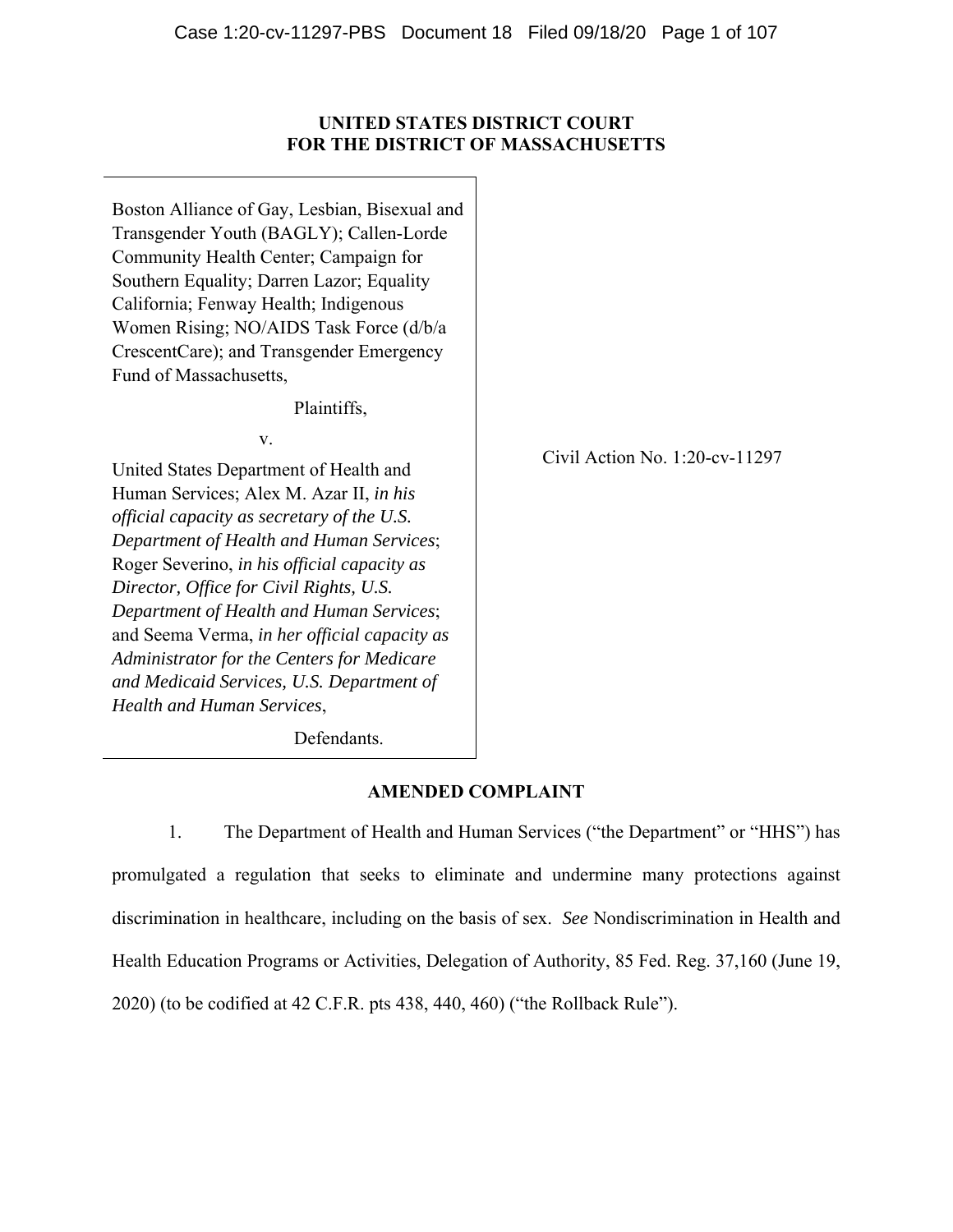#### Case 1:20-cv-11297-PBS Document 18 Filed 09/18/20 Page 2 of 107

2. Although HHS cannot actually eliminate the statutory protections in Section 1557 of the Affordable Care Act ("ACA")—the nondiscrimination provision the Department purports to interpret—the Rollback Rule sows confusion and harms patients seeking care.

3. The Department issued the Rollback Rule at a time when access to healthcare is vital—during a global COVID-19 pandemic that has already claimed nearly 200,000 lives in the United States. The disease preys most on people with preexisting conditions and other risk factors, who tend to be members of marginalized groups that already face significant inequities and disparities in healthcare. *See, e.g.*, APM Research Lab Staff, *The Color of Coronavirus: COVID-19 Deaths by Race and Ethnicity in the U.S.*, APM Research Lab (June 24, 2020) (finding Black, Indigenous, Pacific Islander, and Latinx people disproportionately represented among COVID-19 deaths), https://bit.ly/38LrmTG; Jody L. Herman & Kathryn O'Neill, Williams Inst., UCLA Sch. Law, *Vulnerabilities to COVID-19 Among Transgender Adults in the U.S.* 1–2 (Apr. 2020) (finding transgender adults especially vulnerable), https://bit.ly/3eZqixD.

4. The Department issued this rule at a time when, due to the pandemic, individuals in America are facing historic levels of unemployment and economic uncertainty, and the loss of access to healthcare that comes with it. *See, e.g.*, Rakesh Kochhar, *Hispanic Women, Immigrants, Young Adults, Those with Less Education Hit Hardest by COVID-19 Job Losses*, Pew Research Ctr. (June 9, 2020), https://pewrsr.ch/3dRQ8lS.

5. The Department issued this rule at a time when America is reckoning with its history of systemic racism and bias, an ongoing legacy that continues to play out in access to healthcare and other facets of American society. *See, e.g.*, Austin Frakt, *Bad Medicine: The Harm That Comes From Racism*, N.Y. Times (Jan. 13, 2020), https://nyti.ms/3iFLZoS.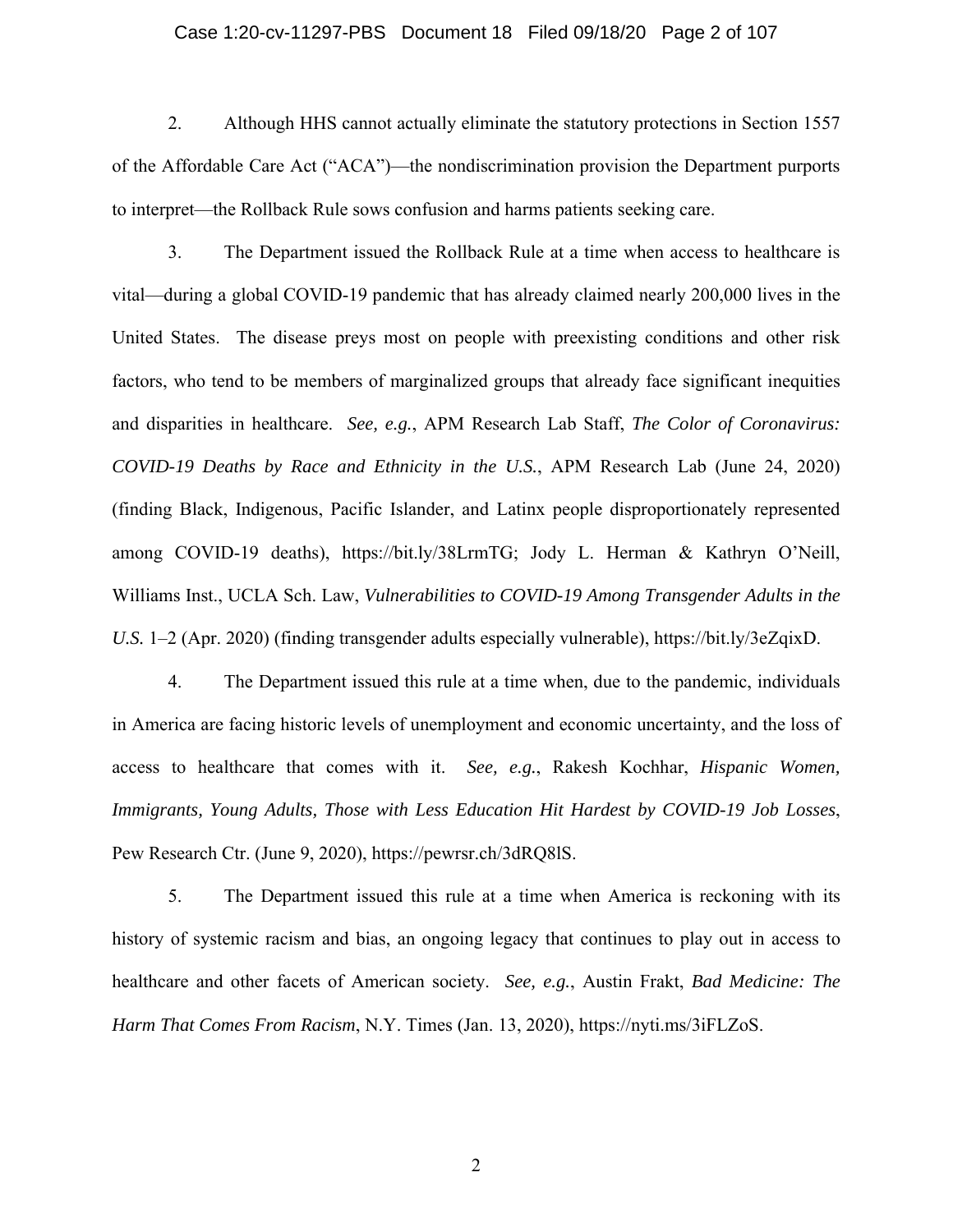#### Case 1:20-cv-11297-PBS Document 18 Filed 09/18/20 Page 3 of 107

6. This timing does not merely reflect an inexplicable policy choice; it manifests a disregard for the intent of the law and the weight of contrary legal authority. The Department attempts to justify the rule based on its agreement with a single district court's interpretation that one ground of discrimination Section 1557 prohibits—"discrimination on the basis of sex" does not include all forms of discrimination on the basis of sex, such as discrimination on the basis of transgender status. Yet the Supreme Court confirmed in *Bostock v. Clayton County before* the rule was promulgated—that this interpretation is wrong. It held that "to discriminate" against employees for being homosexual or transgender, the employer must intentionally discriminate . . . in part because of sex" in violation of Title VII. 140 S. Ct. 1731, 1743 (2020). The Department does not acknowledge *Bostock*'s holding, much less provide justification for adopting a rule that flouts the Court's decision.

7. The Rollback Rule repeals an implementing regulation issued only four years ago that clarified the non-discrimination protections in healthcare and the uniform standard for enforcement of those protections. *See* Nondiscrimination in Health Programs and Activities, 81 Fed. Reg. 31,376 (May 18, 2016) (codified at 45 C.F.R. § 92 (2019)) (the "2016 Rule"). The Department acknowledges that health insurers and healthcare providers conformed their operations and policies to that rule. *See* 85 Fed. Reg. at 37,225. In rolling back nearly all of the 2016 Rule, the Department emboldens those who would discriminate and undermines Section 1557. *See Grimm v. Gloucester Cty. Sch. Bd.,* No. 19-1952, 2020 WL 5034430, at \*17 (4th Cir. Aug. 26, 2020), as amended (Aug. 28, 2020) (citing the rule as one of the "current measures and policies" that "continue to target transgender persons for differential treatment").

8. The Rollback Rule starkly retreats from HHS's mission "to enhance and protect the health and well-being of all Americans" and its long history of combating discrimination,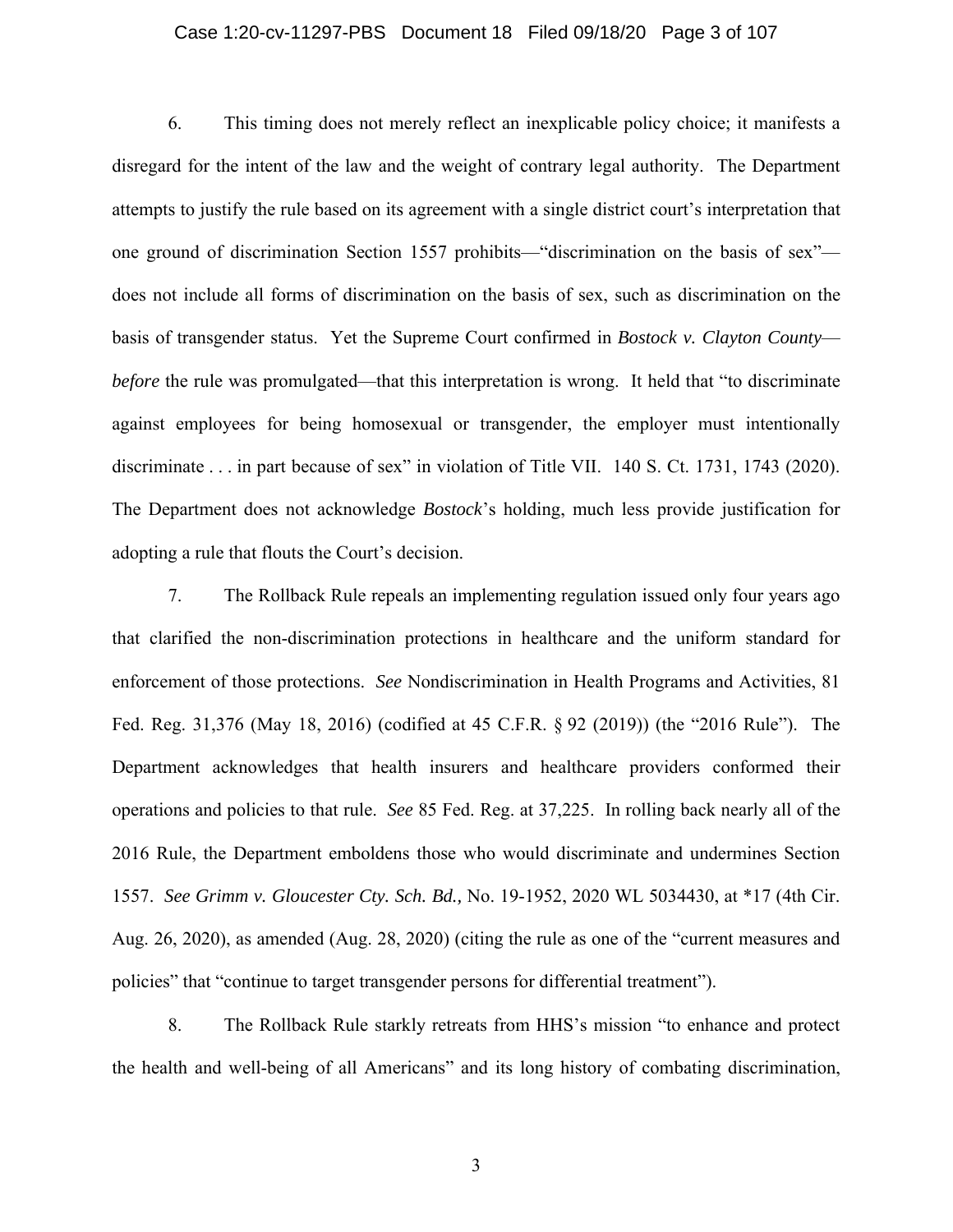#### Case 1:20-cv-11297-PBS Document 18 Filed 09/18/20 Page 4 of 107

protecting patient access to care, and eliminating health disparities. *See* U.S. Dep't of Health & Human Servs., *About HHS*, https://bit.ly/3eSoC9b (last visited September 12, 2020).

9. The Rollback Rule will cause harms that undermine the purpose of Section 1557 of the ACA. Section 1557, which the rule purports to implement, prohibits discrimination on several grounds: race, color, national origin, sex, age, and disability. Its stated purpose is to reduce discrimination that leads to decreased access to healthcare and worsened health outcomes. Yet the rule permits and emboldens exactly that discrimination, which will undeniably cause harm.

10. The Rollback Rule removes protections against discrimination based on gender identity and sex stereotyping, harming LGBTQ+ (lesbian, gay, bisexual, transgender, queer, intersex, or gender-non-binary) people. Transgender patients in particular have reported being verbally and physically harassed, denied coverage of transgender-related care, and denied care for sex-specific services such as mammograms or screenings for urinary tract infections. The rule not only eliminates explicit regulatory protections against such discrimination, it limits patients' ability to seek relief where discrimination occurs.

11. The Rollback Rule emboldens discrimination based on pregnancy, false pregnancy, termination of pregnancy or recovery therefrom, and childbirth or related medical conditions. It also specifically targets abortion by imposing religious and abortion exemptions. This will harm individuals who have had or are seeking abortion care, miscarriage management, or treatment for ectopic pregnancies. Pregnant individuals already struggle to access reproductive healthcare needed to terminate a pregnancy or manage pregnancy complications because of refusals to provide care and stigma against abortion. The rule will exacerbate these harms by sowing confusion about the protections against and remedies for discrimination.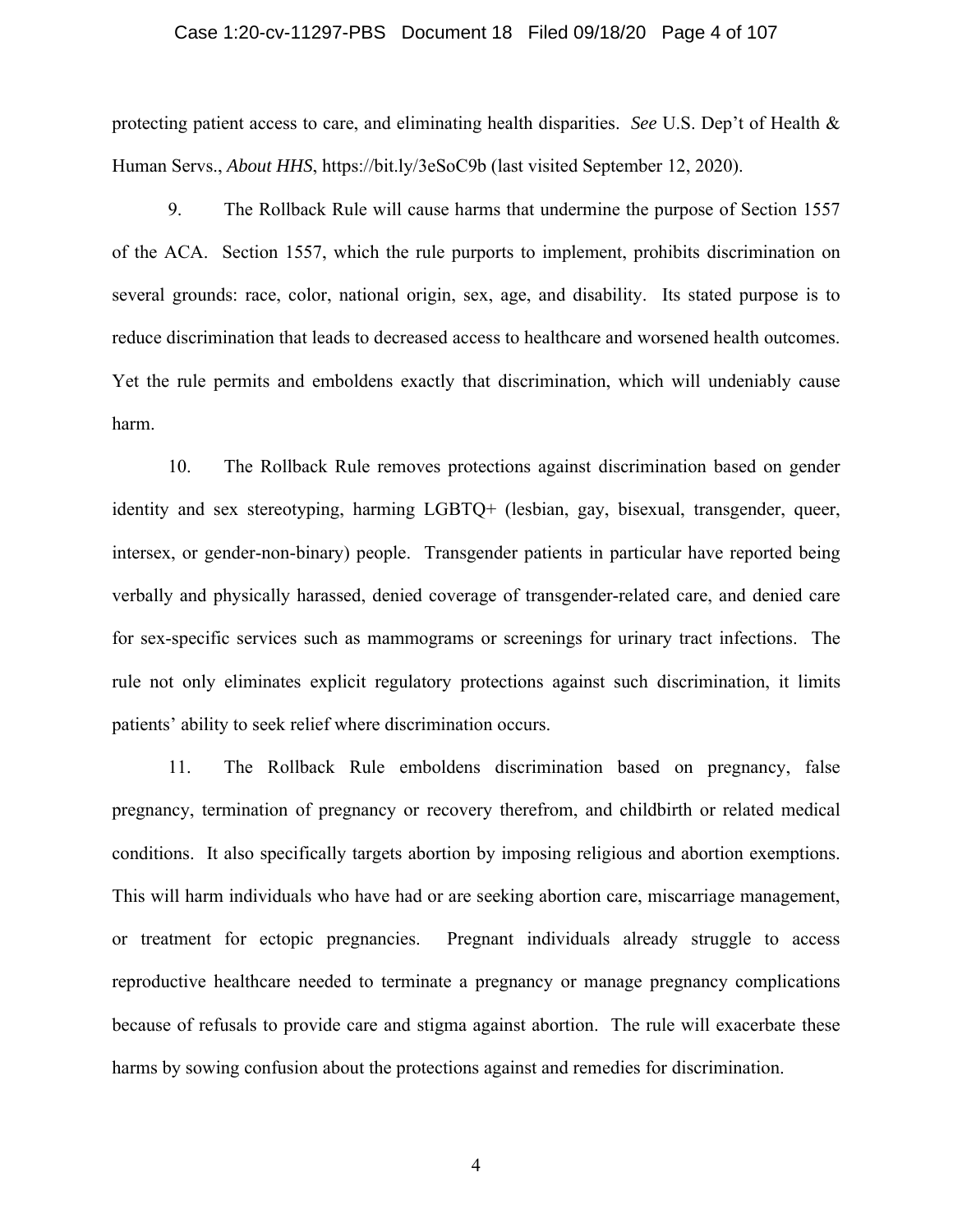#### Case 1:20-cv-11297-PBS Document 18 Filed 09/18/20 Page 5 of 107

12. The Rollback Rule weakens language-access standards and removes requirements critical to providing healthcare for persons with limited English proficiency ("LEP"). These include requirements to provide key notices and short statements informing individuals of their right to language assistance and how to seek it in multiple languages—referred to as the notice and taglines requirement. Absent these protections, LEP patients will struggle to navigate the complicated healthcare system, particularly when confronting medical or insurance terms. The rule will harm people with LEP by worsening the barriers they face when seeking needed care.

13. The Rollback Rule weakens enforcement of Section 1557. Section 1557 borrows the prohibited grounds of discrimination from four cross-referenced civil rights statutes, and the 2016 Rule established a uniform enforcement system for discrimination on any of those grounds. In rescinding this system, the Rollback Rule requires protected and regulated entities alike to navigate a confusing multi-statute mix of legal standards and available remedies.

14. The Rollback Rule's harms are magnified for those at the intersection of impacted communities, such as Black transgender women; disabled Latinx immigrants; or Indigenous pregnant people. For example, the rescission of the enforcement system makes raising claims of intersectional discrimination more burdensome.

15. Commenters put the Department on notice of these harms after it proposed the Rollback Rule. *See* Nondiscrimination in Health and Health Education Programs or Activities, 84 Fed. Reg. 27,846 (proposed June 14, 2019) ("2019 Proposed Rule"). The vast majority, over 134,000, urged the Department not to adopt the rule. These included many of the nation's most trusted medical associations, including the American Medical Association, the American Nurses Association, the American College of Obstetricians and Gynecologists, the American Academy of Pediatrics, the American Psychiatric Association, the American College of Emergency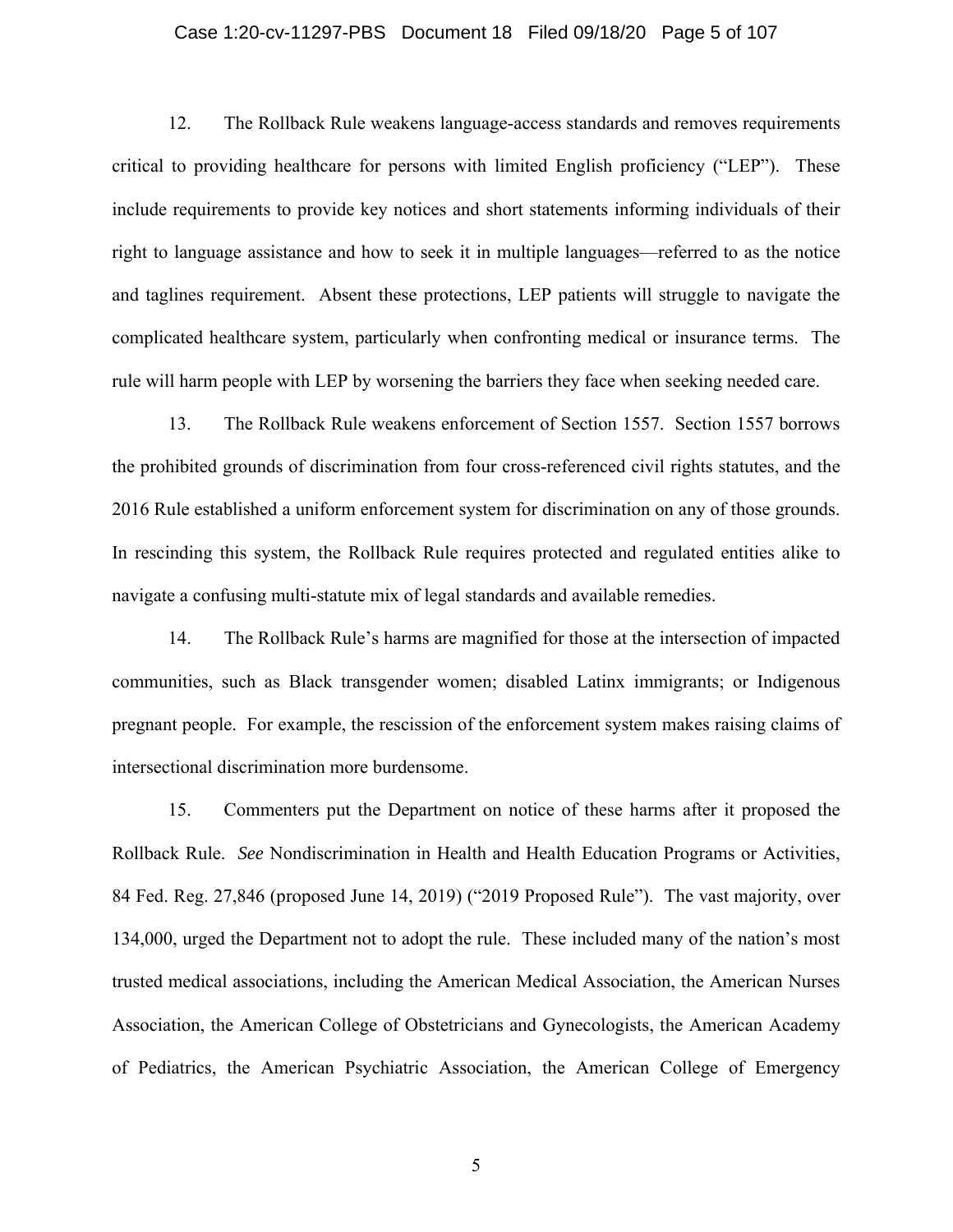#### Case 1:20-cv-11297-PBS Document 18 Filed 09/18/20 Page 6 of 107

Physicians, the Children's Hospital Association, and the Association of American Medical Colleges. They explained that the rule would encourage "implicit and explicit biases" that "negatively impact the quality of health care equity and patient safety." Am. Medical Ass'n, Comment Letter on 2019 Proposed Rule at 2, https://bit.ly/3ec6s0P.

16. The Department promulgated the Rollback Rule anyway, leaving it almost wholly unchanged from the 2019 Proposed Rule.

17. The Rollback Rule bears all the hallmarks of an unlawful agency action. It rests on erroneous interpretations of Section 1557's clear commands. It rescinds protections that just four years earlier the Department found necessary to address pervasive discrimination in the healthcare system without offering any reasoned basis for doing so or responding to comments explaining why it should not. The Department relies on an inaccurate measure of cost savings from eliminating just one narrow provision, the notice and taglines requirement, to justify the sweeping revisions. And it demonstrates animus towards transgender persons, continuing a pervasive pattern by the Trump Administration.

18. Plaintiffs therefore bring this action under the Administrative Procedure Act ("APA"), 5 U.S.C. § 701 *et seq*., to set aside the rule as arbitrary and capricious, contrary to law, and in violation of the Constitution.

## **PARTIES**

#### *Plaintiffs*

19. Plaintiffs are a transgender man who regularly needs to access medical treatment, and uses health insurance coverage (Darren Lazor); three private healthcare facilities that serve LGBTQ+ people, including individuals and families with LEP (Fenway Health, Callen-Lorde Community Health Center, and NO/AIDS Task Force, d/b/a CrescentCare); four organizations that provide a wide range of services, such as facilitating access to healthcare and pregnancy-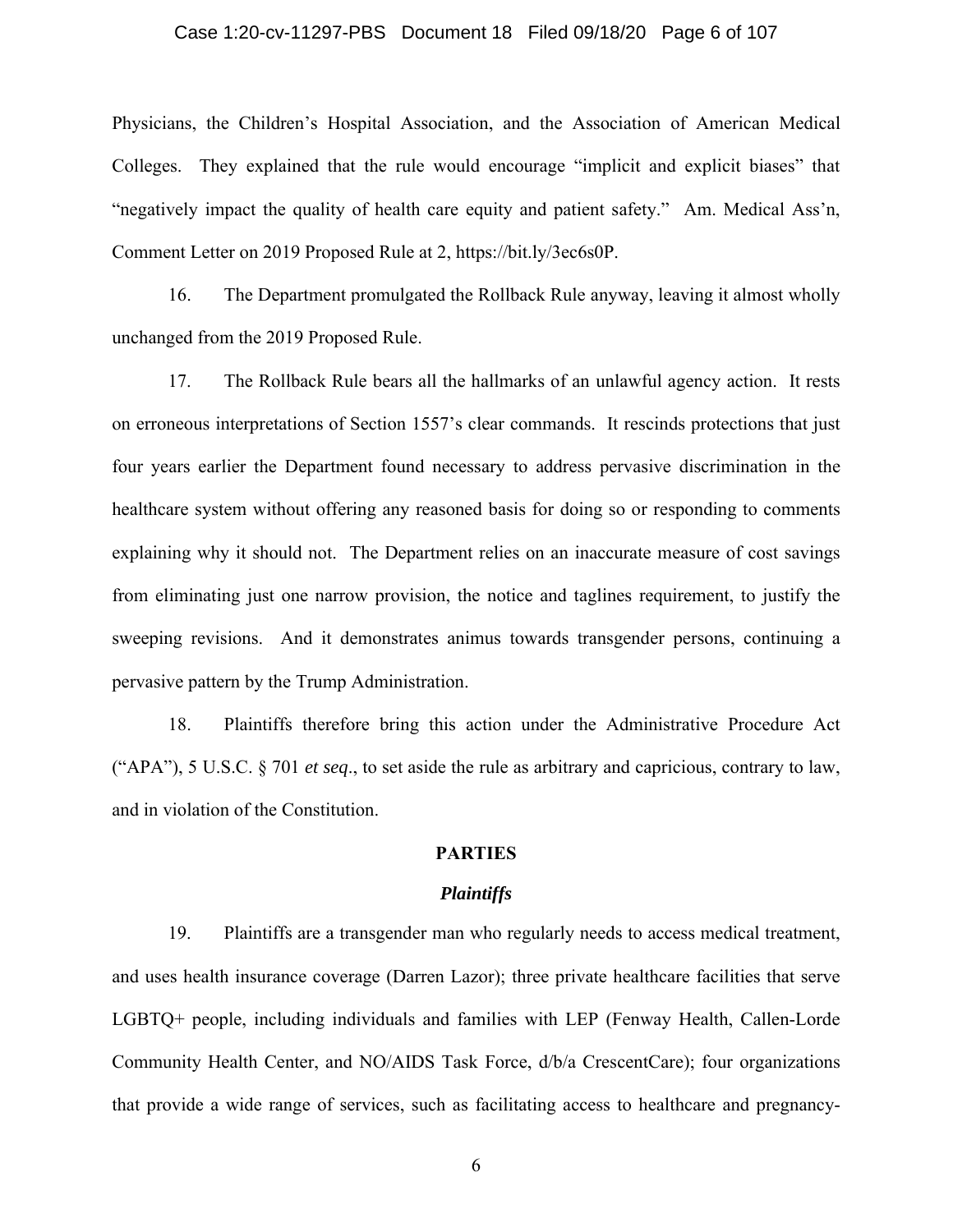#### Case 1:20-cv-11297-PBS Document 18 Filed 09/18/20 Page 7 of 107

related care to LGBTQ+ people, including individuals and families with LEP (The Boston Alliance of Gay, Lesbian, Bisexual and Transgender Youth, Campaign for Southern Equality, Indigenous Women Rising, and The Transgender Emergency Fund); and a membership organization that advances the health and equality of LGBTQ+ people (Equality California).

20. **Darren Lazor** is a transgender man who lives in Ohio who has experienced sex discrimination—specifically discrimination based on his transgender status—in healthcare.

21. For example, in 2012, Mr. Lazor sought treatment for symptoms that later turned out to be caused by a large ovarian cyst. Mr. Lazor was denied treatment on three successive occasions when he tried to obtain care for his symptoms. One physician had a receptionist call Mr. Lazor prior to the appointment to say that the physician did not want to see him and thought he should find another physician. A second physician called Mr. Lazor prior to the appointment and said that she had heard that Mr. Lazor had also been diagnosed with gender dysphoria, and though she was willing to treat Mr. Lazor for his reproductive health issues, she would not be willing to perform a hysterectomy to resolve his symptoms. A third physician examined Mr. Lazor and then said that, although a hysterectomy can be a treatment option for a person with Mr. Lazor's symptoms, "I will never perform a hysterectomy on a young woman." Only on his fourth attempt at seeking care, at a facility outside his hometown, did Mr. Lazor finally find a physician who was willing to treat him without limiting his treatment options on the basis of sex.

22. In 2017, Mr. Lazor began experiencing shortness of breath as the symptom of a recurring health condition and went to the emergency room closest to his home. While there, the hospital staff discriminated against him in several ways. First, the staff misgendered Mr. Lazor on the hospital bracelet as a female. Second, the physician's assistant expressed disgust at the surgery scars from Mr. Lazor's mastectomy when the physician's assistant was preparing Mr.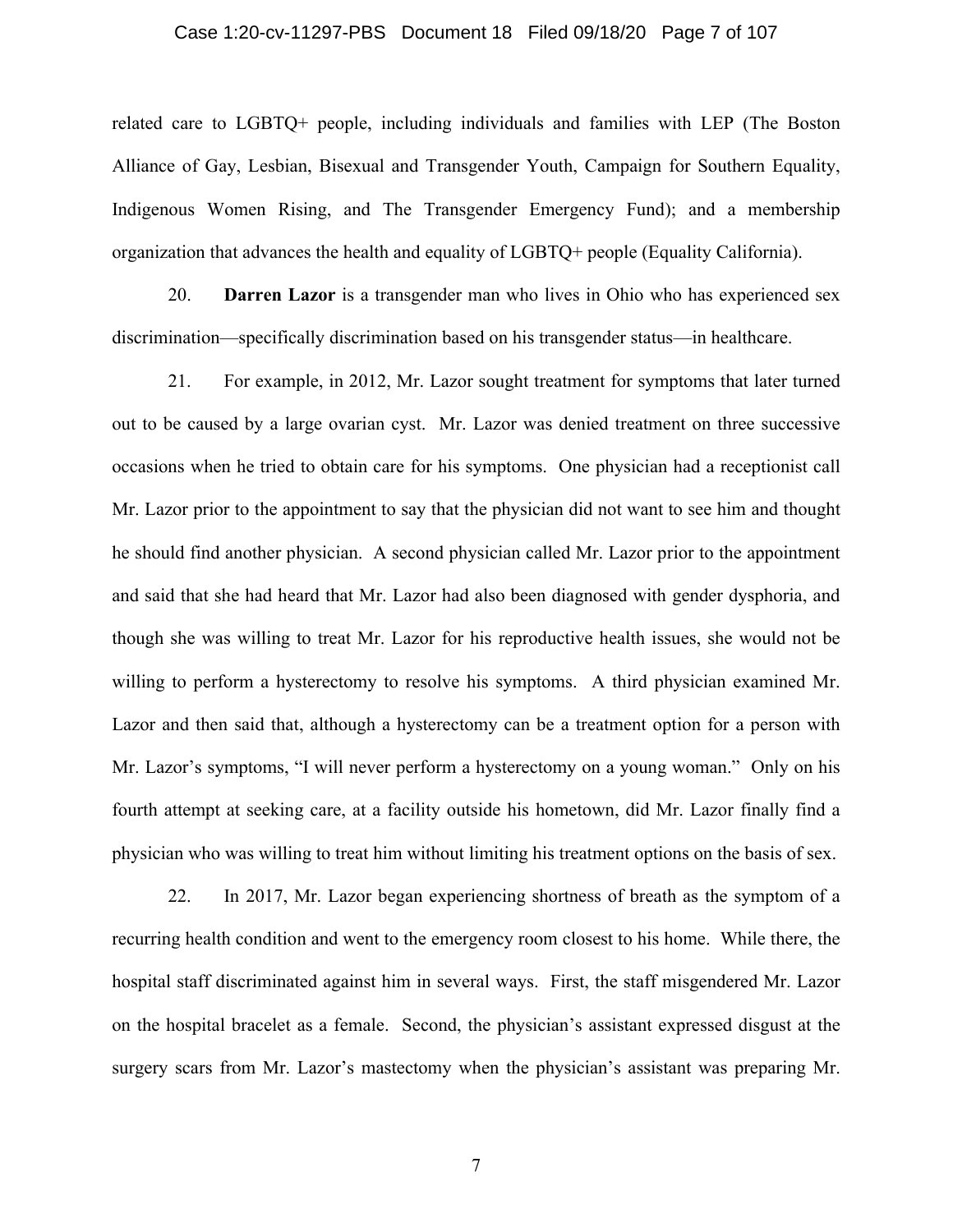#### Case 1:20-cv-11297-PBS Document 18 Filed 09/18/20 Page 8 of 107

Lazor for an EKG. The physician's assistant also refused to remove the EKG stickers from Mr. Lazor's chest, apparently because the physician's assistant did not want to touch Mr. Lazor. Finally, the physician told Mr. Lazor "we don't know how to treat you," then sent him away without any diagnosis or treatment plan. Mr. Lazor was forced to deal with his symptoms on his own. This experience caused Mr. Lazor to suffer physical and mental distress.

23. Shortly thereafter Mr. Lazor filed a complaint with the hospital. The hospital administration responded with a letter that merely acknowledged the existence of the complaint and did not indicate that the hospital would take any remedial action.

24. Mr. Lazor has forgone further emergency care for fear of further discrimination. For example, in 2019, when he experienced another episode of acute shortness of breath, he refused to call (or permit others to call) an ambulance because he knew that the closest emergency room was in the hospital where he experienced discrimination in 2017. He had no family members or friends who could drive him to another hospital. Though he knew forgoing treatment could be risky, he also knew that he would not receive adequate medical treatment if he returned to the hospital where he had faced discrimination and been denied treatment.

25. **Fenway Health** is a federally qualified health center whose mission is to provide healthcare to the LGBTQ+ community and to all people through access to highest quality health services, education, research, and advocacy. Fenway Health aims to increase access to care for existing and new patients and to achieve greater racial and ethnic health equity in its community. Fenway Health serves more than 33,000 patients at its three Boston locations, including many who travel significant distances for care. Through its telehealth program, it also serves patients who live outside of New England. Fenway Health has already served more than 12,000 patients in 2020 through its telehealth program. Fenway Health serves patients in more than twenty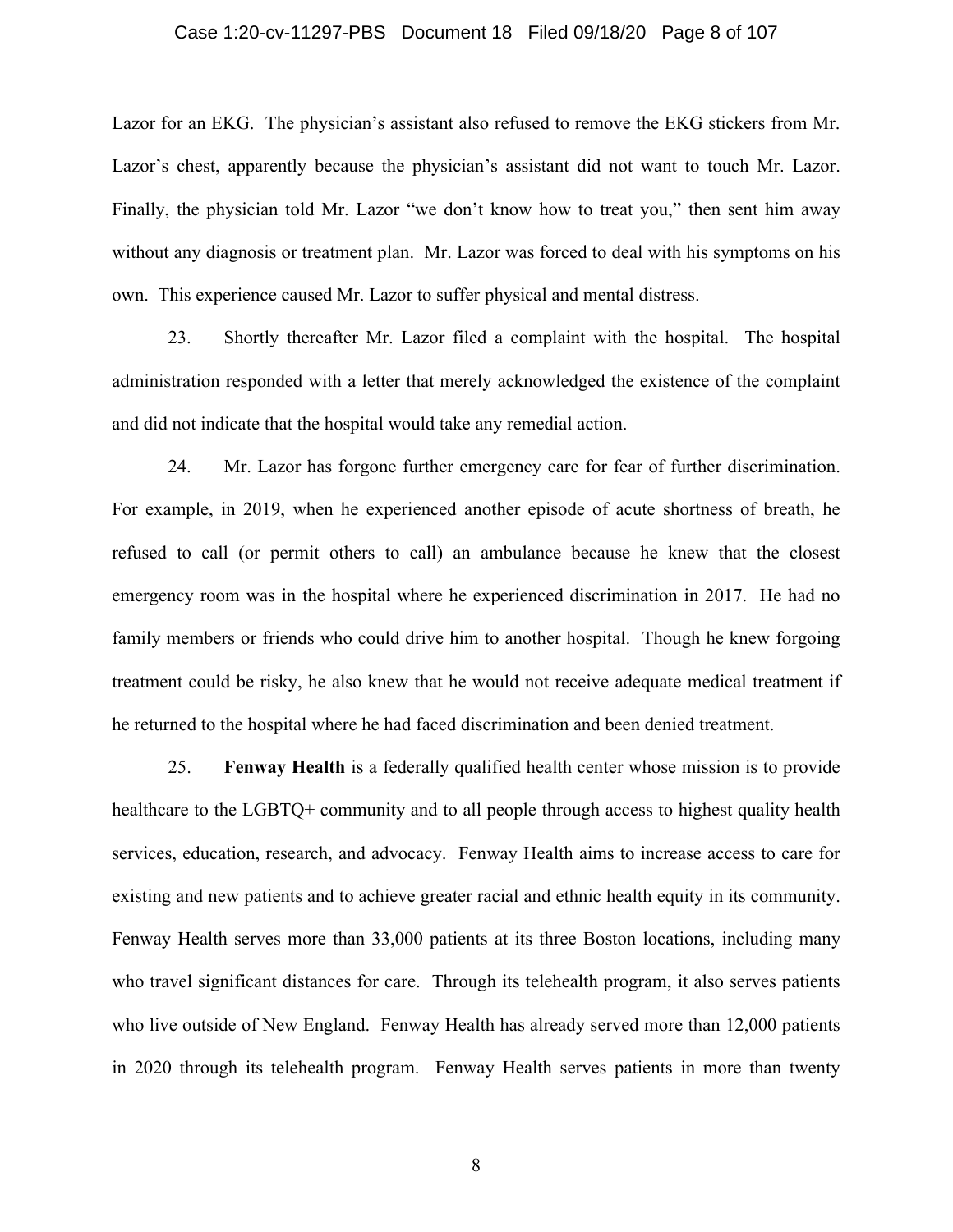#### Case 1:20-cv-11297-PBS Document 18 Filed 09/18/20 Page 9 of 107

states, including Maine, New Hampshire, Vermont, Florida, Kansas, South Carolina, Colorado, Illinois, Kansas, Michigan, Missouri, Ohio, Oregon, Texas, and Wisconsin.

26. Fenway Health provides healthcare services to LGBTQ+ people. Its *Transgender Health Program* provides hormone therapy; mental health services; drop-in social group activities for transgender and gender-non-binary people; and transgender suicide prevention programs, including a help line, a peer listening line, and anonymous referrals to therapy. It also operates a *Transgender Youth Clinic* that provides gender-affirming treatment for transgender and gender diverse youth under age 18; a *Transgender Health Research Program* that conducts ground-breaking research to improve the health and well-being of all transgender people; a support group for transgender and gender-non-binary people; and drop-in consultations for parents and guardians of transgender and non-binary young people.

27. Fenway Health also operates research, training, education, and policy programs. These develop clinical techniques, training materials, and model policies, and also provide training and technical assistance to health centers and HIV care providers across the nation to optimize access to quality healthcare for LGBTQ+ populations and people living with HIV. For example, its *Evidence-Informed Interventions Coordinating Center for Technical Assistance* operates a federal grant that implements multi-site, evidence-informed interventions to improve health outcomes among people living with HIV, including LGBTQ+ people living with HIV.

28. A significant part of Fenway Health's patient population is LGBTQ+: About 42% have a sexual orientation other than heterosexual, and about 12% are transgender.

29. Fenway Health's patients face steep barriers to advocating for themselves. Even alleging discrimination on the basis of gender identity or sexual orientation is a barrier because it requires disclosing one's LGBTQ+ identity. *See Whitman-Walker Clinic, Inc. v. U.S. Dep't of*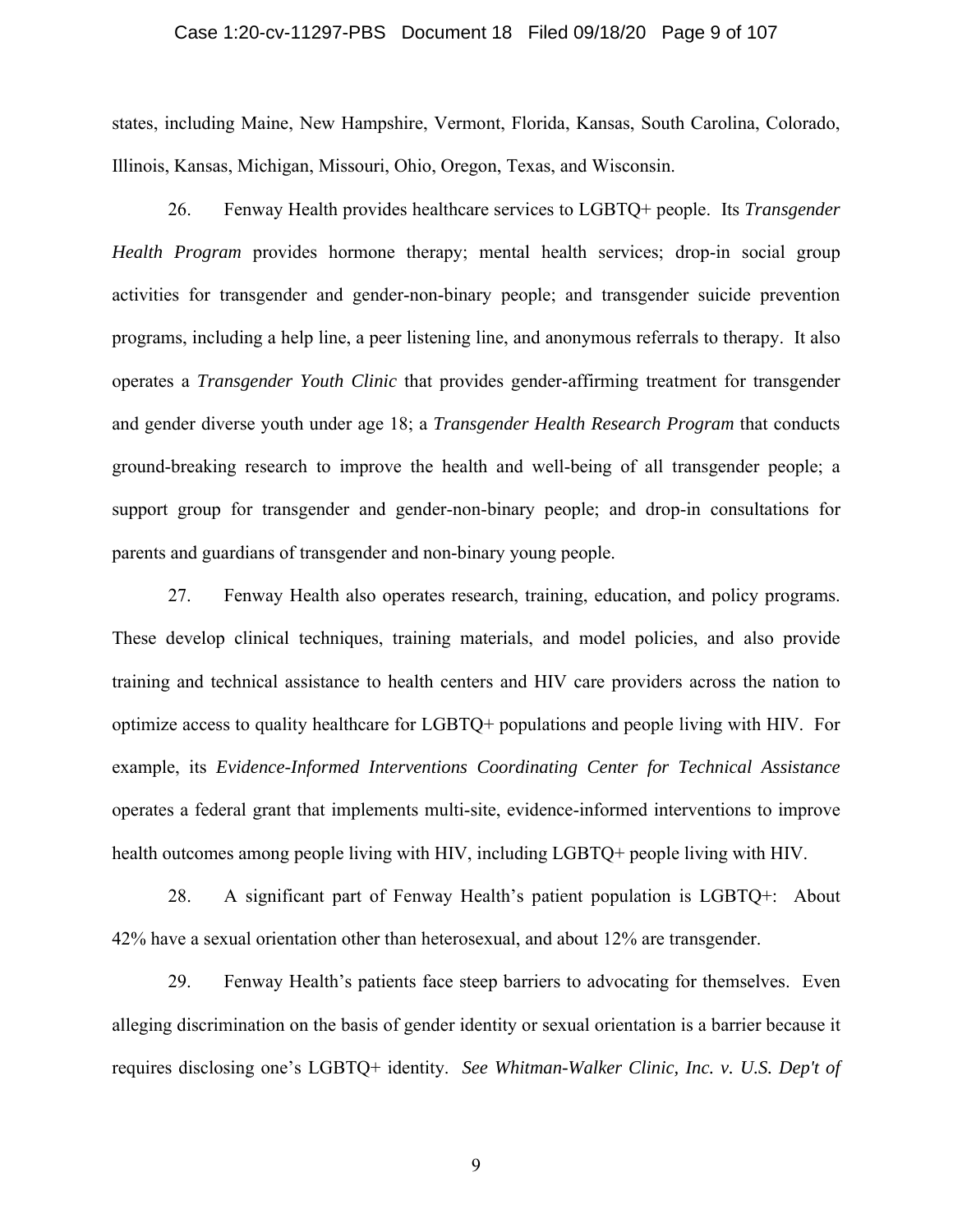#### Case 1:20-cv-11297-PBS Document 18 Filed 09/18/20 Page 10 of 107

*Health & Human Servs.*, No. CV 20-1630 (JEB), 2020 WL 5232076, at \*22 (D.D.C. Sept. 2, 2020) ("[D]isclosure of transgender status" qualifies as a "hindrance to third-party patients' ability to protect [their] own interests" because of the substantial risk of stigma, discrimination and violence. (internal quotation marks omitted)). Fenway Health's patients also face financial and language barriers. About 36% of its patient population lives at or below the federal poverty line. In 2019, it served 348 patients who were homeless. In 2019, it served 1,212 patients who communicated best in a non-English language, 718 of whom used a translation service.

30. Fenway Health asserts claims on behalf of itself, its patients, and other recipients of its services.

31. **Callen-Lorde Community Health Center ("Callen-Lorde")** is a federallyqualified community health center whose mission is to provide sensitive, quality healthcare and related services targeted to LGBTQ+ people in the New York City area, regardless of their ability to pay. It cares for nearly 18,000 patients each year at four New York City locations. Through its telehealth program, it also provides direct health services to patients outside New York City, including patients who live in New Jersey and Connecticut.

32. Callen-Lorde also provides an eConsult service to assist other clinicians with providing competent healthcare to transgender and gender-non-binary people around the nation. The clinicians it serves through this eConsult service are almost entirely in community health centers, correctional facilities, or rural areas. This program improves patient care quality and avoids unnecessary procedures and referrals as well as referrals to the wrong specialty.

33. In addition to Callen-Lorde's primary care programs, Callen-Lorde also has direct services programs that are tailored to the needs of LGBTQ+ people. For example, Callen-Lorde's *Health Outreach to Teens* is a welcoming, nonjudgmental, confidential program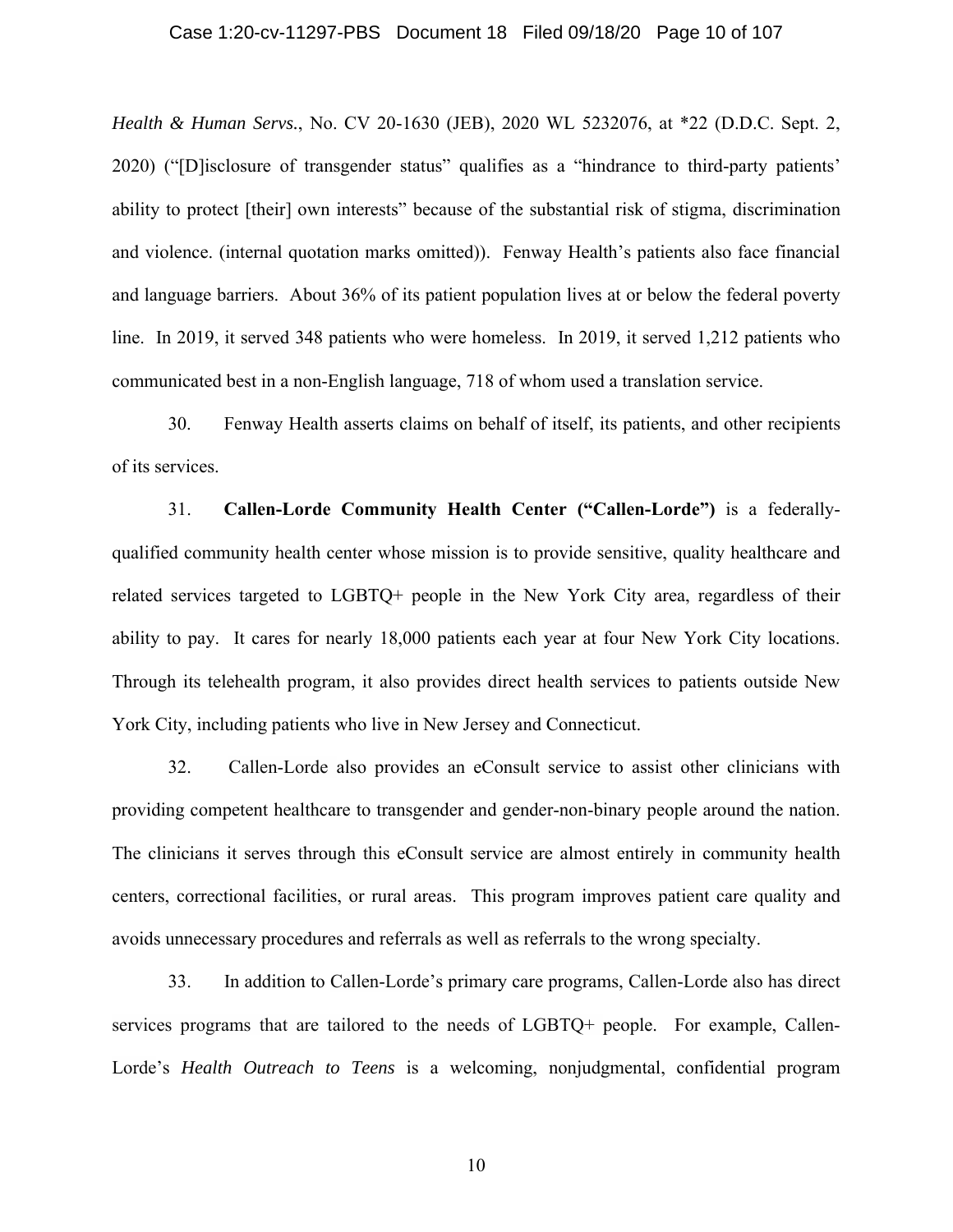#### Case 1:20-cv-11297-PBS Document 18 Filed 09/18/20 Page 11 of 107

designed specifically to meet the medical and mental health needs of LGBTQ+ adolescents and young adults ages 13–24, as well as other young people in need.

34. Callen-Lorde's patient population is almost entirely LGBTQ+. About 80% are lesbian, gay, bisexual, or identify as having a sexual orientation other than heterosexual, and about 24% are transgender.

35. Callen-Lorde's patient population faces numerous barriers to advocating for themselves. Its patient population has limited financial resources: About 23% live at or below 150% of the federal poverty line, and about 14% are homeless or unstably housed. About 26% are uninsured, and about 29% receive Medicaid or other income-based public insurance. About 2.4% of its patients report that English is their second language.

36. Callen-Lorde asserts claims on behalf of itself, its patients, and other recipients of its services.

37. **NO/AIDS Task Force, d/b/a CrescentCare ("CrescentCare"),** is a federally qualified health center whose mission is to offer comprehensive health and wellness services to the community, to advocate empowerment, to safeguard the rights and dignity of individuals, and to provide for an enlightened public. CrescentCare aims to increase access to care for existing and new patients and to work towards greater racial and ethnic health equity within its community. In 2019, CrescentCare cared for almost 14,000 individuals at two New Orleans clinics. It also served over 20,000 individuals through its testing and prevention programs and more than 3,500 individuals through its supportive services programs. Many of CrescentCare's patients travel significant distances because of its reputation as a safe place for LGBTQ+ people to receive care. In 2019, CrescentCare served patients from states including Alabama, Arkansas, Florida, Georgia, Louisiana, Mississippi, North Carolina, and Texas.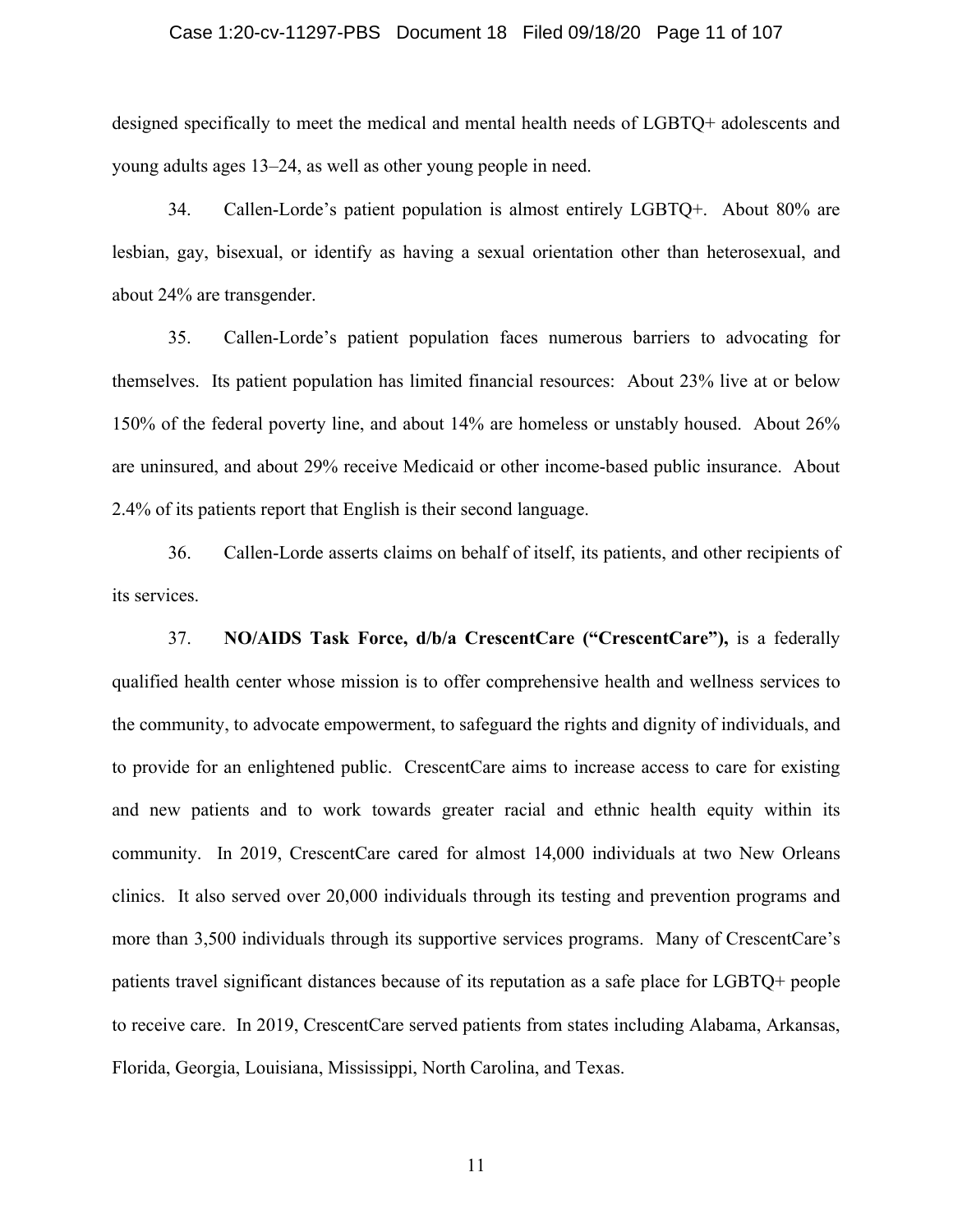#### Case 1:20-cv-11297-PBS Document 18 Filed 09/18/20 Page 12 of 107

38. CrescentCare provides a number of health and wellness services. In addition to providing comprehensive adult primary care, CrescentCare provides dentistry, obstetrics and gynecology, pediatrics, psychiatry, specialty care (including HIV, diabetes, and hepatitis C), preventive health, and sexual health services.

39. CrescentCare provides a number of reproductive health and wellness services. It offers mammograms, contraception, and obstetric and gynecological care, including Pap smears and pre- and post-natal care. It provides sexual health services, such as testing and treatment for sexually transmitted infections, including HIV and hepatitis C. It also provides medical case management for patients living with HIV who may have more complex medical issues, such as pregnancy, medication and treatment-adherence problems, or comorbidities.

40. CrescentCare has a reputation across the southeast United States for being a welcoming healthcare provider for the LGBTQ+ community, people seeking reproductive care, and people with limited English proficiency. It designs its services to be inclusive to LGBTQ+ people and families and has programs that specifically address the needs of LGBTQ+ patients. For example, its *Gender Clinic* provides gender-affirming primary care, hormone therapy, mental health services, and peer and group activities for over 1,000 transgender and gendernonconforming people. CrescentCare also operates the *Community Awareness Network Project*, a prevention program that provides HIV testing, sexually transmitted disease screenings, rapid hepatitis C testing and care coordination, and other services to the LGBTQ+ community.

41. CrescentCare also provides support services. These programs include insurance enrollment, case management, legal services, health education, outreach and education regarding discrimination and public benefits, food & nutrition services, housing assistance, and peer counseling. CrescentCare runs a number of support groups for people living with HIV.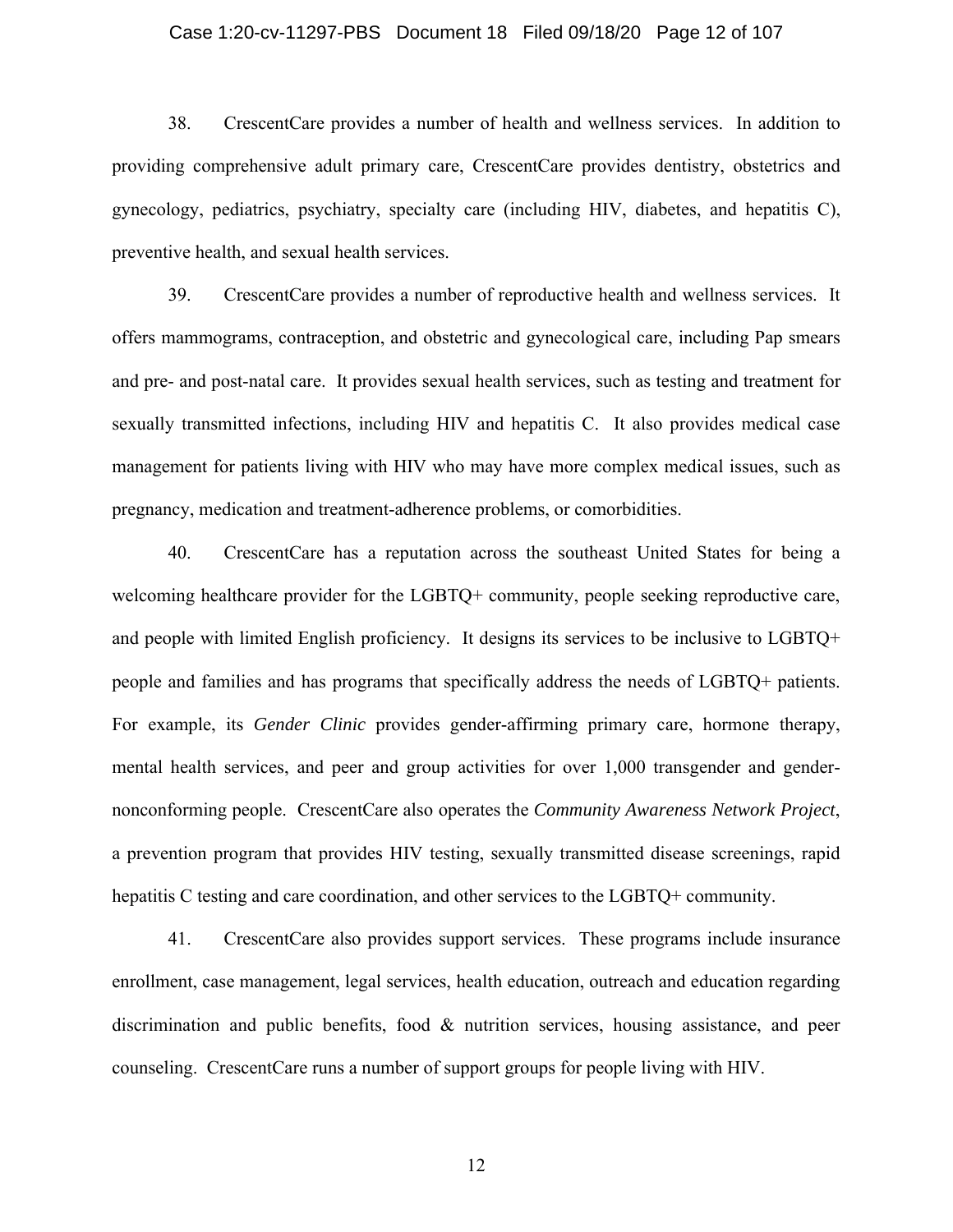#### Case 1:20-cv-11297-PBS Document 18 Filed 09/18/20 Page 13 of 107

42. CrescentCare also operates research, training, education, and policy programs. CrescentCare collaborates with other community health centers and providers to advance clinical service strategies that result in higher engagement with medical care and better health outcomes for its patient population. For example, CrescentCare serves as a site for the *Transgender Women Engagement and Entry to Care Project*, an evidence-informed intervention that links transgender women to HIV care that is part of a multi-site intervention led by Fenway Health. CrescentCare also works closely with community advocates to ensure that its patients' interests are represented across relevant policy areas, including housing, nutritional support, and nondiscrimination protections.

43. CrescentCare's patients face significant barriers to advocating for themselves. Many come from marginalized communities. About 40% have a sexual orientation other than heterosexual, and over 7% are transgender. Its patients also live with chronic illnesses and disabilities; for example, approximately 21% of its patients live with HIV and require regular access to care. In 2019, about 48% of its patients lived below the poverty line, and 244 patients experienced homelessness. About 35% of its patient population is uninsured, and about 36% receive Medicaid. Many require language assistance: In 2019, 1,086 CrescentCare patients were best served in a language other than English.

44. CrescentCare asserts claims on behalf of itself, its patients, and other recipients of its services.

45. The **Boston Alliance of Gay, Lesbian, Bisexual and Transgender Youth (BAGLY)** is a youth-led, adult-supported, social support organization committed to social justice and creating, sustaining, and advocating for programs, policies, and services for the LGBTQ+ youth community, serving over 2,500 youth annually.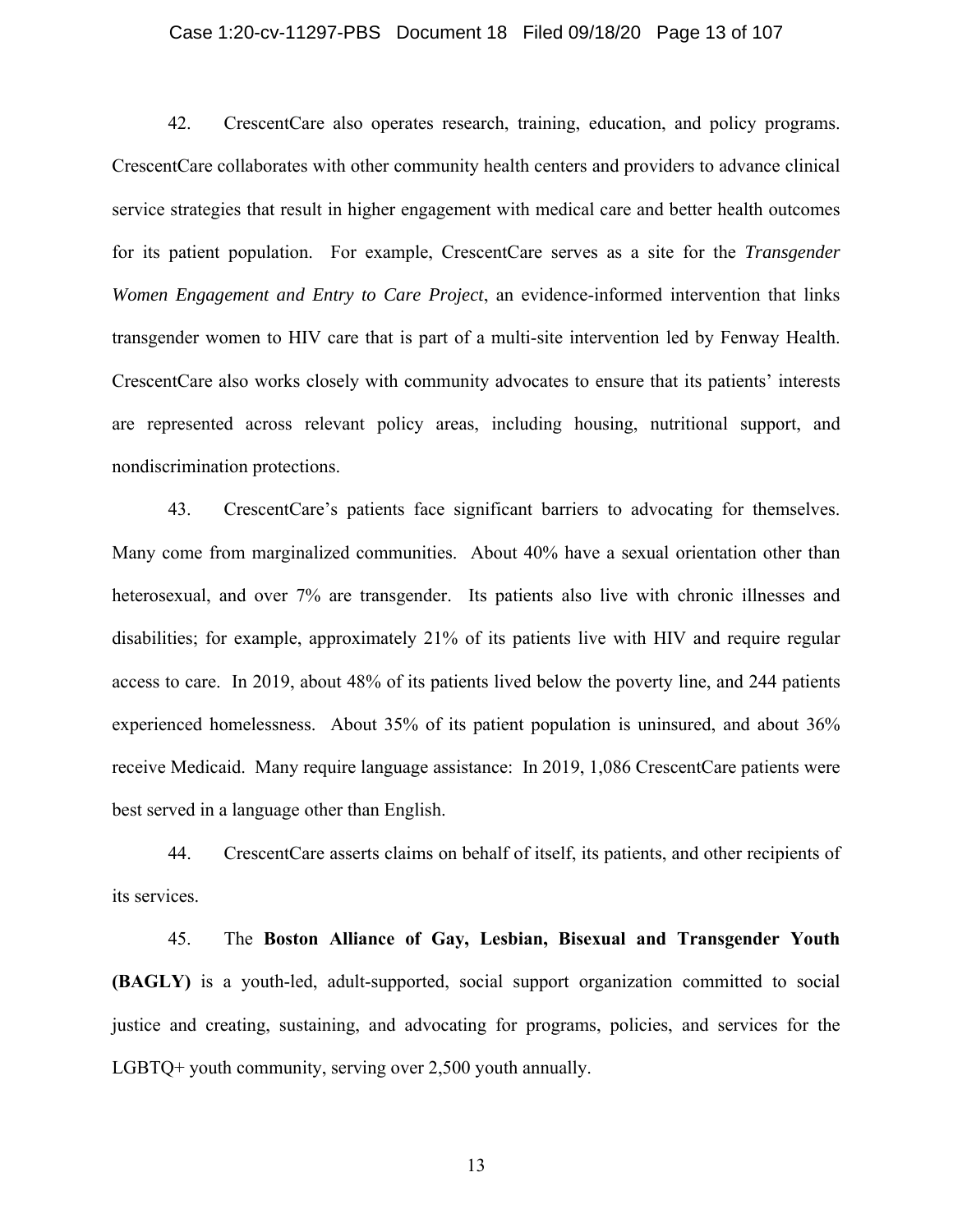#### Case 1:20-cv-11297-PBS Document 18 Filed 09/18/20 Page 14 of 107

46. BAGLY serves the healthcare needs of LGBTQ+ youth in several ways. Through The Clinic @ BAGLY, operated in partnership with Fenway Health, BAGLY provides screening for sexually transmitted infections; sexual healthcare through peer health education and a nurse; and referrals for primary healthcare, mental healthcare, and health insurance enrollment. The Clinic @ BAGLY provides this important array of clinical services free of cost for LGBTQ+ people ages 29 and younger and does not require proof of insurance or identification. Due to the accessibility of its services and its 40 years of work with LGBTQ+ communities in Boston, BAGLY has become known as a "safety-net" provider of services.

47. BAGLY also provides direct healthcare services to LGBTQ+ youth under 25 through four free mental and behavioral health therapy programs, including a drop-in therapy program; group therapy; peer-led, adult-supported discussion groups focused on the unique challenges LGBTQ+ youth face when navigating the mental health system; and art therapy.

48. BAGLY also sponsors monthly workshops on a variety of health education topics such as HIV prevention, transgender healthcare, and healthy relationships. BAGLY additionally holds workshops teaching young LGBTQ+ people about their rights.

49. BAGLY's service population faces significant barriers to advocating for themselves. About 98.7% are lesbian, gay, bisexual, transgender, non-binary, or have a sexual orientation other than heterosexual, and about 60% are transgender and/or non-binary. Over 35% are homeless, unstably housed, or financially struggling. About 3% report that they have LEP.

50. BAGLY's Sexual Health Clinic and Behavioral Health Services serve over 350 youth annually. Of those, over 45% are transgender and/or non binary, meaning it services over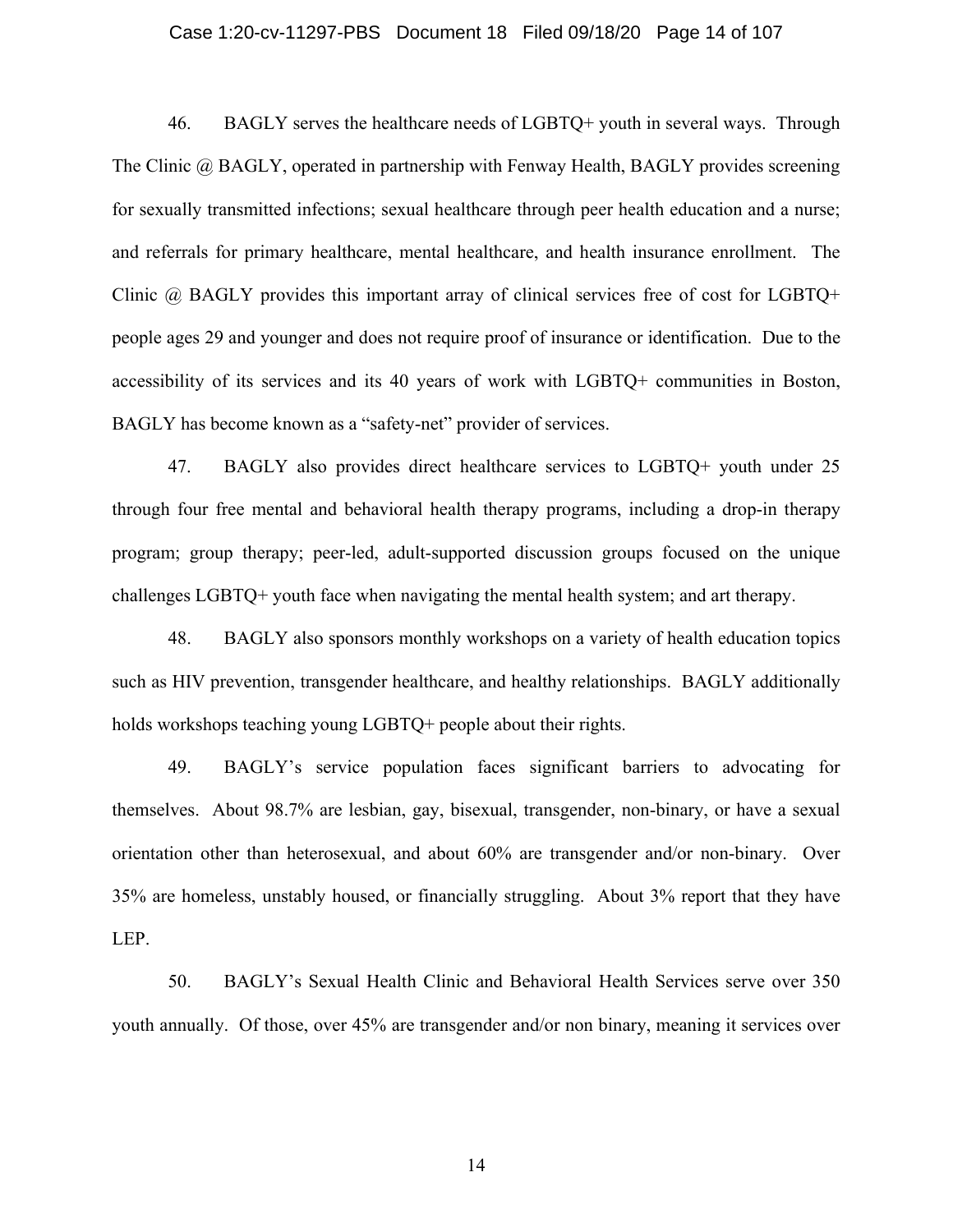#### Case 1:20-cv-11297-PBS Document 18 Filed 09/18/20 Page 15 of 107

158 transgender and/or non binary youth annually. Over 23% of these youth are homeless, unstably housed, or financially struggling.

51. BAGLY asserts claims on behalf of itself, its patients, and other recipients of its services.

52. The **Campaign for Southern Equality** is a nonprofit organization dedicated to advancing LGBTQ+ civil rights. It is based in Asheville, North Carolina, and advocates on behalf of LGBTQ+ people and other marginalized groups throughout the South, focusing on North Carolina, South Carolina, Tennessee, Alabama, and Mississippi. Its mission is to promote full LGBTQ+ equality—both legal and lived.

53. The Campaign for Southern Equality has about 8,000 members throughout the nation. Many members contribute financially to the Campaign for Southern Equality's work, but members who have limited financial resources may contribute by participating in the organization's programs. The members help shape the organization's long-range goals and priorities, and direct the organization's mission and direction.

54. About 40% of the Campaign for Southern Equality's work focuses on LGBTQ+ persons' access to healthcare. It increased its healthcare-related work, which previously made up approximately 30% of its work, in response to its membership's clear need for safe and affirming healthcare and for combatting pervasive barriers to such care. The most common barriers members report include absence of transgender-friendly primary care, specialty care, and mental health services in their local communities. This includes families with transgender youth who need trans-affirming pediatric care. Members also report barriers to navigating insurance denials and coverage.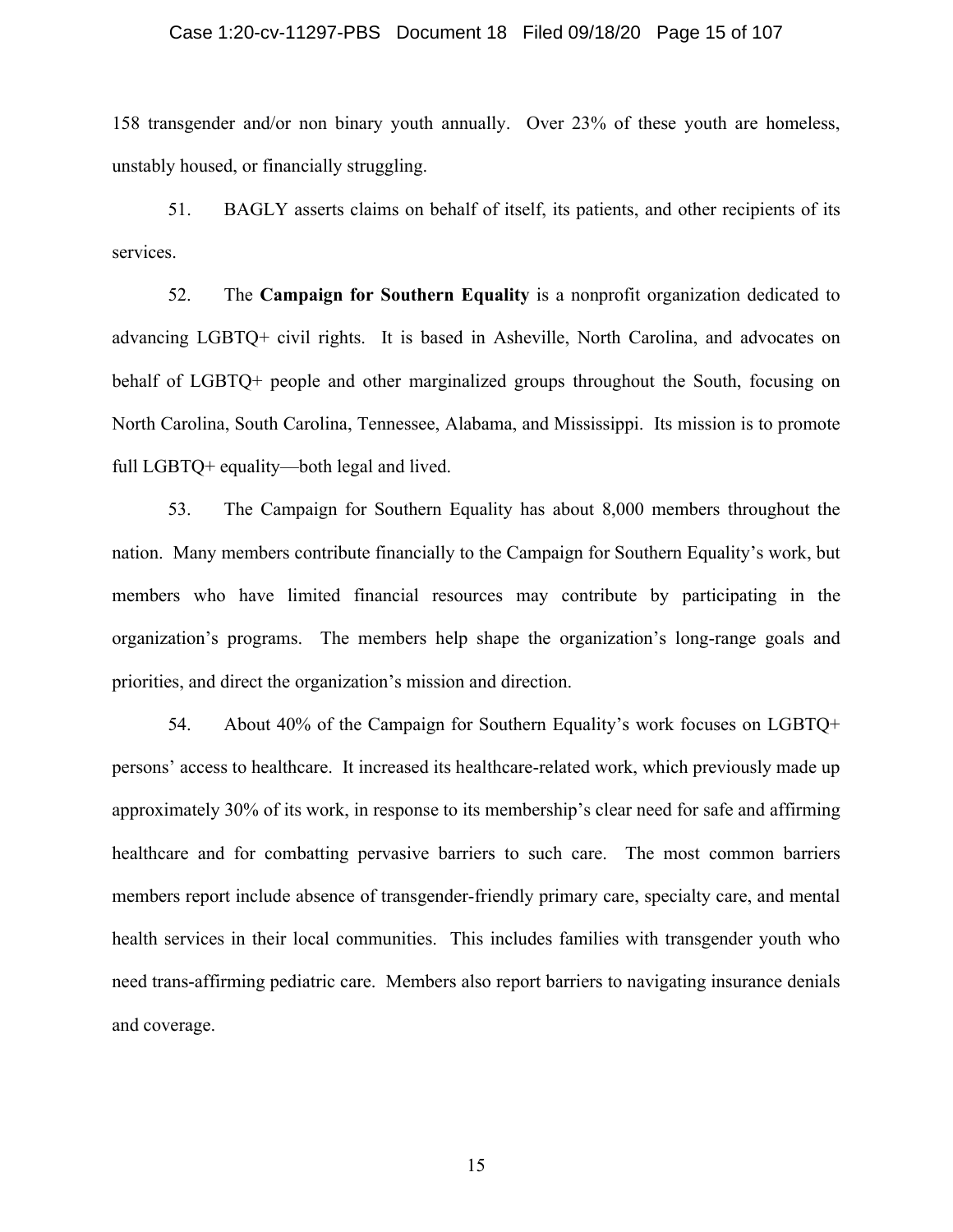#### Case 1:20-cv-11297-PBS Document 18 Filed 09/18/20 Page 16 of 107

55. When members contact the Campaign for Southern Equality about health insurance denials for gender-affirming care, its staff frequently provides advocacy and healthcare navigation and/or referrals to attorneys who specialize in health insurance appeals.

56. The Campaign for Southern Equality facilitates access to healthcare for LGBTQ+ people through cultural competency trainings for healthcare service providers. In a number of these trainings, the Campaign for Southern Equality has used materials prepared by HHS about the providers' obligations to provide safe and affirming care to LGBT Southerners. The Campaign for Southern Equality also provides *Pop-Up Resource Clinics* that educate LGBTQ+ people about their rights, including in the healthcare context, instructing them, for example, how to address discrimination in healthcare settings and how to write a healthcare power of attorney.

57. The Campaign for Southern Equality produces *Trans in the South: A Guide to Resources and Services*, a regularly updated, bilingual (Spanish and English) directory of more than 400 Southern health service providers—including mental health providers, primary care physicians, HIV care specialists, and endocrinologists—whom Campaign for Southern Equality staff has confirmed are willing and competent to provide gender-affirming care. *Trans in the South* collects information regarding, among other things, what type of gender-affirming services the provider offers, what pre-requisites a patient must meet in order to receive gender-affirming services, whether the provider serves Spanish-speaking populations, where the provider is located, how the provider can be contacted, and whether the provider is likely to take on new patients within the next six months.

58. Producing *Trans in the South: A Guide to Resources and Services* is a resourceintensive task because the Campaign for Southern Equality must vet each provider. That task is made particularly time-consuming because the guide focuses on rural areas and states that lack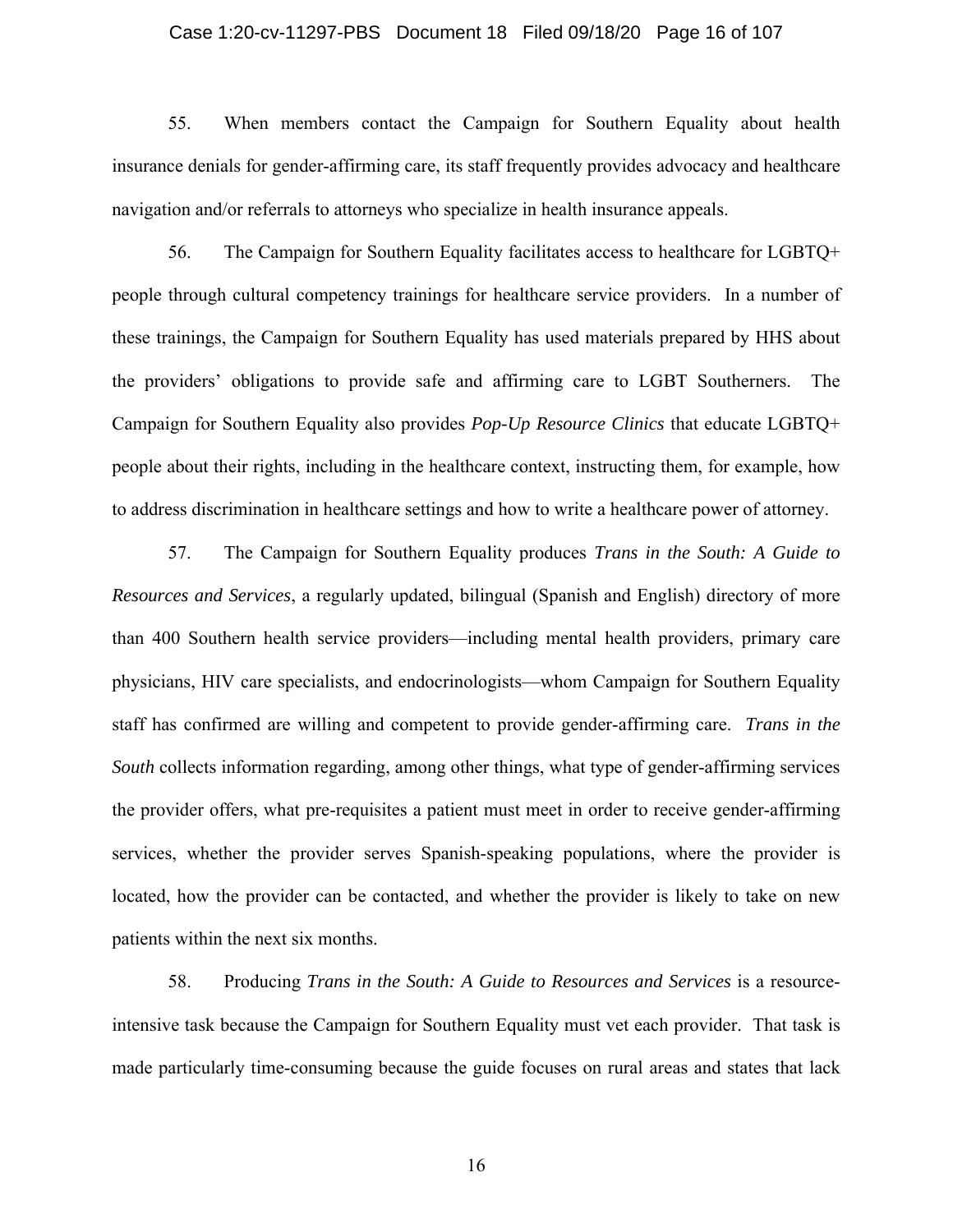#### Case 1:20-cv-11297-PBS Document 18 Filed 09/18/20 Page 17 of 107

protections for LGBTQ+ people in the healthcare context, meaning that providers who offer gender-affirming care are few and far between and staff members must devote a significant amount of time attempting to locate and vet those providers. Community members may request to have a provider vetted and healthcare providers may also request to be vetted.

59. The Campaign for Southern Equality uses *Trans in the South*, and the research behind it, to provide information about healthcare providers and healthcare resources to the Campaign for Southern Equality's members.

60. The Campaign for Southern Equality asserts claims on behalf of itself and its members.

61. **Indigenous Women Rising** is a Native-led and Native-centered reproductive justice collective that uplifts Indigenous-led community organizing and ensures reproductive justice movements are inclusive of Indigenous people and families. Its mission is to honor Native and Indigenous people's inherent right to equitable and culturally safe health options through accessible health education, resources, and advocacy. Indigenous Women Rising provides support for Indigenous people who can become pregnant in accessing healthcare, focusing primarily but not exclusively on three main projects: an Abortion Fund, a Midwifery Fund, and a sex education program.

62. The Abortion Fund is open to all Indigenous people in the United States and Canada who have the capacity to become pregnant and are seeking an abortion in the United States. The fund helps Indigenous people pay for abortion care by paying clinics for the procedure and by providing clients the necessary funds to cover lodging, gas, food, childcare, and related travel expenses. The fund also provides critical information about pregnancy options and abortion care that is often not otherwise available.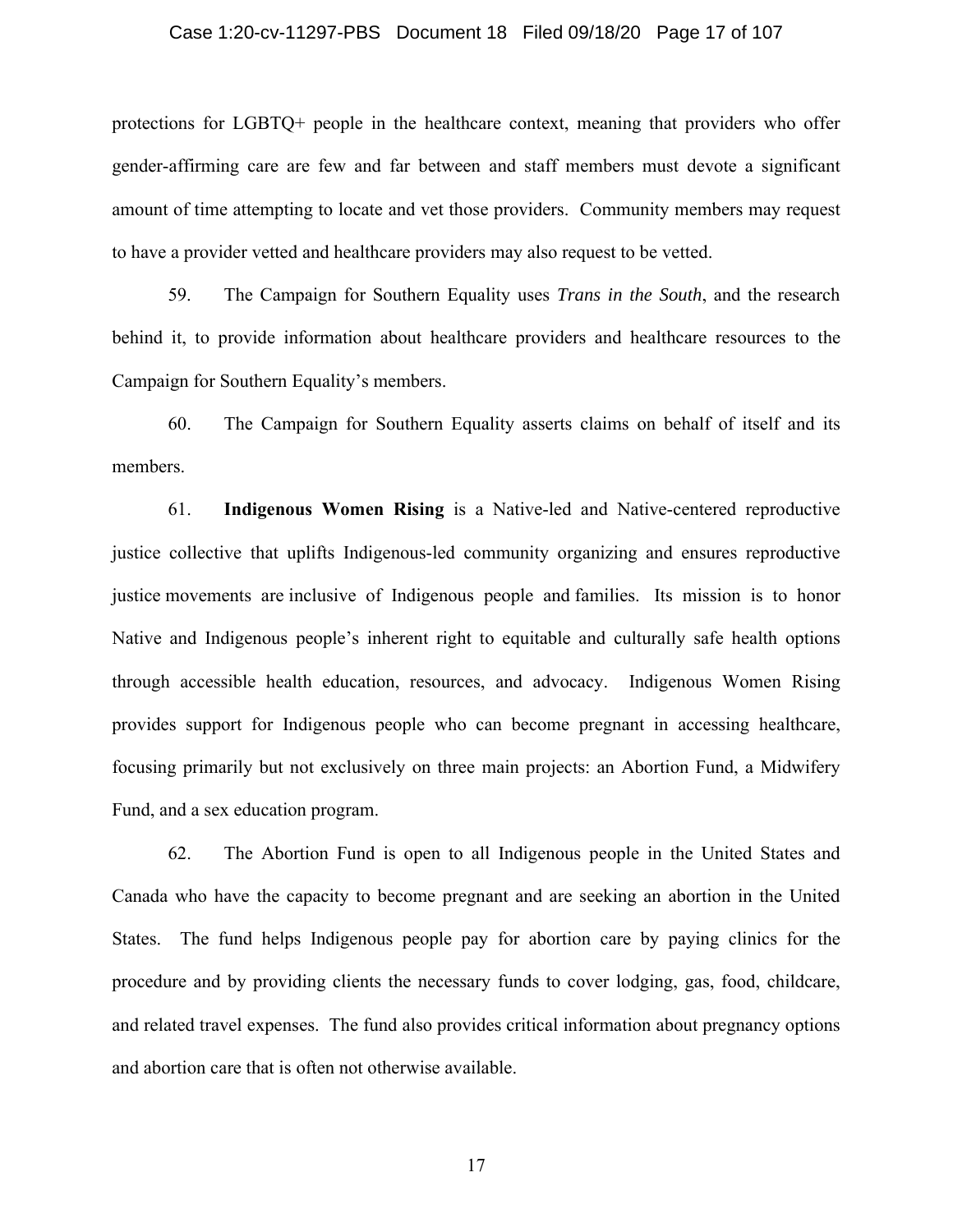#### Case 1:20-cv-11297-PBS Document 18 Filed 09/18/20 Page 18 of 107

63. The Abortion Fund serves clients who face financial, linguistic, and geographic barriers to care and who face stigma in accessing abortion care. Many of the Abortion Fund's clients come from traditional Native communities and live in rural areas, usually on reservations. About half of the fund's clients must drive distances from over 2 hours to about 10 hours to access abortion care. And most of the fund's clients have limited financial resources and are either uninsured or lack insurance coverage of abortion. Some will be alone when obtaining abortion care, or do not have a support system at home or in their communities. Many others are represented by elders, for whom English is not their first language—it is common for grandparents to raise grandchildren in Native communities because federal policy towards Native communities has led to high rates of unemployment, substance abuse, and serious illnesses.

64. Indigenous Women Rising launched a Midwifery Fund in May 2020 to help Indigenous people access nondiscriminatory and culturally competent pregnancy-related care. This fund responds to longstanding and pervasive discrimination against Indigenous people who can become pregnant when they seek care for pregnancy and reproductive health. The fund provides families in New Mexico with up to \$10,000 to help pay for midwifery care, doula care, and supplies. Birth attendants such as midwives and doulas can safeguard against discrimination by other providers based on both sex and race. The fund also provides information on midwives in their community who will suit patients' needs, such as insurance coverage, fee structure, experience with Indigenous patients, lincensure, and professional insurance. The fund is currently compiling a referral network for that purpose.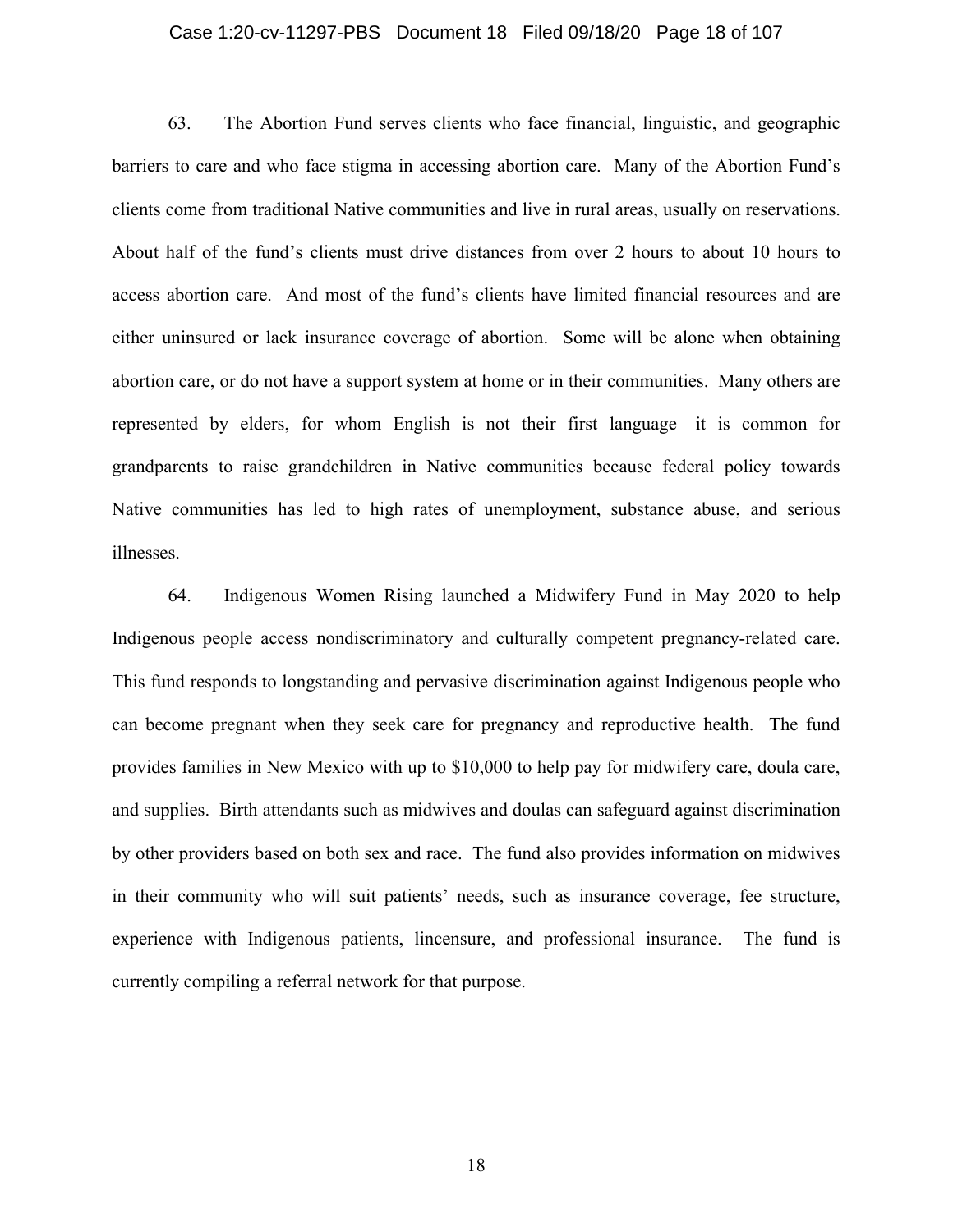#### Case 1:20-cv-11297-PBS Document 18 Filed 09/18/20 Page 19 of 107

65. Indigenous Women Rising runs *NDN Sex Ed*, a program that engages with Native caretakers and families, schools, agencies, and other entities to provide culturally competent sexual education.

66. Indigenous Women Rising's clients face steep barriers to advocating for themselves. Legal claims related to abortion bring stigma, invasion of privacy, and risk of retaliation. *See Singleton v. Wulff*, 428 U.S. 106, 117 (1976) ("obstacles" to asserting abortion rights include "a desire to protect the very privacy of her decision from the publicity of a court suit"); *accord June Med. Servs. L.L.C. v. Russo*, 140 S.Ct. 2103, 2118 (2020) (plurality op.) (reaffirming third-party provider standing on this basis). Those barriers are compounded for Indigenous women by centuries of colonization trauma and financial, geographic, and linguistic difficulties.

67. Indigenous Women Rising asserts claims on behalf of itself and the recipients of its services.

68. The **Transgender Emergency Fund** is a nonprofit organization that seeks to promote the health and equality of transgender people and provides critical financial support and other assistance to low-income and homeless transgender people in Massachusetts.

69. The Transgender Emergency Fund serves the healthcare needs of transgender people in multiple ways. It provides financial assistance to transgender people for co-payments for hormone replacement therapy, provides referrals for medical care and transportation and escort to medical appointments, and assists clients who have been denied insurance coverage for needed care in navigating those denials with their health plans. It also promotes the health and equality of transgender people in other ways, including by providing financial assistance for basic necessities, home rental startup costs, and assistance with relocating due to harassment.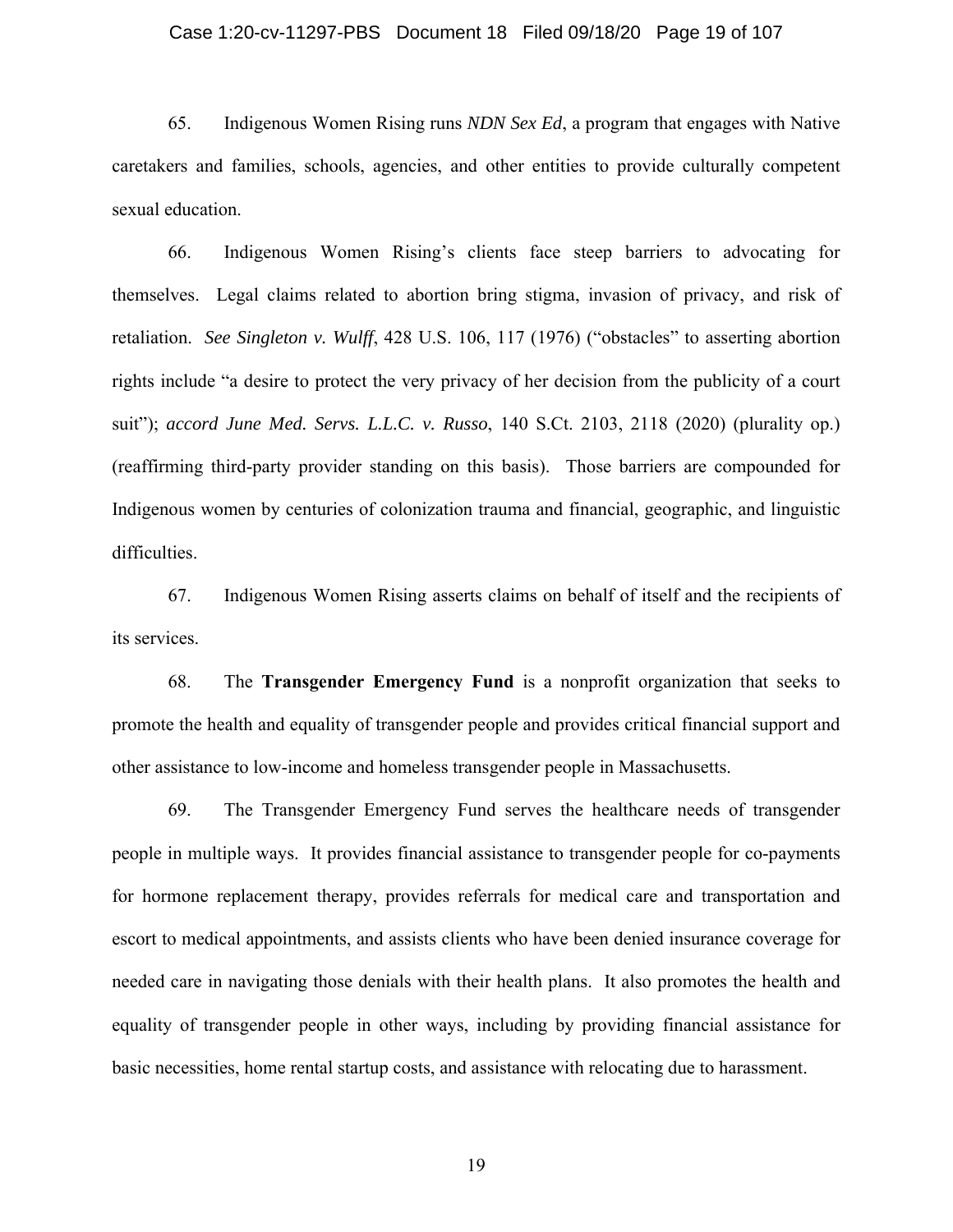#### Case 1:20-cv-11297-PBS Document 18 Filed 09/18/20 Page 20 of 107

70. The Transgender Emergency Fund serves people who face significant barriers to advocating on their own behalf. The recipients of its services are all transgender or gendernonconforming: About 85% are transgender, and about 15% are non-binary. The recipients of its services have limited financial resources. About 60% of the recipients of the Transgender Emergency Fund's services are homeless, about 20% are at or near the federal poverty line, and about 20% are low income. About 15% of the recipients of the Transgender Emergency Fund's services are uninsured. Among those with insurance, 83% have Medicaid, MassHealth, or other public insurance. About 6% have LEP.

71. The Transgender Emergency Fund asserts claims on behalf of itself and the recipients of its services.

72. **Equality California** is a non-profit civil rights and social justice membership organization advocating locally, statewide, and nationally on behalf of LGBTQ+ people and marginalized groups to which LGBTQ+ people belong. Equality California's mission is to bring the voices of LGBTQ+ people and allies to institutions of power in California and across the United States, striving to create a world that is healthy, just, and fully equal for all LGBTQ+ people. Equality California is dedicated to combatting discrimination and injustice on the basis of sexual orientation and gender identity, and to protecting the fundamental rights of those within the LGBTQ+ community and the vulnerable communities of which they are a part.

73. Equality California has more than 500,000 members. The majority of Equality California's members reside in California, but it has members throughout the nation.

74. Equality California's members include people who contribute financially to the organization and who support and participate in its education, mobilization, and advocacy work.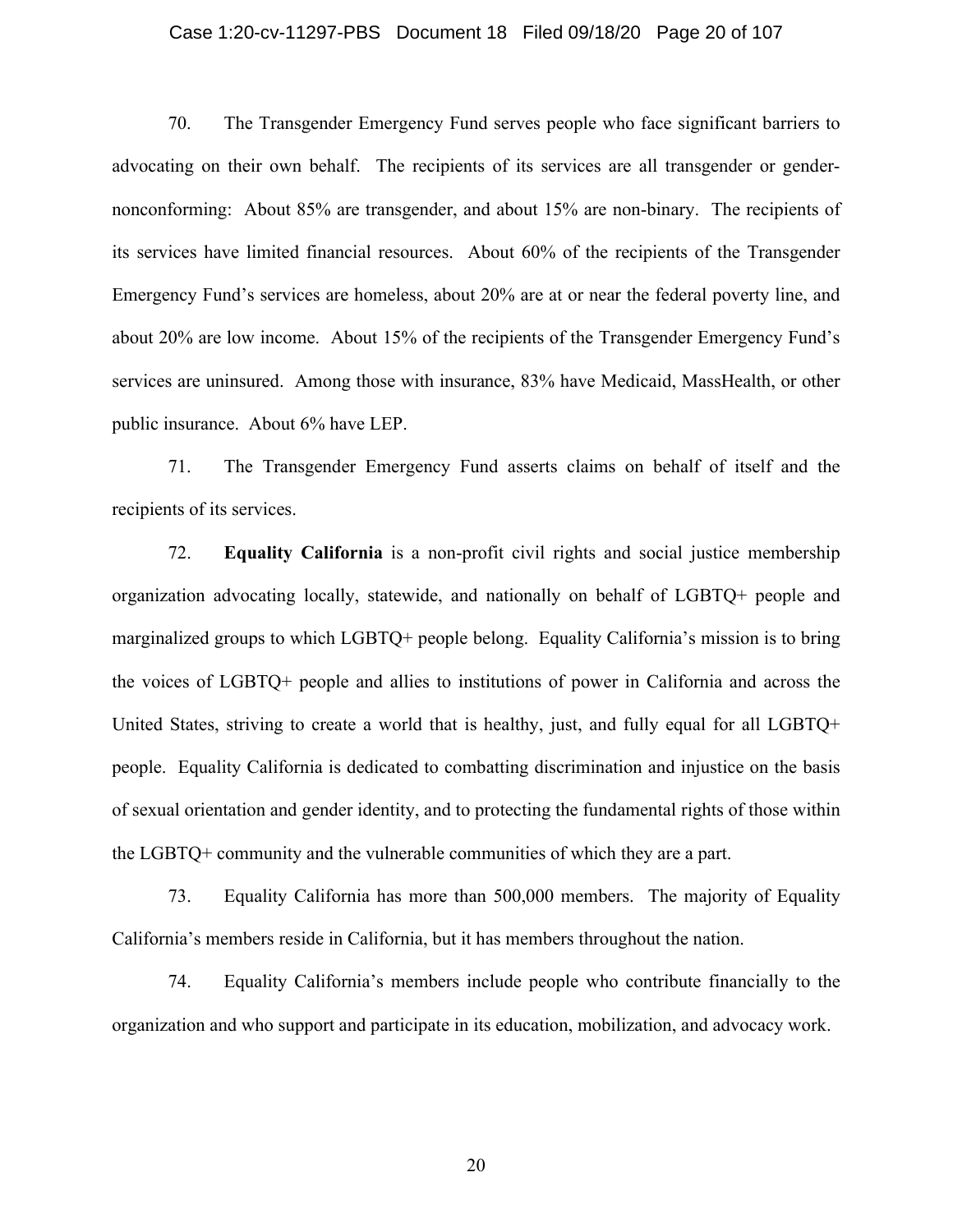#### Case 1:20-cv-11297-PBS Document 18 Filed 09/18/20 Page 21 of 107

75. Equality California regularly conducts surveys, holds town hall meetings, and hosts conferences to understand the needs of the broader LGBTQ+ community, including its members. Its members' participation in these surveys, town hall meetings, and conferences, informs and shapes the mission and direction of Equality California and its programs.

76. Equality California works to increase access to quality, affordable healthcare for LGBTQ+ people—and the diverse communities to which LGBTQ+ people belong—through education, mobilization and advocacy. Equality California has several programs to advance the healthcare of LGBTQ+ people in California and nationwide. For example, through the *Health Happens with Equality* program, Equality California has trained over 2,800 healthcare providers and health clinic staff across California, Nevada, and Arizona, empowering them to provide culturally competent quality care to LGBTQ+ patients. The curriculum includes educational context about basic LGBTQ+ terminology, data on health disparities that affect the LGBTQ+ community, what it means to be LGBTQ+, HIV/AIDS, Pre-Exposure Prophylaxis (PrEP), transgender health issues, and creating a welcoming environment as a healthcare provider. Through the *Take It: I'm PrEP'd* campaign, Equality California works to educate the LGBTQ+ community and healthcare providers on the availability and benefits of PrEP and other forms of HIV treatment and prevention. Equality California also has recently launched a COVID-19 Online Help Center and Help Line to connect LGBTQ+ Californians impacted by the crisis with LGBTQ+ friendly resources and support services.

77. Equality California asserts claims on behalf of its members, including Darren Lazor.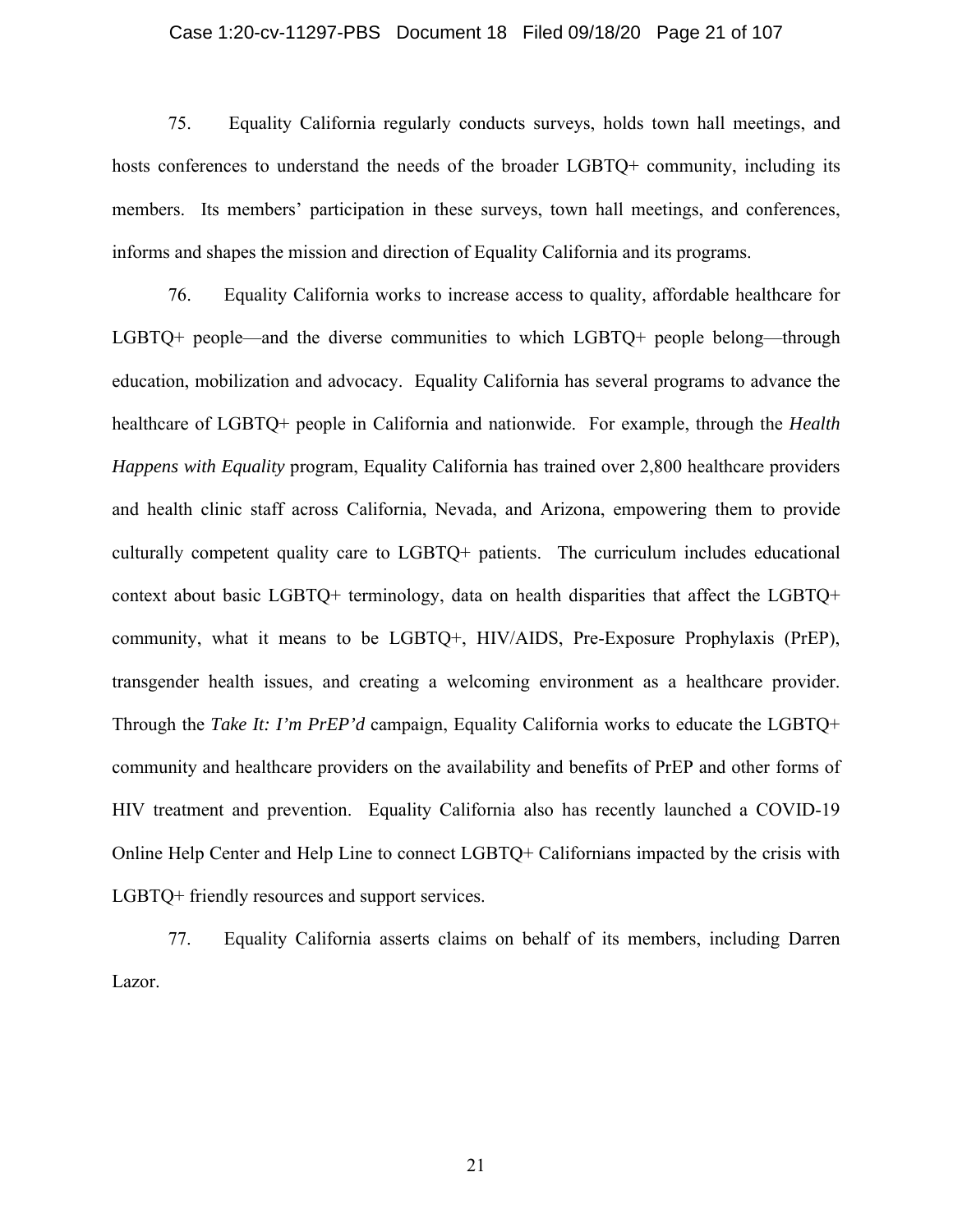#### *Defendants*

78. Defendant United States Department of Health and Human Services is a cabinetlevel department of the federal government headquartered in the District of Columbia. HHS issued the Rollback Rule. HHS is an "agency" under 5 U.S.C. § 551(1).

79. Defendant Alex Azar is sued in his official capacity as Secretary of HHS. Secretary Azar is responsible for implementing and fulfilling HHS's duties under the United States Constitution and the APA.

80. Defendant Roger Severino is sued in his official capacity as the Director of the Office for Civil Rights ("OCR") at HHS. He is responsible for the operation and management of OCR, including the adoption, administration, and enforcement of the Rollback Rule. OCR is responsible for enforcing civil rights laws such as Section 1557.

81. Defendant Seema Verma is sued in her official capacity as the Administrator for the Centers for Medicare and Medicaid Services ("CMS"), a component of HHS. She is responsible for the operation and management of CMS, including the adoption, administration, and enforcement of the Rollback Rule as it pertains to regulations relating to the establishment and operation of the ACA marketplace; the marketing and design practices of health insurance issuers under the ACA; the administration, marketing, and enrollment practices of Qualified Health Plans ("QHPs") under the ACA; beneficiary enrollment and the promotion and delivery of services under Medicaid; and the delivery of services under the Programs for All-Inclusive Care for the Elderly ("PACE").

## **JURISDICTION AND VENUE**

82. This Court has subject matter jurisdiction over the claims alleged in this Complaint under 28 U.S.C. § 1331, because this case arises under the United States Constitution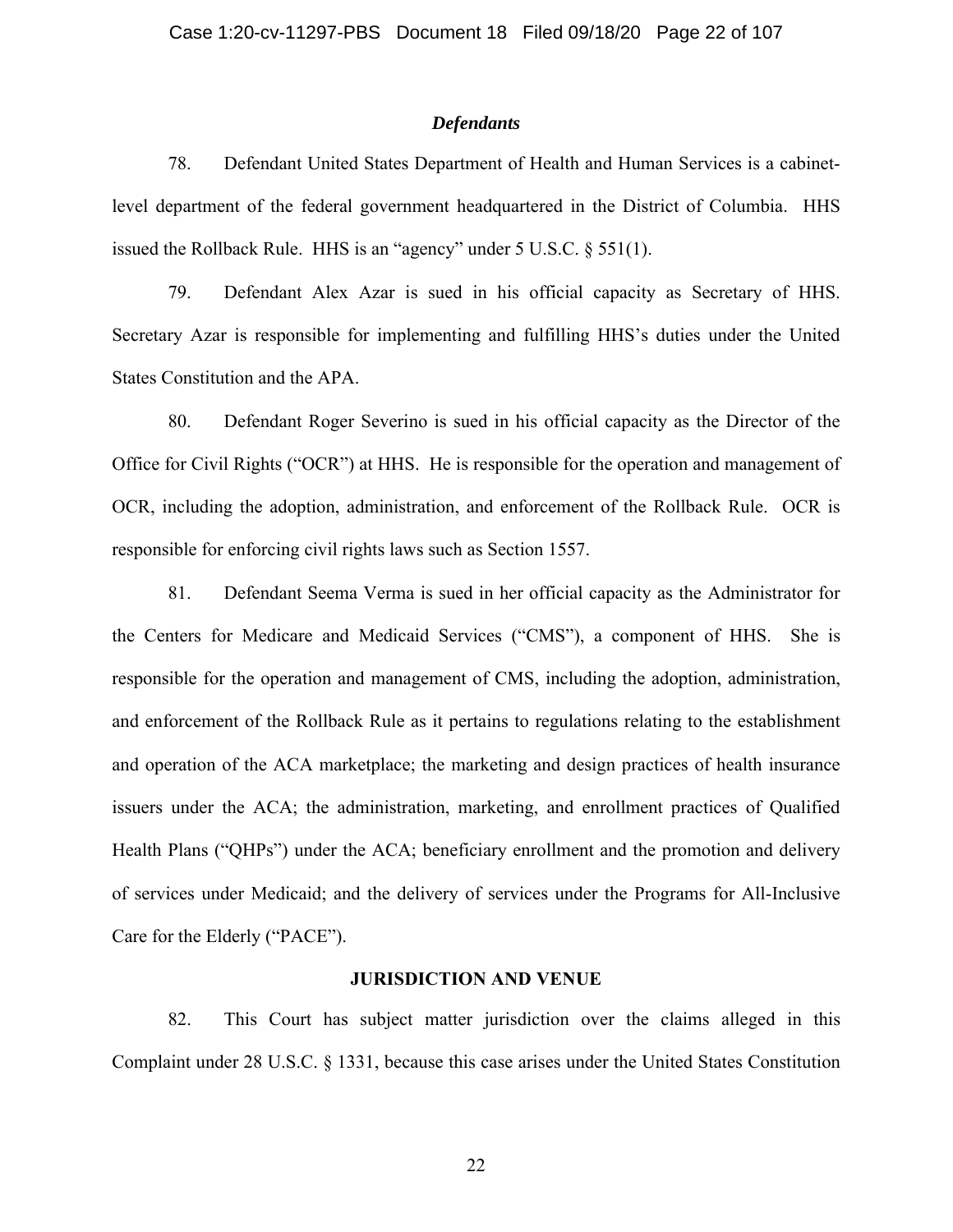and the APA, 5 U.S.C. § 701 *et seq.*, and challenges final agency action for which there is no other adequate remedy, 5 U.S.C. § 704.

83. The Court has the authority to issue declaratory and injunctive relief under the Declaratory Judgment Act, 28 U.S.C. § 2201 *et seq.*, and the APA, 5 U.S.C. § 701 *et seq.*

84. Defendants are subject to suit in any federal jurisdiction in challenges to federal regulations, and no real property is involved in this action. 28 U.S.C.  $\S$  1391(e)(1).

85. Venue is proper in the District of Massachusetts under 28 U.S.C. § 1391(b) and (e)(1) because at least one Plaintiff is based in this District, Defendant HHS is an agency of the United States, and Defendants Azar, Severino, and Verma are officers of the United States sued in their official capacities.

#### **FACTUAL ALLEGATIONS**

#### **A. Legal And Factual Background**

#### **1. Congress enacts Section 1557 of the ACA.**

86. In 2010, Congress adopted the ACA. Pub. L. No. 111-148, 124 Stat. 119. The law's purpose is "to increase the number of Americans covered by health insurance and decrease the cost of health care." *Nat'l Fed'n of Indep. Bus. v. Sebelius*, 567 U.S. 519, 538–539 (2012). One of the ACA's primary objectives is to improve health outcomes by ensuring that health services are available on a nondiscriminatory basis to all individuals throughout the country.

87. At the time of the ACA's enactment, there was clear evidence that discrimination on the basis of sex was impeding access to insurance and care, leading directly to decreased rates of health insurance coverage and increased healthcare costs.

88. Before the ACA, health insurers regularly targeted women, pregnancy-related care, and transgender-related care for denials of coverage. For example, insurers rejected health coverage for a variety of "preexisting conditions" tied to pregnancy, such as a prior pregnancy or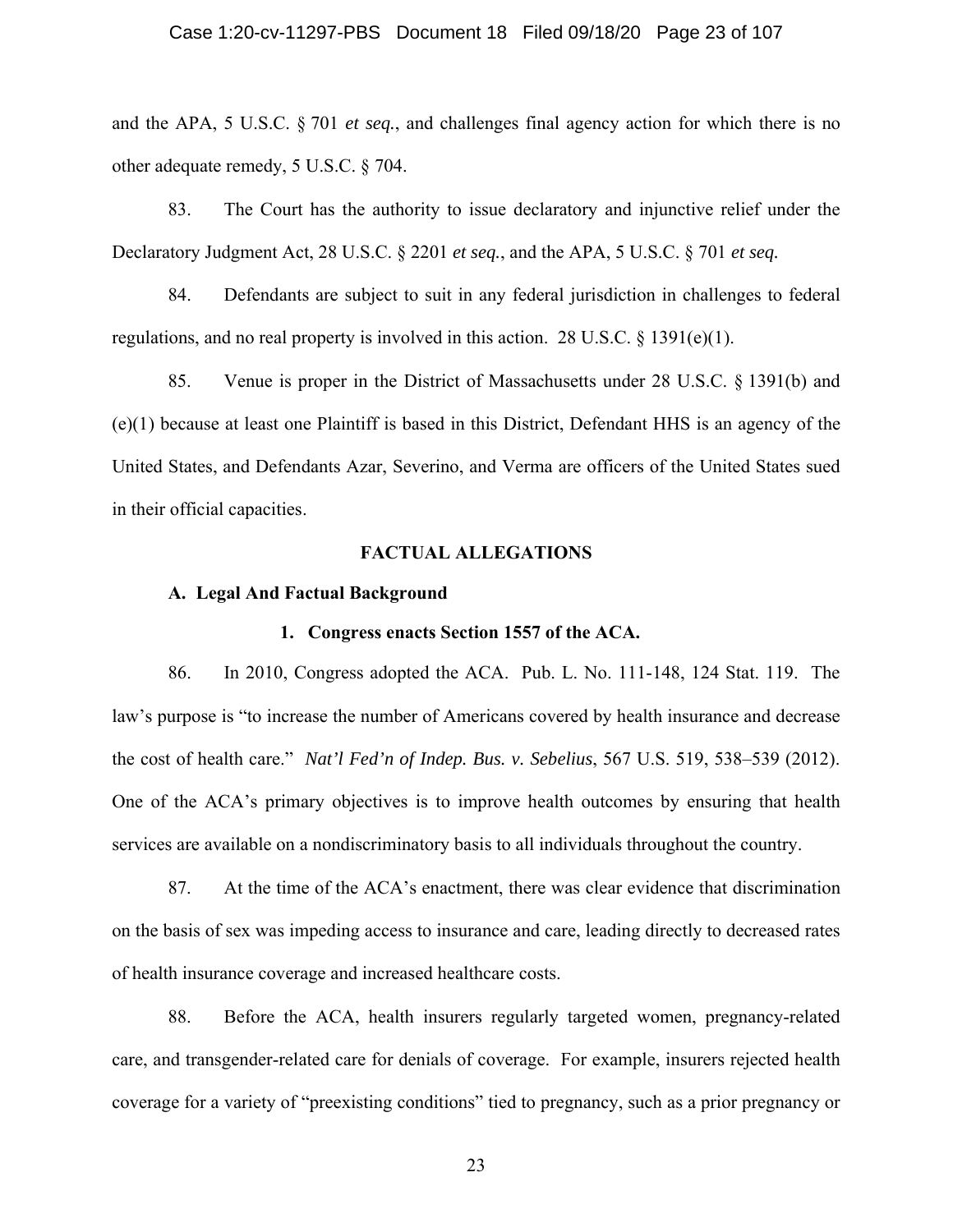#### Case 1:20-cv-11297-PBS Document 18 Filed 09/18/20 Page 24 of 107

Cesarean delivery. *See* National Women's Law Center, Comment Letter on 2019 Proposed Rule at 2 (Aug. 13, 2019) ("NWLC Comments"), https://bit.ly/2Zsrl2s. Insurers also deemed aspects of a person's history that disproportionately affect women, such as prior medical treatment for domestic or sexual violence, to be preexisting conditions. *See id.* And insurers charged women more for the same coverage, even when a plan excluded maternity coverage. *See id.* Insurers also deemed gender dysphoria to be a preexisting condition. *See* Transgender Law Center, Transgender Health Benefits Negotiating for Inclusive Coverage 5 (last visited July 7, 2020), https://bit.ly/3gKG8gh. Plans regularly denied coverage for and contained discriminatory benefit designs that targeted transgender people, including categorical exclusions of transgender-related care. *See* Jacobs Inst. of Women's Health, Comment Letter on 2019 Proposed Rule at 2–3, (Aug. 13, 2019) ("Jacobs Inst. Comments"), https://bit.ly/2ZyhubI; *cf.* Transgender Law Center, Comment Letter on 2019 Proposed Rule at 3 (Aug. 13, 2019) ("TLC Comments"), https://bit.ly/1557TLCtr; Transgender Legal Defense & Education Fund, Comment Letter on 2019 Proposed Rule at 19 (Aug. 13, 2019) ("TLDEF Comments"), https://bit.ly/3irQvqF.

89. Similarly, healthcare providers regularly discriminated against women, including in reproductive and pregnancy-related healthcare. For example, healthcare providers have long dismissed women's pain, refused to prescribe needed pain medication, or insisted women's symptoms are influenced by emotional distress. *See* Diane E. Hoffman & Anita J. Tarzian, *The Girl Who Cried Pain: A Bias Against Women in the Treatment of Pain*, 29 J. L, Med. & Ethics 13, 17–18 (2001). Healthcare providers commonly discriminated against people seeking reproductive healthcare and pregnancy-related care. For example, providers have invoked personal beliefs to deny access to services including contraception, sterilization, fertility treatments, and abortion. *See* NWLC Comments at 8. Patients have also been denied care or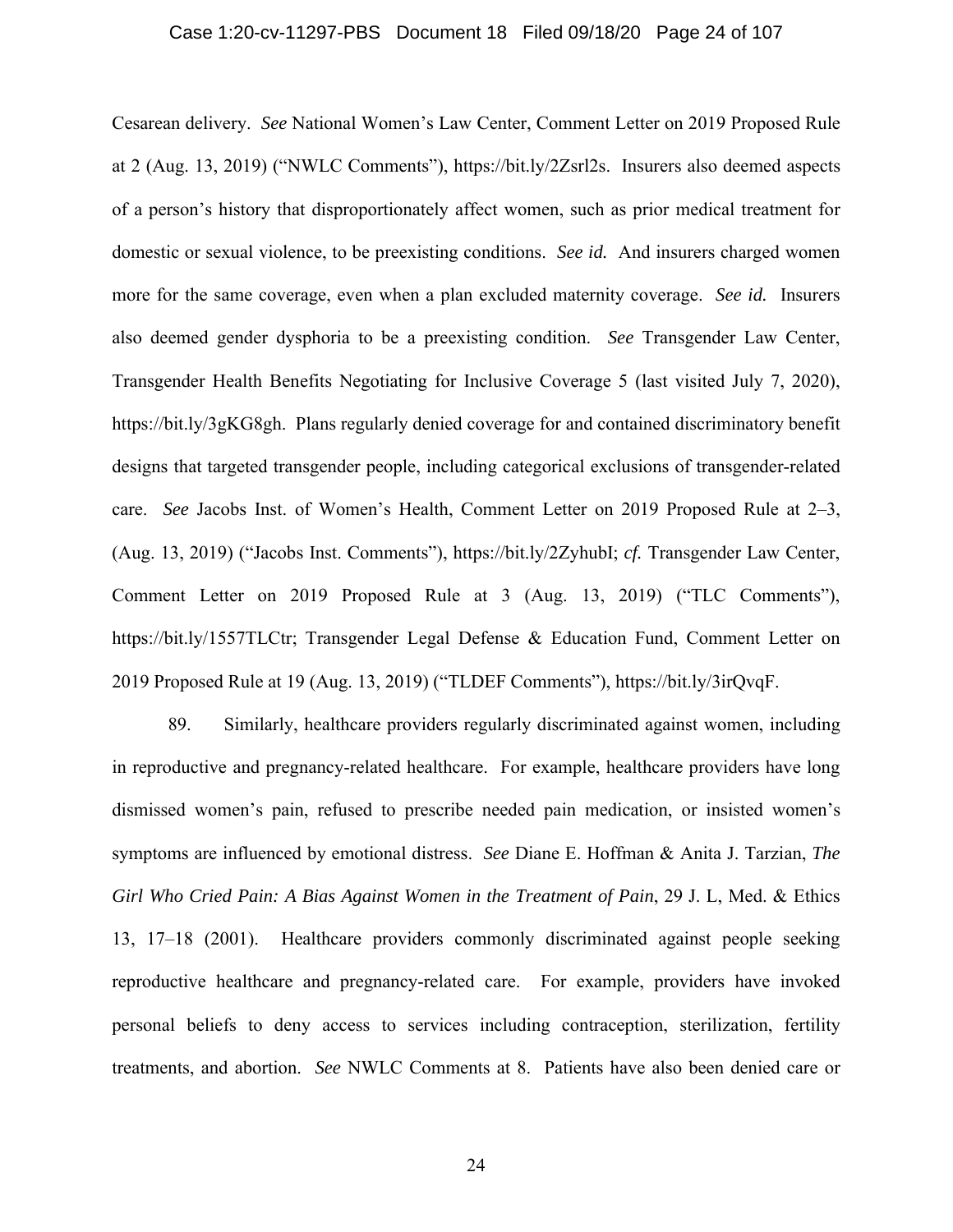#### Case 1:20-cv-11297-PBS Document 18 Filed 09/18/20 Page 25 of 107

received substandard care for pregnancy complications, even in emergencies where their life or health is at risk, because of providers' personal beliefs. *See, e.g.*, *Shelton v. Univ. of Med. & Dentistry of New Jersey*, 223 F.3d 220, 222–223 (3d Cir. 2000). And providers do not fully inform patients about pregnancy options. *See* Kelsey Holt et al., *Pregnancy Options Counseling and Abortion Referrals Among US Primary Care Physicians: Results From a National Survey*, 49 Fam. Med. 27, 530–531 (2017), https://bit.ly/3kn1l1F.

90. Healthcare providers regularly discriminated against LGBTQ+ people. A 2010 survey reported that 70% of transgender and gender-non-binary people, and 56% of lesbian, gay, and bisexual people, reported discrimination such as being refused needed care, being blamed for their health status, or providers being physically rough or abusive. *See* Planned Parenthood Fed'n of Am., Comment Letter on 2019 Proposed Rule at 7 (Aug. 13, 2019) ("Planned Parenthood Comments"), https://bit.ly/3eSHncy.

91. Discrimination was––and still is––compounded for Black, Indigenous, and other women of color, who face a legacy of forced sterilization, coerced contraception, non-consensual experimentation, and continued lack of access to coverage and care. *See* Cynthia Prather et al., *Racism, African American Women, and Their Sexual and Reproductive Health: A Review of Historical and Contemporary Evidence and Implications for Health Equity*, 2 Health Equity 249, 251–252 (2018); U.S. Nat'l Library of Medicine, *1976: Government Admits Unauthorized Sterilization of Indian Women*, https://bit.ly/3bzD9pz; Rachel Benson Gold, *Guarding Against Coercion While Ensuring Access: A Delicate Balance*, 17 Guttmacher Inst. 8, 10–11 (2014), https://bit.ly/3jVUXy6; Kari Paul, *ICE Detainees Faced Medical Neglect and Hysterectomies, Whistleblower Alleges*, The Guardian (Sept. 14, 2020), https://bit.ly/2ZE1Psf. Women of color– –particularly Black women––have also faced arrest, civil commitment, forced medical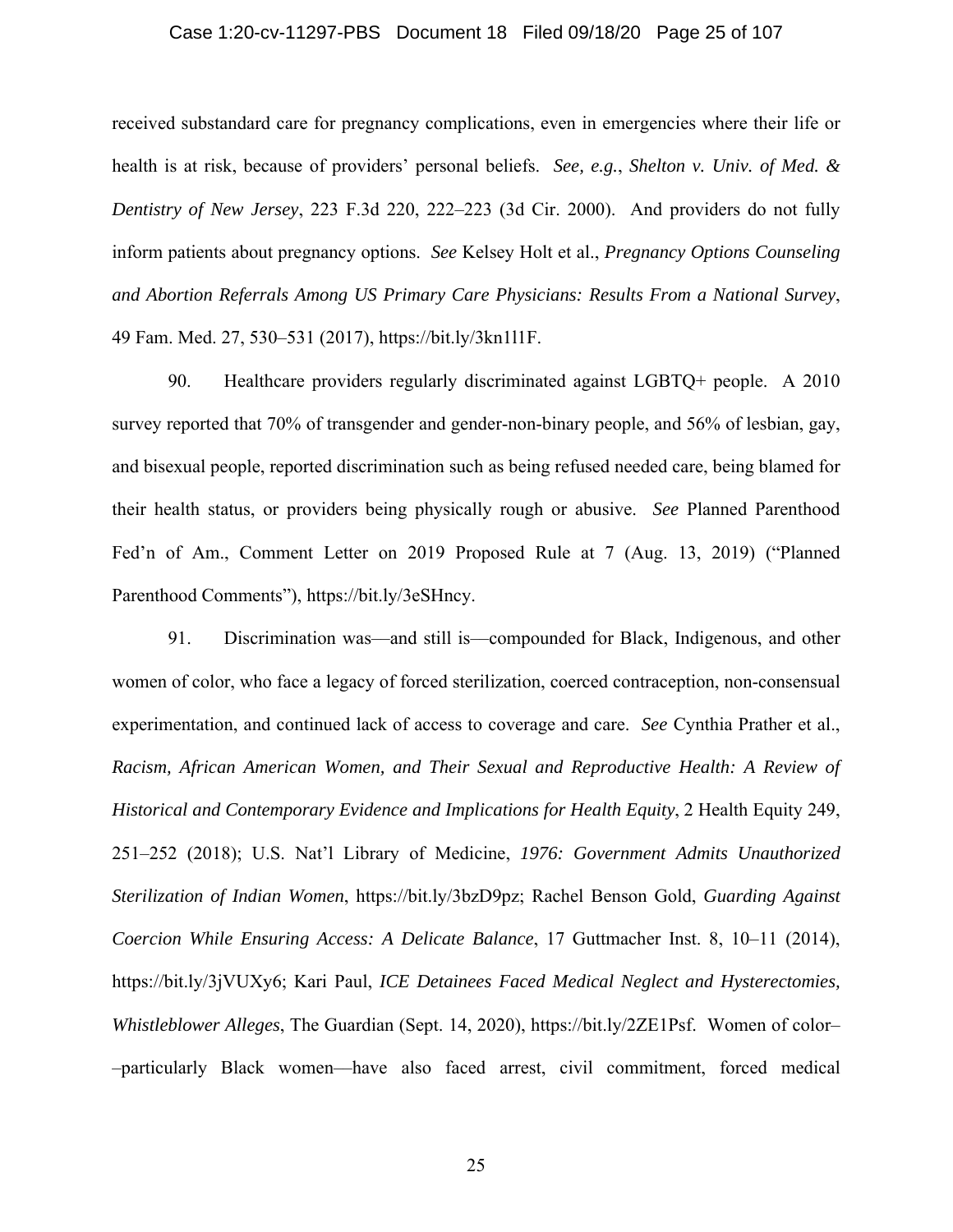#### Case 1:20-cv-11297-PBS Document 18 Filed 09/18/20 Page 26 of 107

interventions, and other deprivations of their liberty and bodily autonomy while pregnant, as well as punishment for abortion, miscarriage, and stillbirths. *See* Lynn M. Paltrow & Jeanne Flavin, *Arrests of and Forced Interventions on Pregnant Women in the United States, 1973–2005: Implications for Women's Legal Status and Public Health*, 38 J. Health Politics, Policy & L. 299, 300–301, 311–312 (2013).

92. Recognizing that discrimination posed a significant barrier to the ACA's goals, Congress enacted provisions in the ACA that sought to address the widespread discrimination particularly sex discrimination—in healthcare and health insurance that prevented many from accessing healthcare and insurance coverage. *See, e.g.*, 156 Cong. Rec. H1582 (daily ed. Mar. 17, 2010) (statement of Rep. Schakowsky) ("This bill ends gender discrimination.").

93. One is Section 1557, which provides protections against discrimination in healthcare and health insurance. *See* 156 Cong. Rec. S1842 (daily ed. Mar. 23, 2010).<sup>1</sup>

94. Specifically, Section 1557 states that, "except as otherwise provided" in Title I of the ACA, "an individual shall not . . . be excluded from participation in, be denied the benefits of, or be subjected to discrimination under, any health program or activity, any part of which is receiving Federal financial assistance," based "on the ground prohibited under" four crossreferenced statutes. 42 U.S.C. § 18116(a).

95. The grounds prohibited under those four statutes are "race, color, or national origin," *id.* § 2000d (Title VI of the Civil Rights Act of 1964); "sex" 20 U.S.C. §§ 1681(a), 1684

<sup>&</sup>lt;sup>1</sup> The ACA included other important provisions enacted specifically to correct insurance practices that discriminated on the basis of sex either on their face or in effect. *See, e.g.*, 42 U.S.C. § 300gg(a) (allowing health insurance issuers to charge premium rates based on family size, tobacco use, geographical area, and age, but not based on gender); *id.* § 300gg-3 (prohibiting preexisting condition exclusions); *id.* § 300gg-13(a)(4) (requiring coverage of preventive care and screenings for women); *see also* 45 C.F.R. § 147.104(e) (prohibiting discrimination in marketing and benefit design, including on the basis of sex).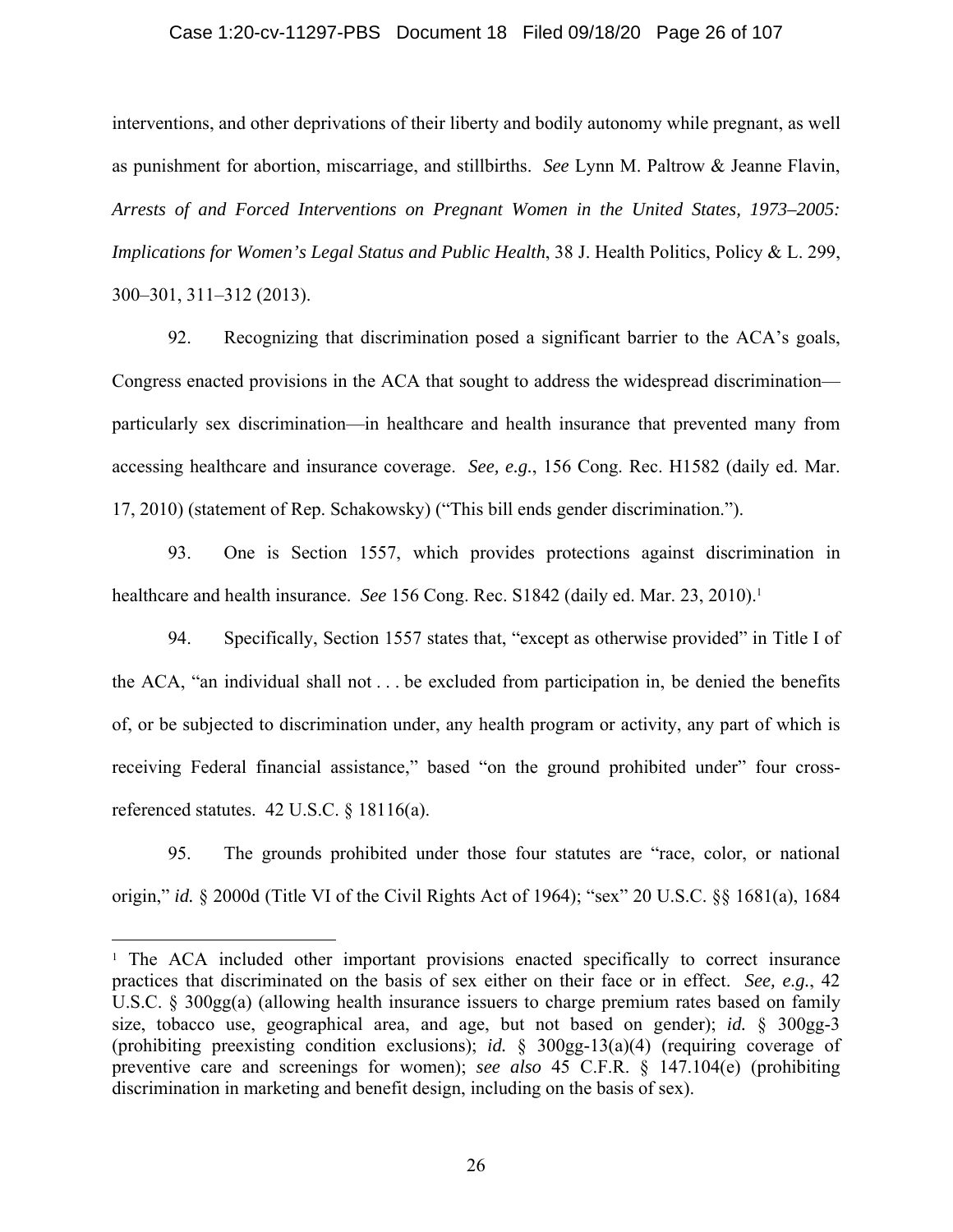#### Case 1:20-cv-11297-PBS Document 18 Filed 09/18/20 Page 27 of 107

(Title IX of the Education Amendments of 1972); "age," 42 U.S.C. § 6101 (Age Discrimination Act of 1975); and "disability," 29 U.S.C. § 794 (Section 504 of the Rehabilitation Act).

96. Section 1557's discrimination prohibitions apply to "any health program or activity, any part of which is receiving Federal financial assistance, including credits, subsidies, or contracts of insurance, or under any program or activity that is administered by an Executive Agency or any entity established under" the ACA. 42 U.S.C. § 18116(a).

97. Section 1557 states that the "enforcement mechanisms provided for and available under" the cross-referenced statutes "shall apply for purposes of violations of" Section 1557. *Id.*

98. The day the ACA passed, Senator Patrick Leahy stated that its "explicit[] prohibit[ion]" of "discrimination on the basis of race, color, national origin, sex, disability or age in any health program or activity receiving Federal funds" was "necessary to remedy the shameful history of invidious discrimination and the stark disparities in outcomes in our health care system" and "ensure that all Americans are able to reap the benefits of health insurance reform equally without discrimination." 156 Cong. Rec. S1842 (daily ed. Mar. 23, 2010).

99. Section 1557 was the first federal law to broadly prohibit sex discrimination in healthcare, and its inclusion in the ACA was a watershed moment. *See Fact Sheet: Nondiscrimination in Health Programs and Activities Proposed Rule*, U.S. Dep't Health & Human Servs., (last updated Nov. 12, 2015), https://bit.ly/3ioTeBk.

#### **2. Section 1557 is used to combat sex discrimination in healthcare.**

100. Following passage of the ACA, Section 1557 led to some progress in combatting the widespread discrimination in healthcare.

101. Under Section 1557, OCR remedied discrimination against transgender persons. *See OCR Enforcement Under Section 1557 of the Affordable Care Act Sex Discrimination Cases*, U.S. Dep't Health & Human Servs. (last updated May 16, 2016), https://bit.ly/2NVdmgj.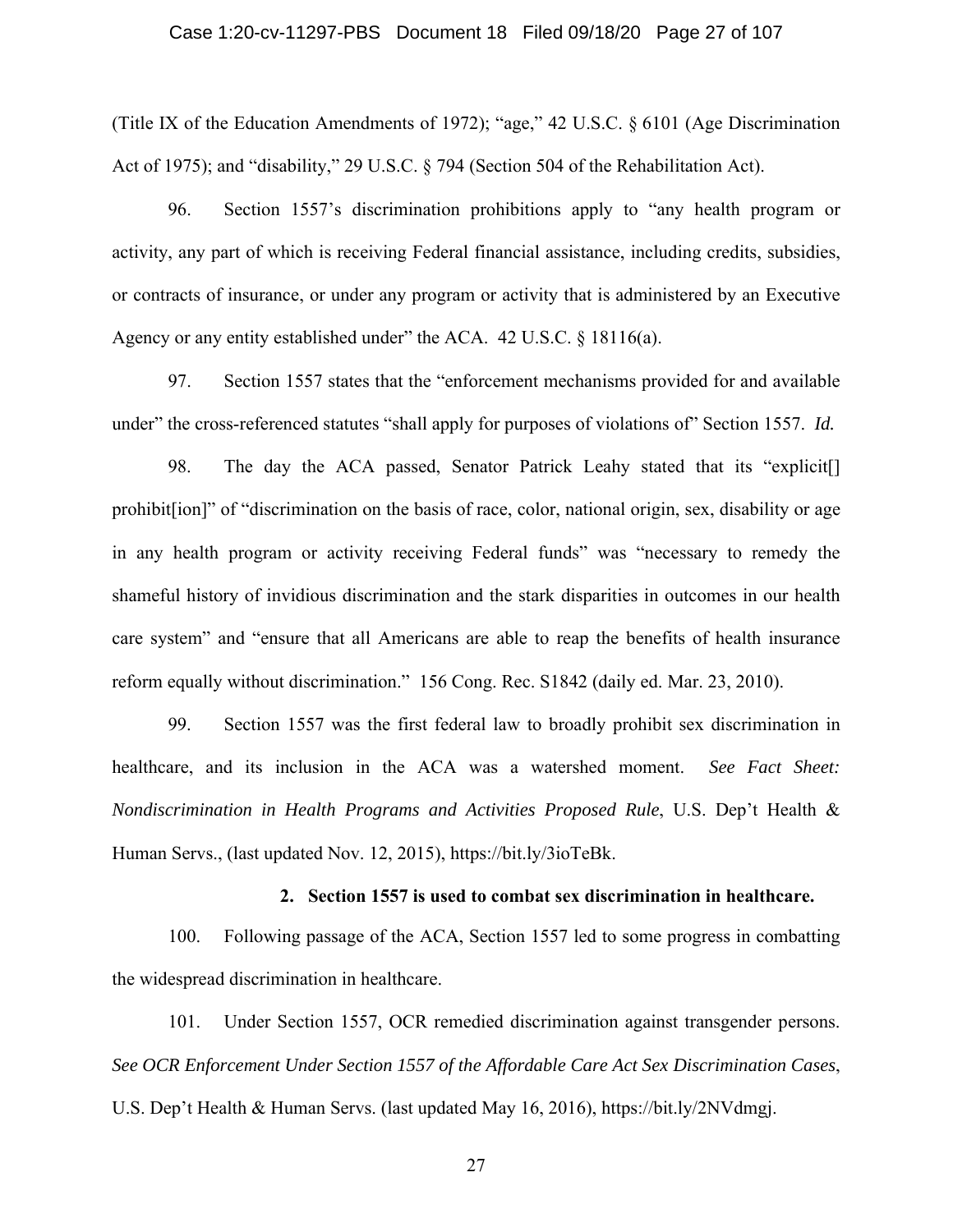- a) OCR entered into an agreement with a hospital in Brooklyn to resolve a discrimination complaint that the hospital housed a transgender woman in a double-occupancy patient room with a male occupant. *See id*.
- b) OCR investigated the discriminatory exclusion of transgender women from a CDC-funded mammogram program, resulting in the CDC issuing new guidance clarifying that transgender women can participate in the program. *See id*.
- c) After an OCR complaint, a transgender person who was initially denied coverage by his insurer for transgender-related surgery was able to obtain coverage. *See id*.
- d) After OCR investigated a complaint from a man repeatedly harassed regarding his feminine gender expression by a private medical transportation provider, staff was trained on appropriate terminology and avoiding sex stereotyping. *See id*.
- 102. OCR also enforced Section 1557 to address discrimination against people seeking

pregnancy-related care. For example, it investigated and addressed discriminatory policies that barred insurance coverage for maternity care for employees' dependents. *See* Press Release, Nat'l Women's Law Ctr., *Victory in Sex Discrimination Complaints Brought by NWLC: After Investigation by HHS, Employers Change Policies* (Jan. 26, 2017) (discussing complaints filed with OCR in 2013), https://bit.ly/2YVlIuI.

103. Under Section 1557, OCR also remedied language-access discrimination. *See*

*Enforcement Success Stories Involving Persons With Limited English Proficiency*, U.S. Dep't

Health & Human Servs. (last updated Jul. 26, 2013), https://bit.ly/2O5LJ4a.

- a) OCR entered into agreements with multiple state and local departments of health after allegations that the departments had failed to ensure that those with LEP had access to the departments' programs and services. *See id.*
- b) OCR also investigated and resolved complaints that health providers across the country were not providing LEP services. *See id.*
- c) OCR secured corrective action from Medco Health Solutions, Inc., the nation's largest mail-order pharmacy, related to allegations that the company failed to provide LEP members with meaningful access to pharmacy services. *See id.*

104. States adjusted their policies to align with Section 1557. Connecticut, for instance, referenced Section 1557 when it issued a bulletin requiring issuers to remove age limits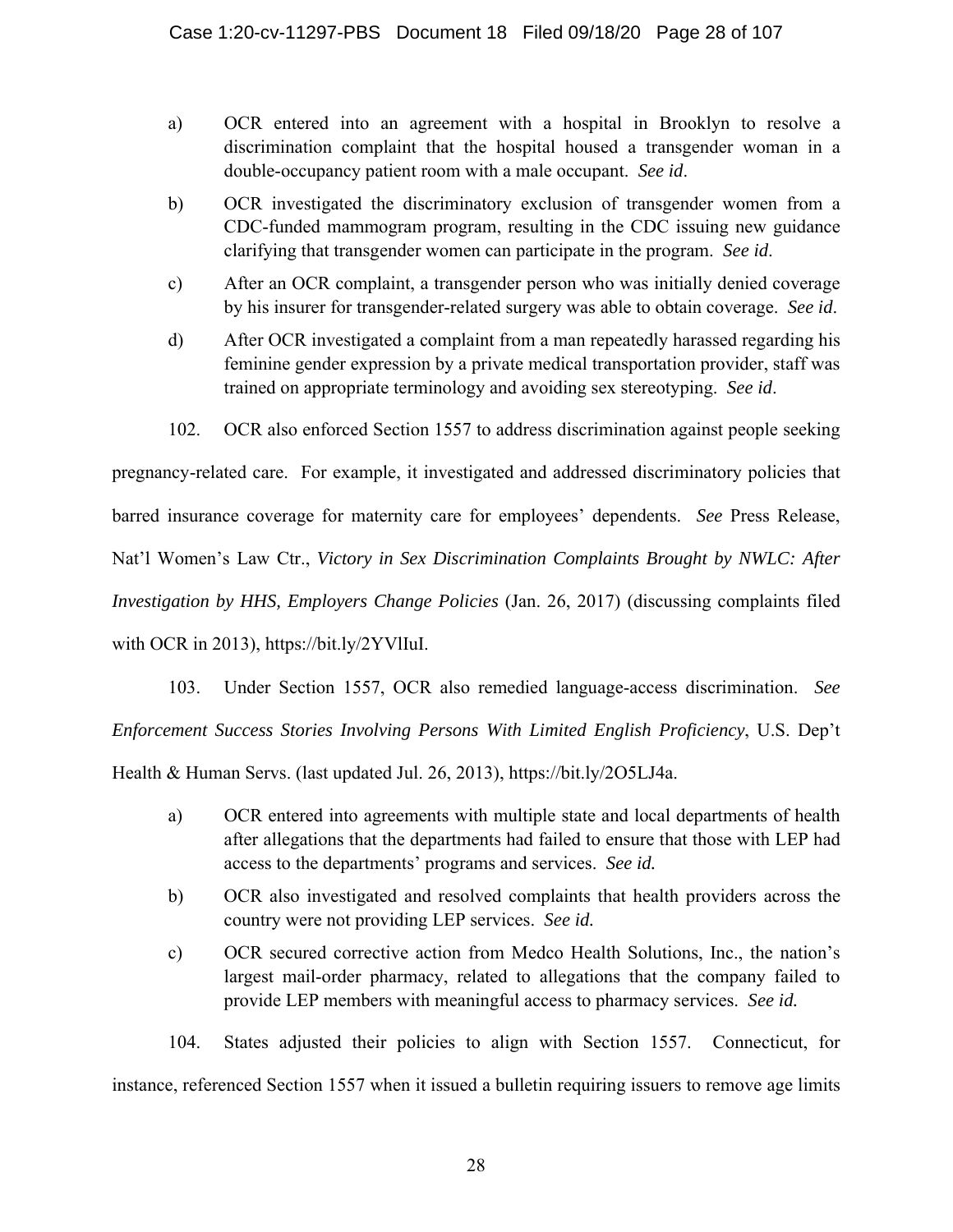#### Case 1:20-cv-11297-PBS Document 18 Filed 09/18/20 Page 29 of 107

from infertility benefits. *See* NWLC, *Connecticut Ends Discriminatory Limit on Infertility Coverage* (Aug. 14, 2015), https://bit.ly/3gIen83.

105. Direct suits under Section 1557 challenged discriminatory insurance benefit plan designs that excluded coverage for transition-related care, including in Medicaid and state employee health benefit plans. *See e.g.*, *Kadel v. Folwell*, No. 1:19-cv-272-LCB-LPA, 2020 WL 1169271, at \*7, \*9 (M.D.N.C. Mar. 11, 2020); *Flack v. Wis. Dep't of Health Servs.,* 395 F. Supp. 3d 1001, 1015–19 (W.D. Wis. 2019); *Boyden v. Conlin,* 341 F. Supp. 3d 979, 997 (W.D. Wisc. 2018); *Tovar v. Essentia Health*, 342 F. Supp. 3d 947, 953 (D. Minn. 2018); *Cruz v. Zucker*, 195 F. Supp. 3d 554, 581 (S.D.N.Y.), *on reconsideration*, 218 F. Supp. 3d 246 (S.D.N.Y. 2016).

106. Nonetheless, discriminatory practices and bias in healthcare and health insurance have persisted against LGBTQ+ people, women, and people who can become pregnant.

107. A national survey conducted in the summer of 2015 found that 25% of transgender people surveyed reported insurance-related discrimination over the past year, such as being denied coverage for transgender-related care or for routine care because they were transgender; 33% reported having a negative experience related to being transgender, such as being refused treatment, verbally harassed, or physically or sexually assaulted, or having to teach the provider about transgender people to get appropriate care. *See* Sandy E. James, et al., Nat'l Ctr. for Transgender Equality, *The Report of the 2015 U.S. Transgender Survey* 10 (Dec. 2016), ("Transgender Survey"), https://bit.ly/3ir2gha; *accord* Shabab Ahmed Mirza & Caitlin Rooney, *Discrimination Prevents LGBTQ People From Accessing Healthcare*, Ctr. for Am. Progress (Jan. 18, 2018), https://ampr.gs/38pGwNZ. Because of this discrimination, 23% reported that they did not see a doctor when they needed care for fear of future discrimination. *See*  Transgender Survey at 10.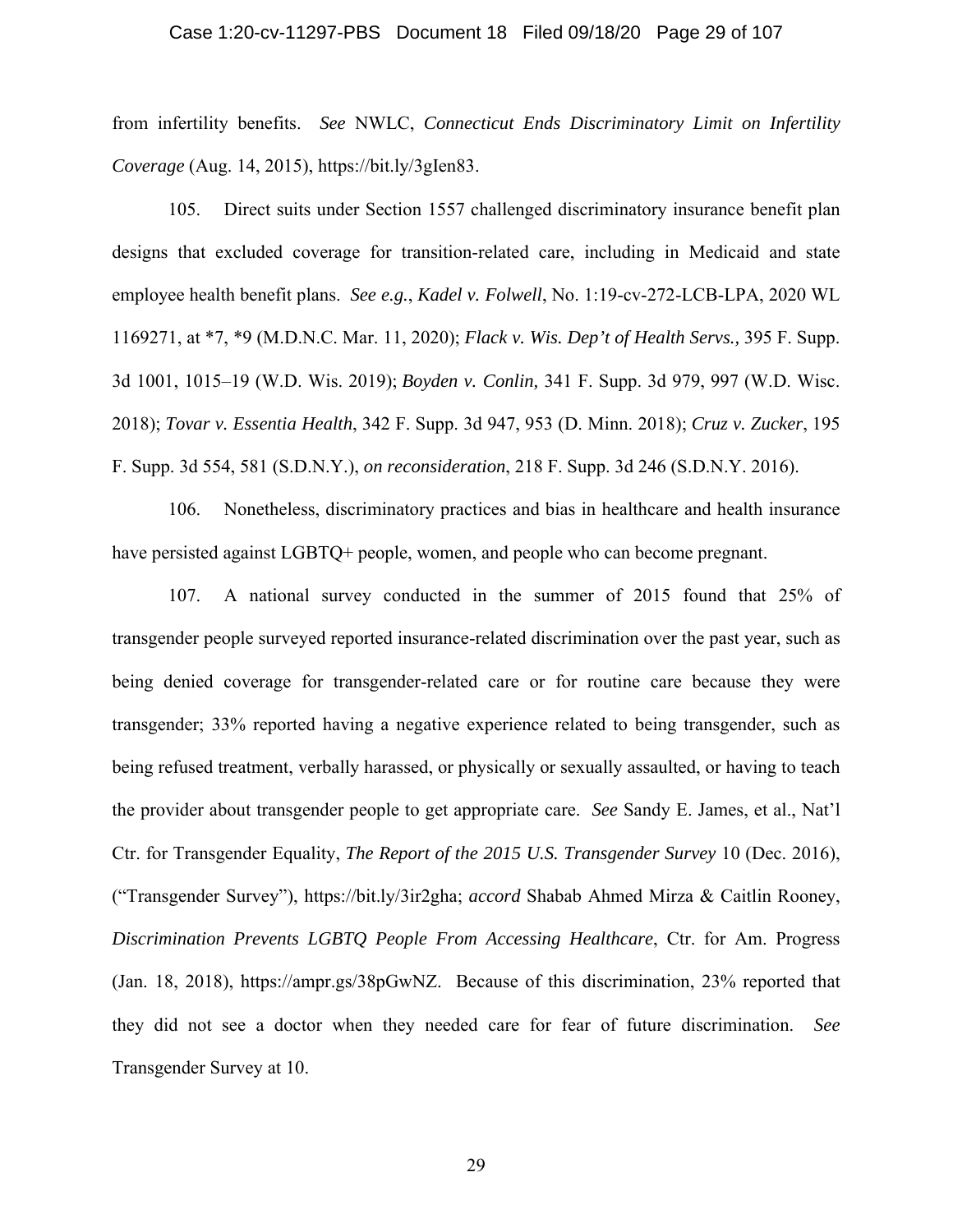#### Case 1:20-cv-11297-PBS Document 18 Filed 09/18/20 Page 30 of 107

108. Some health plans, notably in the public sector, continued to exclude transgenderrelated healthcare altogether. *See, e.g.*, *Kadel*, 2020 WL 1169271 at \*7, \*9.

109. This discrimination has led to the death of transgender people. *See, e.g.*, Bensonhurst Bean, *EMS Denied Transgender Patient Care Causing Her Death, Alleges Sheepshead Bay Lawyer*, Blkyner (Apr. 2, 2013), https://bit.ly/3e4arfY.

110. Lesbian, gay, and bisexual patients also reported high levels of discrimination. Fifty-six percent reported being refused needed care. These reports included providers who refused to touch these patients, and those who used excessive precautions, harsh or abusive language, were physically rough or abusive, or blamed these patients for their health status. *See*  Lambda Legal, *When Health Care Isn't Caring* 10 (July 31, 2014), https://bit.ly/2D297xf.

111. Women, likewise, have experienced persistent discrimination in healthcare settings. In a 2017 study, roughly 18% of women reported experiencing discrimination when seeking care from a doctor or health clinic. *See* NPR, Robert Wood Johnson Found. & Harv. T.H. Chan. Sch. Pub. Health, *Discrimination in America: Experiences and Views of American Women* 7 (Dec. 2017), https://bit.ly/3ivlFxm. Women of color were especially likely to confront discrimination: 22% of Black women, 20% of Latina women, and 29% of Native women reported that they experienced discrimination when seeking care from a doctor or clinic. *See id.* at 15, 17, 21.

112. This discrimination has resulted in delays of care. Nine percent of women reported avoiding visiting a doctor or seeking healthcare for themselves or other family members for fear of discrimination or poor treatment because they are women. *See id.* at 10.Women of color were especially likely to experience delayed care: 12% of Black women, 19% of Latina women, and 27% of Native women have reported avoiding visiting a doctor or seeking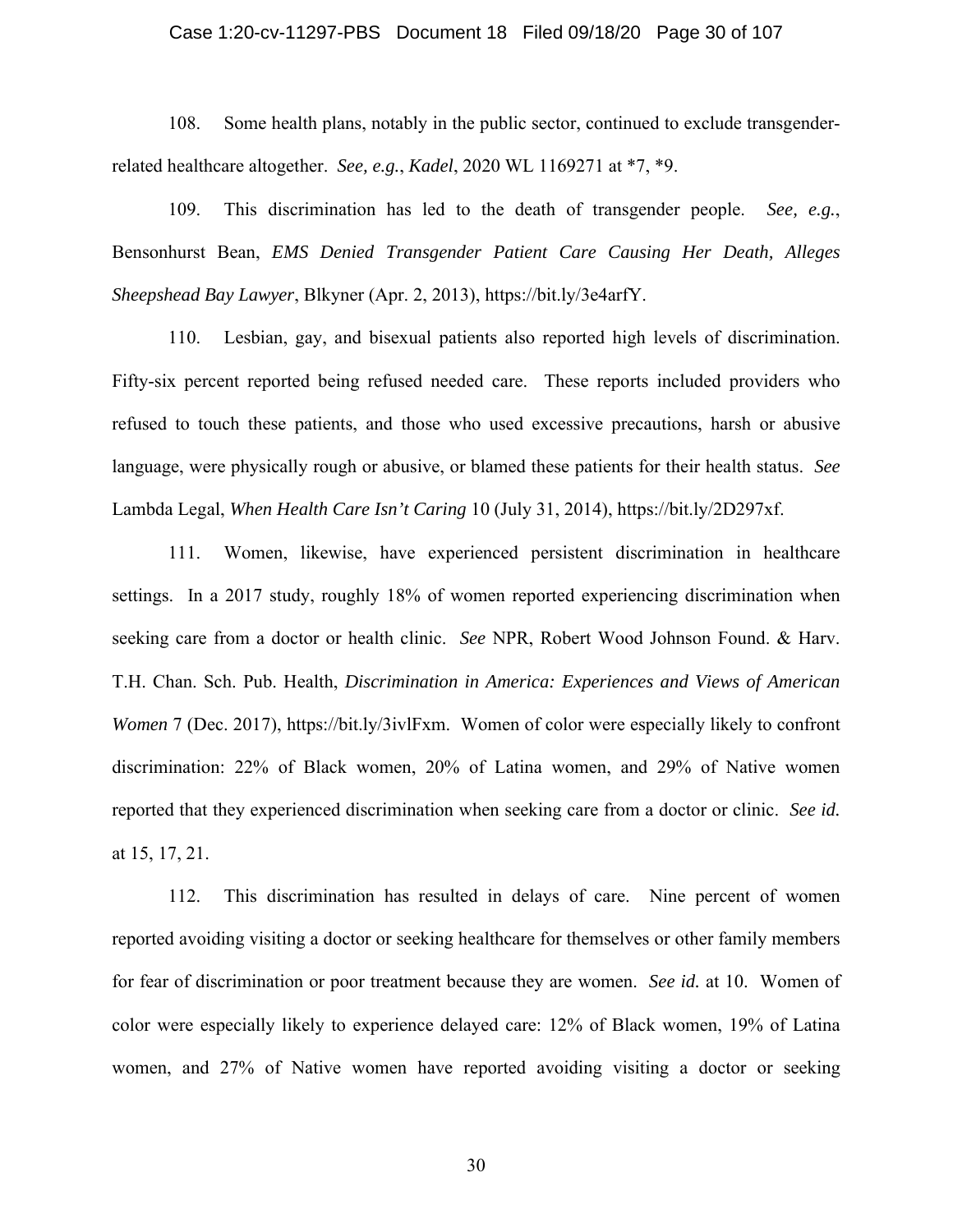#### Case 1:20-cv-11297-PBS Document 18 Filed 09/18/20 Page 31 of 107

healthcare for themselves or other family members for fear of discrimination or poor treatment. *See id.* at 15, 17, 21. The numbers are similar for LGBTQ+ women, 20% of whom report avoiding the doctor for fear of discrimination. *See id.* at 13.

113. Patients have also faced national origin discrimination. Communication barriers between LEP patients and their providers created a heightened risk of poor health outcomes. National Health Law Program, Comment Letter on 2019 Proposed Rule at 27 (Aug. 13, 2019) ("NHeLP Comments"), https://bit.ly/3gm1VdF. As the National Health Law Program pointed out in its comments on the 2019 Proposed Rule, "patients lost their lives and suffered irreparable harm due to language barriers and the failure to provide appropriate language services." *Id.* at 28.

114. Race intensifies the effects of discrimination on the basis of sex. For example, a survey found that in 2015, 34% of white transgender people had negative experiences with a healthcare provider, ranging from unnecessary and invasive questions to physical attacks. Transgender Survey at 97. That figure jumped to 50% for those who are American Indian, 40% for those who are Middle Eastern, and 38% for multiracial transgender respondents. *See id.* 

115. Racial and national origin discrimination also compounds the harm of pregnancy discrimination. For example, a hospital in Albuquerque, New Mexico recently racially profiled pregnant people who appeared to be Native, subjecting them to testing for COVID-19 regardless of whether they were symptomatic and separating Native newborns from their parents until the results came back, up to three days. *See* Bryant Furlow, *A Hospital's Secret Coronavirus Policy Separated Native American Mothers From Their Newborns*, ProPublica (June 13, 2020), https://bit.ly/332rTxY. And a recent whistleblower complaint alleges a pattern of coercive sterilizations of immigrant women without informed consent at an immigration detention facility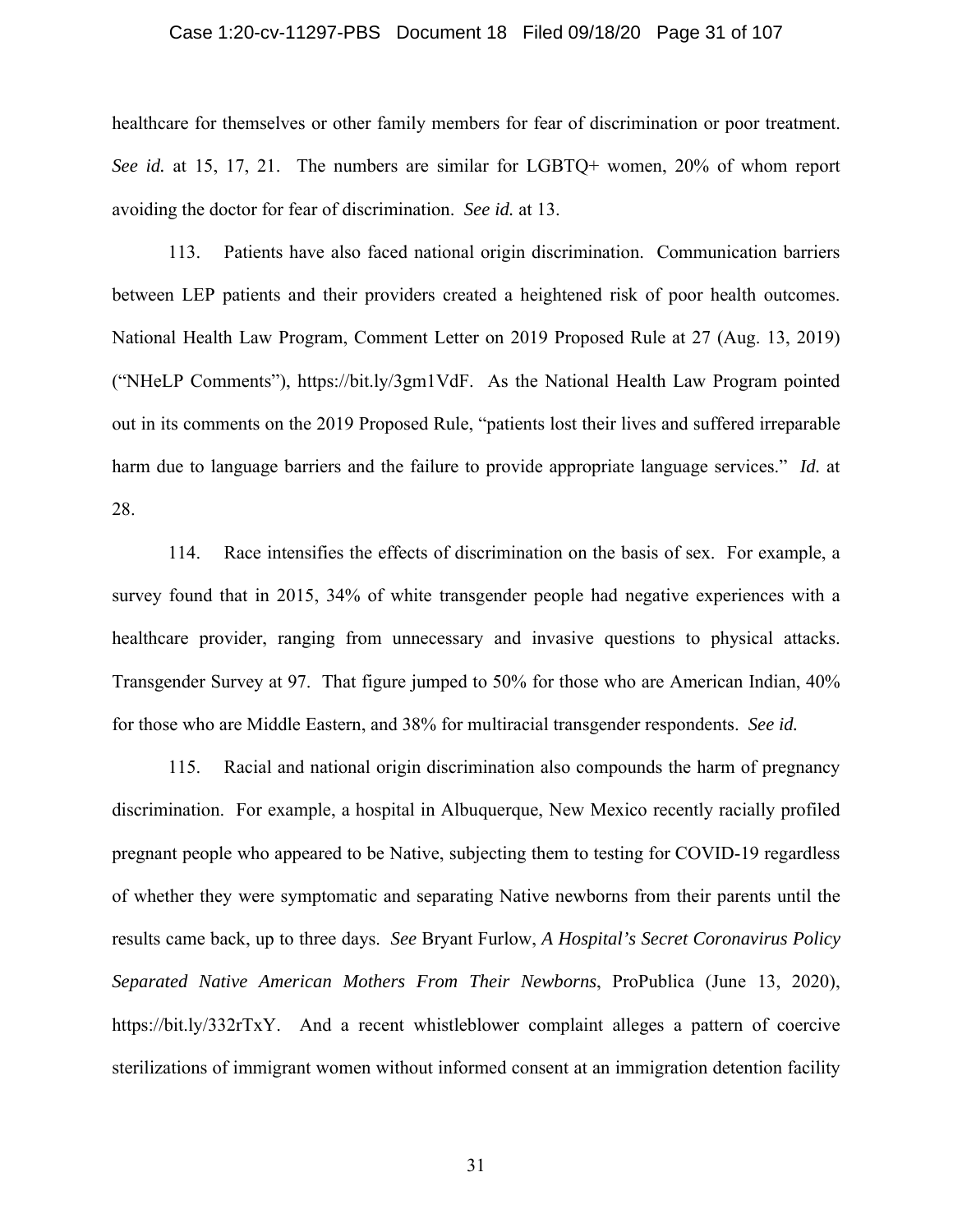#### Case 1:20-cv-11297-PBS Document 18 Filed 09/18/20 Page 32 of 107

in Georgia. *See* Compl. to OIG, Dep't of Homeland Sec'y at 18–20 (Sept. 14, 2020), https://bit.ly/3hytwZE.

116. National origin also compounds the intersectional discrimination on the basis of sex. In 2009, 18% of LGB immigrants reported denials of fertility services, compared to 14% of non-immigrant LGB respondents. Lambda Legal, *When Health Care Isn't Caring: LGBT Immigrants and Immigrants Living With HIV* at 1, https://bit.ly/2VZb4Br (last visited July 7, 2020) ("Lambda Immigration Survey"). Over 14% of LGB immigrants disclosed that healthcare professionals refused to touch them or used excessive precautions when treating them, compared to 10% of non-immigrant LGB survey respondents. *See id.* And as to nearly every type of discrimination, LGB immigrants of color were more likely to experience discrimination than either white LGB immigrants or LGB people of color who were not immigrants. *See id.*

#### **3. HHS promulgates rules implementing Section 1557 in 2016.**

117. Against this backdrop, in 2016 HHS exercised its authority under Section 1557 to "promulgate regulations to implement this section." 42 U.S.C. § 18116(c).

118. Recognizing that many "continue to experience discrimination in the health care context," in May 2016, after extensive public comment and consideration, including numerous stakeholder meetings and two comment periods that generated over 25,000 comments, HHS published a final rule implementing Section 1557. OCR's "intent" was "to provide consumers and covered entities with a set of standards that will help them understand and comply with the requirements of Section 1557," bearing in mind the "purposes of the ACA and Section 1557—to expand access to care and coverage and eliminate barriers to access." 2016 Rule, 81 Fed. Reg. at 31,377. OCR noted the government's "compelling interest in ensuring that individuals have nondiscriminatory access to healthcare and health coverage." *Id.* at 31,380.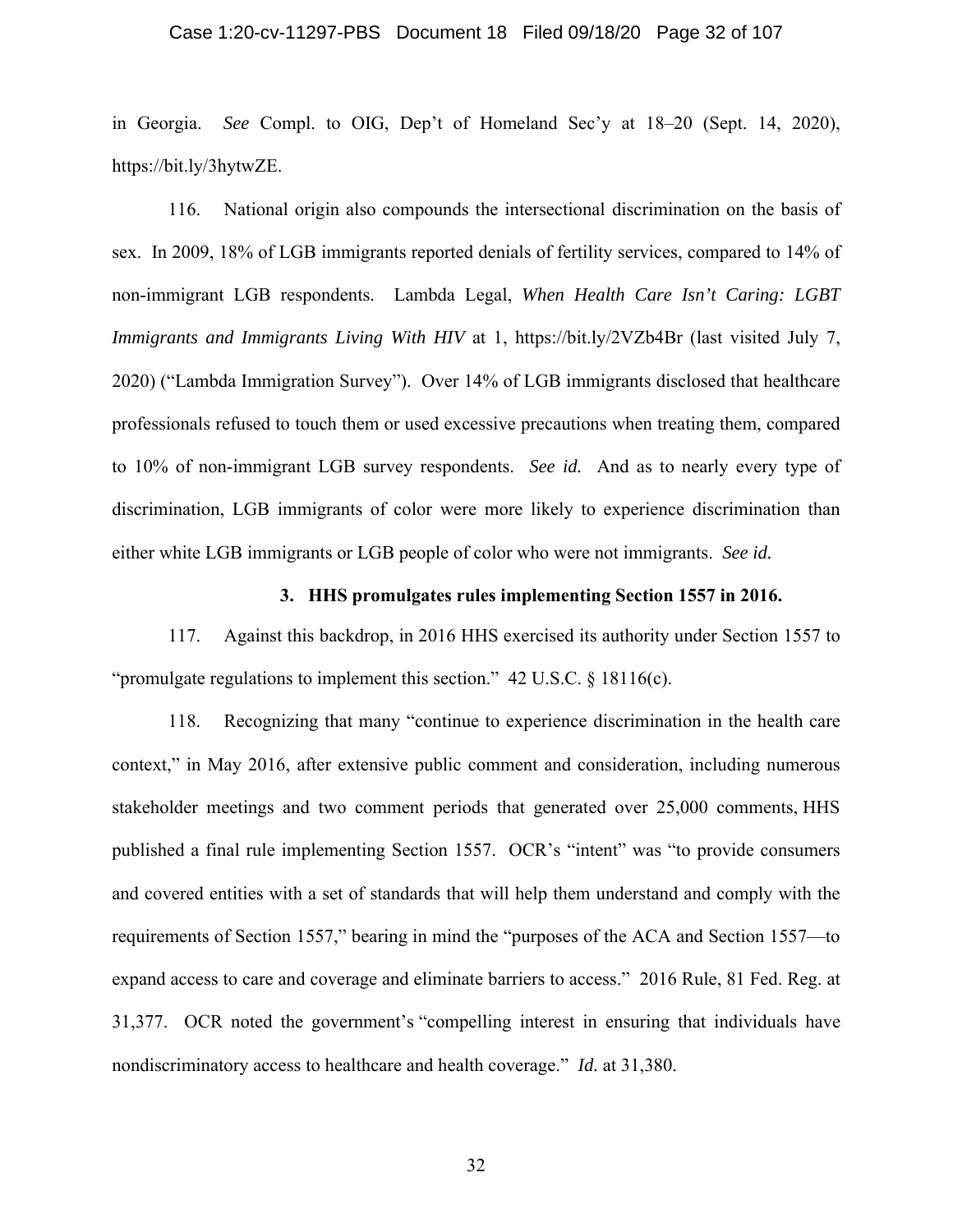#### Case 1:20-cv-11297-PBS Document 18 Filed 09/18/20 Page 33 of 107

119. The 2016 Rule clarified the scope of Section 1557 and committed HHS to enforcing its prohibitions.

120. The 2016 Rule included several specific definitions of the grounds of discrimination prohibited under Section 1557 to provide clarity for subject entities and the public, including age, disability, and national origin. *Id.* at 31,466–467.

121. It also included specific prohibitions against discrimination in health insurance or other health coverage based on sex, race, color, national origin, age, and disability. *Id.* at 31,471 (codified at 45 C.F.R. § 92.207(a) (2019)). Specifically, it prohibited discriminatory denials or restrictions of health coverage, denial of claims, and imposition of cost-sharing. *Id.* (codified at 45 C.F.R. § 92.207(b)(1) (2019)). It also prohibited discriminatory marketing practices and benefit design in health plans. *Id.* (codified at 45 C.F.R. § 92.207(b)(2) (2019)).

122. The 2016 Rule standardized enforcement mechanisms for discrimination in federally funded healthcare programs and activities. This was particularly important to provide effective redress for claims of intersectional discrimination. *See* Lambda Immigration Survey at 2 ("[I]t is impossible to separate different types of discrimination and oppression because they intersect and interact to create, sustain or deepen negative outcomes.").

123. Definitions of, and prohibitions on, discrimination on the basis of sex: The 2016 Rule defined Section 1557's prohibition on discrimination "[o]n the basis of sex" to include, but not be limited to, "discrimination on the basis of pregnancy, false pregnancy, termination of pregnancy, or recovery therefrom, childbirth or related medical conditions, sex stereotyping, and gender identity." 81 Fed. Reg. at 31,467 (codified at 45 C.F.R. § 92.4 (2019)). The 2016 Rule thus clarified the scope of sex discrimination in Section 1557, consistent with the Supreme Court's holding in *Bostock*. *See* 140 S. Ct. at 1739.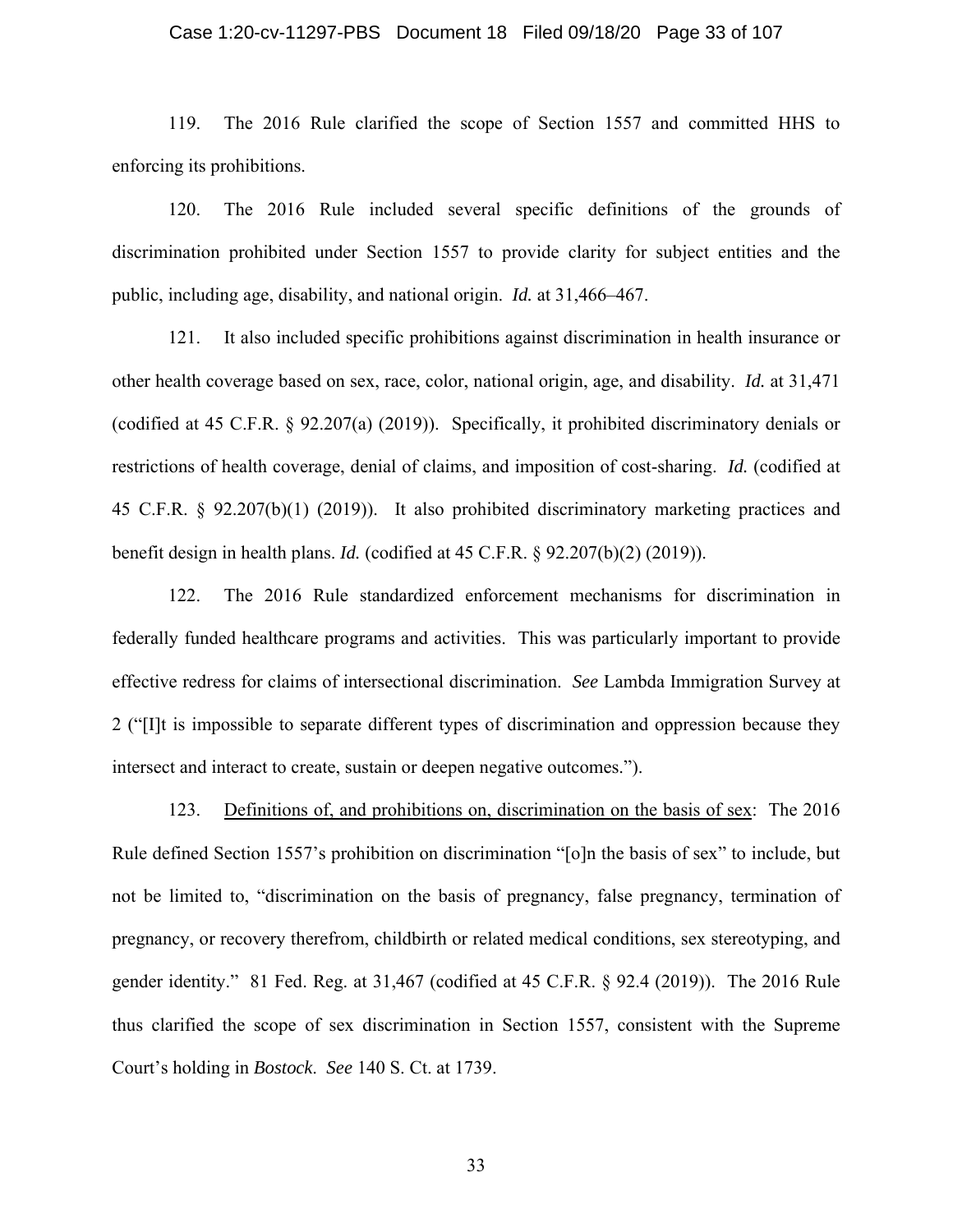#### Case 1:20-cv-11297-PBS Document 18 Filed 09/18/20 Page 34 of 107

124. This was consistent with an earlier HHS interpretation of Section 1557 stating that its sex discrimination prohibition applies "to claims of discrimination based on gender identity or failure to conform to stereotypical notions of masculinity or femininity and will accept such complaints for investigation." Letter from Leon Rodriguez, Dir., U.S. Dep't of Health & Human Servs., Office for Civil Rights to Maya Rupert, Fed. Policy Dir., Nat'l Ctr. for Lesbian Rights 1 (July 12, 2012), https://bit.ly/3iv7bxt; *see also* Rollback Rule, 85 Fed. Reg. at 37,191.

125. The 2016 Rule recognized that Section 1557 not only prohibits intentional discrimination on the basis of sex, but also conduct, policies, and practices "that have the effect of subjecting individuals to discrimination on the basis of sex," that is, disparate impact sex discrimination. 81 Fed. Reg. at 31,470 (codified at 45 C.F.R. § 92.101(b)(3)(ii) (2019)).

126. HHS defined discrimination on the basis of sex to include pregnancy-based discrimination because Section 1557 incorporates the "ground" of discrimination in Title IX— "sex"—and HHS's "Title IX regulation explicitly includes discrimination on the basis of pregnancy as a form of discrimination on the basis of sex." *Id.* at 31,387 (citing 45 C.F.R. § 86.40(b)). HHS included discrimination on the basis of "termination of pregnancy" because the "definition of 'on the basis of sex' " in the rule was "based upon existing regulation and previous Federal agencies' and courts' interpretations that discrimination on the basis of sex includes," among other things, "discrimination on the basis of pregnancy, childbirth, false pregnancy, termination of pregnancy or recovery therefrom." *Id.* at 31,388.

127. The 2016 Rule defined "sex stereotypes" as:

stereotypical notions of masculinity or femininity, including expectations of how individuals represent or communicate their gender to others, such as behavior, clothing, hairstyles, activities, voice, mannerisms, or body characteristics. These stereotypes can include the expectation that individuals will consistently identify with only one gender and that they will act in conformity with the gender-related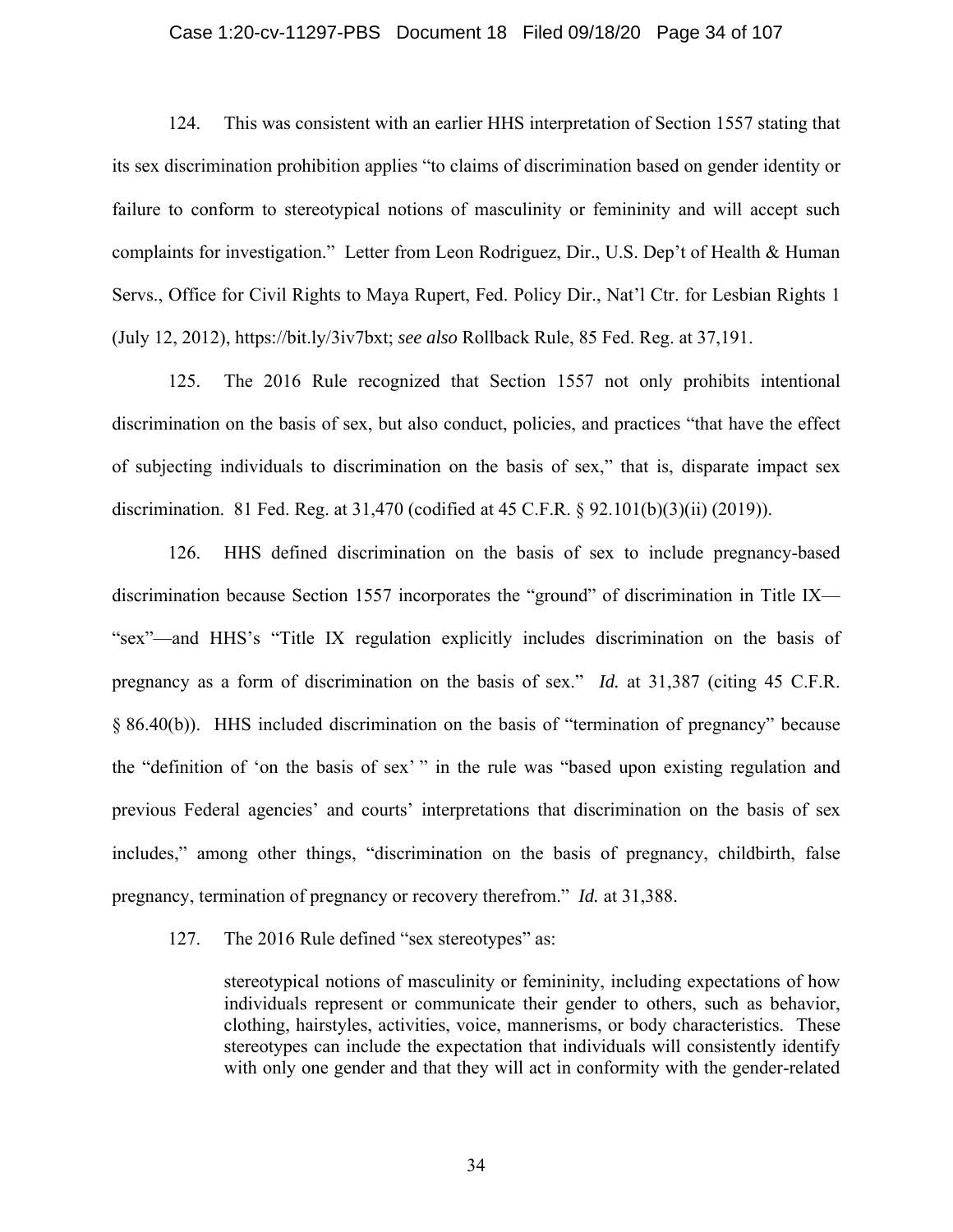## Case 1:20-cv-11297-PBS Document 18 Filed 09/18/20 Page 35 of 107

expressions stereotypically associated with that gender. Sex stereotypes also include gendered expectations related to the appropriate roles of a certain sex.

*Id.* at 31,468 (codified at 45 C.F.R. § 92.4 (2019)).

128. HHS defined discrimination on the basis of sex to include sex stereotyping because the Supreme Court had "made clear in *Price Waterhouse v. Hopkins*," that in enacting Title VII's prohibition against "sex discrimination, Congress intended to strike at the entire spectrum of discrimination against men and women resulting from sex stereotypes." *Id.* at 31,388 (citing *Price Waterhouse v. Hopkins*, 490 U.S. 228, 251 (1989)). That is, the Supreme Court had already rejected "the reasoning . . . that limited Title VII's coverage of 'sex' to the anatomical and biological characteristics of sex," and courts and agencies had followed that holding to interpret the related prohibition in Title IX in line with that decision. *Id.*

129. The 2016 Rule defined "gender identity" as:

an individual's internal sense of gender, which may be male, female, neither, or a combination of male and female, and which may be different from an individual's sex assigned at birth. The way an individual expresses gender identity is frequently called ''gender expression,'' and may or may not conform to social stereotypes associated with a particular gender. A transgender individual is an individual whose gender identity is different from the sex assigned to that person at birth.

*Id.* at 31,467 (codified at 45 C.F.R. § 92.4 (2019)).

130. HHS defined discrimination on the basis of sex to include discrimination on the basis of gender identity because, "like other Federal agencies," HHS had "previously" reached that interpretation, and "courts, including in the context of Section 1557, have recognized that sex discrimination includes discrimination based on gender identity." *Id.* at 31,387. HHS also noted that the term "gender identity" encompasses "gender expression" and "transgender status," which is "consistent with the position taken by courts and Federal agencies." *Id.* at 31,385.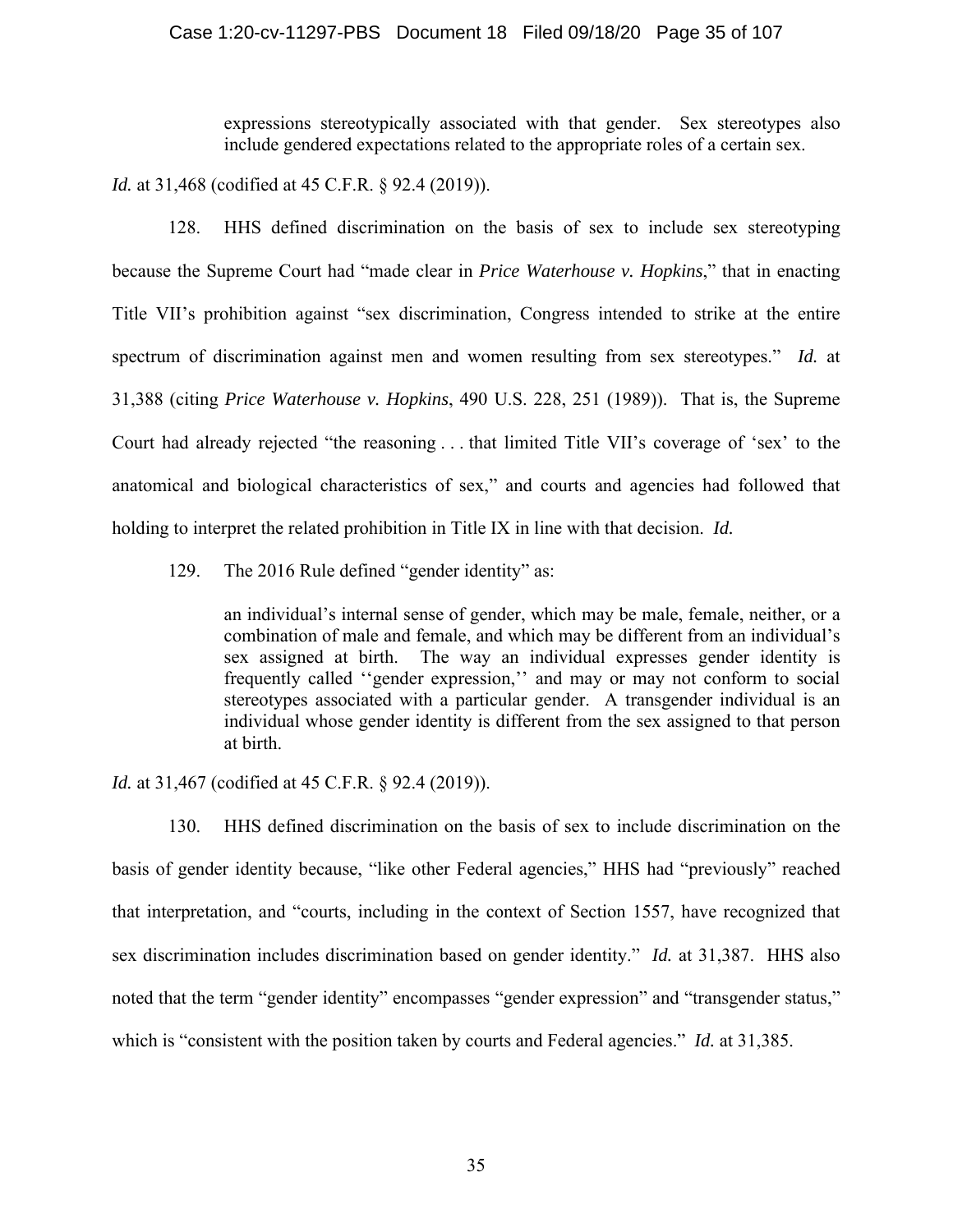131. The 2016 Rule also clarified that Section 1557 reaches specific prohibitions of

discrimination on the basis of sex with respect to gender identity:

- a) The 2016 Rule required covered entities to "treat individuals consistent with their gender identity." *Id.* at 31,471 (codified at 45 C.F.R. § 92.206 (2019)).
- b) The 2016 Rule required covered entities not to "[h]ave or implement a categorical coverage exclusion or limitation for all health services related to gender transition." *Id.* at 31,472 (codified at 45 C.F.R. § 92.207 (2019)). These services were "not limited to surgical treatments and may include, but [were] not limited to, services such as hormone therapy and psychotherapy, which may occur over the lifetime of the individual." *Id.* at 31,435–436. A categorical exclusion would have been "discriminatory on its face," *id.* at 31,456, and an "across-the-board categorization" of "transition-related treatment as cosmetic or experimental . . . [was] recognized as outdated and not based on current standards of care." *Id.* at 31,429.
- c) The 2016 Rule required covered entities not to "deny or limit coverage of a claim, or impose additional cost sharing or other limitations or restrictions on coverage, for specific health services related to gender transition if such denial, limitation, or restriction results in discrimination against a transgender individual." *Id.* at 31,472 (codified at 45 C.F.R. § 92.207(b)(5) (2019)).

132. Discrimination based on association: The 2016 Rule prohibited discrimination based on association, that is, against someone "on the basis of the race, color, national origin, age, disability, or sex of an individual with whom the individual or entity is known or is believed to have a relationship or association." *Id.* at 31,472 (codified at 92 C.F.R. § 209 (2019)).

133. In the 2016 Rule, HHS explained that a "prohibition on associational discrimination is consistent with longstanding interpretations of existing antidiscrimination laws, whether the basis of discrimination is a characteristic of the harmed individual or an individual who is associated with the harmed individual." 81 Fed. Reg. at 31,439. This "prohibition on associational discrimination," the Department explained, "is consistent with longstanding interpretations of existing anti-discrimination laws," including the ADA. *Id.*; *see also* 42 U.S.C.  $§ 12182(b)(1)(E); 28 C.F.R. § 35.130(g).$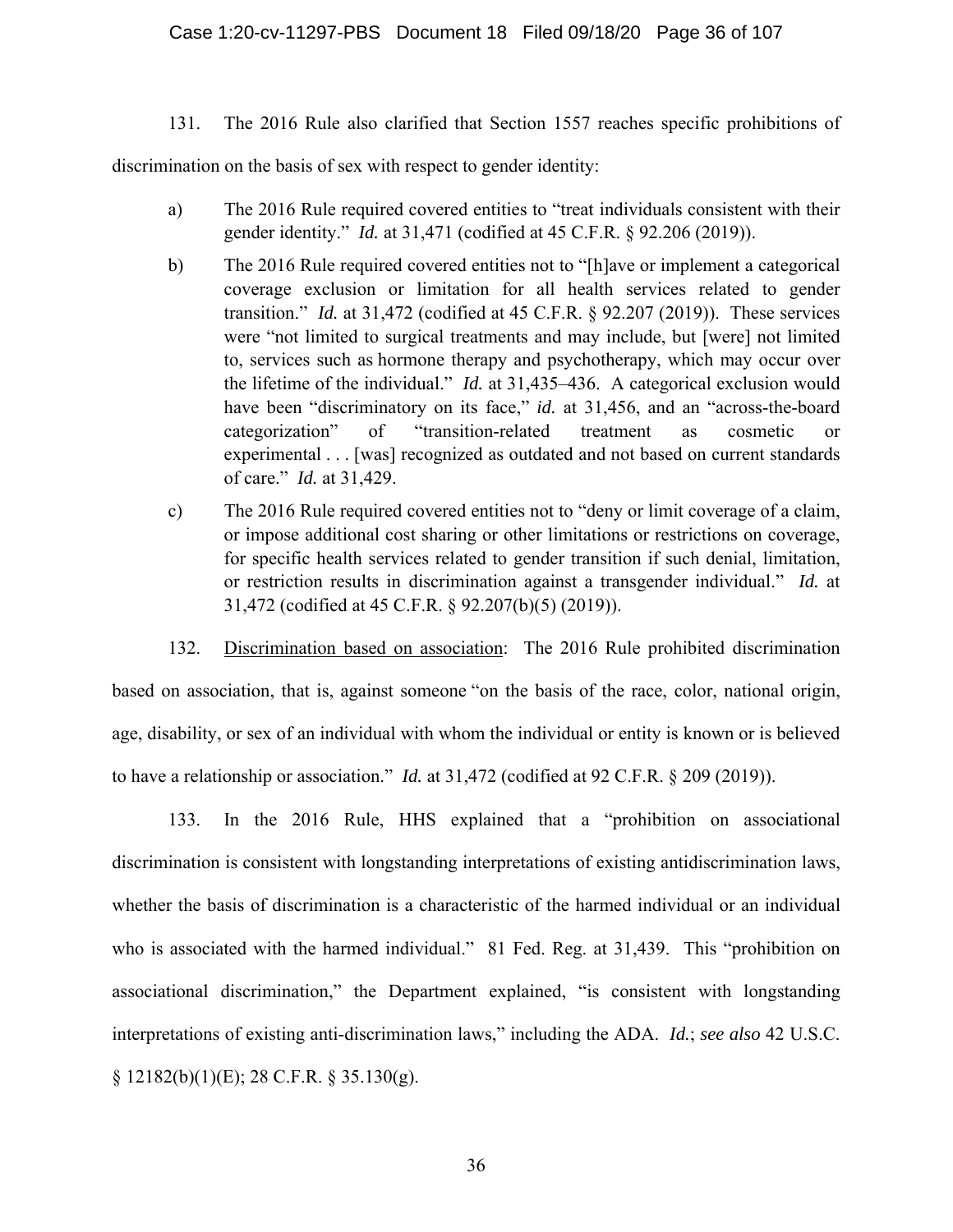## Case 1:20-cv-11297-PBS Document 18 Filed 09/18/20 Page 37 of 107

134. National origin discrimination: The 2016 Rule defined the "[n]ational origin" ground of discrimination to include, but not be limited to, "[a]n individual's manifestation of the physical, cultural, or linguistic characteristics of a national origin group." 81 Fed. Reg. at 31,467 (codified at 45 C.F.R. § 92.4 (2019)).

135. The 2016 Rule included provisions requiring covered entities to accommodate LEP persons.

136. The 2016 Rule required covered entities to "take reasonable steps to provide meaningful access to *each individual* with limited-English proficiency," in order to implement Section 1557's "prohibition of national origin discrimination." *Id.* at 31,470 (codified at 45 C.F.R.  $\S 92.201(a)$  (emphasis added).

137. HHS explained that it would assess compliance with this requirement "on a caseby-case basis," *id.* at 31,416, by reference to two factors: (1) "the nature and importance of the health program or activity and the particular communication at issue, to the individual" and (2) whether the entity "has developed and implemented an effective written language access plan." *Id.* at 31,377 (codified at 45 C.F.R. § 92.201(b)(1) (2019)).

138. The 2016 Rule interpreted Section 1557 to require that language interpreters be qualified and that when covered entities provide video interpretation services to LEP individuals, the interpretation be in real-time. *See id.* at 31,470–471 (codified at 45 C.F.R. § 92.201 (2019)).

139. The 2016 Rule included requirements that covered entities post notices and taglines in a non-English language informing a LEP individual how she may access language services, and that "qualified" translators be available. *Id.* at 31,415 (codified at 45 C.F.R. § 92.8 (2019)). The rule allowed covered entities to "combine the content of the notice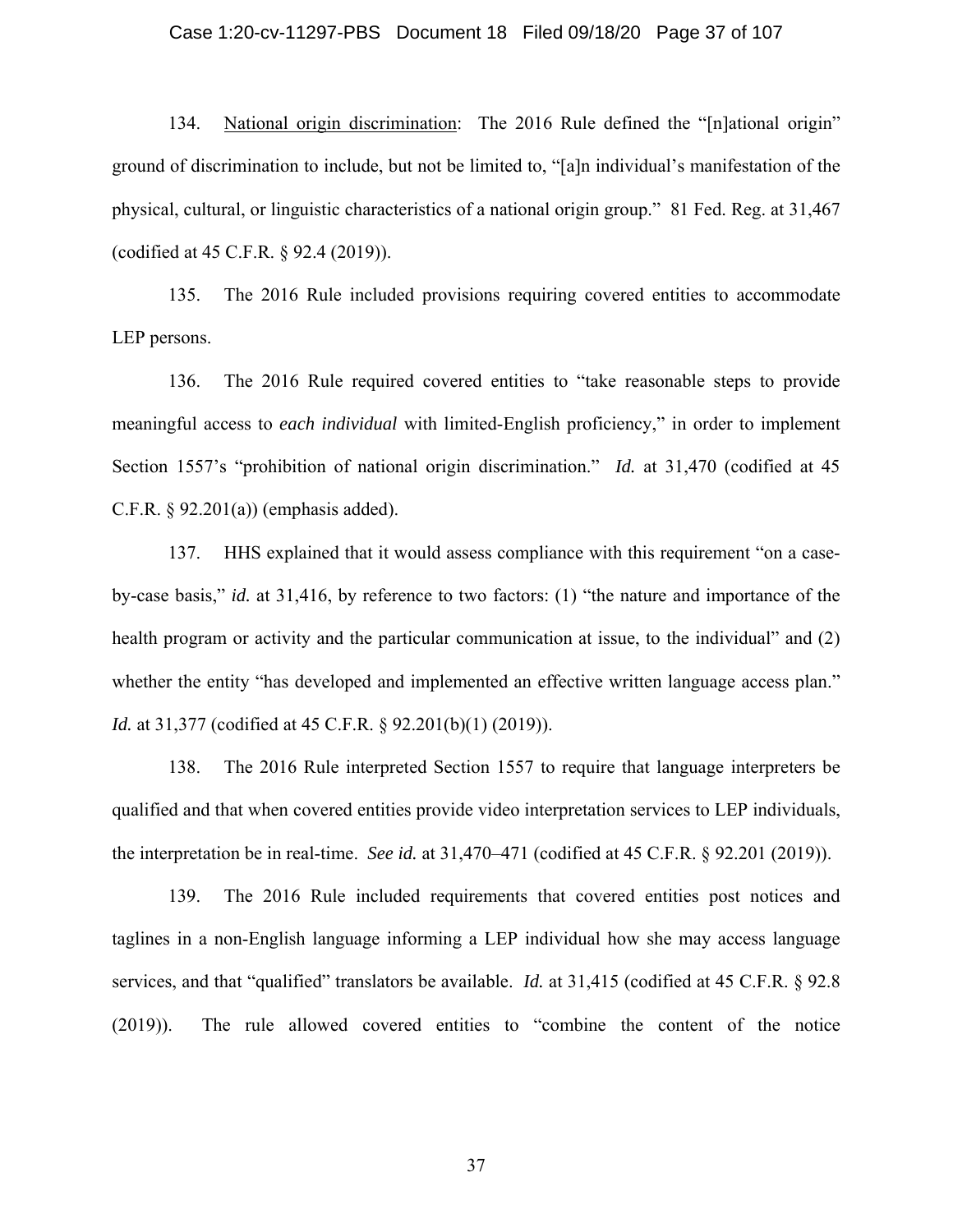## Case 1:20-cv-11297-PBS Document 18 Filed 09/18/20 Page 38 of 107

required . . . with the content of other notices if the combined notice clearly informs individuals of their civil rights under Section 1557." *Id.* at 31,469 (codified at 45 C.F.R. § 92.8(h) (2019)).

140. Exemptions: The 2016 Rule declined to import categorical exemptions from Title IX to Section 1557's prohibitions against discrimination.

141. The 2016 Rule declined to interpret Section 1557 to include "Title IX's blanket religious exemption." *Id.* at 31,380.

142. HHS explained that "Section 1557 itself contains no religious exemption," and "Title IX and its exemption are limited in scope to educational institutions, and there are significant differences between the educational and healthcare contexts that warrant different approaches." *Id.* These differences made "a more nuanced approach in the health care context" appropriate. *Id.*

143. HHS further explained that "a blanket religious exemption could result in a denial or delay in the provision of healthcare to individuals and in discouraging individuals from seeking necessary care, with serious and, in some cases, life threatening results." *Id.*

144. HHS also declined to import an abortion exemption into Section 1557. Though commenters "urged OCR to state explicitly that neither Section 1557 nor [the rule]" requires "the provision or coverage of, or referral for, pregnancy termination," HHS declined to do so. *Id.* at 31,388. HHS explained that inclusion of "termination of pregnancy" in the rule's definition of "on the basis of sex" was consistent with existing regulations and agency and court interpretations. *Id.*

145. Definition of entities covered by regulations: The 2016 Rule included a provision defining the entities—so called covered entities—that were subject to its regulations.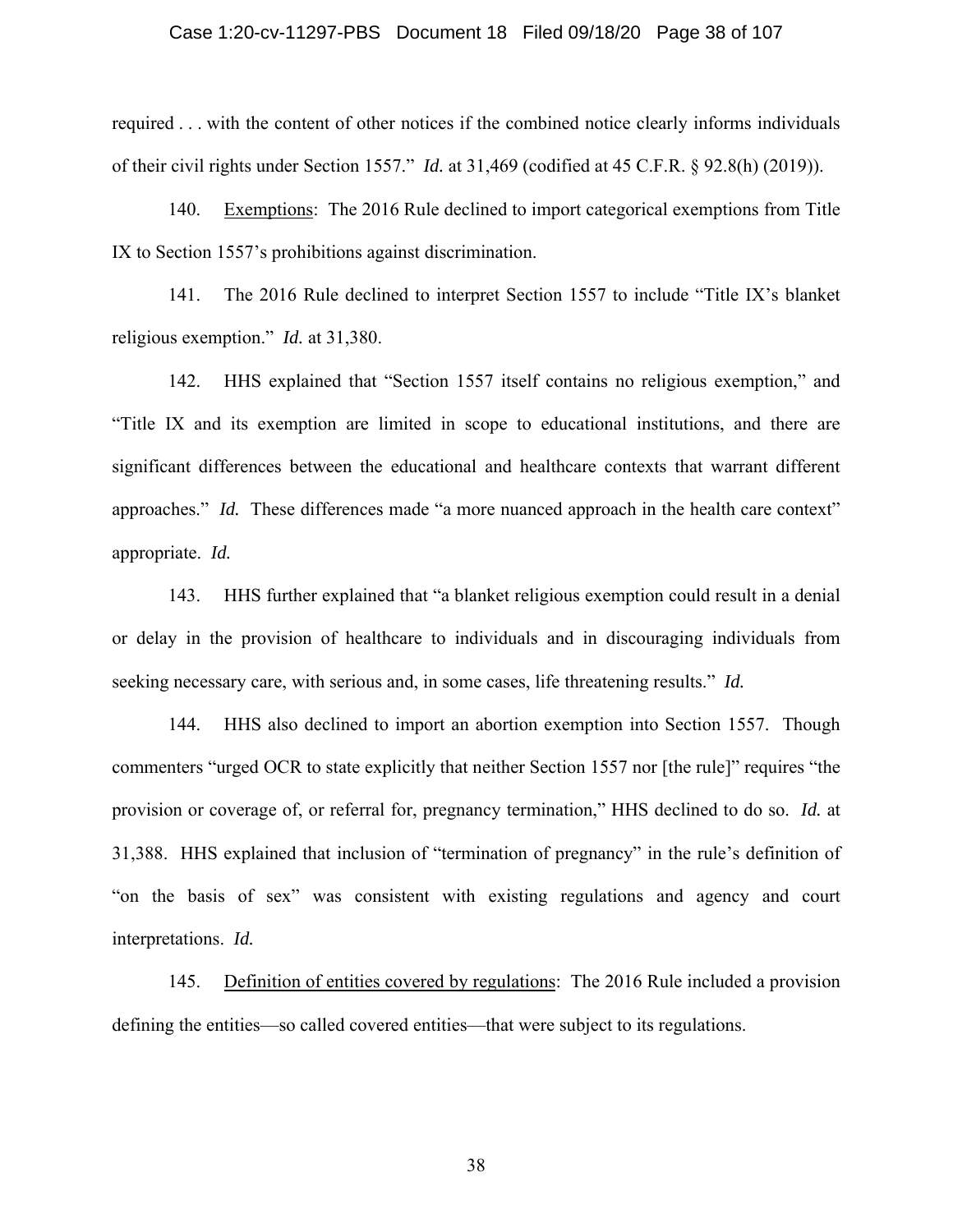## Case 1:20-cv-11297-PBS Document 18 Filed 09/18/20 Page 39 of 107

146. The 2016 Rule applied to "to every health program or activity, any part of which receives Federal financial assistance provided or made available by the Department; every health program or activity administered by the Department; and every health program or activity administered by a Title I entity." 81 Fed. Reg. at 31,466 (codified at 45 C.F.R. § 92.2(a) (2019)).

147. Uniform standard for enforcement actions: The 2016 Rule interpreted Section 1557 as containing a uniform standard for enforcement of its protections. *See id.* at 31,440.

148. Under this standard, "[t]he enforcement mechanisms available for and provided under Title VI of the Civil Rights Act of 1964, Title IX of the Education Amendments of 1972, Section 504 of the Rehabilitation Act of 1973, or the Age Discrimination Act of 1975 shall apply for purposes of Section 1557 as implemented by th[e regulations]." *Id.* at 31,472 (codified at 45 C.F.R. § 92.301(a) (2019)). That is, enforcement mechanisms under *any* of the referenced statutes can be used to remedy discrimination on *any* of the grounds in Section 1557. *See id.*

149. The 2016 Rule provided that Section 1557 contains a private right of action and that Section 1557 plaintiffs may recover compensatory damages in judicial and administrative proceedings. *See id.* at 31,472 (codified at 45 C.F.R. §§ 92.301(b), 92.302(d) (2019)).

150. In the 2016 Rule, HHS explained that Section 1557 provides for a claim based on disparate impact discrimination, regardless of the ground of discrimination. *See id.* at 31,440.

151. The 2016 Rule required covered entities with at least 15 employees to designate an individual to oversee compliance with Section 1557 and investigate complaints and establish and use a grievance procedure. *Id.* at 31,469 (codified at 45 C.F.R. § 92.7 (2019)).

152. The uniform standard is crucial for bringing intersectional claims. *See Rumble v. Fairview Health Service*, No. 14–cv–2037, 2015 WL 1197415, at \*12 (D. Minn. Mar. 16, 2015) (If Section 1557 embodied different standards and mechanisms for different types of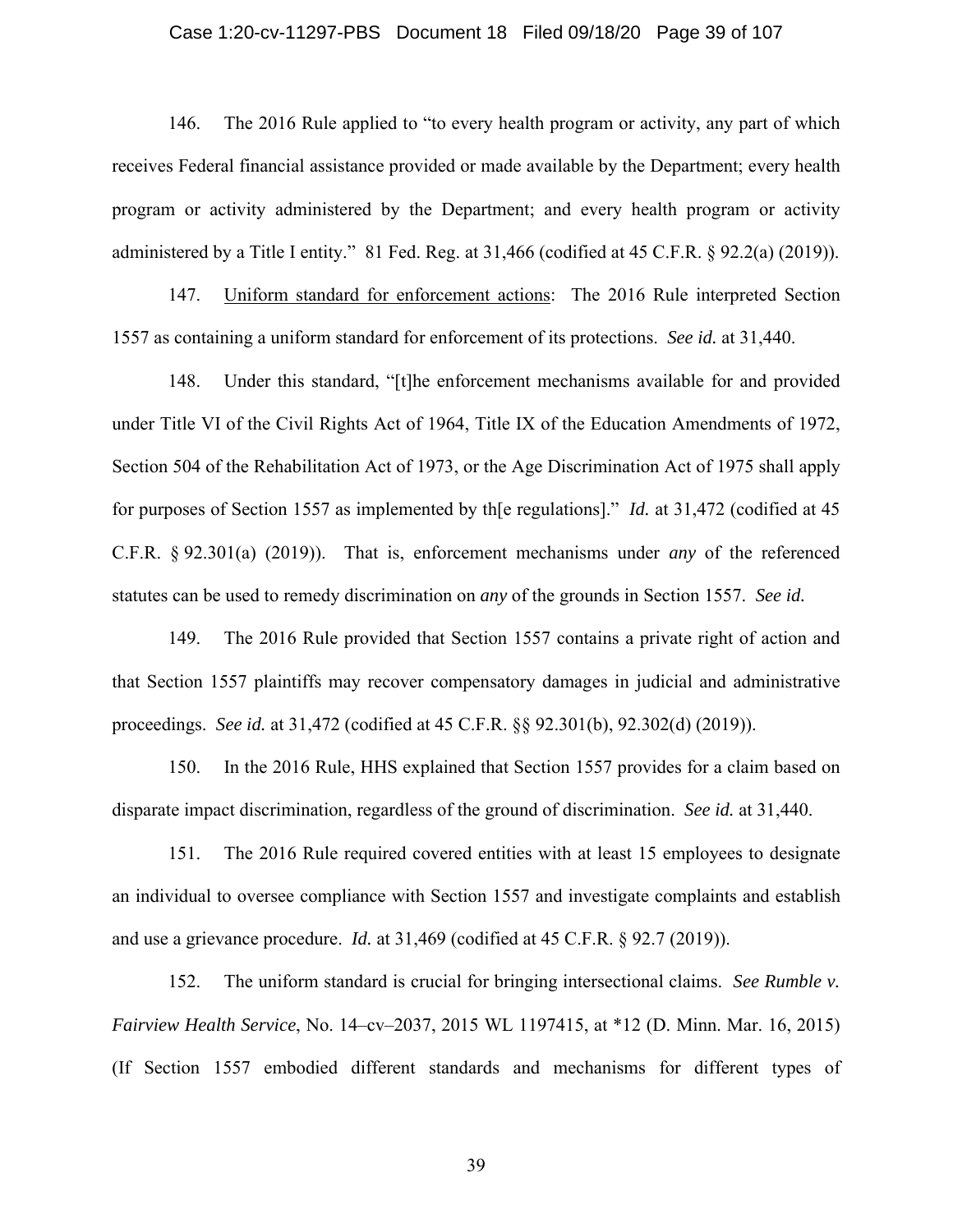# Case 1:20-cv-11297-PBS Document 18 Filed 09/18/20 Page 40 of 107

discrimination, "courts would have no guidance about what standard to apply [to a] plaintiff bringing an intersectional discrimination claim.").

# **4. HHS proposes rolling back the 2016 Rule.**

153. In March 2017, President Trump appointed Roger Severino as the head of HHS's Office for Civil Rights. Director Severino has a significant history of making public, biased statements against transgender people.

154. In June 2019, HHS issued a Notice of Proposed Rulemaking, proposing to "make substantial revisions" to the 2016 Rule, including "eliminat [ing] provisions." 84 Fed. Reg. at 27,848.

155. HHS claimed that the regulatory changes were necessary to "address legal concerns." *Id.* at 27,846.

156. These concerns stemmed from a single district court decision. *See id.* at 27,848 (citing *Franciscan All., Inc. v. Burwell*, 227 F. Supp. 3d 660, 687 (N.D. Tex. 2016) (enjoining the 2016 Rule's prohibition of discrimination on the basis of "gender identity" and "termination of pregnancy")). This decision contradicted a uniform, nationwide body of cases interpreting sex discrimination under federal civil rights statutes to include discrimination based on gender identity.2 HHS chose not to appeal that decision. *See* Defs.' Mot. for Voluntary Remand and Stay at 1, *Franciscan All., Inc. v. Burwell*, No. 7:16-cv-108-O (N.D. Tex. May 2, 2017), ECF No. 92 (asking the court to remand the matter to HHS).

<sup>2</sup> *See Whitaker v. Kenosha Unified School Dist. No. 1 Bd. of Ed.*, 858 F.3d 1034 (7th Cir. 2017); *Glenn v. Brumby*, 663 F.3d 1312 (11th Cir. 2011); *Barnes v. City of Cincinnati*, 401 F.3d 729 (6th Cir. 2005); *Smith v. City of Salem*, 378 F.3d 566 (6th Cir. 2004); *Rosa v. Park West Bank & Trust Co.*, 214 F.3d 213 (1st Cir. 2000); *Schwenk v. Hartford*, 204 F.3d 1187 (9th Cir. 2000); *Schroer v. Billington*, 577 F. Supp. 2d 293 (D.D.C. 2008); *Lopez v. River Oaks Imaging & Diagnostic Group, Inc.*, 542 F. Supp. 2d 653 (S.D. Tex. 2008); *Mitchell v. Axcan Scandipharm, Inc.*, No. Civ. A. 05-243, 2006 WL 456173 (W.D. Pa. Feb. 17, 2006); *Tronetti v. Healthnet Lakeshore Hosp.*, No. 03–CV–0375E(SC), 2003 WL 22757935 (W.D.N.Y. 2003).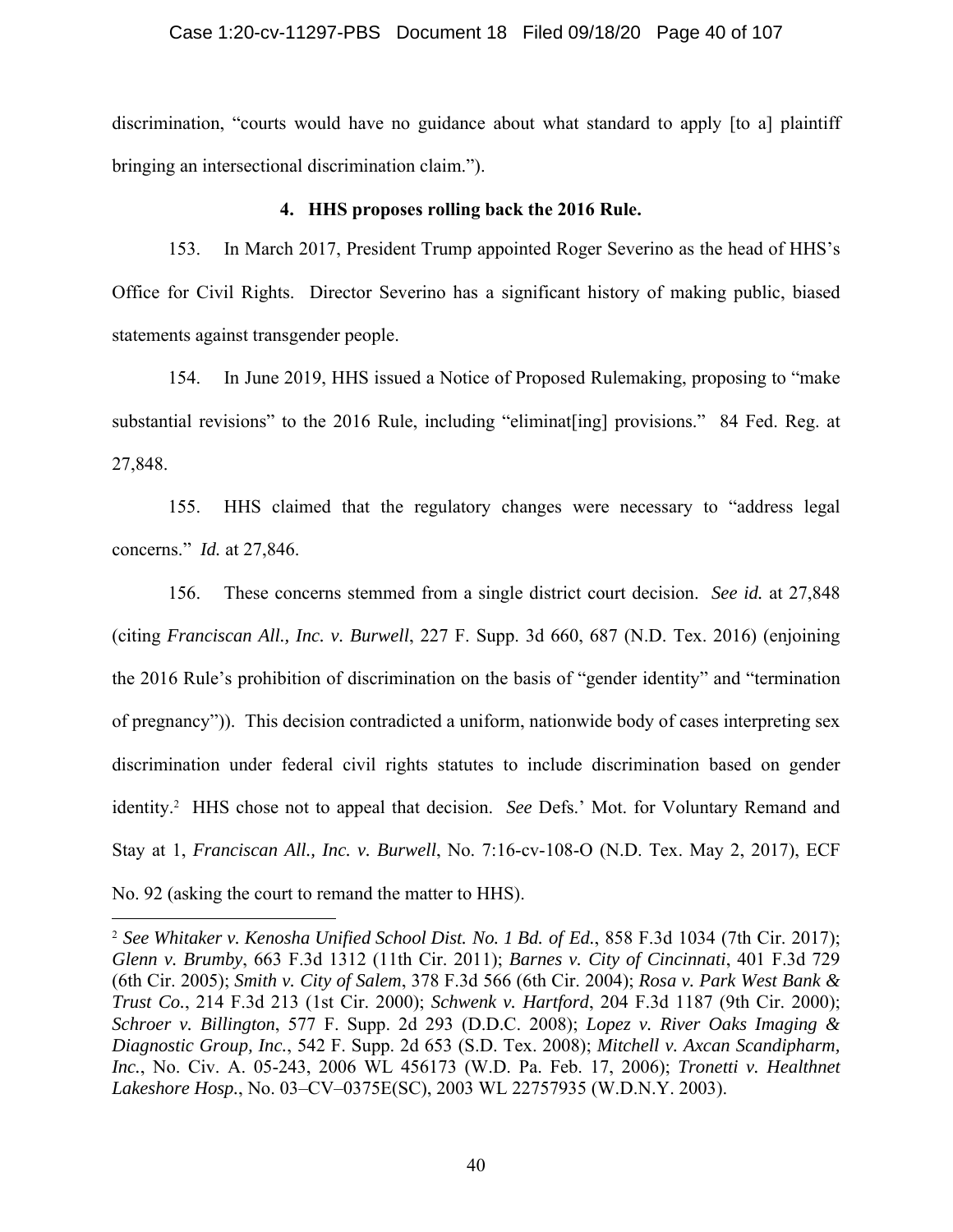## Case 1:20-cv-11297-PBS Document 18 Filed 09/18/20 Page 41 of 107

157. In HHS's view, this decision indicated that "the Department had . . . exceeded its statutory authority." 84 Fed. Reg. at 27,849 (citing *Franciscan All.*, 227 F. Supp. 3d at 696).

158. The 2019 Proposed Rule sought to eliminate the 2016 Rule's definition of "on the basis of sex," including the express prohibitions against discrimination on the basis of gender identity, sex stereotyping, pregnancy, childbirth, false pregnancy, termination of pregnancy or recovery therefrom. *Id.* at 27,856.

159. Although HHS relied on *Franciscan Alliance*'s interpretation of sex discrimination as the reason for its reconsideration of the 2016 Rule, the 2019 Proposed Rule sought to roll back nearly all of the earlier rule.

160. The 2019 Proposed Rule sought to eliminate the 2016 Rule's uniform standard for enforcing violations of Section 1557 and to replace it with a patchwork approach. *Id.* at 27,872.

161. The 2019 Proposed Rule sought to incorporate the religious exemptions that HHS had declined to incorporate in the 2016 Rule. *Id.* at 27,864.

162. The 2019 Proposed Rule sought to incorporate the abortion exemption from Title IX. *Id.*

163. The 2019 Proposed Rule further stated HHS's intent to eliminate the notice and taglines requirements that the 2016 Rule had included to ensure that LEP individuals can access necessary healthcare. *Id.* at 27,859.

164. The 2019 Proposed Rule also sought to limit the reach of Section 1557's protections by interpreting OCR's enforcement authority under Section 1557 not to reach health insurance plans outside of Title I of the ACA that do not receive federal financial assistance, as well as health programs and activities that HHS administers but that are not established under Title I of the ACA, such as Indian Health Services ("IHS"). *Id.* at 27,860.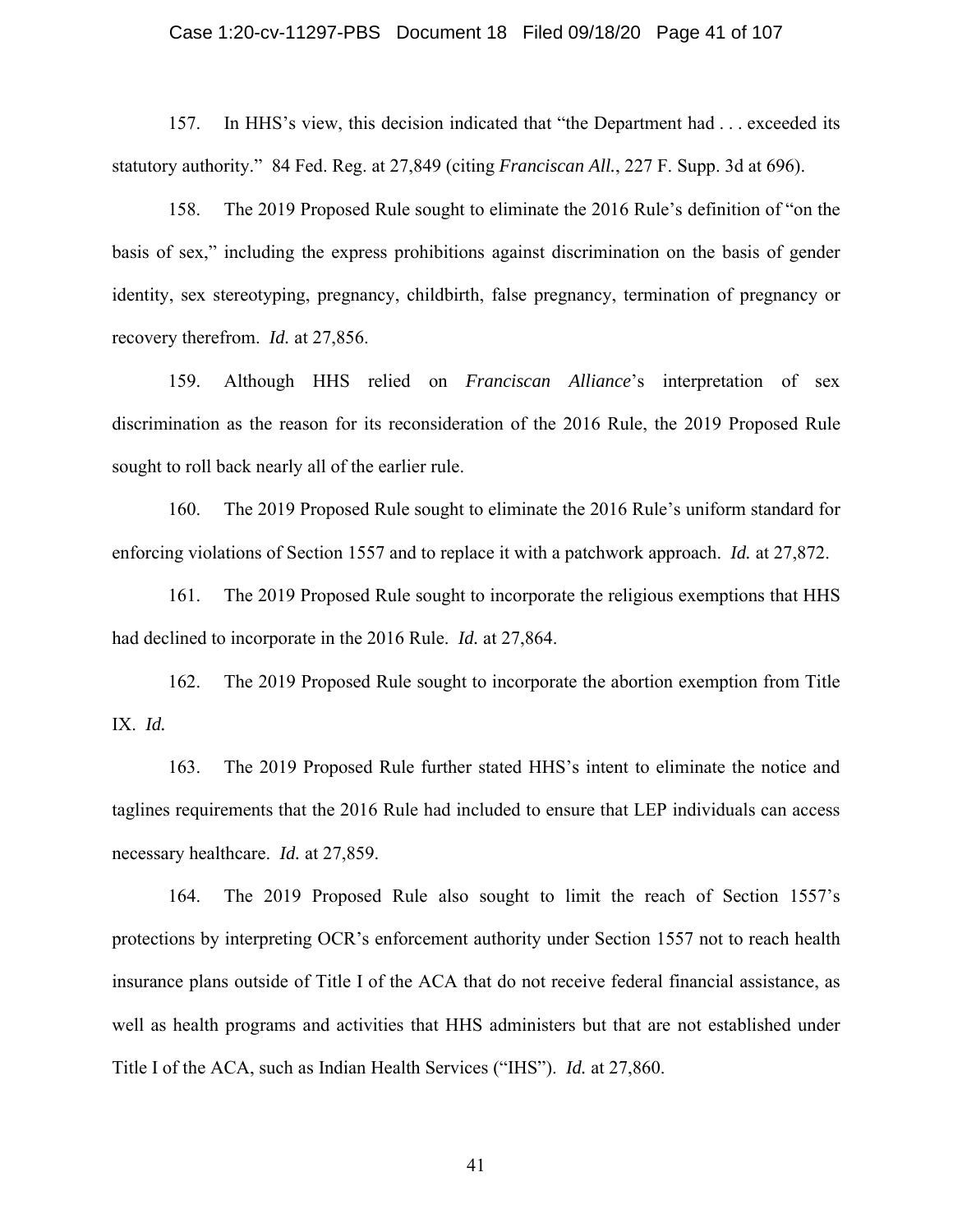165. The 2019 Proposed Rule also proposed to amend HHS's separate Title IX regulations to include the abortion exemption, and to amend other regulations identifying sexual orientation and gender identity as prohibited bases of discrimination for HHS programs and activities by eliminating them. *See id.* at 27,870.

166. In response to the 2019 Proposed Rule, HHS received more than 150,000 comments, many of which expressed concern about these proposed revisions. *See* 85 Fed. Reg. at 37,160, 37,164. More than 134,000 (over 85%) were from organizations and individuals who voiced and explained their opposition to the 2019 Proposed Rule. Among the commenters were:

- People who have faced or are at risk of facing discrimination by health programs or activities, *see, e.g.*, Rayna Momen, Jude Patton, Genevieve Ard, Comment Letters on 2019 Proposed Rule (Sept. 7, 2019), https://bit.ly/2C1AZkH; Maddison Wagner, Comment Letter on 2019 Proposed Rule (Sept. 5, 2019), https://bit.ly/2C1Amrl;
- People whose family members have faced or are at risk of facing discrimination by health programs or activities, *see, e.g*., Jennifer Chau, Comment Letter on 2019 Proposed Rule (Sept. 7, 2019), https://bit.ly/3f0ZP2E; Ngoc Dinh, Comment Letter on 2019 Proposed Rule (Sept. 6, 2019), https://bit.ly/2Brom2E; Alondra Cruz-Hernadez, Comment Letter on 2019 Proposed Rule (Sept. 6, 2019), https://bit.ly/2C3xDO6;
- x Medical professional associations, *see, e.g.*, The American College of Obstetricians and Gynecologists, Comment Letter on 2019 Proposed Rule (Aug. 13, 2019) ("ACOG Comments"), https://bit.ly/2BYreDT; American Medical Association, Comment Letter on 2019 Proposed Rule (Aug. 13, 2019) ("AMA Comments"), https://bit.ly/3eZKijH; American College of Emergency Physicians, Comment Letter on 2019 Proposed Rule (Aug. 13, 2019) ("College of Emergency Physicians Comments"), https://bit.ly/3gjO1sw; Association of American Medical Colleges, Comment Letter on 2019 Proposed Rule (Aug. 12, 2019) ("AAMC Comments"), https://bit.ly/3dWBcD7; Massachusetts Medical Society, Comment Letter on 2019 Proposed Rule (August 13, 2019), https://bit.ly/2VMAKku;
- x Healthcare providers, *see, e.g.*, Planned Parenthood Comments; Callen-Lorde Community Health Center, Comment Letter on 2019 Proposed Rule (Aug. 7, 2019) ("Callen-Lorde Comments"), https://bit.ly/38s6rVf; The Fenway Institute, Comment Letter on 2019 Proposed Rule (Aug. 13, 2019),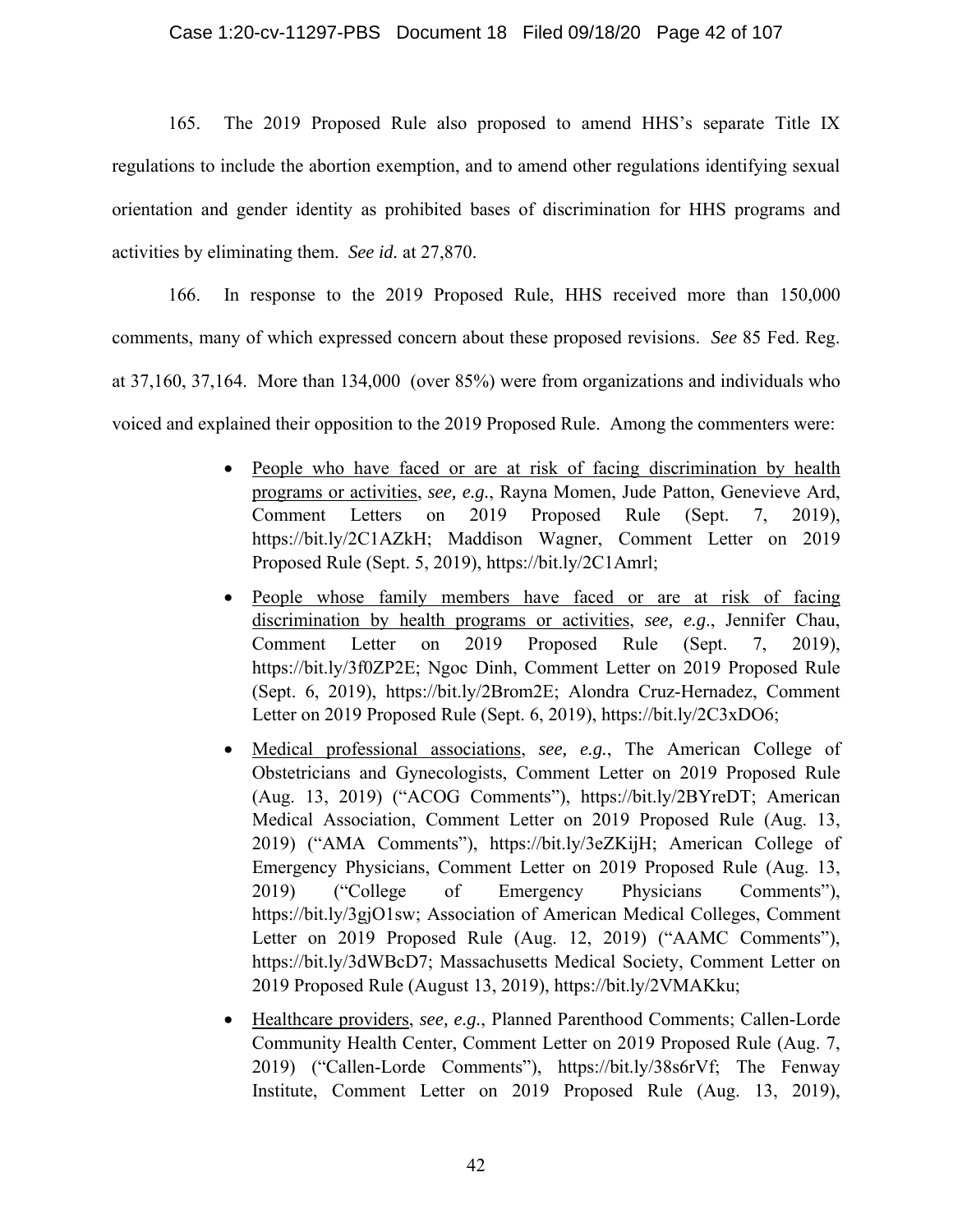https://bit.ly/3dWDa6t; Massachusetts League of Community Health Centers, Comment Letter on 2019 Proposed Rule (Aug. 13, 2019), https://bit.ly/3f4bP3p; Boston Children's Hospital, Comment Letter on 2019 Proposed Rule (Aug. 13, 2019), https://bit.ly/2Z0V0kn;

- Local, state, and federal officials, *see, e.g.*, Senator Murray and 35 Senate Democrats, Comment Letter on 2019 Proposed Rule (Aug. 13, 2019), https://bit.ly/2D8KTSb; State Representative Jeff Currey of Connecticut, Comment Letter on 2019 Proposed Rule (Sept. 6, 2019), https://bit.ly/31GcCnl; Xavier Becerra, Att'y Gen. of the State of California and Maura Healey, Att'y Gen. of the Commonwealth of Massachusetts, Comment Letter on 2019 Proposed Rule (Aug. 13, 2019) (comments on behalf of a group of 22 state attorneys general), https://bit.ly/3gsn7iv; Commonwealth of Massachusetts Connector Health Authority, Comment Letter on 2019 Proposed Rule (Aug. 12, 2019), https://bit.ly/2ZHgQsi; Commonwealth of Massachusetts Office of Medicaid, Comment Letter on 2019 Proposed Rule (Aug. 13, 2019), https://bit.ly/3f8LyBm;
- x Associations of health officials and health departments, *see, e.g.*, National Association of County and City Health Officials, Comment Letter on 2019 Proposed Rule (Aug. 13, 2019), https://bit.ly/2VKOQCV; New York State Department of Health, Comment Letter on 2019 Proposed Rule (Aug. 6, 2019), https://bit.ly/31EhKsl; Massachusetts Dept. of Mental Health, Comment Letter on 2019 Proposed Rule (Aug. 13, 2019), https://bit.ly/2Z3Y2EJ; and
- $\bullet$  Advocates representing people most likely to be harmed by the rule, *see, e.g.*, NWLC Comments; TLC Comments; TLDEF Comments; Federal AIDS Policy Partnership: HIV Health Care Access Work Group, Comment Letter on 2019 Proposed Rule (Aug. 13, 2019) ("FAPP Comments"), https://bit.ly/1557FAPP; Health Law Advocates, Comment Letter on 2019 Proposed Rule (Aug. 12, 2019), https://bit.ly/31L5MNp; Patrice Leslie Berman, Comment Letter on 2019 Proposed Rule (June 22, 2019), https://bit.ly/2ZDF2fk.

167. Commenters expressed concern that the proposed rule would cause immediate and irreparable harm to many individuals and healthcare providers. They were concerned, for instance, that it would "lead to increased discrimination in healthcare," which, in turn, "would lead people to delay or forego healthcare and would result in adverse health outcomes and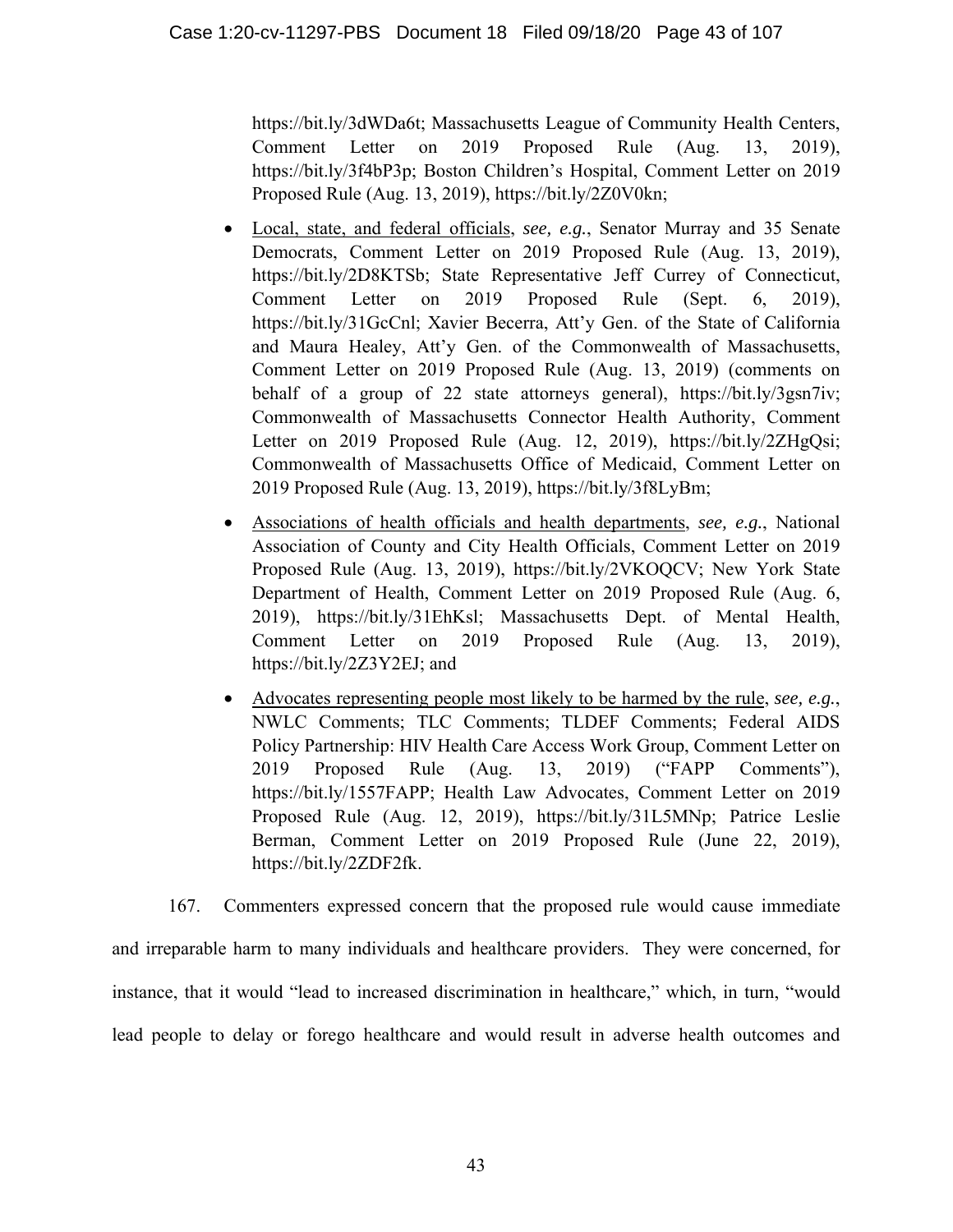## Case 1:20-cv-11297-PBS Document 18 Filed 09/18/20 Page 44 of 107

greater overall healthcare costs to individuals." 85 Fed. Reg. at 37,165. In doing so, the proposed rule would be "effectively encouraging discrimination." *Id.*; *see also id.* at 37,233.

168. Commenters offered HHS evidence that, since the 2016 Rule, the number of health plans that discriminate on the basis of transgender status had decreased. *See* Lambda Legal, Comment Letter on 2019 Proposed Rule 7 & n.39 (Aug. 13, 2019), https://bit.ly/3dWWOiA ("Lambda Comments").

169. Others noted that since its passage, Section 1557 was used to ensure that pregnant people would not be denied coverage while on their parents' insurance plans; that people would not be denied fertility services because of their age; that insurance plans could not exclude coverage for transgender-related care; and that insurance companies would provide information about their services, not just in English, but in a language the patient speaks. *See* NWLC Comments at 3.

170. Numerous commenters urged HHS to postpone finalizing the rule until it could incorporate the ruling of the U.S. Supreme Court in *Bostock*. *See* 85 Fed. Reg. at 37,168. As HHS recognized, the Court had "granted three petitions for writs of certiorari, raising the question whether Title VII's prohibition on discrimination on the basis of sex also bars discrimination on the basis of gender identity or sexual orientation." 84 Fed. Reg. at 27,855. HHS also recognized that the Court`s decision "will likely have ramifications for" the Rollback Rule "[b]ecause Title IX adopts the substantive and legal standards of Title VII." *Id.* Indeed, HHS refused "to propose its own definition of 'sex'" precisely "[b]ecause of the likelihood that the Supreme Court will be addressing the issue." *Id.* at 27,857.

171. In early 2020, HHS received feedback from Congress and a broad coalition of state Attorneys General that finalizing the rule during the COVID-19 pandemic would harm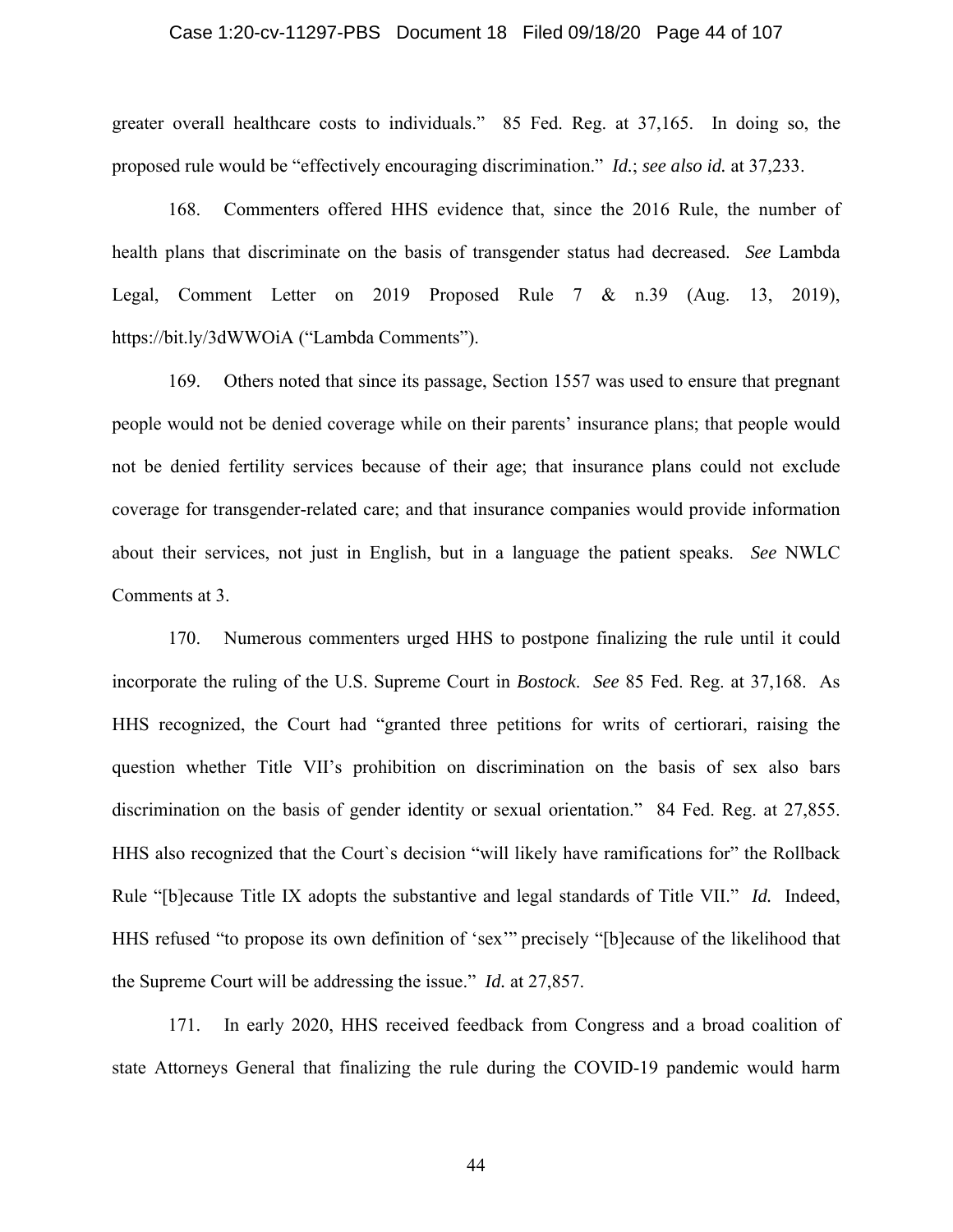## Case 1:20-cv-11297-PBS Document 18 Filed 09/18/20 Page 45 of 107

public health. *See* Letter from States' Attorneys General to Alex Azar, Sec'y, U.S. Dep't of Health and Human Servs. (Apr. 30, 2020), https://bit.ly/31IFpYo; Letter from Robert Mendez and 30 Other U.S. Senators to Alex Azar, Sec'y, U.S. Dep't of Health and Human Servs. (May 22, 2020), https://bit.ly/3iqDHkt.

172. Many advocacy groups met with representatives of HHS and the Office of Management and Budget to relay similar concerns about the consequences to public health, specifically noting that finalizing the proposed rule would harm individuals and health systems during a global pandemic. Director Severino was present at several of these meetings.

#### **5. HHS issues the Rollback Rule.**

173. HHS issued the Rollback Rule for publication on June 12, 2020.

174. In the version for publication, HHS acknowledged that the *Bostock* decision "will likely have ramifications for the definition of 'on the basis of sex' under Title IX." Nondiscrimination in Health and Health Education Programs or Activities, Delegation of Authority at 34 (Jun. 12, 2029), https://bit.ly/31XYUN4.

175. Yet HHS explained that it was finalizing the rule before the *Bostock* decision because it had staked its elimination of the definition of "on the basis of sex" on the government's litigation position in that case—"that discrimination 'on the basis of sex' . . . does not encompass discrimination on the basis of sexual orientation or gender identity." *Id*.

176. Three days later, the Supreme Court decided *Bostock* and held that "[a]n employer who fires an individual merely for being gay or transgender defies the law," settling the question whether the prohibition of discrimination "on the basis of sex" in Title VII prohibits discrimination because of a person's sexual orientation or transgender status. 140 S. Ct. at 1754.

177. *Bostock* rejected the government's litigation position that HHS relied on in issuing the Rollback Rule for publication. The Court instead held that discrimination based on a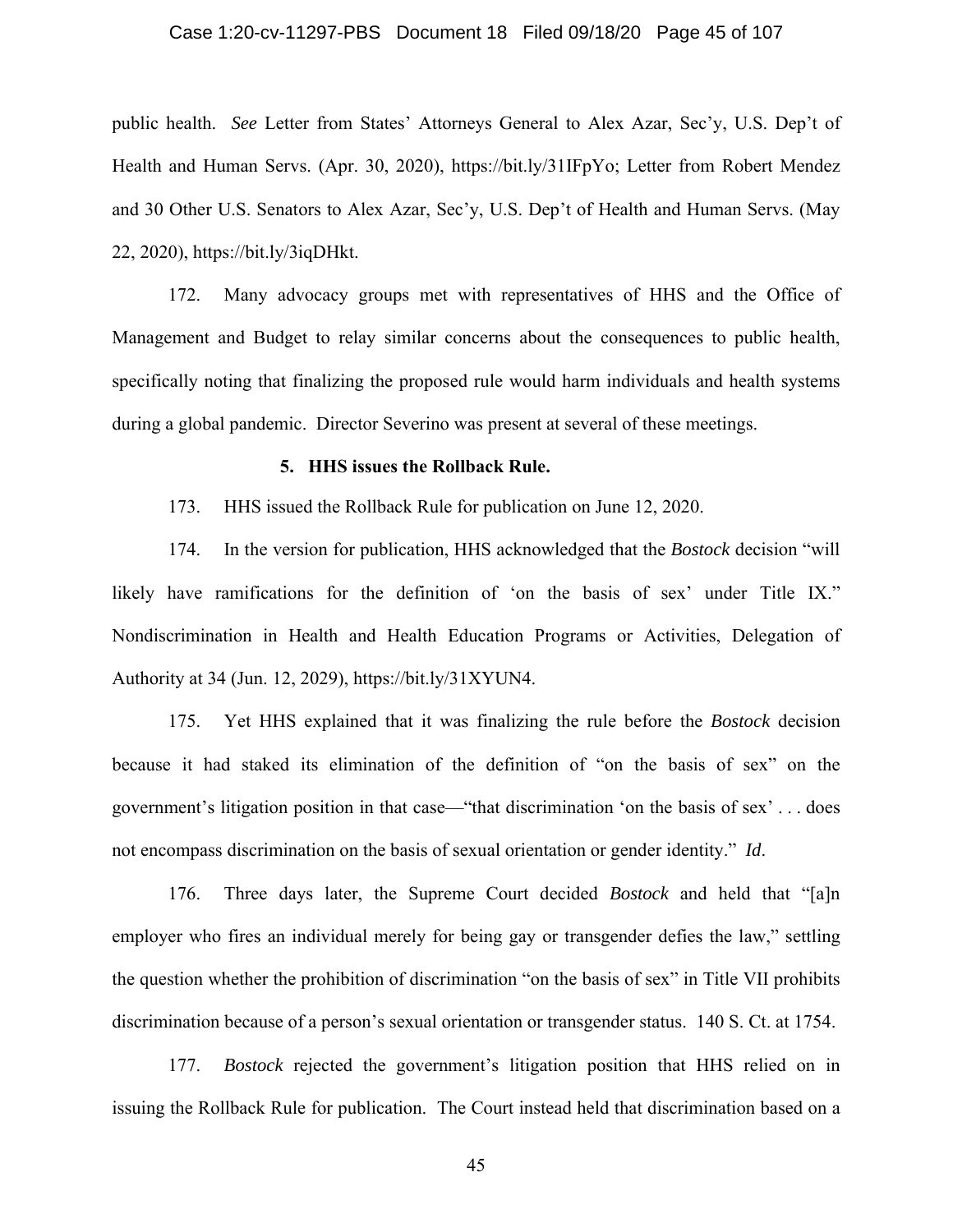## Case 1:20-cv-11297-PBS Document 18 Filed 09/18/20 Page 46 of 107

person's sexual orientation or transgender status is discrimination on the basis of sex because "the first cannot happen without the second." *Id.* at 1747; *contra* Rollback Rule, 85 Fed. Reg. at 37,168 (resting on the opposite interpretation). And the Court emphasized that the text of Title VII's nondiscrimination provision sets out a "broad rule." *Bostock*, 140 S. Ct. at 1747.

178. Because the Rollback Rule had not yet been published in the Federal Register, the public urged HHS to withdraw the rule and reconsider it in light of *Bostock*. *See, e.g.*, Compl. Ex. 1, *Asapansa-Johnson Walker, et al v. Azar, et al.*, No. 1:20-cv-02834-FB-SMG (E.D.N.Y. June 26, 2020) (Letter from Alphonso B. David, President, Human Rights Campaign Found. to Alex Azar, Sec'y, U.S. Dep't of Health and Human Servs. (June 18, 2020)).

179. Instead, HHS published the Rollback Rule in the Federal Register on June 19, 2020 "as proposed, with minor and primarily technical corrections." 85 Fed. Reg. at 37,161.

180. The Rollback Rule contains no reference to the Supreme Court's decision in *Bostock*, nor any explanation of why HHS ignores it.

181. HHS states that "[t]he Department shares th[e Administration's litigation] position and is permitted to issue regulations on the basis of the statutory text and its best understanding of the law." *Id.* at 37,168.

182. HHS does not explain how a losing litigation position rejected by the Supreme Court can support its understanding of the law.

183. HHS expressly disavowed a prior HHS interpretation that Section 1557's sex discrimination prohibition applies "to claims of discrimination based on gender identity or failure to conform to stereotypical notions of masculinity or femininity and will accept such complaints for investigation." Letter from Leon Rodriguez, Director, U.S. Dep't of Health & Human Servs.,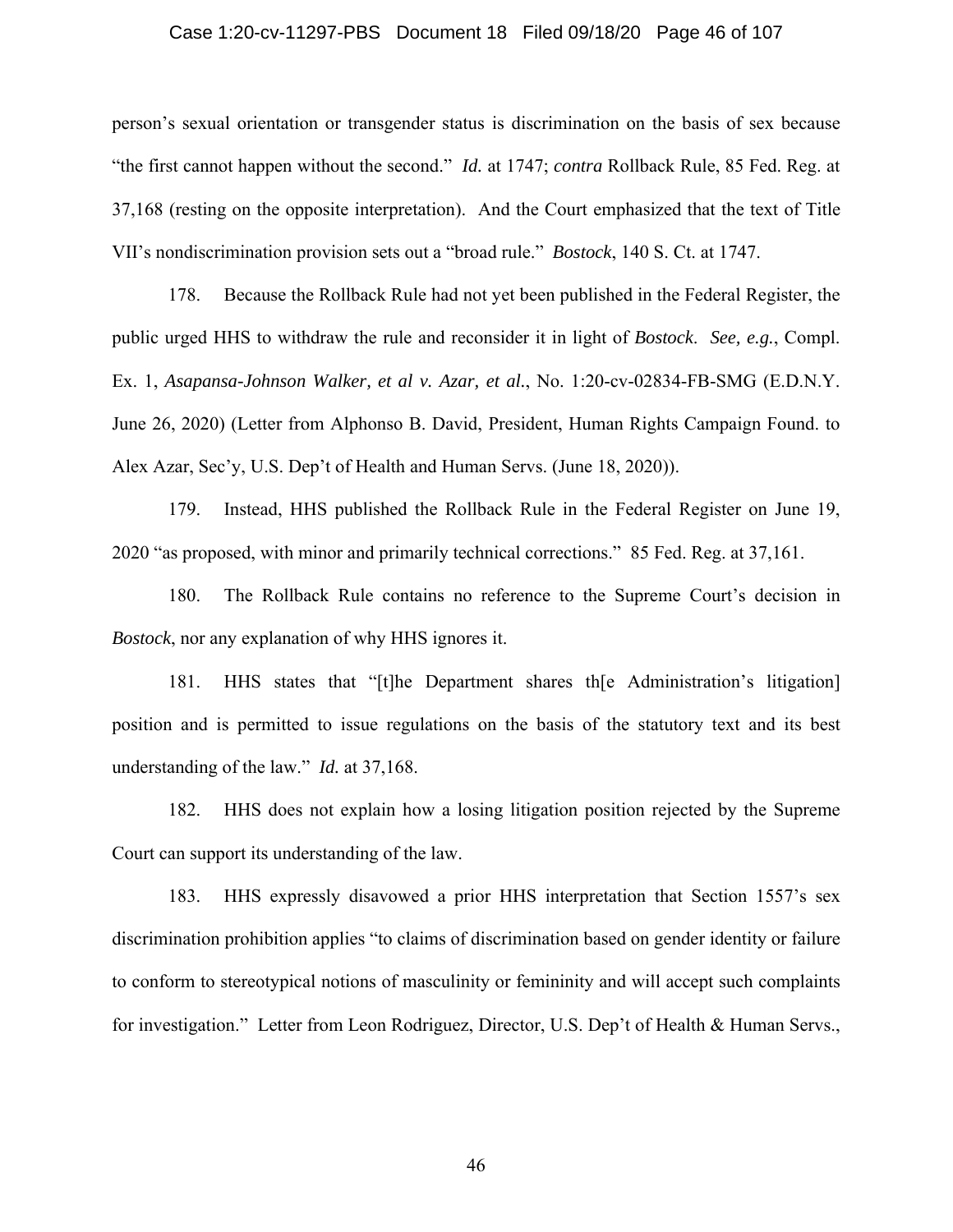## Case 1:20-cv-11297-PBS Document 18 Filed 09/18/20 Page 47 of 107

Office for Civil Rights, to Maya Rupert, Federal Policy Director, National Center for Lesbian Rights (July 12, 2012), https://bit.ly/3iv7bxt; *see* 85 Fed. Reg. at 37,191.

184. HHS's only other stated basis for promulgating the Rollback Rule is that it will "relieve billions of dollars in undue regulatory burdens." *Id.* at 37,160. HHS projects that the Final Rule will result in a purported \$2.9 billion in cost savings. *Id.* at 37,162.

185. As HHS admits, that figure comes only from "repealing . . . provisions related to mandatory notices." *Id.* HHS does not contend it has any connection to removing the definition of discrimination "on the basis of sex," incorporating religious and abortion exemptions, or the swath of other regulatory changes.

186. That figure is speculative because HHS relied exclusively on providers' selfreported estimates, with no outreach to affected healthcare consumers to determine the impact of notices and taglines. *See id.* at 37,229.

187. HHS ignored numerous significant comments when promulgating the Rollback Rule. For example, HHS did not respond to concerns that eliminating the definition of "on the basis of sex," will invite discrimination against LGBTQ+ people and women, transgender men, and gender-nonbinary people who have obtained or are seeking reproductive healthcare. 85 Fed. Reg. at 37,165, 37,180, 37,192–193. Nor did it respond to comments stressing that disparate enforcement mechanisms cannot adequately redress discrimination for those living at the intersection of multiple identities, *id.* at 37,199–200; or that the Regulatory Impact Analysis did not reflect—or quantify—the costs and benefits of the changes, *id*. at 37,225.

188. Two preliminary injunctions have been issued in separate challenges to the Rollback Rule. *See Whitman-Walker Clinic Inc. v. U.S. Dep't of Health & Human Servs.*, 1:20-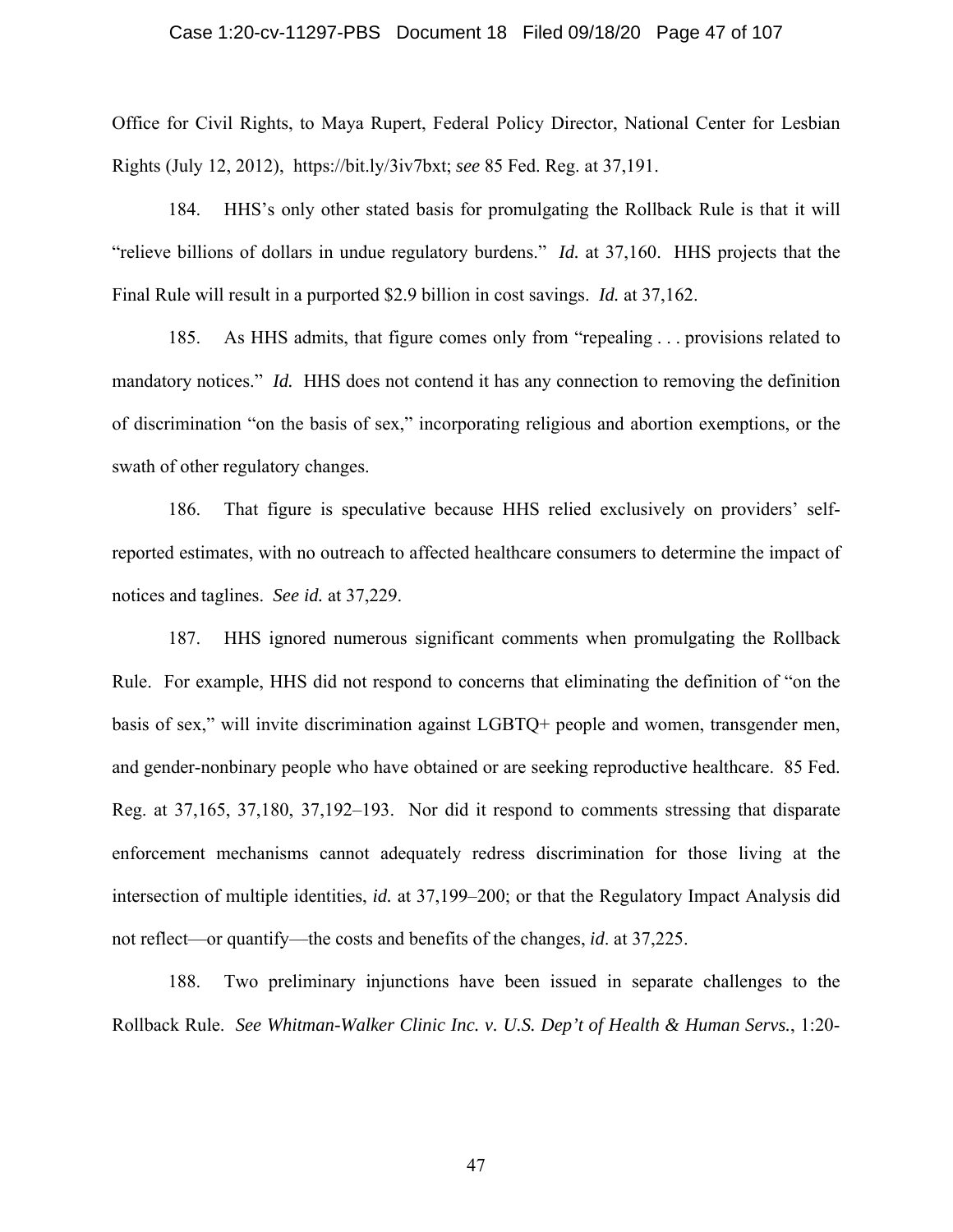cv-01630-JEB, Dkt. No. 56 at 101 (Sept. 2, 2020); *Asapansa-Johnson Walker v. Azar,* 1:20-cv-02834-FB-SMG, Dkt. No. 23 at 25–26 (Aug. 17, 2020).

#### **B. The Rollback Rule Will Cause Substantial Harms, Including To Plaintiffs.**

189. The Rollback Rule will cause substantial and irreparable harm to patients, organizations, and healthcare providers, including plaintiffs.

# **1. The Rollback Rule will harm patients.**

190. The Rollback Rule will embolden discrimination and harm LGBTQ+ patients, people seeking reproductive healthcare, LEP patients, and people with chronic illnesses. It will further stigmatize abortion. And it will create confusion about the scope of protections against discrimination under federal law. *See* Planned Parenthood Comments at 2; Am. College of Obstetricians and Gynecologists, Comment Letter on 2019 Proposed Rule at 2–6 (Aug. 13, 2019), https://bit.ly/2YNwseC; American Medical Association, Comment Letter on 2019 Proposed Rule at 4–6 (Aug. 13, 2019), https://bit.ly/38hHVGE.

191. The Rollback Rule's incorporation of the Title IX religious and abortion exemptions will embolden and, in some cases allow, hospitals, insurers, and others to discriminate against patients based on sex by using religious or anti-abortion beliefs as justifications to refuse care or coverage. *See* FAPP Comments at 10; NWLC Comments at 10– 11. This will disproportionately harm LGBTQ+ people and people who have obtained or are seeking reproductive health services, including abortion and other pregnancy-related care. *See* FAPP Comments at 10; NWLC Comments at 10–11.

192. The Rollback Rule's incorporation of the religious exemptions will encourage healthcare providers to deviate from the medical standard of care by citing religion. This will harm patients seeking transgender-related care; reproductive healthcare, including contraception,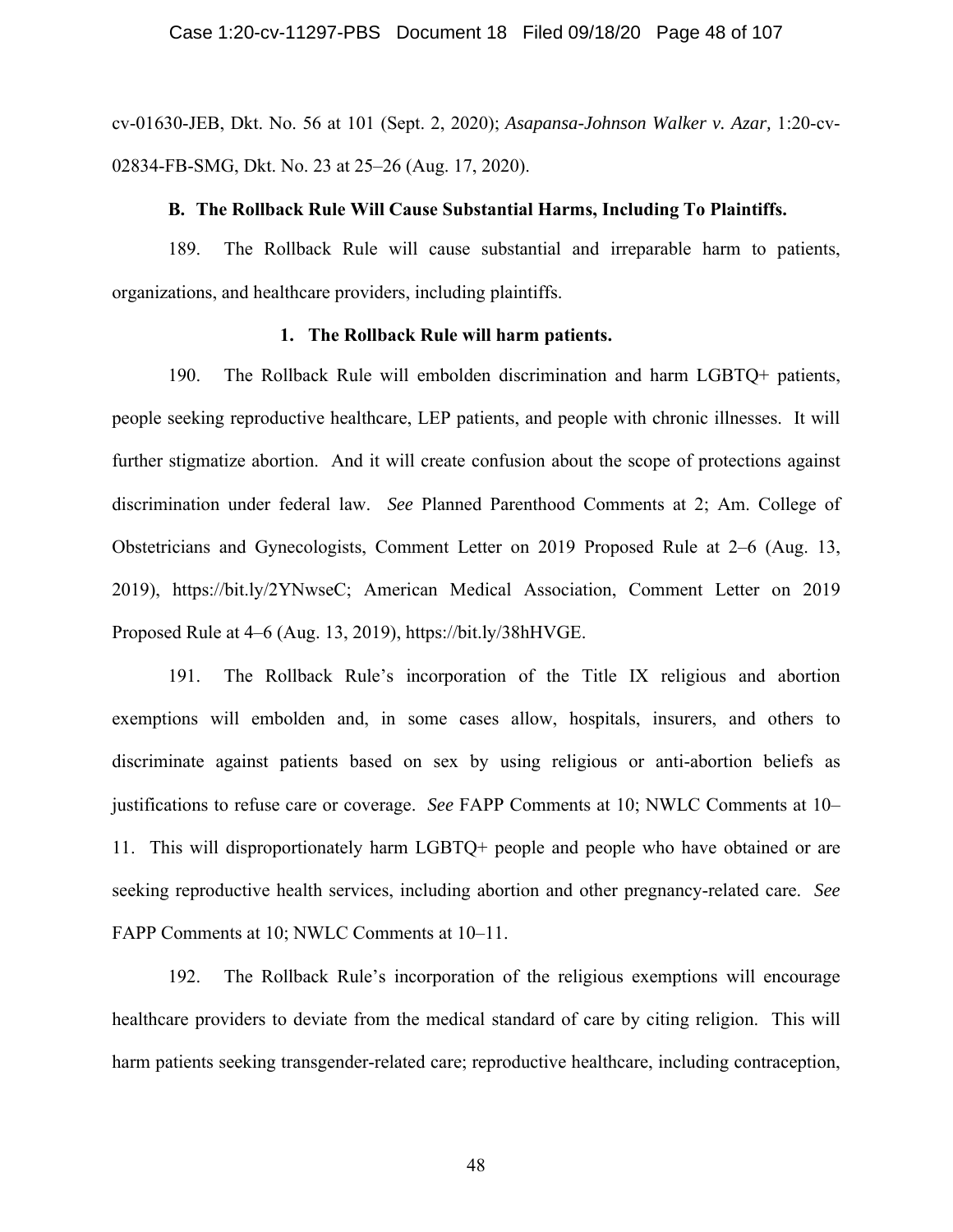## Case 1:20-cv-11297-PBS Document 18 Filed 09/18/20 Page 49 of 107

miscarriage management, treatment for ectopic pregnancy, fertility treatment, sterilization and abortion care; and end-of-life care, among others. *See* NWLC Comments at 8, 10–11.

193. The Rollback Rule will embolden healthcare providers to turn away people seeking abortions and to deny pregnant patients complete and accurate information about their pregnancy options. If pregnant people are denied that care, they face serious and long-lasting consequences to many aspects of their lives. People who seek abortion and are turned away end up worse off than those who receive abortions. *See* Sarah Miller et al., *The Economic Consequences of Being Denied an Abortion* 9 (Nat'l Bureau Econ. Res., Working Paper No. 26662, 2020), https://bit.ly/3ebPwHR. For example, those denied abortion care experience worse mental health and poorer physical health among those who gave birth. *Id.* Those denied abortions experience higher rates of poverty, lower employment, and greater use of public assistance compared to those who received abortions. *Id*.; *accord* Comments of California and Massachusetts at  $9 \& n.9$ . Those who are denied abortion care are also more likely to remain in contact with violent partners, putting them and their children at risk. *See* Sarah C.M. Roberts et al., *Risk of Violence from the Man Involved in the Pregnancy After Receiving or Being Denied an Abortion,* 12 BMC Med. 5 (2014). Refusals of abortion care can also mean that a person who became pregnant as a result of sexual assault "is unable to avoid the psychological and physical trauma of a rape-related pregnancy." *See* National Alliance to End Sexual Violence, Comments on 2019 Proposed Rule 10 & n.201 (August 9, 2019), https://bit.ly/3ednU53.

194. Emboldening discrimination against pregnant people will aggravate existing discrimination and disparities in healthcare. *See, e.g.*, Planned Parenthood Comments at 12 (discussing high mortality rates in the United States); National Asian Pacific American Women's Forum, Comments on 2019 Proposed Rule 8 (August 13, 2019) (discussing high incidence of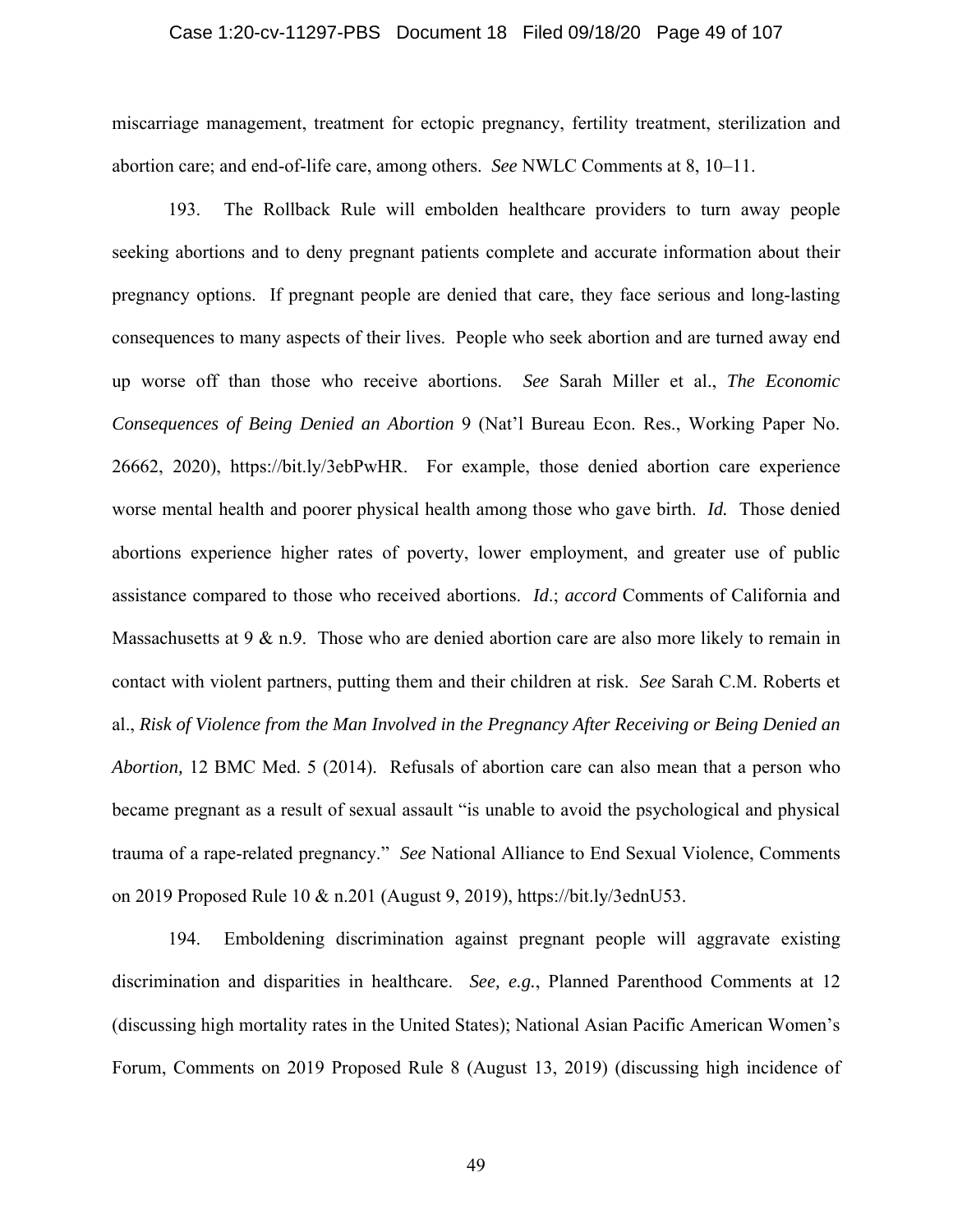## Case 1:20-cv-11297-PBS Document 18 Filed 09/18/20 Page 50 of 107

embolisms and pregnancy-related hypertension among Asian-American and Pacific Islander-American people who give birth), https://bit.ly/2O9cvbW. It will also exacerbate people's fear of pregnancy-related discrimination, substandard care, denials of care, and coercion, causing patients to mistrust providers and potentially to delay or forgo needed care.

195. The Rollback Rule will embolden providers to deny healthcare to women, transgender men, and gender-nonbinary people who have previously had an abortion, which will encourage patients to either withhold information about their health or to forgo care altogether, with potentially harmful consequences. *See* ACOG Comments at 3–4.

196. The consequences of these denials will fall especially hard on people of color and those in rural areas, where the choice of healthcare is scant and hospitals often merge with or are run by religious institutions. *See* AAMC Comments at 13–14; FAPP Comments at 10; Kira Shepherd et al., *Bearing Faith: The Limits of Catholic Health Care for Women of Color* 5 (2018), https://bit.ly/31U8Hnf.

197. Religious exemptions can impede patients' access to healthcare in emergency situations where they have no ability to choose a provider and a provider's denial of services can have dire consequences. *See* AAMC Comments at 4.

198. The Rollback Rule also perpetuates stigma around abortion, which can have adverse mental health consequences. *See* M. Antonia Biggs et al., *Perceived Abortion Stigma and Psychological Well-Being Over Five Years After Receiving or Being Denied an Abortion*, 15 PLoS ONE 1, (2020), https://bit.ly/2DqXS1T.

199. The Rollback Rule's removal of prohibitions on excluding or denying health services related to gender transition in insurance will harm transgender and gender-non-binary people. TLDEF Comments at 5–6. Access to transgender-related healthcare is often a matter of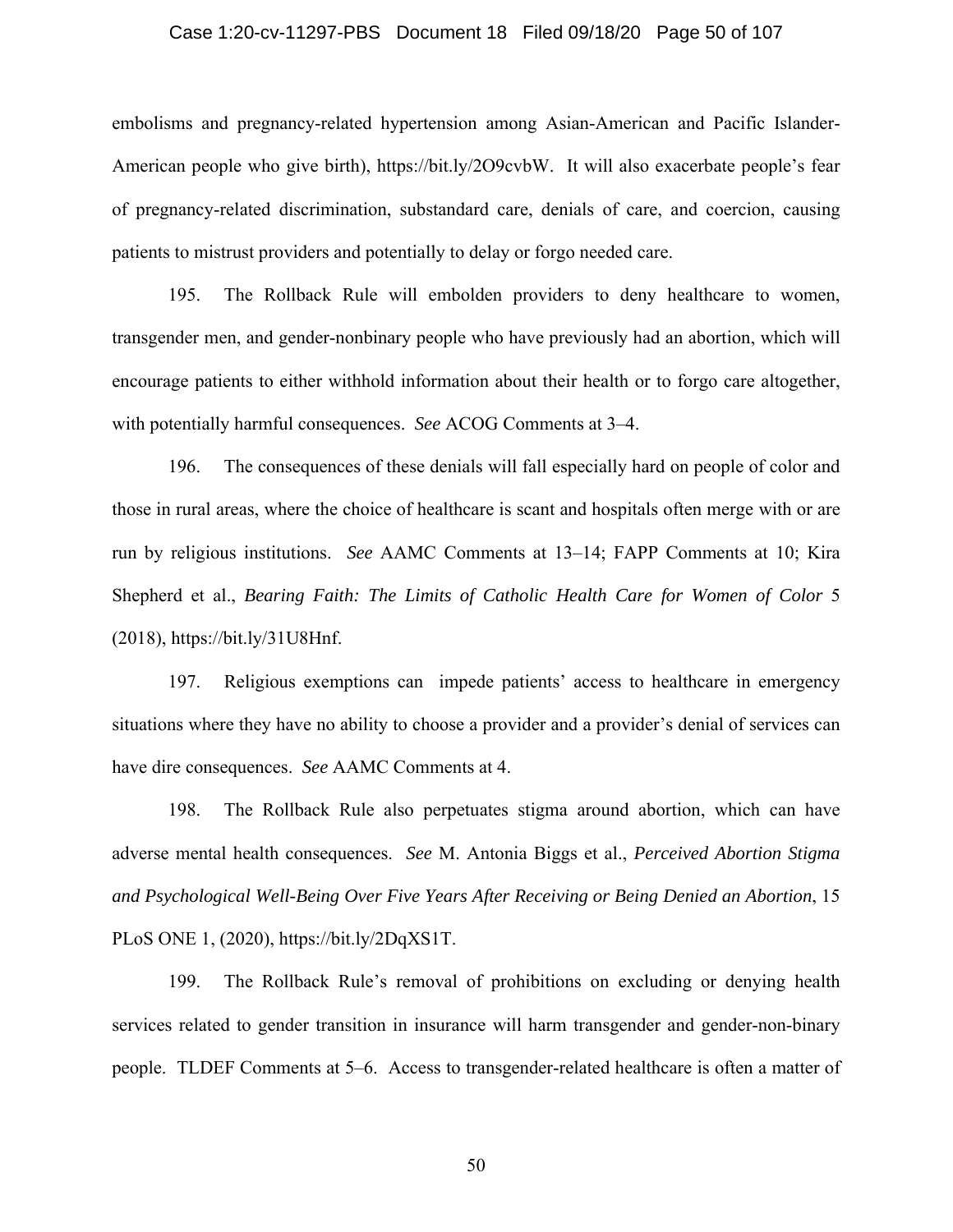## Case 1:20-cv-11297-PBS Document 18 Filed 09/18/20 Page 51 of 107

life and death. Denials of care based on a patient's transgender status are associated with increased rates of suicidal ideation. TLC Comments at 6. And transgender people who cannot access treatments for gender dysphoria disproportionately attempt to self-medicate through substance use, a particularly harsh outcome because many substance abuse programs are sexspecific and have historically excluded transgender patients. TLDEF Comments at 6–8.

200. The Rollback Rule will embolden heathcare providers and insurers to revert to discriminatory practices and policies related to gender identity and sex-stereotyping. Planned Parenthood Comments at 5 & n.11 (citing 84 Fed. Reg. at 27,876). In the past, such discrimination has taken the form of intentional misgendering of transgender patients, including those at high risk of suicide; refusing necessary care based on sexual orientation, including denying treatment for HIV; and denial of preventive services, including mammograms and urinary tract infection screenings based on gender identity or transgender status. *Id.* at 7.

201. Such discrimination leads transgender and gender-non-binary patients to delay necessary care and worsens their health. TLC Comments at 8–9.

202. The repeal of the 2016 Rule's clarification that the ban on sex discrimination includes pregnancy-related care will likewise embolden discrimination on the basis of pregnancy, false pregnancy, termination of pregnancy or recovery therefrom, childbirth, or related conditions. AMA Comments at 5.

203. The Rollback Rule will result in patients being denied critical care, including miscarriage management and treatment for ectopic pregnancy. Pregnant patients report that doctors perform medically unnecessary tests and transfer patients with pregnancy complications because of their hospital's religious affiliation, resulting in delays in care and added complications for patients. NWLC Comment at 8; *see also* NWLC, *Below the Radar: Health*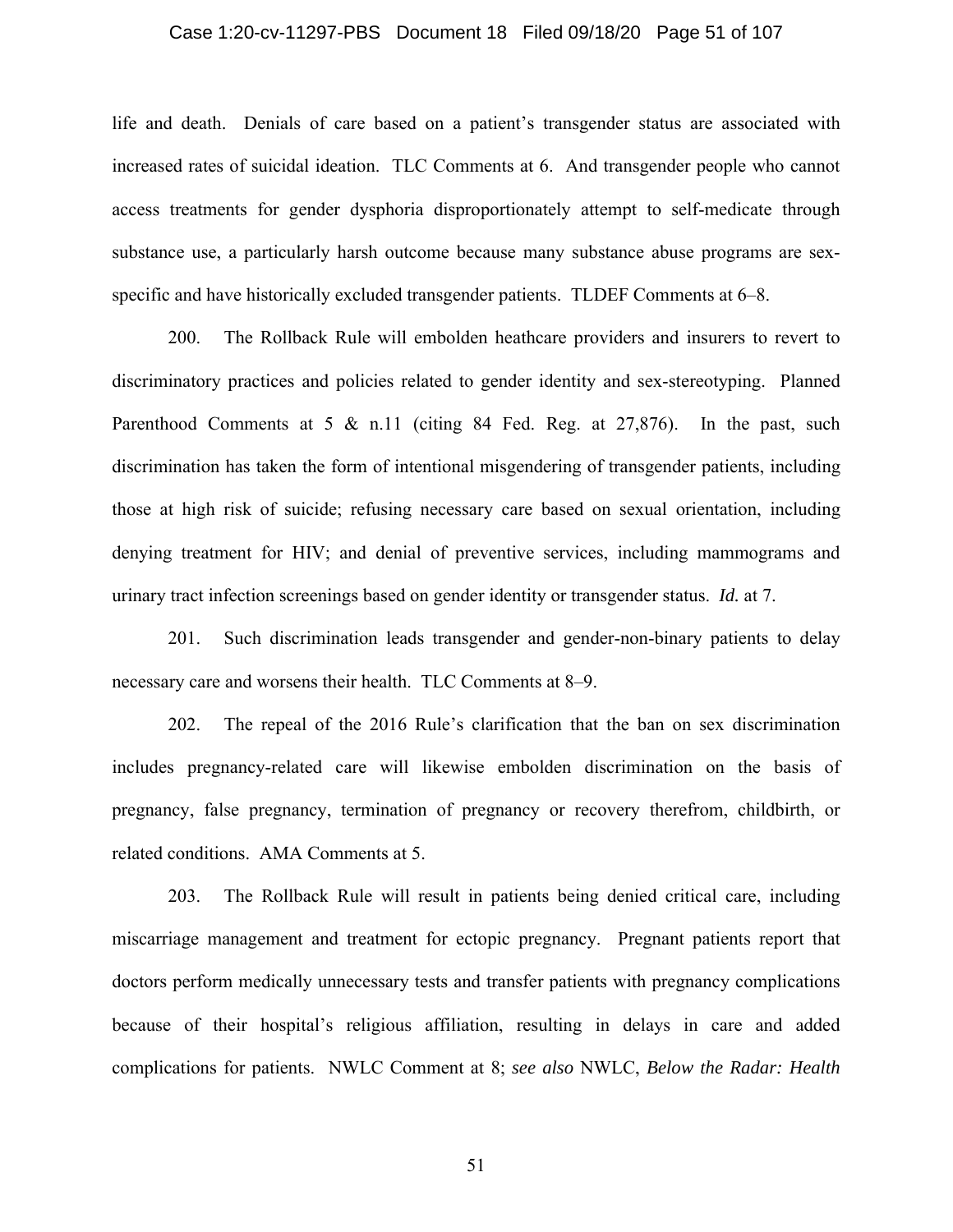## Case 1:20-cv-11297-PBS Document 18 Filed 09/18/20 Page 52 of 107

*Care Providers' Religious Refusals Can Endanger Pregnant Women's Lives and Health* 2 (Jan. 2011), https://bit.ly/2ZaP6gI. The problems are even more acute for people of color––Black people in particular––who are more likely to experience pregnancy complications and thus more likely to require services or procedures that some religiously affiliated medical institutions prohibit. NWLC Comments at 8. Worse still, people of color are more likely to rely on such institutions for care. *Id.* 

204. This refusal of care is particularly troubling given the high mortality rate among people who give birth in the United States. *See* Planned Parenthood Comments at 12. And the concerns are all the more heightened for Black women, who are more than three times as likely to die from pregnancy-related causes as white women, and for American Indian/Alaskan Native women, who are two times as likely. Ctrs. for Disease Control & Prevention, Vital Signs: Pregnancy-Related Deaths, United States, 2011–2015, and Strategies for Prevention, 13 States, 2013–2017 (May 7, 2019), https://bit.ly/32cR3uN.

205. The Rollback Rule's elimination of the 2016 Rule's explicit prohibition on discriminatory insurance plan benefit design, codified at 45 C.F.R. § 92.207 (2019), also will hurt patients. *See* 85 Fed. Reg. at 37,176–177. It will allow insurers to discriminate in benefit design by, for example, meeting the minimum requirements necessary to be certified, but shaping the plan so that all of the benefits necessary to treat a certain chronic condition, such as HIV/AIDS, are placed in the highest cost-sharing tier. *See, e.g.*, OCR, HHS, Admin. Complaint of the AIDS Inst. & Nat'l Health Law Program (May 29, 2014), https://bit.ly/3ePFqgY; OCR, HHS, Admin. Complaint of CrescentCare & Ctr. for Health Law & Policy Innovation of Harvard Law School (Sept. 6, 2016), https://bit.ly/2YSYlCd. Such regulatory permissiveness will make it so that patients that need certain coverage—especially coverage related to chronic illnesses and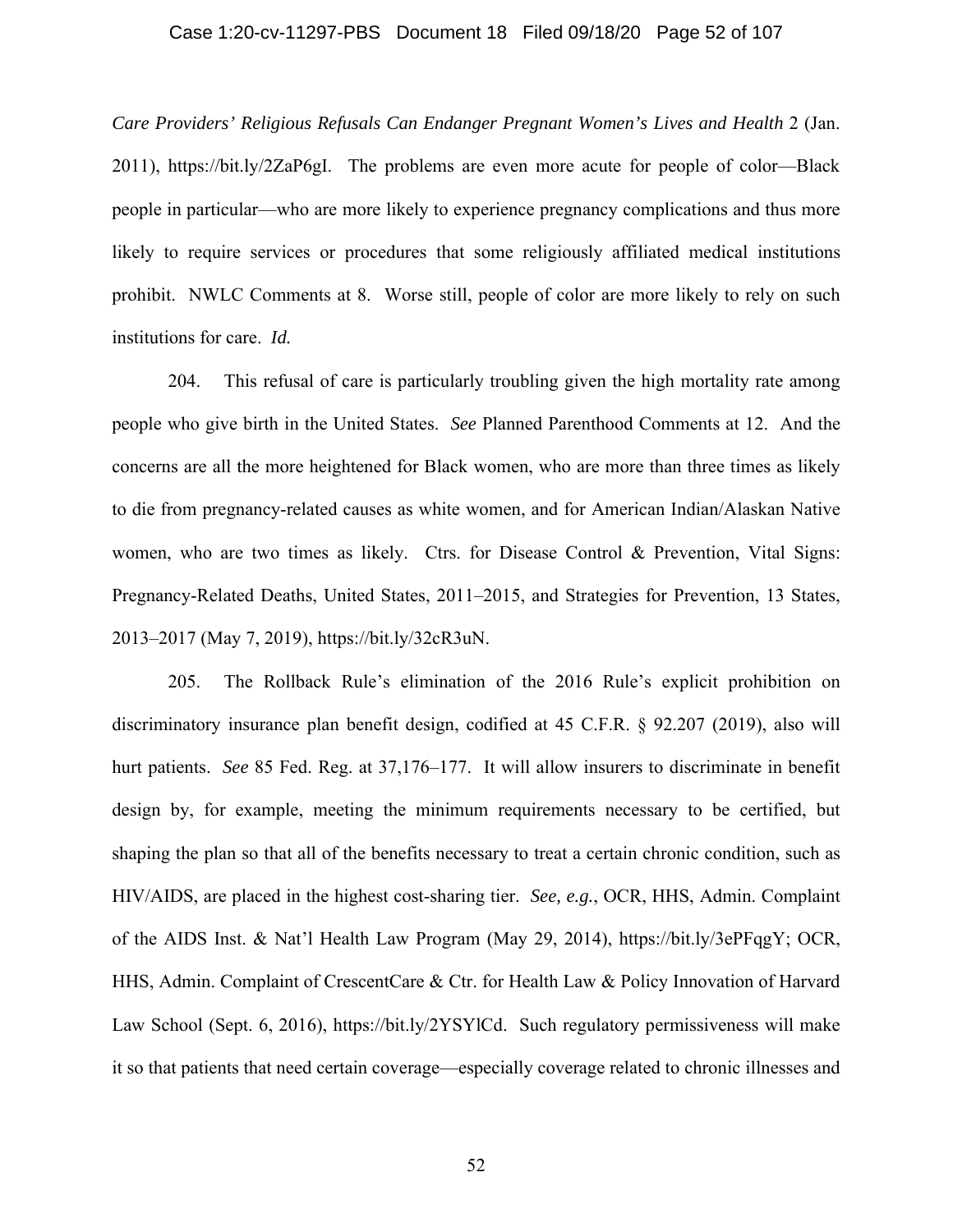## Case 1:20-cv-11297-PBS Document 18 Filed 09/18/20 Page 53 of 107

disabilities, including HIV/AIDS—will be effectively priced out of purchasing affordable plans. *See* FAPP Comments at 4–6; Jacobs Inst. Comments at 2–3.

206. The Rollback Rule's repeal of the notice and taglines requirement will eliminate and weaken protections for individuals, especially LEP individuals. *See* FAPP Comments at 11.

207. The Rollback Rule's repeal of these protections will deny LEP individuals access to materials that help them better understand basic health information, access preventative services and avoid adverse events—all of which will complicate the management of chronic illnesses and disabilities and lead to poorer health outcomes for communities that are already disadvantaged. *Id.* The Rollback Rule's repeal of the notice and taglines requirement will also mean that individuals will be less informed about applicable civil rights protections.

208. Although the Rollback Rule cannot eliminate Section 1557's protections, it creates confusion by destroying the clarity provided by the 2016 Rule. *See* TLC Comments at 3; NHeLP Comments at 4. The confusion that results from the Rollback Rule will cause some healthcare providers and insurers to withhold or deny care that would otherwise be available to these patients. This chilling effect is anything but academic. For transgender and gender-nonbinary patients, overcoming barriers to healthcare is a matter of life or death, especially for those who have faced discrimination in the past.

209. HHS was on notice of the confusion that will result from the Rollback Rule. For example, GLBTQ Legal Advocates & Defenders (GLAD) is a New England-wide public interest legal organization that operates the "GLAD Answers legal information hotline." *See* GLAD Comment Letter on 2019 Proposed Rule 2 (Aug. 9, 2019) ("GLAD Comments"), https://bit.ly/2DhVJVW. Based on hotline inquiries, GLAD informed HHS of widespread, ongoing healthcare discrimination, notwithstanding significant improvements since the 2016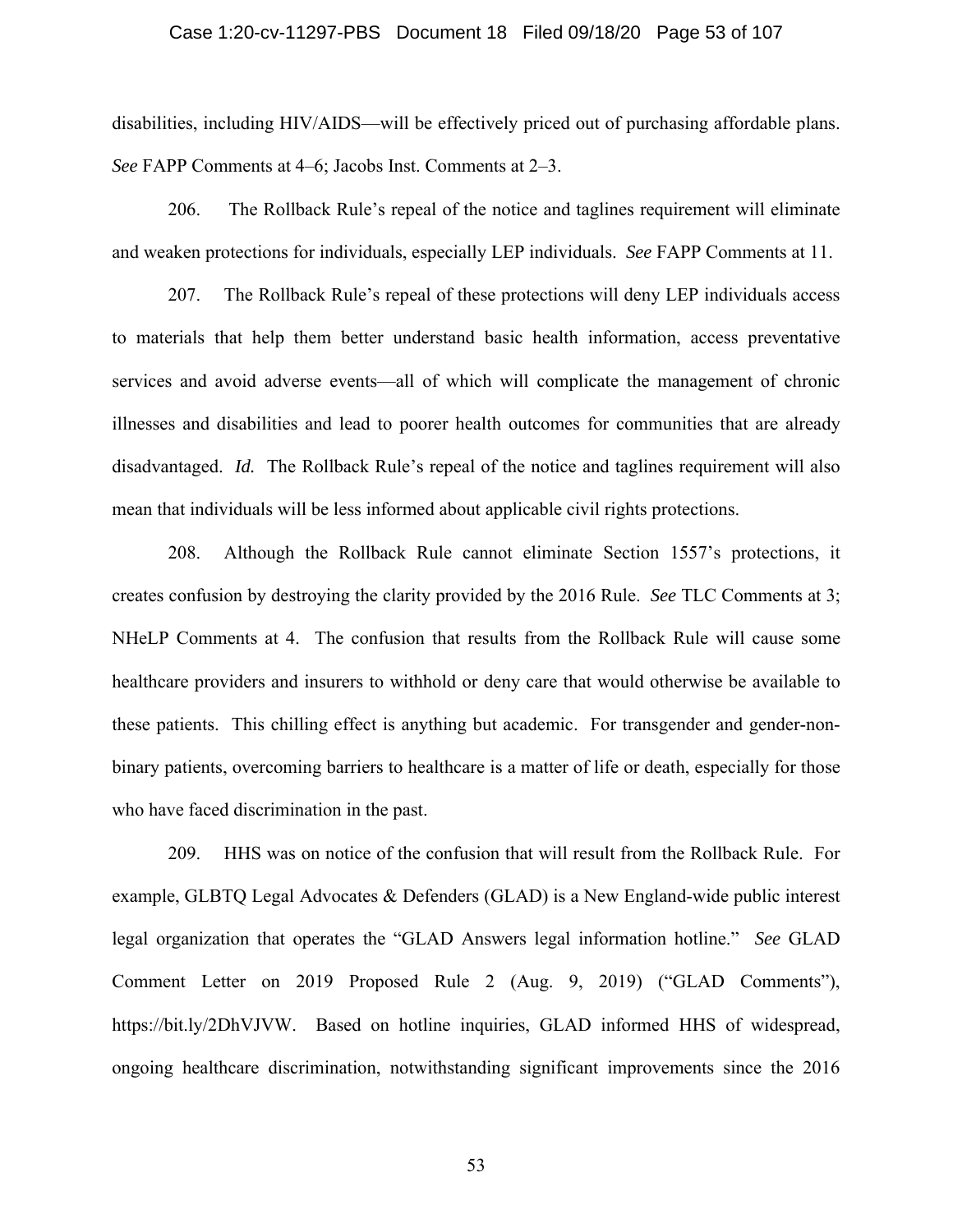## Case 1:20-cv-11297-PBS Document 18 Filed 09/18/20 Page 54 of 107

Rule. *Id.* at 5–6. GLAD further informed HHS that the Rollback Rule "will create confusion and misinformation about the rights of transgender people to nondiscrimination in healthcare at both the federal and state levels." *Id.* at 2. The National Center for Transgender Equality similarly informed HHS that "proceeding with rulemaking at this time could lead to overwhelming confusion and legal uncertainty for health care industry stakeholders, health care professionals, and patients." Nat'l Ctr. for Transgender Equality, Comment Letter on 2019 Proposed Rule 38 (Aug. 13, 2019) ("NCTE Comments"), https://bit.ly/3dSRDjR.

210. The Rollback Rule's skeptical position regarding Section 1557's private right of action and enforcement mechanisms has caused confusion about how victims of discrimination can seek relief. Healthcare consumers with legitimate claims of discrimination will reasonably conclude that the published position of HHS means that OCR will not consider their administrative complaints. This will limit or eliminate the ability of healthcare consumers with no state or local legal protections, or those without access to legal services, to seek relief. HHS was on notice of this result. *See* NHeLP Comments at 20–21.

211. The Rollback Rule's narrowed definition of covered entities will cause a significant number of insurance plans to conclude that they are not covered by Section 1557.

212. These various effects of the Rollback Rule will discourage patients from seeking healthcare, potentially leading to devastating consequences.

213. For example, Darren Lazor fears that he may experience a medical emergency and be unable to receive medical treatment. Unfortunately, the emergency room closest to his home is at the hospital that previously denied him treatment and discriminated against him. As part of routine practice, an ambulance would take Mr. Lazor to the closest emergency room. Yet because the Rollback Rule creates confusion, it could lead medical providers to believe that Mr.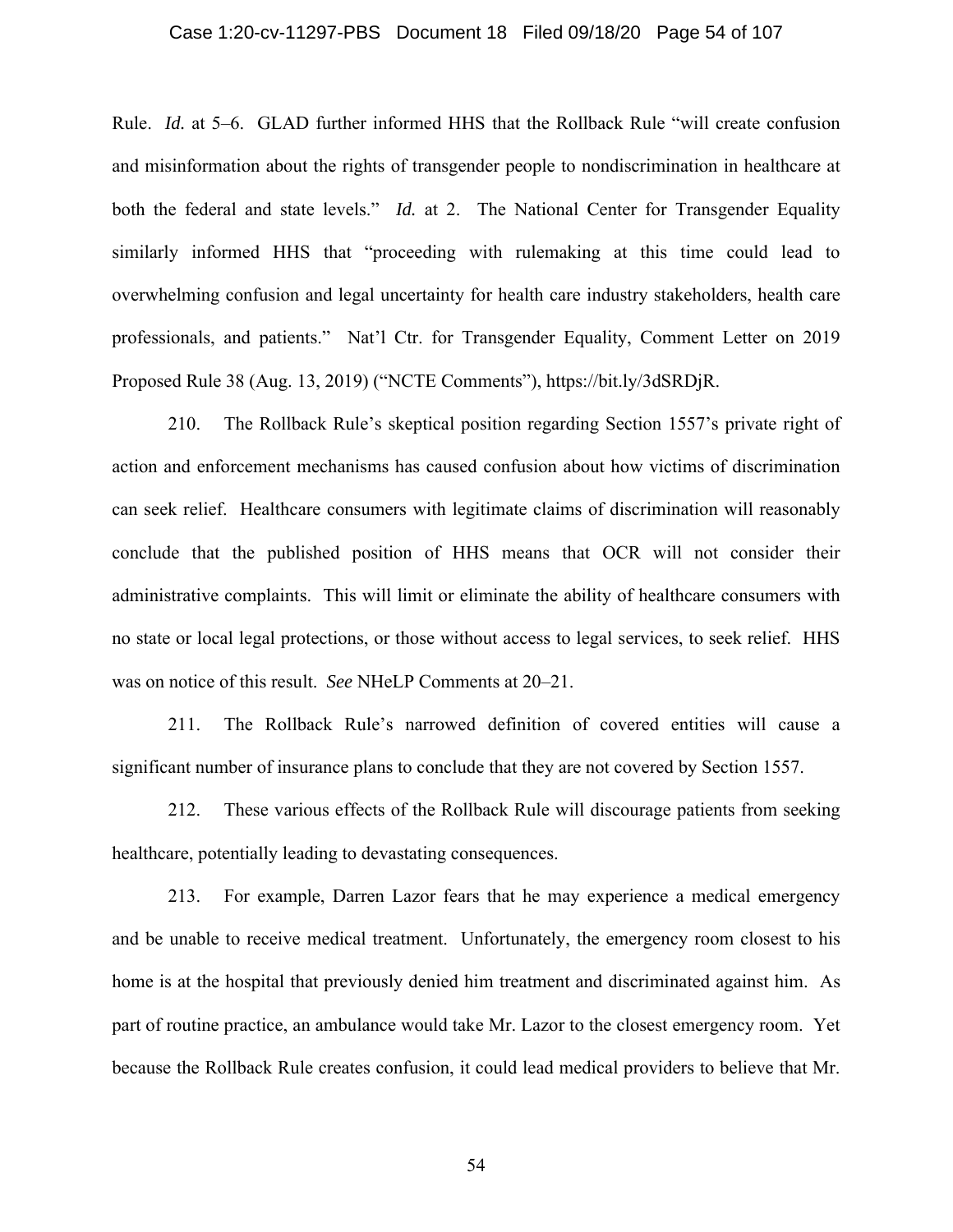## Case 1:20-cv-11297-PBS Document 18 Filed 09/18/20 Page 55 of 107

Lazor is not protected from discrimination on the basis of gender identity, emboldening their discriminatory conduct. The Rollback Rule thus reasonably heightens Mr. Lazor's fears of discrimination and substandard treatment were he to return to that hospital. As a result, Mr. Lazor would ask a friend or family member to drive him to an emergency room half an hour away at a hospital where he has not experienced discrimination. This could lead to lifethreatening complications.

214. Mr. Lazor also has health insurance needs related to his transgender status, and he fears that the Rollback Rule puts his insurance at risk. In the past, Mr. Lazor has enrolled in different types of insurance plans, including employer-sponsored plans and plans offered on the Affordable Care Act Marketplace. Mr. Lazor intends to stay enrolled in a health insurance plan that meets the minimum coverage requirements of the Affordable Care Act, although the specific source of that plan will depend on his future circumstances. He needs bi-annual doctor's visits and yearly bloodwork to keep receiving the hormone treatments that are part of his medically necessary gender-affirming care. He has always used insurance to pay for those doctor's visits and that bloodwork. Because the Rollback Rule promotes confusion around discrimination protections, Mr. Lazor also fears that his health insurer will deny him the coverage he needs.

215. The Rollback Rule has amplified Mr. Lazor's fear and anxiety about contracting COVID-19. He has a chronic health condition causing shortness of breath, which may put him at further risk for becoming severely ill if he contracts COVID-19. Because of the Rollback Rule, he is afraid that healthcare providers may refuse to treat him or may provide him with poor care on account of his transgender status, which could lead to severe health consequences or death.

216. The Rollback Rule further harms Mr. Lazor by eliminating his ability to seek relief from discrimination or mistreatment by healthcare providers or insurers on account of his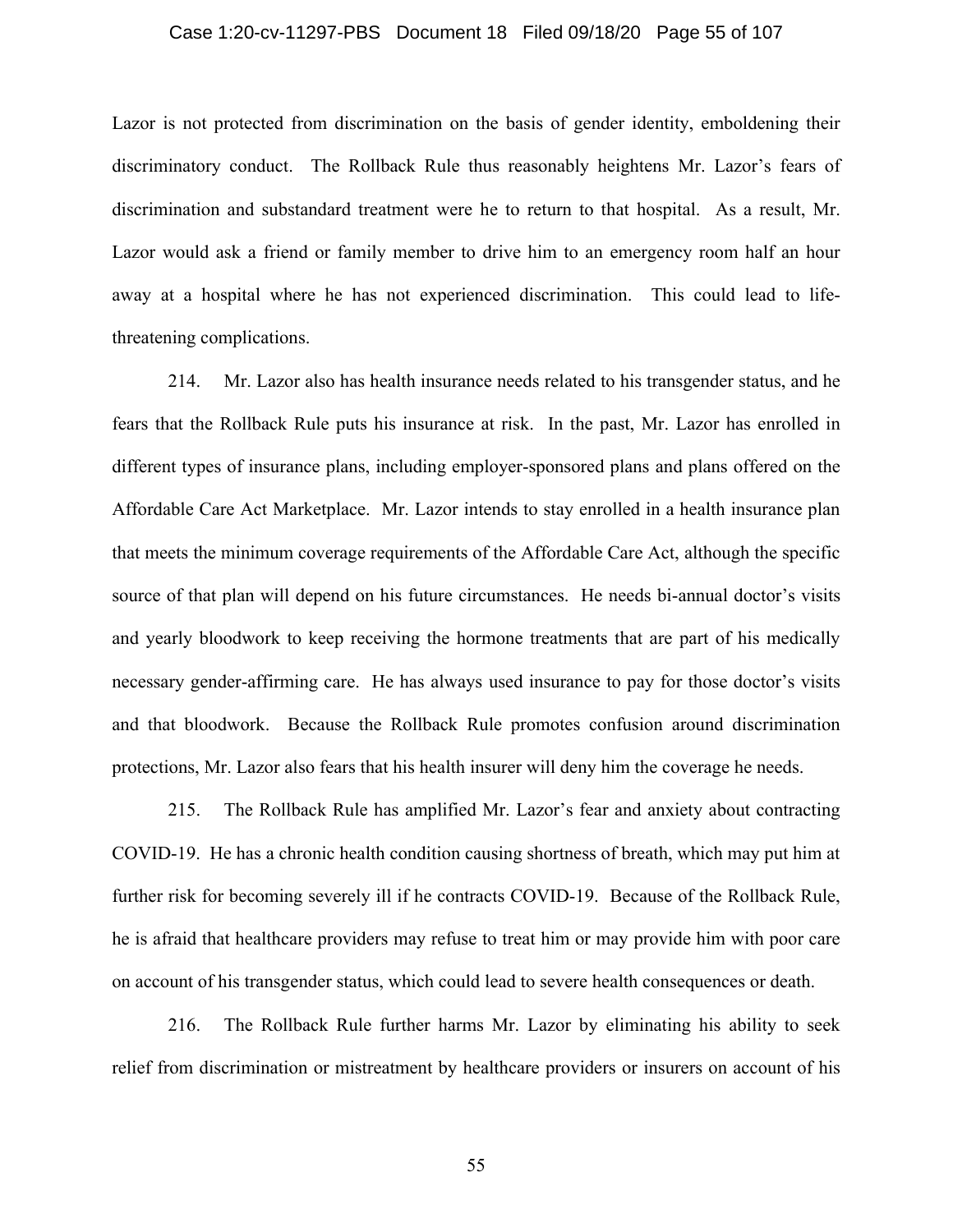## Case 1:20-cv-11297-PBS Document 18 Filed 09/18/20 Page 56 of 107

gender identity. He has filed an administrative complaint about past mistreatment, and he would do so again if he thought that it would help him or others receive better care.

217. Patients of Fenway Health, Callen-Lorde, CrescentCare, and BAGLY, and clients of Indigenous Women Rising, report similar experiences of discrimination by other providers.

218. Many LGBTQ+ patients at Fenway Health have previously been refused medical care by other providers, including routine care unrelated to gender dysphoria, simply because they are LGBTQ+. In 2013, the Fenway Institute at Fenway Health and the Massachusetts Transgender Political Coalition published a survey, Project VOICE, exploring the health and well-being of transgender people in Massachusetts. *See* Reiner, S.J., *et al., Discrimination and Health in Massachusetts: A Statewide Survey of Transgender and Gender Nonconforming Adults* (July 2014), https://bit.ly/2O5Bb55. The Project VOICE study found that 24% of 452 transgender Massachusetts residents surveyed reported discrimination in healthcare settings. Of those reporting discrimination in healthcare, 19% did not seek care when they were sick or injured subsequent to that experience of discrimination, and 24% did not seek subsequent preventive or routine care. Those who reported experiencing public-accommodations discrimination in the past year were nearly twice as likely as those who did not report experiencing such discrimination to report negative emotional and physical symptoms, such as headache, pounding heart, feeling sad and feeling frustrated.

219. Callen-Lorde Community Health Center conducted similar research among LGBTQ+ Brooklyn residents and found that nearly one-third of Brooklyn LGBTQ+ residents reported not having a regular source of care, and the number one reason given by those surveyed was a lack of LGBTQ+-friendly providers in the area.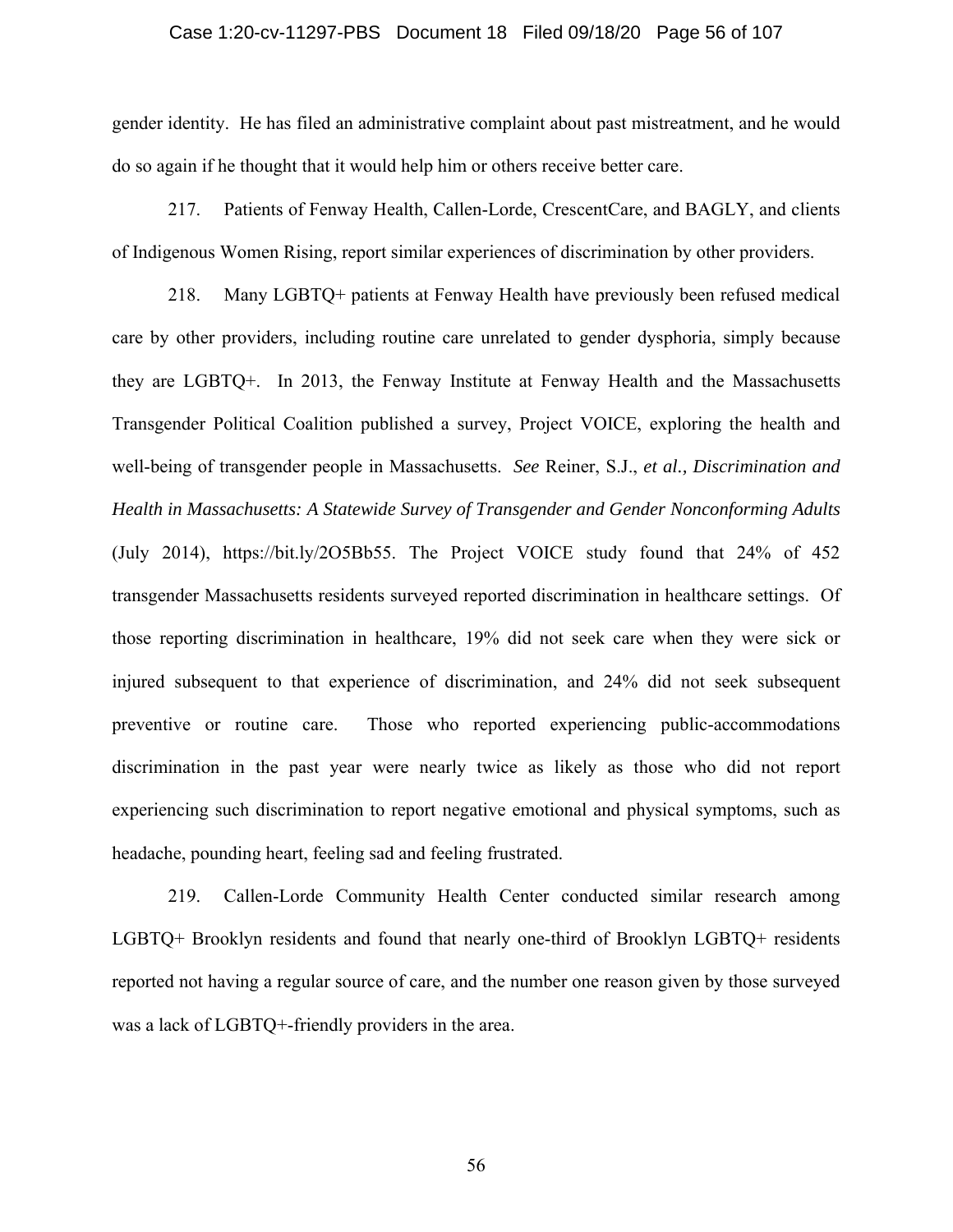## Case 1:20-cv-11297-PBS Document 18 Filed 09/18/20 Page 57 of 107

220. Patients of CrescentCare report similar experiences of discrimination. In 2019, CrescentCare held several meetings with transgender people who had been refused medical care by other providers, including routine care unrelated to gender dysphoria, simply because they are LGBTQ+. Transgender people in CrescentCare's service population also reported additional discriminatory experiences, including being ridiculed by healthcare providers regarding their gender identity, pharmacy refusal to dispense prescribed gender-affirming medications and associated medical equipment, refusal for medical transportation, and direct refusals of primary, specialty, and emergency healthcare as a result of real or perceived gender identity.

221. BAGLY service recipients also report discrimination by outside providers to BAGLY staff. BAGLY's Health Program Manager estimates that in group therapy programs, discrimination from healthcare providers is discussed by participants 20-30% of the time. Youth have reported that they have avoided receiving medical care because of this, including being reluctant to call ambulances for emergency medical care.

222. Indigenous Women Rising's clients also experience and fear discrimination by medical providers on the basis of both sex and race. The legacy of forced sterilizations, historically underfunded services, and cultural ignorance contributes to Indigenous people's fear of discrimination when seeking reproductive and pregnancy-related healthcare, particularly at facilities operated by IHS, the primary source of healthcare for most of Indigenous Women Rising's clients. Clients have expressed fear that they will be discriminated against for having had an abortion by a hospital or IHS facility. Due in part to inadequate resources, and in part to anti-abortion bias, Indigenous people who can become pregnant are also denied access to abortion care and information about abortion at IHS facilities even where the Hyde Amendment– –which restricts federal funding of abortion––does not apply, including cases of life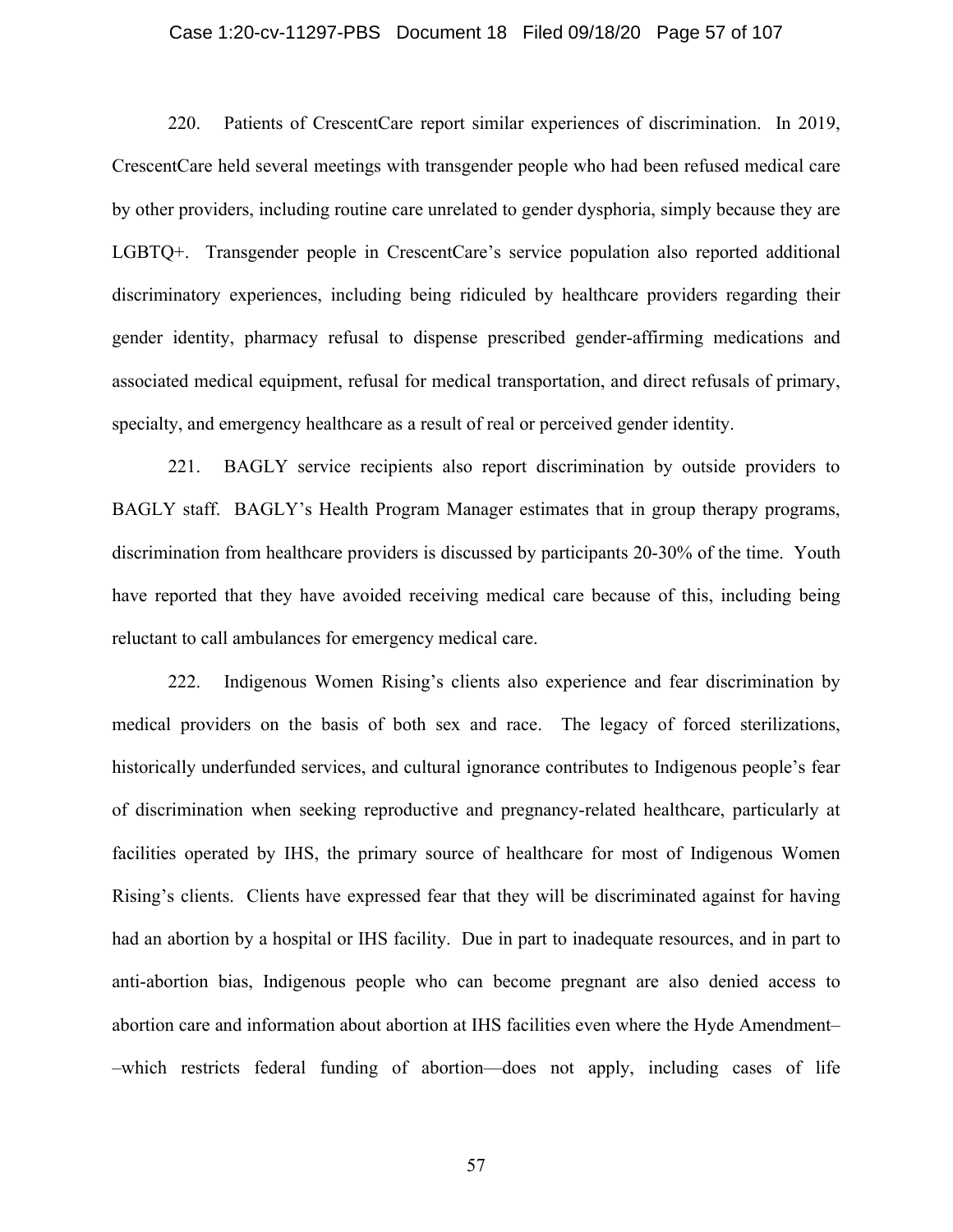## Case 1:20-cv-11297-PBS Document 18 Filed 09/18/20 Page 58 of 107

endangerment, rape, and incest. Indigenous people also continue to report physicians' use of coercive tactics to pressure them to use long-acting contraceptives and/or delay their removal.

223. The Rollback Rule will also negatively affect the ability of patients of Fenway Health, Callen-Lorde, CrescentCare, and BAGLY and clients of Indigenous Women Rising to pay for healthcare services. The rule's provisions regarding health insurance plans will cause patients to experience significantly less advantageous third-party reimbursement for the healthcare services that they need. For example, some of Fenway Health, Callen-Lorde, CrescentCare, and BAGLY patients' third-party payors will understand the Rollback Rule to mean that they may now offer plans that categorically exclude gender-affirming care or other sex-based treatments because HHS asserts they are not prohibited by Section 1557. Other health insurance issuers, plan sponsors, or third-party administrators will understand the Rollback Rule to provide a green light to exclude or deny coverage for pregnancy-related care. Likewise, some third-party payors with whom Fenway Health, Callen-Lorde, CrescentCare, and BAGLY interact will understand the Rollback Rule to allow them to offer plans that discriminate in their benefit design because HHS asserts they are not prohibited by Section 1557. The Rollback Rule directly harms Fenway Health's, Callen-Lorde's, CrescentCare's, BAGLY's, and Indigenous Women Rising's patients and clients, and the pool of potential patients and clients that Fenway Health, Callen-Lorde, CrescentCare, BAGLY, and Indigenous Women Rising draws from, by decreasing third-party reimbursement available for necessary healthcare.

224. Members of Equality California will be negatively affected by the Rollback Rule. For example, Hillary and Jeffrey Whittington are Equality California members, with Mrs. Whittington serving on the board of directors. They have experienced discrimination in healthcare in the past and believe that the Rollback Rule will increase the likelihood that they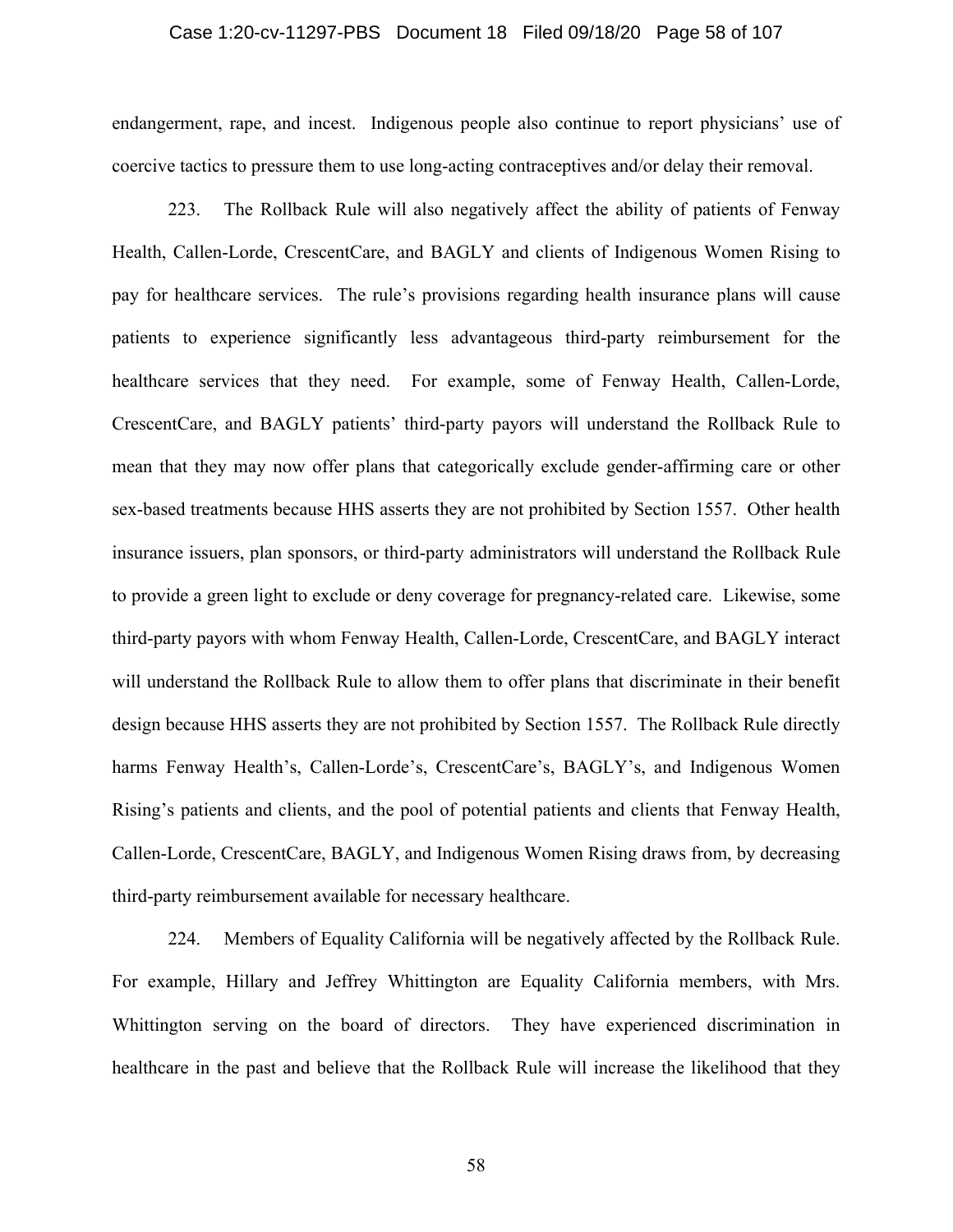## Case 1:20-cv-11297-PBS Document 18 Filed 09/18/20 Page 59 of 107

will experience such discrimination in in the future. Mr. and Mrs. Whittington have a minor son and a minor daughter. Their minor son is transgender. The Whittingtons live in California but travel outside of California frequently, including an annual trip to Utah. Mr. and Mrs. Whittington's children have primary care providers in California that do not discriminate against their transgender son on the basis of his transgender status. But they are concerned that, as a result of the Rollback Rule, their transgender son may experience discrimination if he needs healthcare while they are in Utah or traveling to other states that do not have state laws that prohibit healthcare discrimination on the basis of gender identity.

225. Similarly, Priya Shah and Jaspret Brar are Equality California members. Ms. Shah and Mr. Brar have two minor daughters, one of whom is transgender. Ms. Shah and Mr. Brar and their daughters live in California but travel outside of California frequently. Their transgender daughter has experienced healthcare discrimination and discrimination at school in the past based on her gender identity. At one clinic, when Ms. Shah and Mr. Brar asked a pediatric endocrinologist about seeing their transgender daughter, the doctor replied: "I don't do that." Ms. Shah and Mr. Brar have also had trouble with their insurance company, which rejected a doctor's authorization for hormone therapy. Now, their daughter receives healthcare at a clinic that does not discriminate. But Ms. Shah and Mr. Brar are concerned that, as a result of HHS's decision to remove discrimination on the basis of gender identity from the definition of sex discrimination in healthcare, their transgender daughter may experience discrimination if she needs healthcare while the family is traveling outside of California, as they often do.

226. Ebony Ava Harper is a member of Equality California who has experienced discrimination in healthcare in the past and who believes that the Rollback Rule will increase the likelihood that she will experience discrimination in healthcare in the future. Ms. Harper is a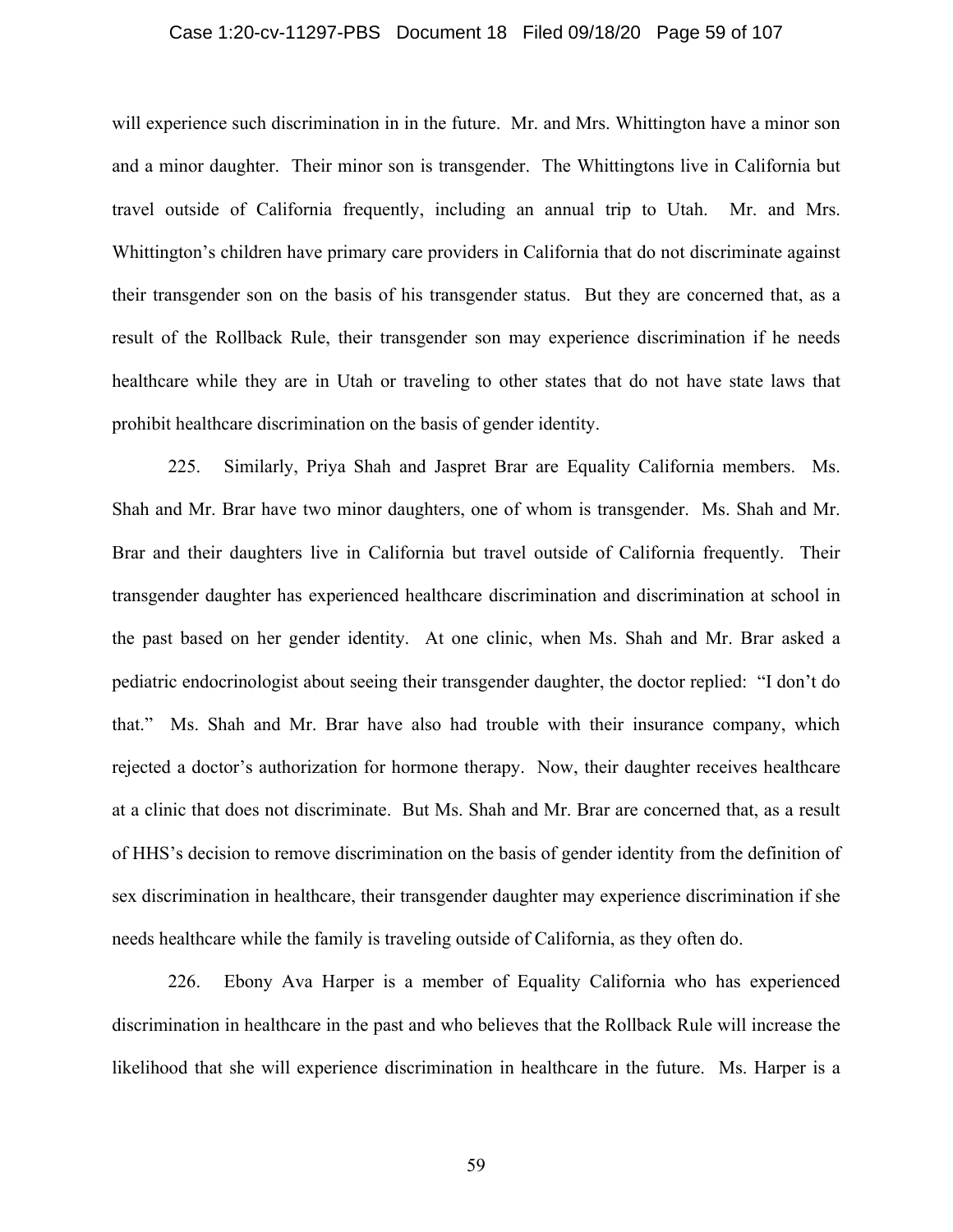## Case 1:20-cv-11297-PBS Document 18 Filed 09/18/20 Page 60 of 107

transgender woman who lives in California and is receiving gender-affirming care. Ms. Harper's insurance company has denied coverage for gender-affirming surgery for years, and recently denied her coverage for a transition-related medical procedure that was recommended by her doctor as part of her gender-affirming care. Ms. Harper is still in the process of challenging that denial and is now afraid that, as a result of the Rollback Rule, she will be prevented from pursuing her appeal. She also is afraid that it would be futile to file a complaint about the denial with OCR because of the enforcement policy announced in the rule. Ms. Harper also fears that her insurance company will decide to stop covering hormone care or laser treatments.

227. Dr. Andrea Cubitt is a member of Equality California and serves on the board of directors of Equality California. She has also experienced discrimination in healthcare in the past and believes that the Rollback Rule will increase the likelihood that she will experience discrimination in healthcare in the future. Dr. Cubitt is a transgender woman. Dr. Cubitt is responsible for her company's scientific alliances across the United States and globally. Dr. Cubitt regularly travels for work and attends scientific conferences in states outside of California that have limited protections for transgender people, including North Carolina, South Carolina, Texas, and Nebraska. As a 57-year-old transgender woman, there is a real possibility that she will require medical assistance while traveling outside of California for work. As a result of the Rollback Rule, Dr. Cubitt is afraid that she may be denied critical care by healthcare providers because of her transgender status while she is traveling outside of California.

228. Lisa Middleton is a member of Equality California. Ms. Middleton is a 68-yearold transgender woman. Ms. Middleton transitioned in the early 1990s. Ms. Middleton is a lesbian and is married to a woman. As a senior citizen, Ms. Middleton is cognizant of the importance of prompt and reliable healthcare. Ms. Middleton has experienced healthcare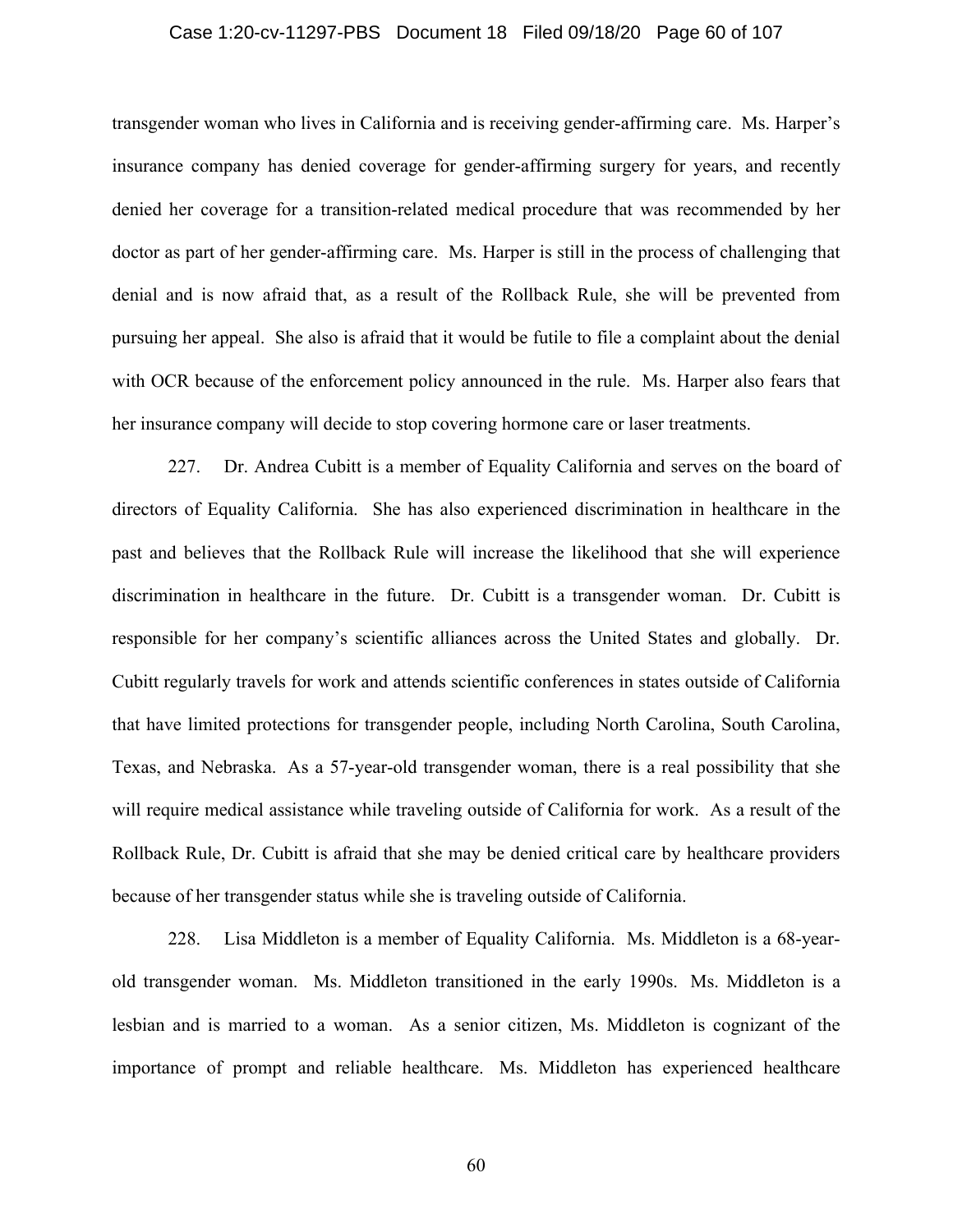## Case 1:20-cv-11297-PBS Document 18 Filed 09/18/20 Page 61 of 107

discrimination as a result of her transgender status. Ms. Middleton was elected to the Palm Springs City Council in November 2017 and was appointed by California Governor Gavin Newsom to the California Public Employees' Retirement System (CalPERS) Board of Administration in April 2019. Because of Ms. Middleton's duties as an elected official and as a member of the CalPERS Board, she often travels out of California. Ms. Middleton and her wife travel in their spare time with their two rescue dogs throughout the Western United States. Ms. Middleton is concerned that, as a result of the Rollback Rule, she may experience discrimination on the basis of her gender identity or her sexual orientation when traveling outside of California.

# **2. The Rollback Rule will harm healthcare providers.**

229. The Rollback Rule will create significant confusion about the existence of legal protections against discrimination for transgender and gender-non-binary people, which will in turn embolden those seeking to discriminate.

230. This will lead patients to shy away from preventive care, reproductive healthcare, and pregnancy-related care out of fear of discrimination. Without important primary and reproductive healthcare, such patients will require more serious and more expensive care, including emergency care, which will increase the burden on healthcare providers. *See* TLC Comments at 14; NWLC Comments at 9.

231. That is particularly true if the patients are uninsured or if their insurer has refused to cover the care that they seek. *See id.*

232. Healthcare providers will also be confused about the scope of protections. *See* Equality California, Comment Letter on 2019 Proposed Rule 1 (Aug. 12, 2019) ("Equality California Comments"), https://bit.ly/3dZppUD; *see also* Callen-Lorde Comments at 4; NCTE Comments at 38.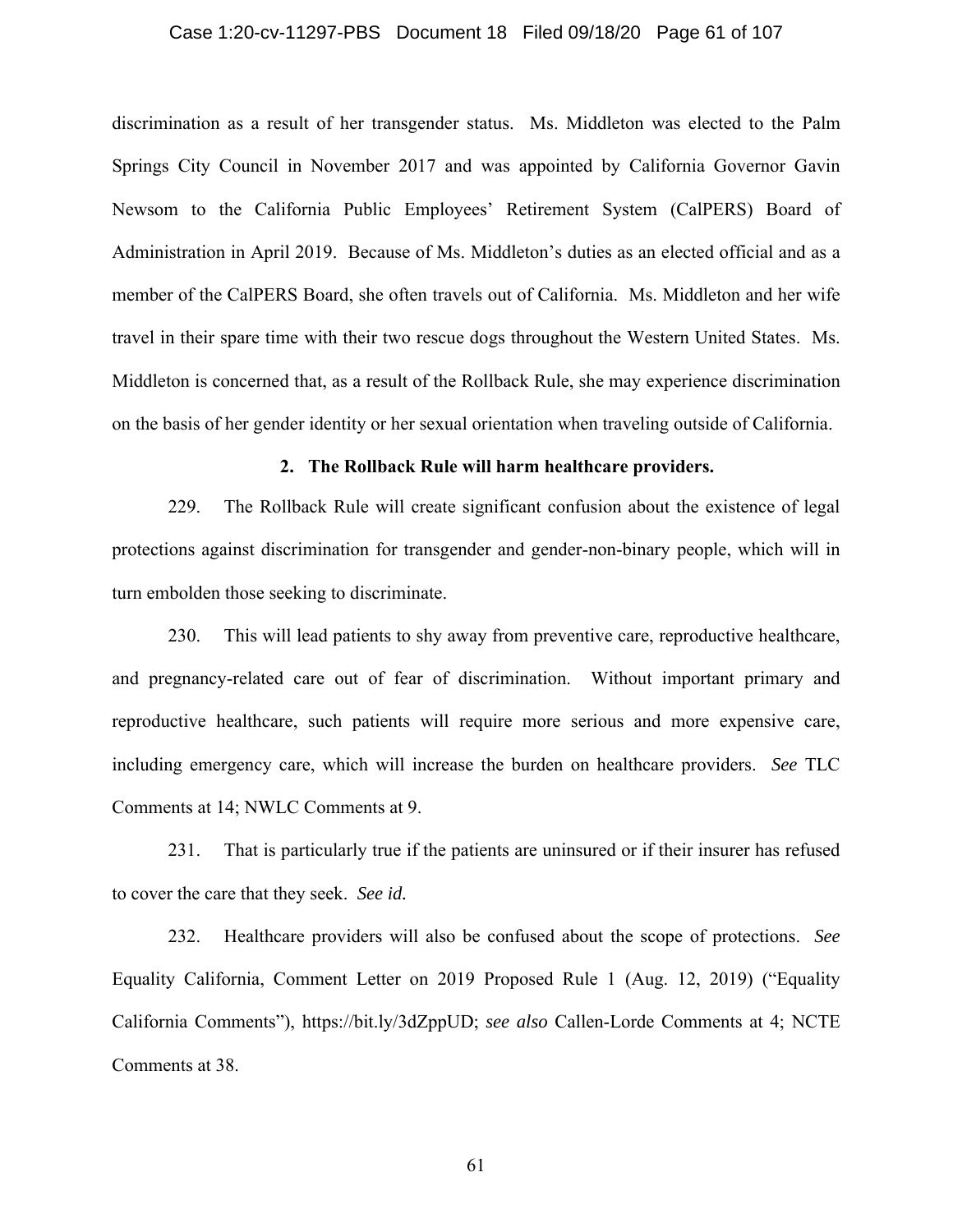## Case 1:20-cv-11297-PBS Document 18 Filed 09/18/20 Page 62 of 107

233. The Rollback Rule's emboldening of discrimination against LGBTQ+ patients will mean that providers with reputations for providing inclusive and transgender-related care will have their capacity to serve their communities stretched and strained as more LGBTO+ people seek them out to avoid discrimination by other providers. *See* Callen-Lorde Comments at 3. For example, Fenway Health, Callen-Lorde, CrescentCare, and BAGLY reasonably believe that the Rollback Rule will directly cause increasing rates of discrimination in the pool from which they draw their patients. As a result, and because of their reputations as leading providers of healthcare services to the LGBTQ+ community, Fenway Health, Callen-Lorde, CrescentCare, and BAGLY will experience increased strain on their resources and capacity, caused by affected individuals seeking a healthcare setting that is self-determined to be free from discrimination. BAGLY, for example, has already experienced increased demand for its programming since the announcement of the Rollback Rule and anticipates further increases.

234. The Rollback Rule will also likely cause Fenway Health to lose revenue. Fenway Health provides healthcare, including gender-affirming care, regardless of insurance status and regardless of ability to pay. However, Fenway Health currently generates about 73% of its operating revenue from insurer reimbursement for patient services. And 78% of that insurer reimbursement comes from commercial insurers. Some of those insurers are subject to limited or no state regulation. Because some of the patients seeking out Fenway Health to avoid emboldened discrimination from other providers will be uninsured or underinsured, Fenway Health will likely be obligated to provide an increased rate of uncompensated care.

235. The Rollback Rule's provisions regarding health insurance plans will mean that Fenway Health will be faced with significantly less advantageous third-party reimbursement for the medically necessary healthcare services that it provides. For example, some third-party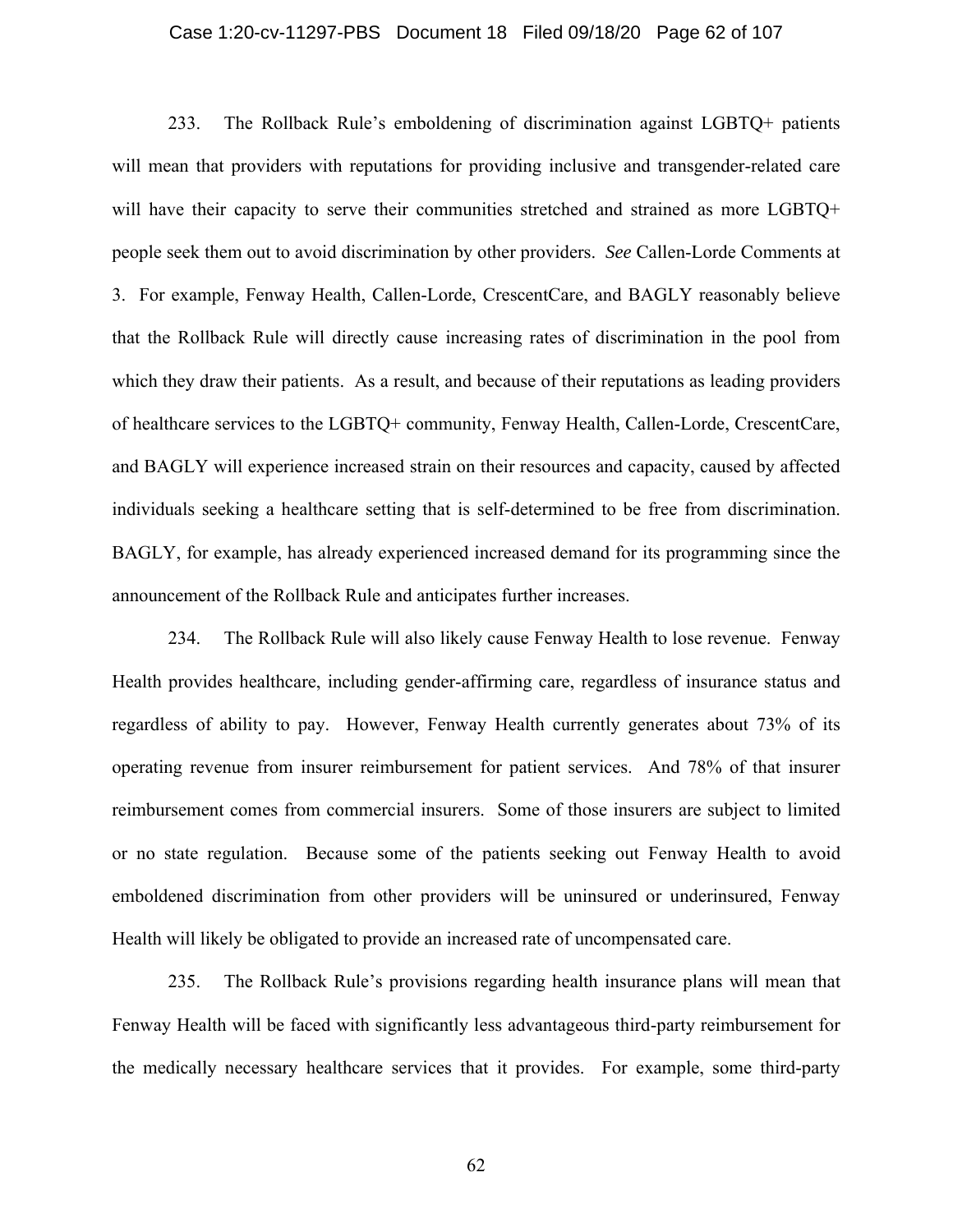## Case 1:20-cv-11297-PBS Document 18 Filed 09/18/20 Page 63 of 107

payors for Fenway Health patients will understand the Rollback Rule to mean that they are no longer constrained from offering plans that categorically exclude gender-affirming care or other sex-based treatment that HHS incorrectly asserts to be exempt from Section 1557's scope. Such diminished coverage will generate harm to Fenway Health in the form of decreased reimbursement, as well as significant administrative time associated with understanding, applying, and appealing associated coverage decisions.

236. Callen-Lorde projects that it will lose revenue because of the Rollback Rule. Callen-Lorde serves patients regardless of their ability to pay. But roughly 38% of Callen-Lorde's patient population has private insurance, and roughly 35% have public insurance. Some patients are insured under plans subject to limited or no state regulation. Where patients are insured, Callen-Lorde attempts to recoup the costs that it incurs in providing care. And Callen-Lorde relies on insurance reimbursement to fund a significant portion of its services. But the Rollback Rule will reduce the total amount of insurance reimbursement that Callen-Lorde might otherwise receive. Callen-Lorde will also allocate more resources to assisting patients in appealing denials of claims, and to connecting patients with legal advocates so that they can file complaints or legal actions against health plans refusing to cover gender-affirming services.

237. The Rollback Rule will cause CrescentCare to lose revenue. CrescentCare currently generates about 13% of its operating revenue from insurer reimbursement for patient services. Approximately 25% of this reimbursement comes from commercial insurers, some of which is subject to limited or no state regulation. CrescentCare will be faced with significantly less advantageous third-party reimbursement for services it provides. For example, some thirdparty payors for CrescentCare patients will understand the Rollback Rule to mean that they are no longer constrained from offering plans that categorically exclude gender-affirming care, or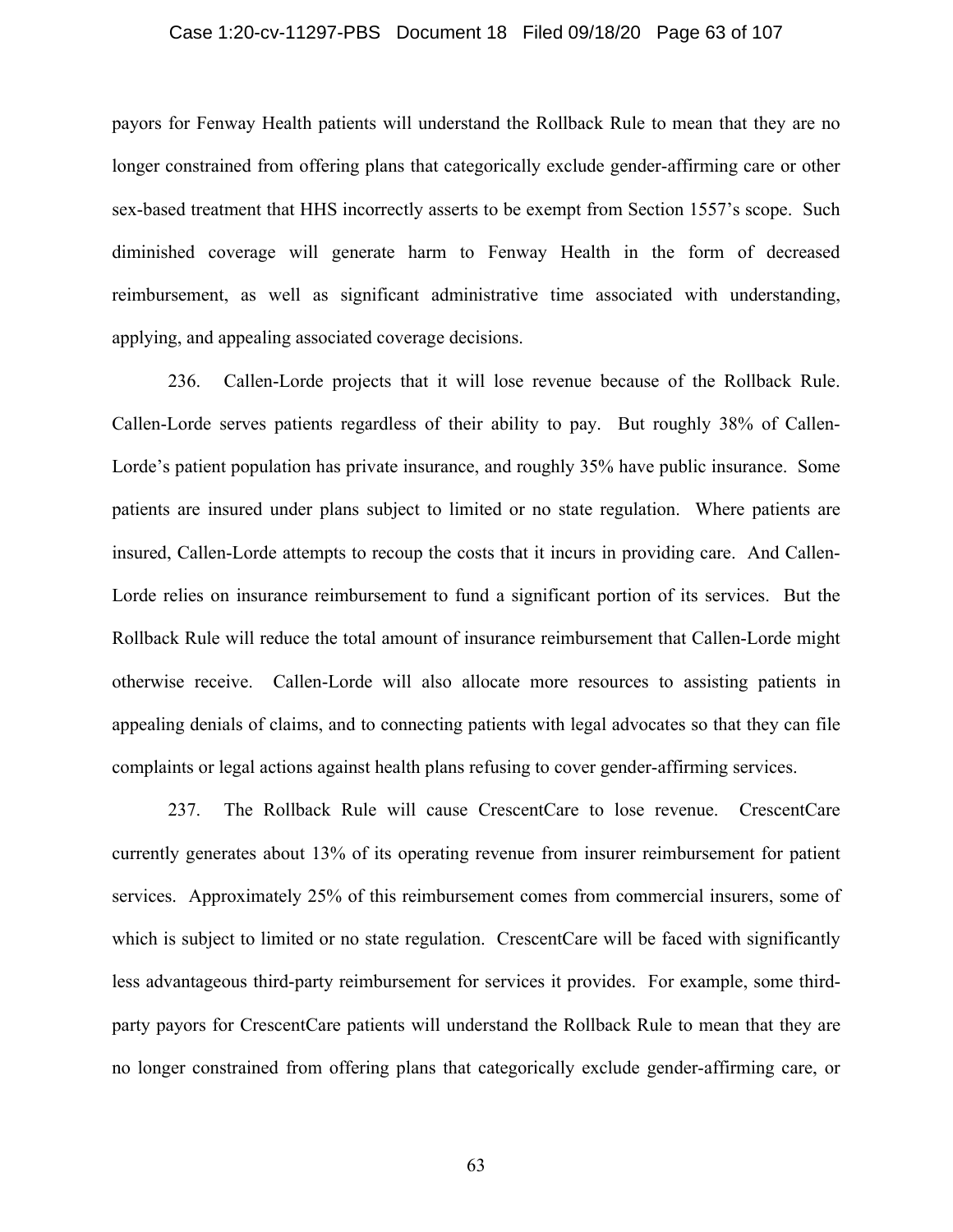## Case 1:20-cv-11297-PBS Document 18 Filed 09/18/20 Page 64 of 107

other sex-based treatment that HHS incorrectly asserts to be exempt from Section 1557's scope. CrescentCare will allocate more resources and administrative time to case management and legal services that help patients understand, apply, and appeal associated coverage decisions. Additionally, some patients will seek out CrescentCare to avoid newly emboldened discrimination from other providers. Because CrescentCare serves all patients regardless of insurance coverage and many of its patients will be uninsured or underinsured, CrescentCare will have to provide more uncompensated care.

238. The Rollback Rule will also put a strain on Fenway Health, Callen-Lorde, and CrescentCare's training and education programs. Fenway Health, Callen-Lorde, and CrescentCare will need to revise training curricula to address the confusion that the Rollback Rule has caused about the requirements of federal law.

239. The Rollback Rule will also harm BAGLY's healthcare services and its ability to meet the needs of young LGBTQ+ people in the Boston area. For example, the Rollback Rule will lead to increased demand at the Clinic @ BAGLY as the patients BAGLY serves look to access healthcare that is non-discriminatory and that does not require proof of insurance. The 12% of BAGLY's clients who are on insurance plans of parents who do not live in Massachusetts will further add to BAGLY's administrative and financial burden. BAGLY will need to expend additional administrative resources to sort out which out of state patients have coverage for gender-affirming care, now that there is no standard federal mandate of coverage. Additionally, young people who are on insurance plans from states without state protections against discrimination on the basis of sex will be more likely to go to BAGLY if they are confused about the state of the law and unsure that their insurance will cover services. These young people will be more likely to go to BAGLY because it does not require proof of insurance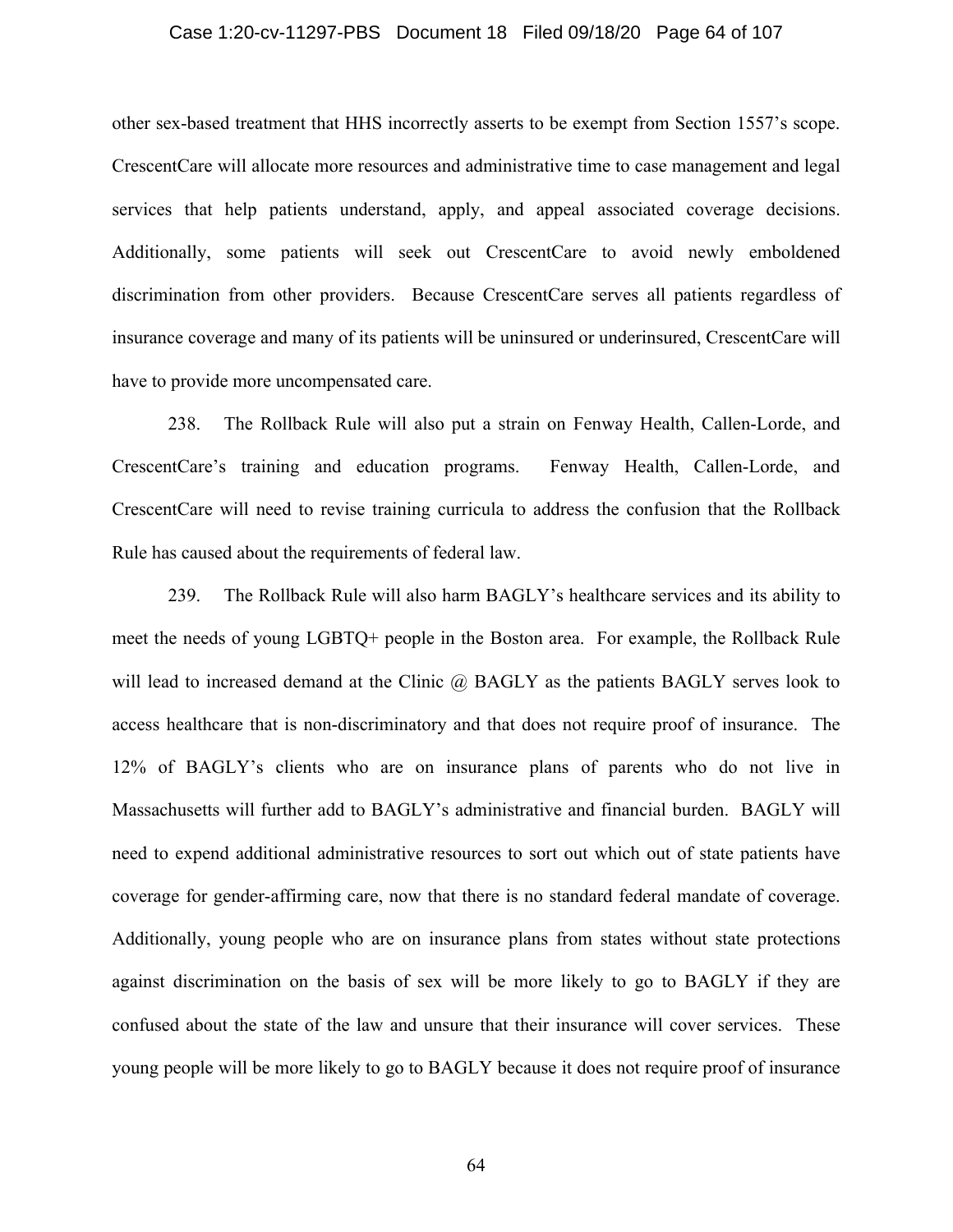## Case 1:20-cv-11297-PBS Document 18 Filed 09/18/20 Page 65 of 107

for services, and so the young people know they will be able to access care there no matter the state of their coverage.

240. The Rollback Rule will lead to increased demand for BAGLY's mental and behavioral health services because it will limit the number of non-discriminatory providers, limit the insurance reimbursement options available to BAGLY's service population, and lead to fear and confusion among BAGLY's service population. BAGLY has seen an increase of young people accessing its counseling since the Rollback Rule was announced. To expand its mental health services, BAGLY would need to hire an additional therapist and rent a larger space to accommodate more sessions, both of which would be major, unanticipated expenses for BAGLY. BAGLY has limited financial resources to dedicate to its healthcare services, and it does not anticipate a major an increase in funding during this time of economic recession.

241. Likewise, the Rollback Rule will lead to increased demand at CrescentCare's clinics as its patients look for healthcare that is non-discriminatory and is accessible for people regardless of insurance. And it will result in increased demand for mental and behavioral health services at CrescentCare's facilities because the Rollback Rule will reduce the number of nondiscriminatory providers, decrease nondiscriminatory insurance reimbursement options available to CrescentCare's service population, and lead to fear and confusion among CrescentCare's service population. CrescentCare has limited financial resources to dedicate to its healthcare services, and it does not anticipate an increase in funding that will match the increase in need for services.

# **3. The Rollback Rule will harm healthcare advocacy organizations.**

242. The Rollback Rule will burden the resources of the organizations that provide healthcare to LGBTQ+ people, people seeking pregnancy-related services, and LEP people, and to organizations that assist such people to obtain healthcare. *See* Callen-Lorde Comments at 3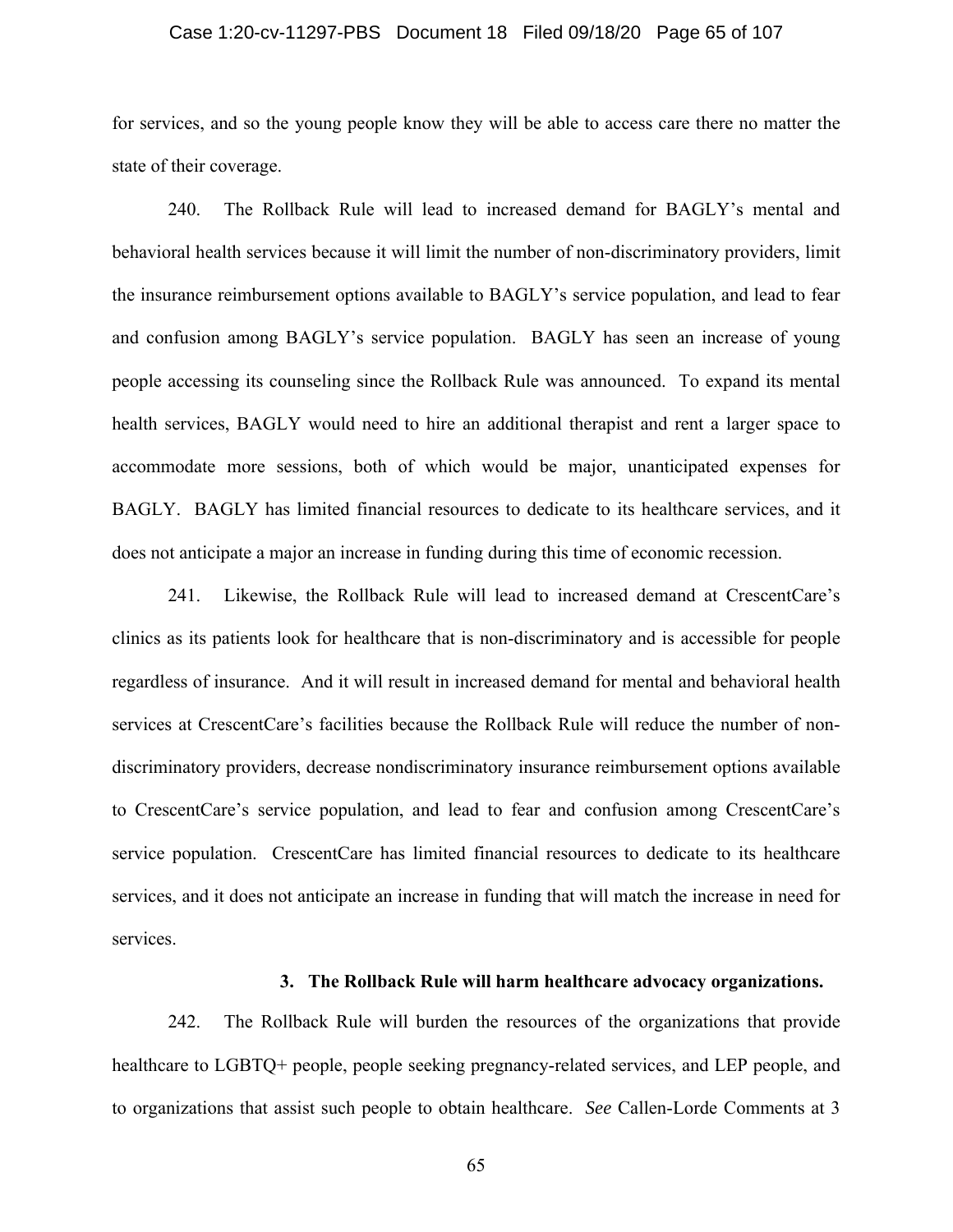## Case 1:20-cv-11297-PBS Document 18 Filed 09/18/20 Page 66 of 107

(discussing the strain discrimination puts on resources of LGBTQ+ organizations). *See* TLDEF Comments at 4–6, 9 (discussing numerous requests for assistance TLDEF receives regarding transgender healthcare discrimination).

243. The Rollback Rule will harm the Transgender Emergency Fund's work supporting the healthcare needs of transgender people in Massachusetts. The Transgender Emergency Fund has limited financial resources and operates entirely from grants, donations, and fundraising. After 2016, there was an increase in its clients' ability to access medical services, and a corresponding decrease in the number of clients coming to it for assistance obtaining medical care. This is reflected in a decrease in the Transgender Emergency Fund's total outlays for healthcare-related services over the past few years.

244. Specifically, from 2008 to 2016, the Transgender Emergency Fund spent between \$100 to \$500 per year on copayments for hormone replacement therapy for their clients, but this amount decreased to approximately \$25 in 2018, and \$0 in 2019. From 2008 to 2016, the Transgender Emergency Fund spent approximately \$2,000-\$5,000 (depending on budget size) per year for personal supplies and other basic necessities to support the health and welfare of their clients, but this amount decreased to approximately \$1,000 in 2017, \$1,000 in 2018, and \$500 in 2019. Similarly, since 2016 the Transgender Emergency Fund has received fewer requests for assistance in obtaining medical care or coverage, fewer requests for transportation services to medical facilities, and has had fewer clients requiring long-distance travel to obtain needed medical care, resulting in a decrease in the Transgender Emergency Fund's expenditures on healthcare access, including on providing referrals to medical providers, challenging insurance denials, and transporting and escorting patients to medical facilities. The Transgender Emergency Fund attributes this decrease in expenditures to improved insurance coverage of and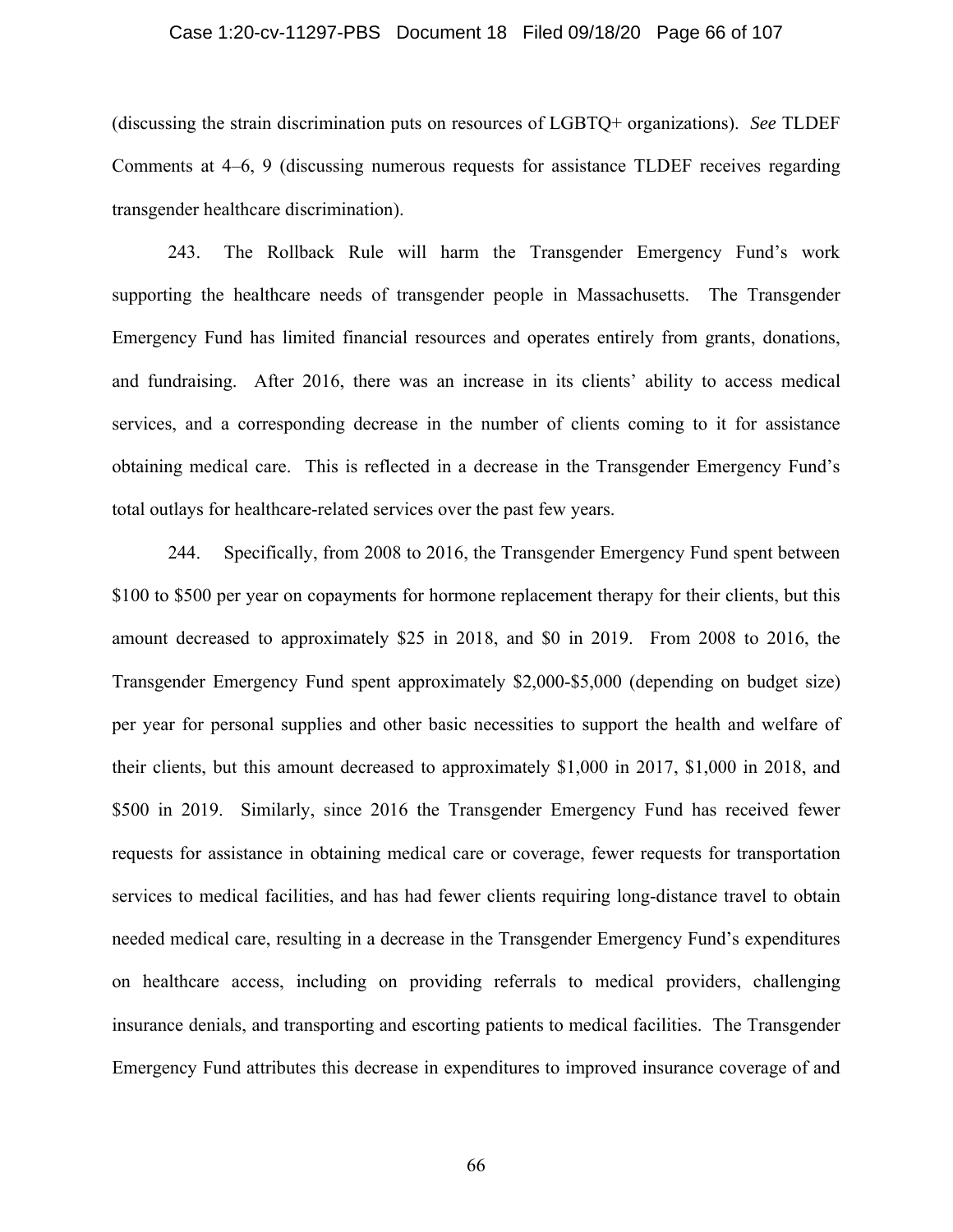## Case 1:20-cv-11297-PBS Document 18 Filed 09/18/20 Page 67 of 107

access to gender-affirming care following the issuance of the 2016 Rule, and the resulting overall improvement in the health of the transgender community in Massachusetts.

245. Since the Rollback Rule was issued, the Transgender Emergency Fund has observed an increase in patients contacting them, the majority of whom have mentioned the rule or expressed concern and anxiety that the rule will lead to increased discrimination and denials of healthcare and coverage. Where appropriate, the Transgender Emergency Fund has referred clients to healthcare facilities, including Fenway Health. Based on this influx of intakes, and based on past trends regarding the Transgender Emergency Fund's healthcare expenditures following the 2016 Rule, the Transgender Emergency Fund anticipates that it will need to reallocate funds and devote more resources to financing clients' copayments for hormone replacement therapy, providing referrals for medical care and transportation to medical appointments, navigating insurance denials on behalf of their clients, and providing other financial assistance necessary for their clients' health and well-being as a result of the Rollback Rule, at a time when their funds are already strained due to the COVID-19 pandemic.

246. The Transgender Emergency Fund also will need to divert resources to vet additional healthcare providers to whom it can refer clients, as already-known gender-affirming providers such as Fenway Health will be strained in their ability to meet the increased demand for services. As it is forced to divert more and more resources to counteract the harms the Rollback Rule will cause to their clients' health and economic security, the Transgender Emergency Fund will risk depleting its already limited funding and may be forced to forgo providing other services critical to accomplishing its mission of supporting low-income and homeless transgender people in Massachusetts.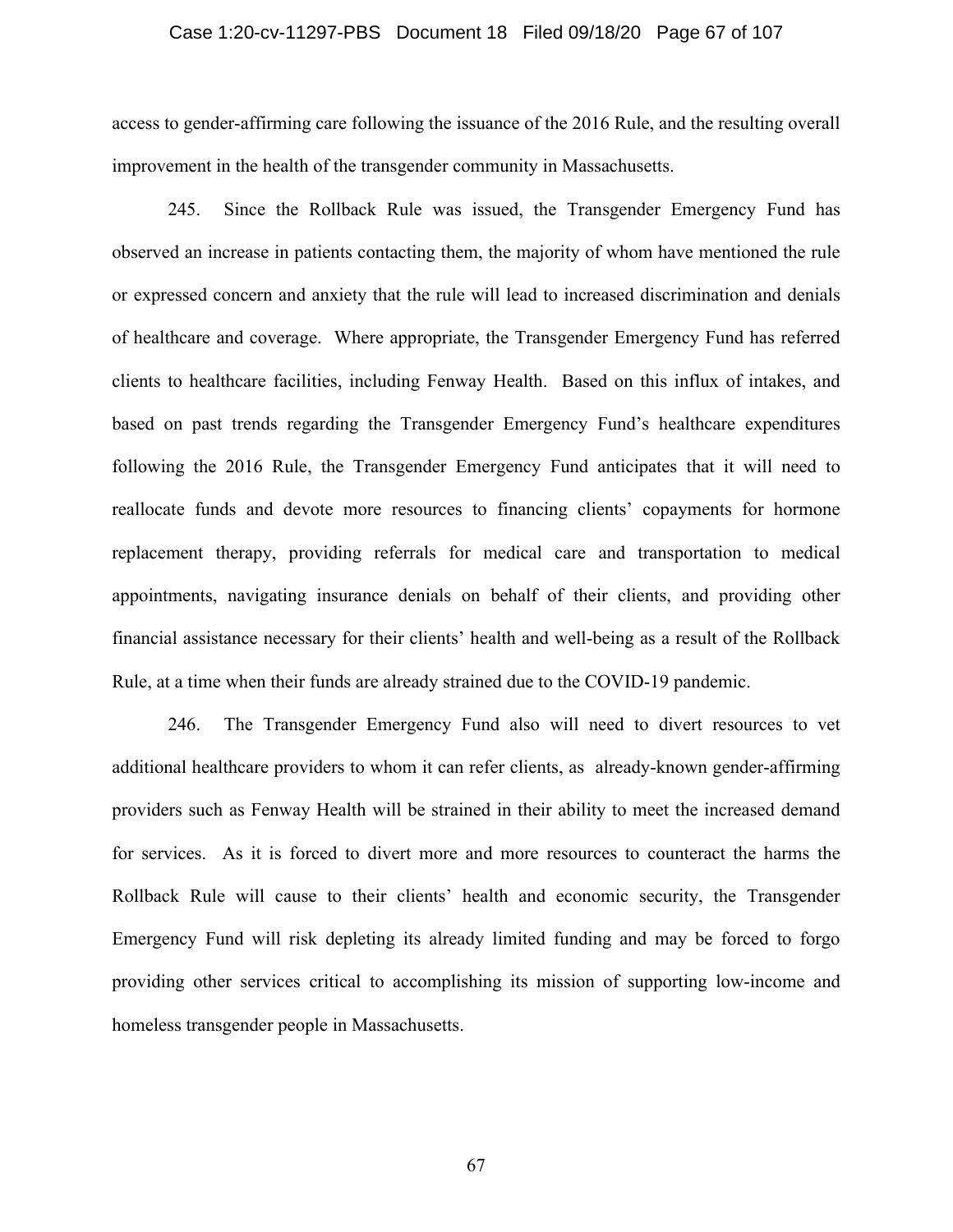## Case 1:20-cv-11297-PBS Document 18 Filed 09/18/20 Page 68 of 107

247. The Rollback Rule will harm BAGLY's work supporting the healthcare needs of the LGBTQ+ community. BAGLY has already received questions about the Rollback Rule from young LGBTQ+ people, and staff is spending time to address the young people's concerns. To respond, BAGLY is investigating whether to establish a new healthcare-focused Know-Your-Rights training for young LGBTQ+ people to combat the confusion and fear. Creating and implementing this training would put further strain on BAGLY's staff and resources.

248. The Rollback Rule will also harm the Campaign for Southern Equality's work supporting the healthcare needs of the LGBTQ+ community in the South. It will cause the Campaign for Southern Equality to expend additional resources producing *Trans in the South*  and providing information about providers who serve transgender patients. In recent years, the number of providers willing to provide transgender-inclusive healthcare in the South has grown, due in part to Section 1557's prohibition of discrimination on the basis of sex as they have been incentivized by successful litigation. *See supra* ¶ 105. The staff of the Campaign for Southern Equality therefore anticipates that this increase in supportive providers will wane because healthcare providers and healthcare systems are, by design, responsive to regulatory changes and changes in standards of care.

249. Because of the Rollback Rule, the Campaign for Southern Equality will need to expend additional staff and financial resources producing a new update to *Trans in the South* and helping its members locate providers who are willing to care for transgender people. Indeed, it has already received over 500 requests for additional provider screenings for the next update of *Trans in the South*, which currently includes over 400 providers. And it has recently heard from transgender members who are very concerned about how the Rollback Rule will negatively impact their access to basic health services.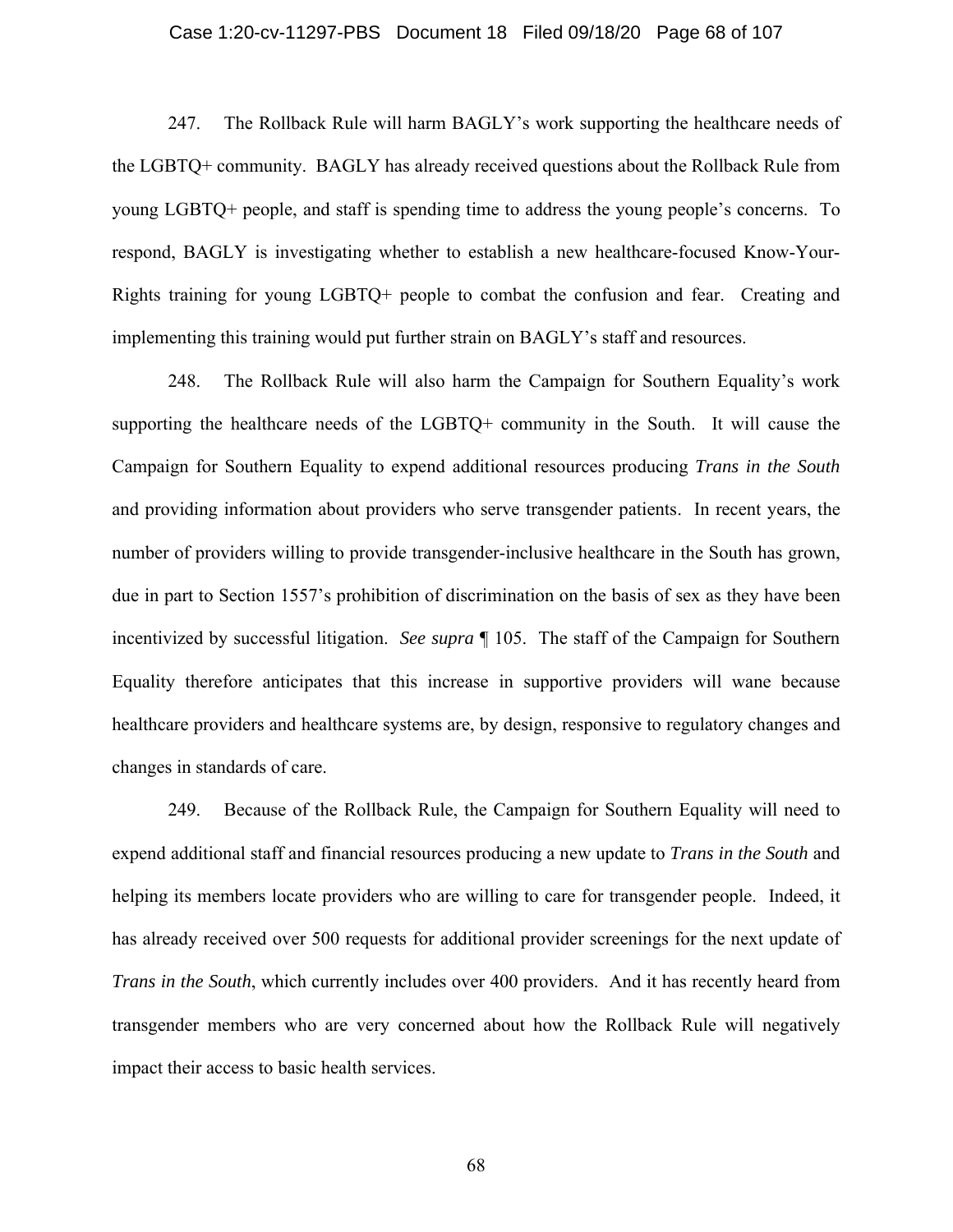## Case 1:20-cv-11297-PBS Document 18 Filed 09/18/20 Page 69 of 107

250. The Campaign for Southern Equality has expedited its timeline for the next update to the guide to respond to community fear and concerns. The Campaign for Southern Equality hires seasonal staff to identify and to collect information about providers who should be included in the guide. It planned to hire three staff and one intern to complete the next update; however, because of the increase in requests and the urgency of publishing the guide in light of the Rollback Rule, it will hire six to eight staff and dedicate five permanent staff to the update.

251. The Rollback Rule will also harm the Campaign for Southern Equality's grassroots grant program (the Southern Equality Fund), which annually distributes grants ranging in size from \$500 to \$10,000 to grassroots groups and direct service providers across the South, with an emphasis on frontline groups that promote health equity for LGBTQ+ Southerners. The Rollback Rule will decrease access to LGBTQ+-friendly primary care, without enforcement of sex discrimination claims by transgender patients by the Department of Health and Human Services, creating increased demand for this type of funding, and increased demand on the programs and services of the grassroots groups that the Campaign for Souther Equality supports..

252. The Rollback Rule will also harm the Campaign for Southern Equality's capacity to train healthcare providers. The Rollback Rule has induced panic and fear among community members. The Campaign for Southern Equality's staff expects that requests for training by community members will increase as a result. The Rollback Rule will also increase confusion among healthcare providers regarding their obligations under anti-discrimination law, resulting in an increased need for training. The Campaign for Southern Equality currently devotes 60% of one staff member's time and 25% of another's to trainings. It anticipates diverting additional staffing and funding resources towards their training programs and hiring a consultant for about ten additional hours each month due to the Rollback Rule.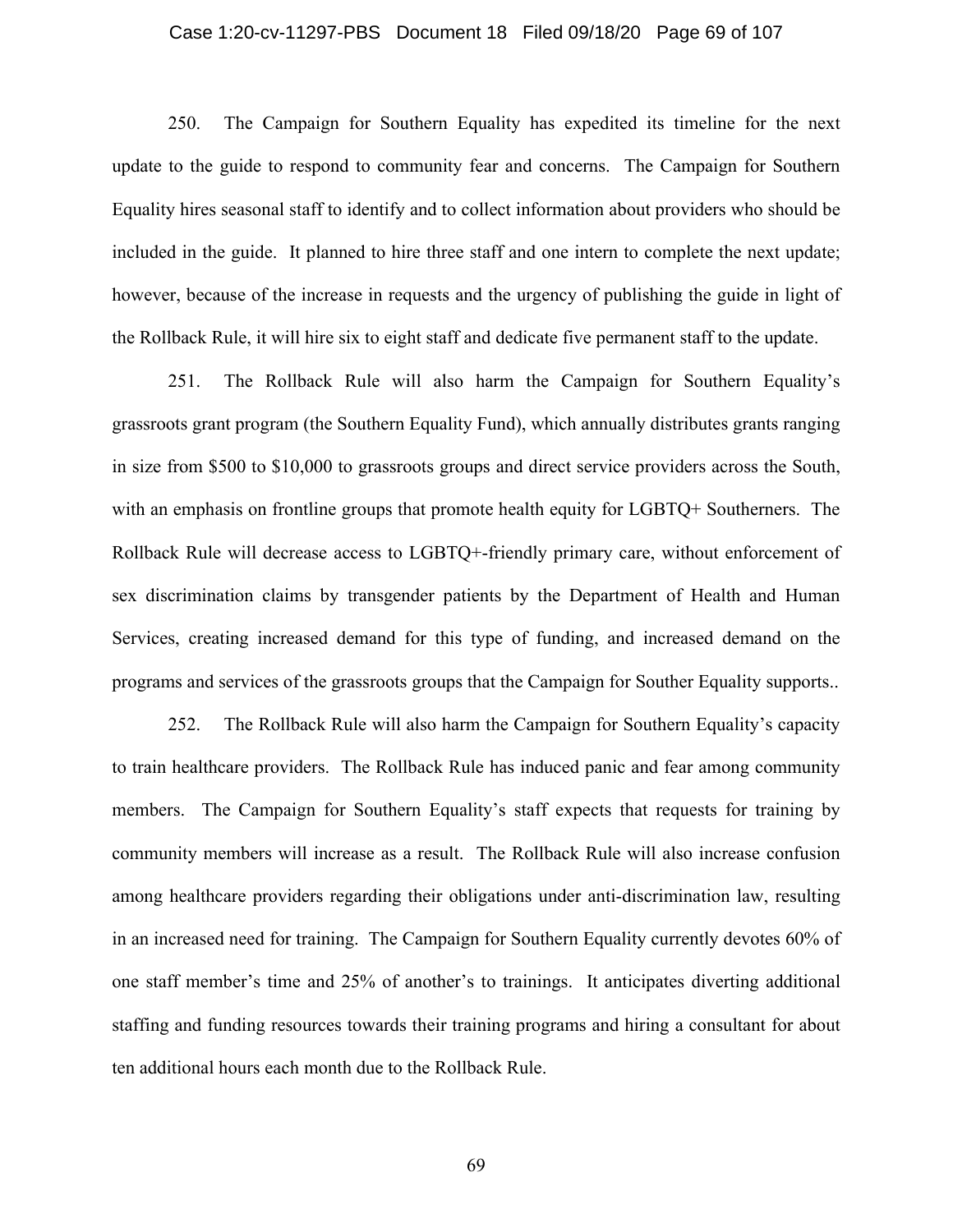## Case 1:20-cv-11297-PBS Document 18 Filed 09/18/20 Page 70 of 107

253. The Rollback Rule will be detrimental for the Campaign for Southern Equality's legal and healthcare navigation services. Campaign for Southern Equality receives approximately three to five requests for navigation support and crisis support monthly and is at capacity to field those requests; any increase in these requests would require assigning additional staff to respond to these requests. The Rollback Rule's exemption of many insurers from Section 1557 will likely increase the number of health insurance denials of transgender-affirming care, overwhelming the organization's ability to provide referrals.

254. The Rollback Rule has already caused panic and confusion among the Campaign for Southern Equality's members. It has received many inquiries from members about what the Rollback Rule will mean for LGBTQ+ people living in the South—its inconsistency with Section 1557, unlawful definition of "covered entities," and enforcement mechanisms. One such member is a transgender man living in South Carolina who has sought a double mastectomy for the past three years but has not found a surgeon willing to challenge his self-funded group health insurance policy's exclusion of gender-affirming care. He now fears that the Rollback Rule has foreclosed any possibility of legal recourse. That fear has exacerbated his depression. anxiety, and need for psychotropic medications.

255. Because healthcare discrimination is so rampant for the Campaign for Southern Equality's transgender and gender-non-binary members, many reasonably fear it will recur after the Rollback Rule. Numerous members of Campaign for Southern Equality have health insurance and seek gender-affirming care and live in states that have no state anti-discrimination laws that would prohibit gender identity discrimination.

256. The Campaign for Southern Equality's members will effectively have no meaningful legal remedies for this discrimination. HHS made clear its interpretation that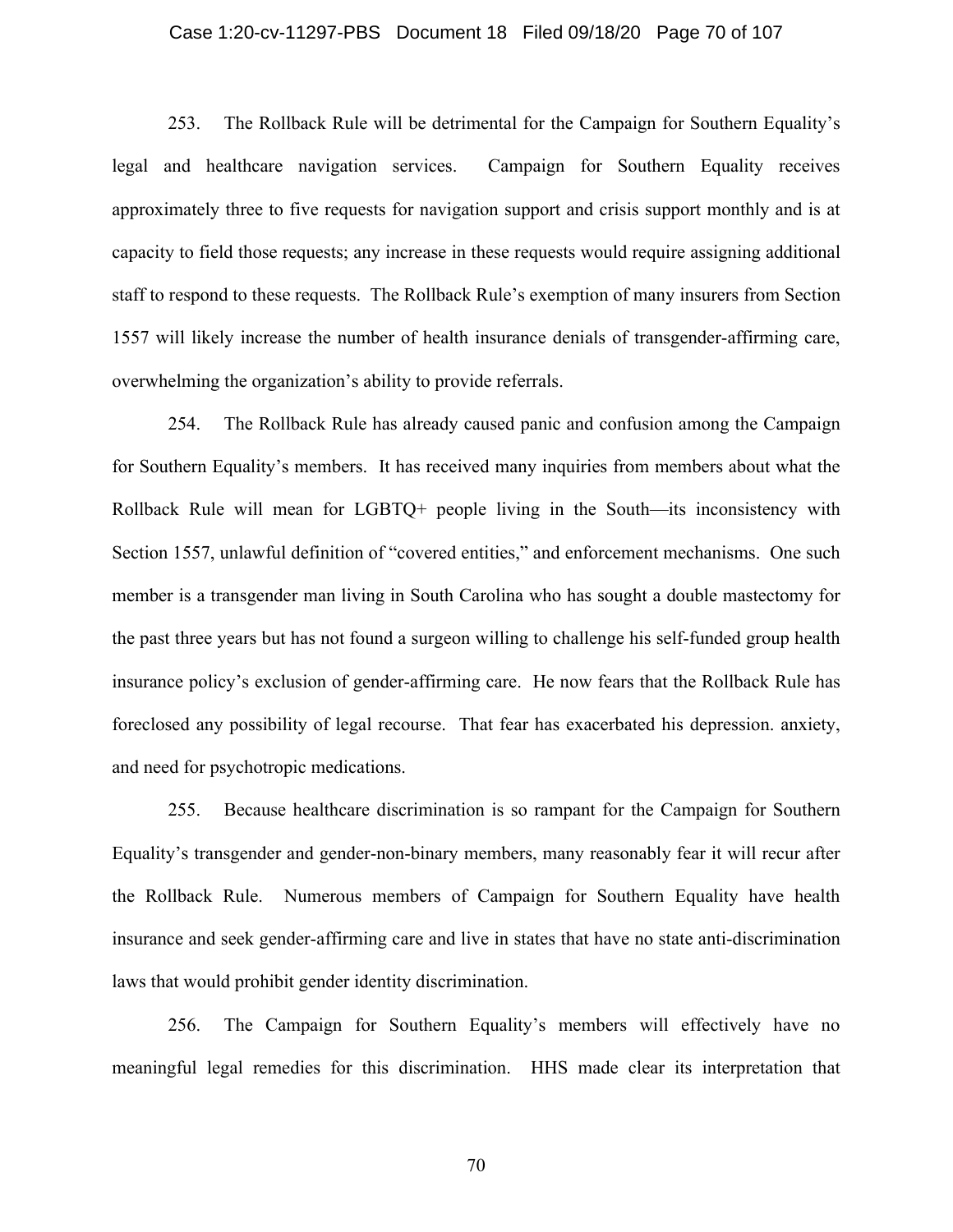## Case 1:20-cv-11297-PBS Document 18 Filed 09/18/20 Page 71 of 107

discrimination claims on the basis of transgender status are not available under Section 1557, making an administrative complaint futile. A federal suit is not an option for the majority of the Campaign for Southern Equality's members because they lack financial resources and access to attorneys.

257. The Rollback Rule will harm Indigenous Women Rising's Midwifery and Abortion Funds and the clients they serve. The Rollback Rule will cause more people to apply for assistance from the Midwifery Fund in order to avoid experiencing discrimination when accessing pregnancy-related care, such as the discrimination recently experienced by Native pregnant people in New Mexico who were racially profiled in the delivery room and had their newborns separated from them.

258. By deleting the 2016 Rule's protections against discrimination on the basis of "pregnancy, false pregnancy, termination of pregnancy, or recovery therefrom, [or] childbirth or related medical conditions" and incorporating an unlawful religious exemption into Section 1557, the Rollback Rule will allow and embolden discrimination in reproductive healthcare, including obstetrics and gynecological care. The rule's consequences will be especially devastating to Indigenous people who already receive inconsistent, discriminatory, and substandard reproductive and pregnancy-related healthcare at IHS facilities—the primary source of healthcare for most IWR's clients.

259. By removing the unitary standard, the Rollback Rule will also make it more difficult for Native people who can become pregnant to bring claims of intersectional discrimination.

260. The Rollback Rule removes IHS entirely from the regulatory prohibitions. By removing the threat of HHS enforcement and making it more difficult to obtain a judicial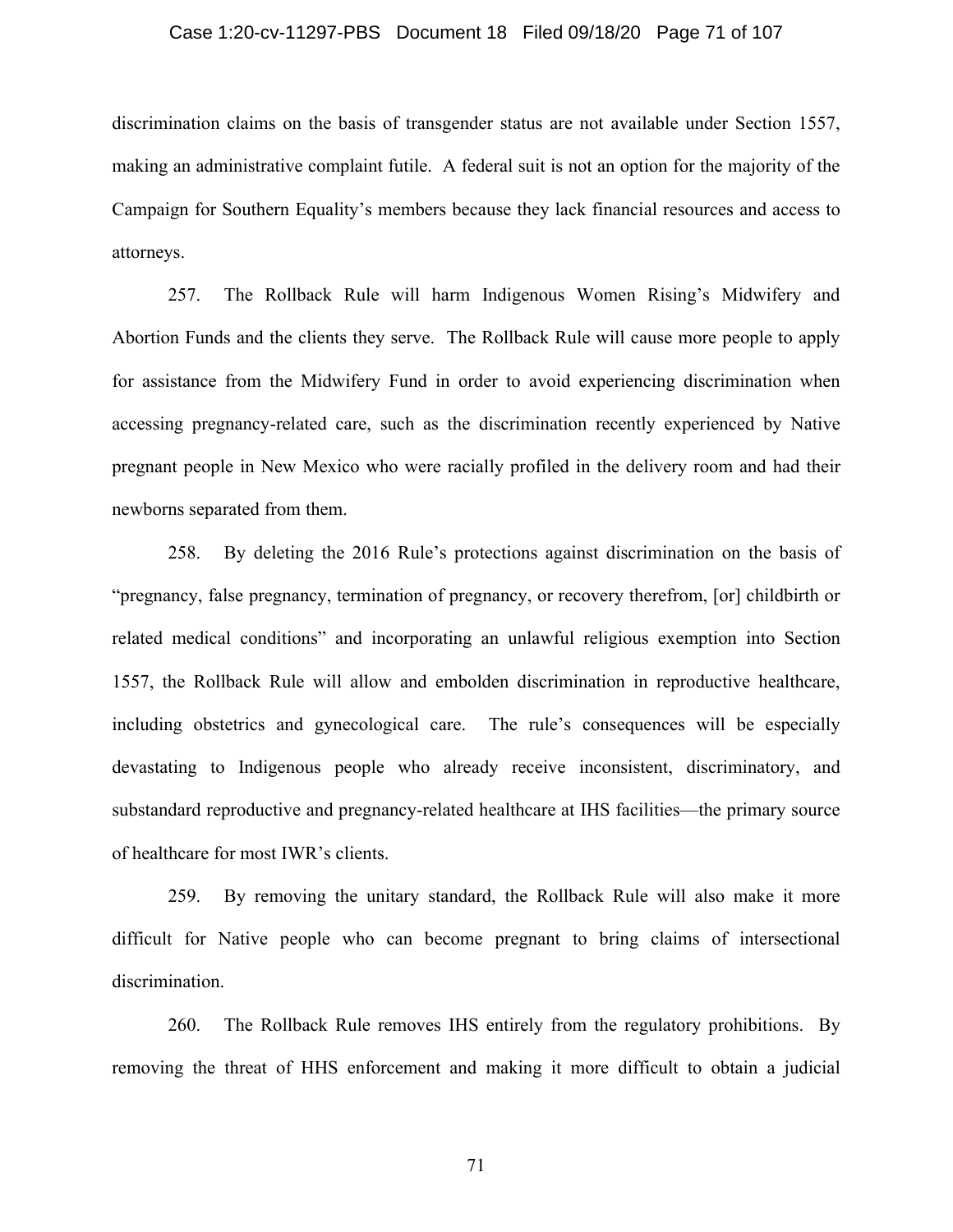## Case 1:20-cv-11297-PBS Document 18 Filed 09/18/20 Page 72 of 107

remedy, the rule signals that the law does not protect against pregnancy discrimination in IHS and opens the door to further discrimination against Native people.

261. These layers upon layers of discrimination will further burden the ability of Indigenous people who can become pregnant to access reproductive healthcare, exacerbate their existing fears of discrimination, and cause Native people who need pregnancy-related care to mistrust providers and turn to the Midwifery Fund for midwife or doula care. Indigenous Women Rising will have to dedicate more funding to its Midwifery Fund to support their needs.

262. The Rollback Rule targets and stigmatizes abortion in particular by deleting the 2016 Rule's explicit protections for "pregnancy, false pregnancy, termination of pregnancy, or recovery therefrom" from the definition of "on the basis of sex" and unlawfully adding an abortion exemption and a religious exemption into Section 1557's nondiscrimination protections. This will embolden and encourage refusals of abortion care and coverage and information about abortion, even in emergency situations.

263. In particular, although IHS is subject to the Hyde Amendment, which prohibits certain federal funds, including funding for IHS, from being used to pay for an abortion, the Hyde Amendment does not extend to cases of life endangerment, incest, or rape, nor does it extend to the provision of information about abortion. By removing protections for abortion care, singling out abortion in the preamble, and attempting to carve IHS out of the scope of the Rollback Rule's protections, the rule signals to IHS facilities that they can refuse non-Hyde abortion care and information about abortion care without consequence, thus threatening to exacerbate refusals of care and information. It also gives the green light to healthcare providers, plans, and third-party administrators outside of IHS to refuse abortion care, coverage, and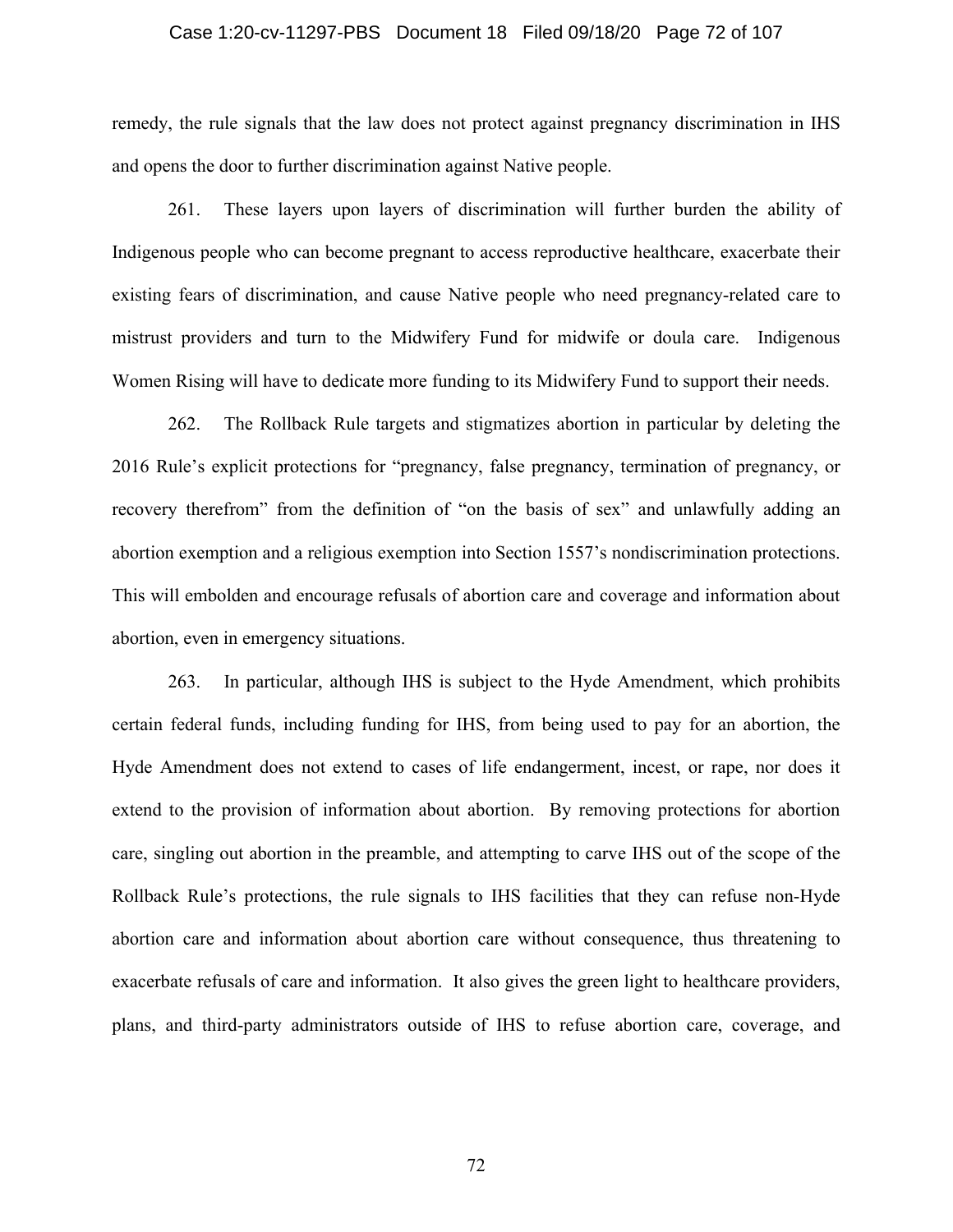#### Case 1:20-cv-11297-PBS Document 18 Filed 09/18/20 Page 73 of 107

information and aggravates our clients' fears that they will be denied the care, coverage, or information they need––even in emergency situations.

264. This, in turn, will increase costs for Indigenous Women Rising's Abortion Fund. People who are denied abortion care or fear that they will be denied such care will turn to the Indigenous Women Rising Abortion Fund for financial and logistical assistance accessing that care. People who are denied information or fear that they will be denied information about their pregnancy options will turn to Indigenous Women Rising as a trusted resource to supply the information they need, straining Indigenous Women Rising's already limited staff resources. Finally, people who lose abortion coverage or fear that they will be denied such coverage will turn to the Fund for assistance. Denying care, coverage, and information about abortion care will inhibit or delay access to abortion care, which will put a greater financial burden on the Fund because the cost of abortion care increases when abortion care is delayed, and fewer clinics are able to provide abortion care later in pregnancy. Thus, not only will the Rollback Rule threaten the life and health of Indigenous Women Rising's clients who are denied this care, coverage, and information, it also will cause the Abortion Fund to expend greater resources on increased demand for funding, on more expensive abortion care later in pregnancy, on clients' travel and related expenses to the few clinics that provide abortion care later in pregnancy, and on staff labor to provide information and resources to clients about abortion care. By straining Indigenous Women Rising's finances and operations, the Rollback Rule undermines Indigenous Women Rising's ability to achieve its broader mission of supporting culturally safe health options through its various other programs.

### **C. The Rollback Rule Is Unlawful.**

**1. The Rollback Rule's repeal of the 2016 Rule's definition of "on the basis of sex" and other specific protections against sex discrimination is contrary to law and arbitrary and capricious.**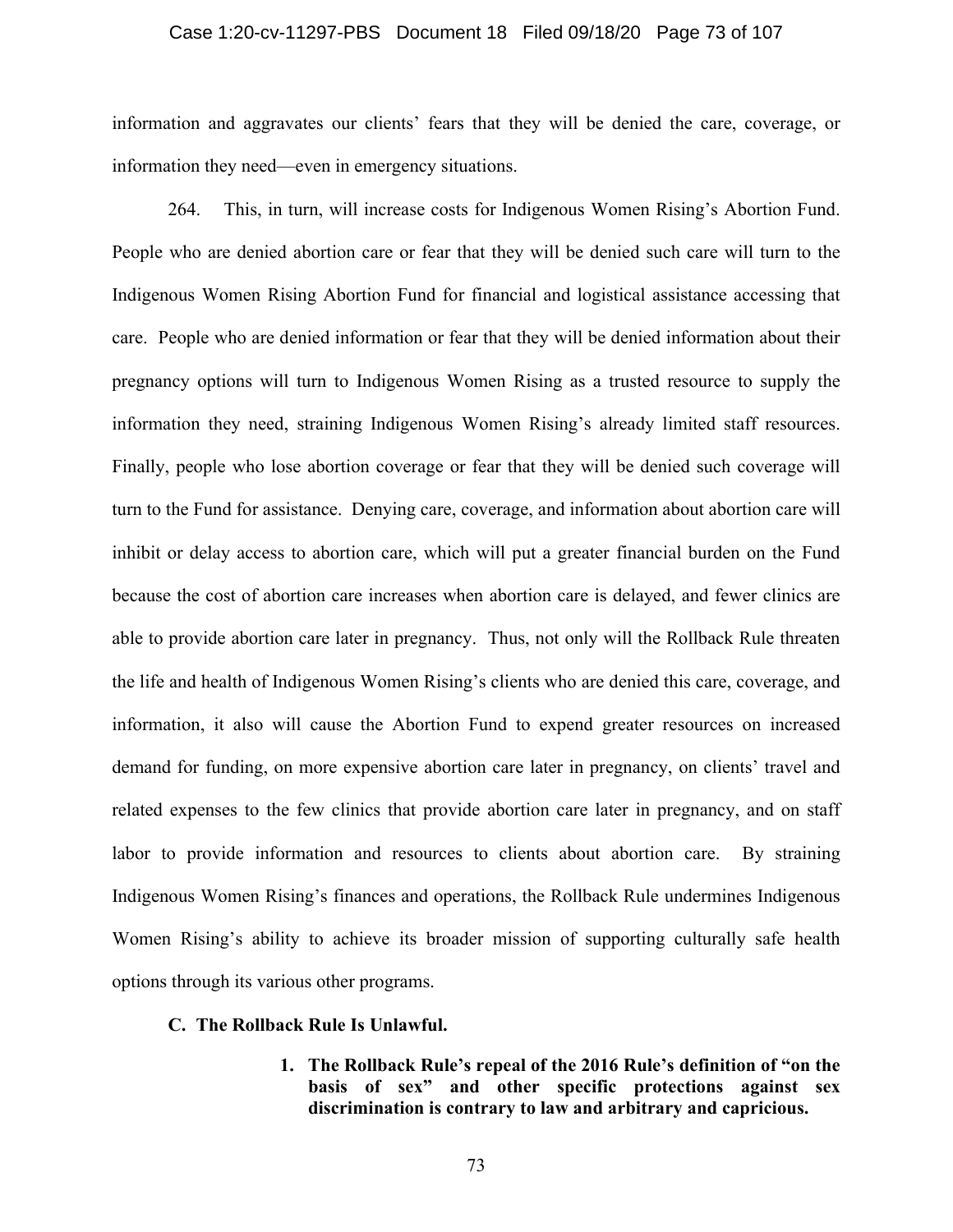#### Case 1:20-cv-11297-PBS Document 18 Filed 09/18/20 Page 74 of 107

265. HHS's interpretation of discrimination on the ground of sex is contrary to law because it is incompatible with the weight of controlling precedent, including the Supreme Court's decision in *Bostock*; and is arbitrary and capricious because it "rests upon factual findings that contradict those which underlay [the] prior policy." *FCC v. Fox Television Stations, Inc.*, 556 U.S. 502, 515–516 (2009).

## *a. The Rollback Rule relies on an inaccurate definition of "on the basis of sex."*

266. The Rollback Rule repeals the 2016 Rule's definition of "on the basis of sex" in its entirety, without offering another definition in its place.

267. The Rollback Rule also deletes specific requirements for equal access to healthcare programs and specific prohibitions against discrimination on the basis of sex in health insurance coverage and benefit design. *See* 85 Fed. Reg. at 37,183–201 (discussing 2016 Rule provisions codified at 45 C.F.R. §§ 92.206, 92.207 (2019)).

268. HHS states its "understanding" that the meaning of "sex" precludes application of Title IX's prohibition on discrimination "on the basis of sex" to discrimination on the basis of sexual orientation or transgender status. *Id.* at 37,180. HHS similarly contends that discrimination "on the basis of sex" does not encompass discrimination on the basis of sex stereotyping. *Id.* at 37,183–186.

269. This is an incorrect interpretation of Title IX, flatly contradicted by precedent, notably including *Bostock*.

270. The omission of critical sex discrimination protections previously adopted in the 2016 Rule from the Rollback Rule despite this precedent confirms that HHS no longer intends to respect the rights of LGBTQ+ patients to be free of discrimination.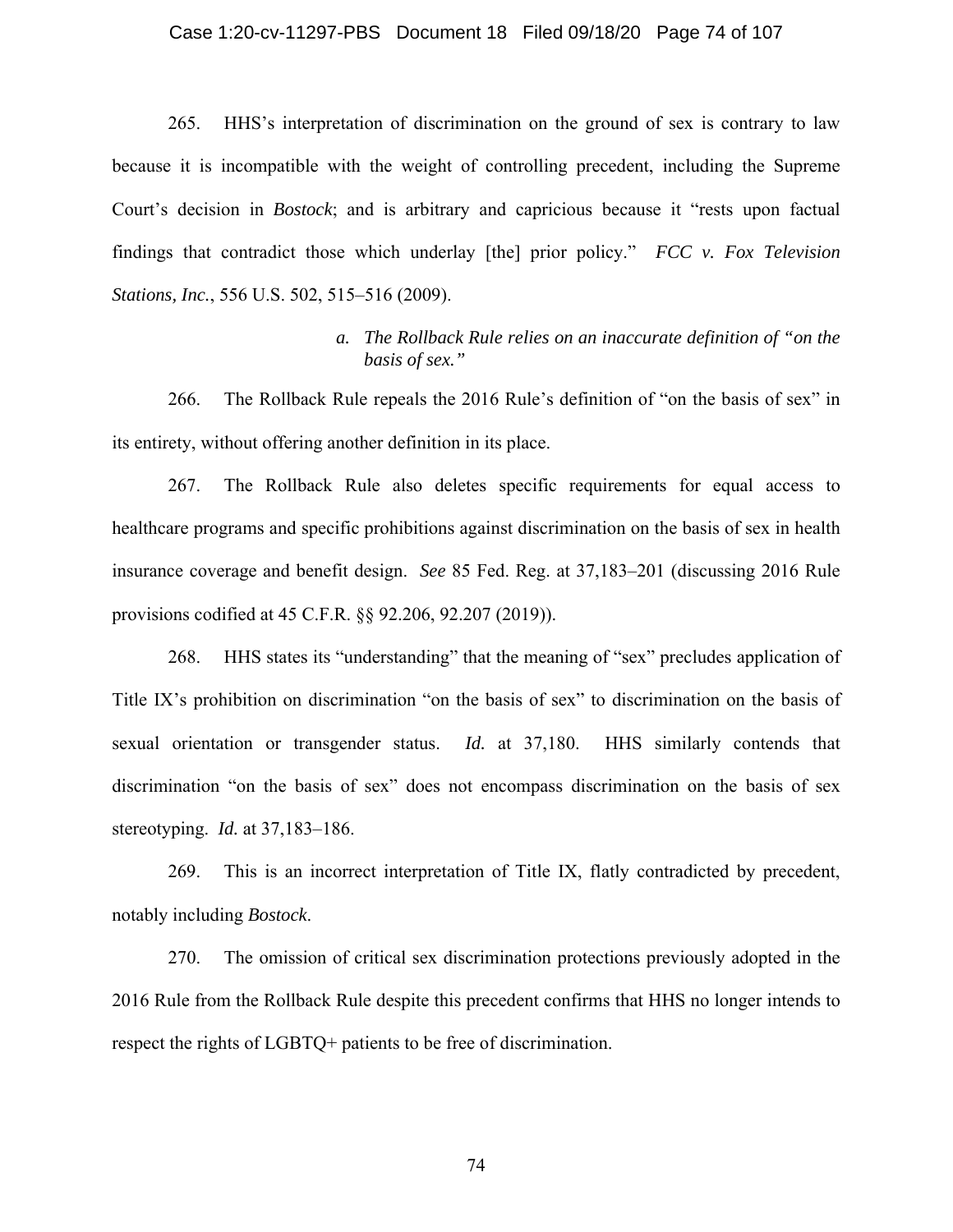#### Case 1:20-cv-11297-PBS Document 18 Filed 09/18/20 Page 75 of 107

271. The Rollback Rule disavows a prior HHS interpretation explaining that Section 1557's sex discrimination prohibition applies "to claims of discrimination based on gender identity or failure to conform to stereotypical notions of masculinity or femininity and will accept such complaints for investigation." Letter from Leon Rodriguez, Director, U.S. Dep't of Health & Human Servs., Office for Civil Rights, to Maya Rupert, Federal Policy Director, National Center for Lesbian Rights (July 12, 2012), https://bit.ly/3iv7bxt; *see* 85 Fed. Reg. at 37,191.

272. The Rollback Rule also refuses to confirm that discrimination on the basis of sex necessarily prohibits discrimination on the basis of termination of pregnancy, instead stating that it "declines to speculate" about when it would consider such discrimination unlawful under Section 1557. 85 Fed. Reg. at 37,193; *see also* 84 Fed. Reg. at 27,870 ("[T]his proposed rule does not adopt a position on whether discrimination on the basis of termination of pregnancy can constitute discrimination on the basis of sex . . . ."). Yet HHS has taken just that position when interpreting Title IX—one of the grounds of Section 1557. *See* 45 C.F.R. § 86.40(b)(1) (prohibiting discrimination in education "on the basis of such student's pregnancy, childbirth, false pregnancy, termination of pregnancy or recovery therefrom"). This interpretation is consistent with the longstanding interpretation of discrimination on the basis of sex under Title VII. *See Doe v. C.A.R.S. Prot. Plus, Inc.*, 527 F.3d 358, 364 (3d Cir. 2008) ("[A]n employer may not discriminate against a woman employee because she has exercised her right to have an abortion."), *order clarified*, 543 F.3d 178; *Turic v. Holland Hosp., Inc.*, 85 F.3d 1211, 1214 (6th Cir. 1996) (same); *Ducharme v. Crescent City Deja Vu, L.L.C.*, 406 F. Supp. 3d 548, 556 (E.D. La. 2019) (same); *see also* 29 C.F.R. Pt. 1604, App. ("A woman is therefore protected against such practices as being fired, or refused a job or promotion, merely because she is pregnant or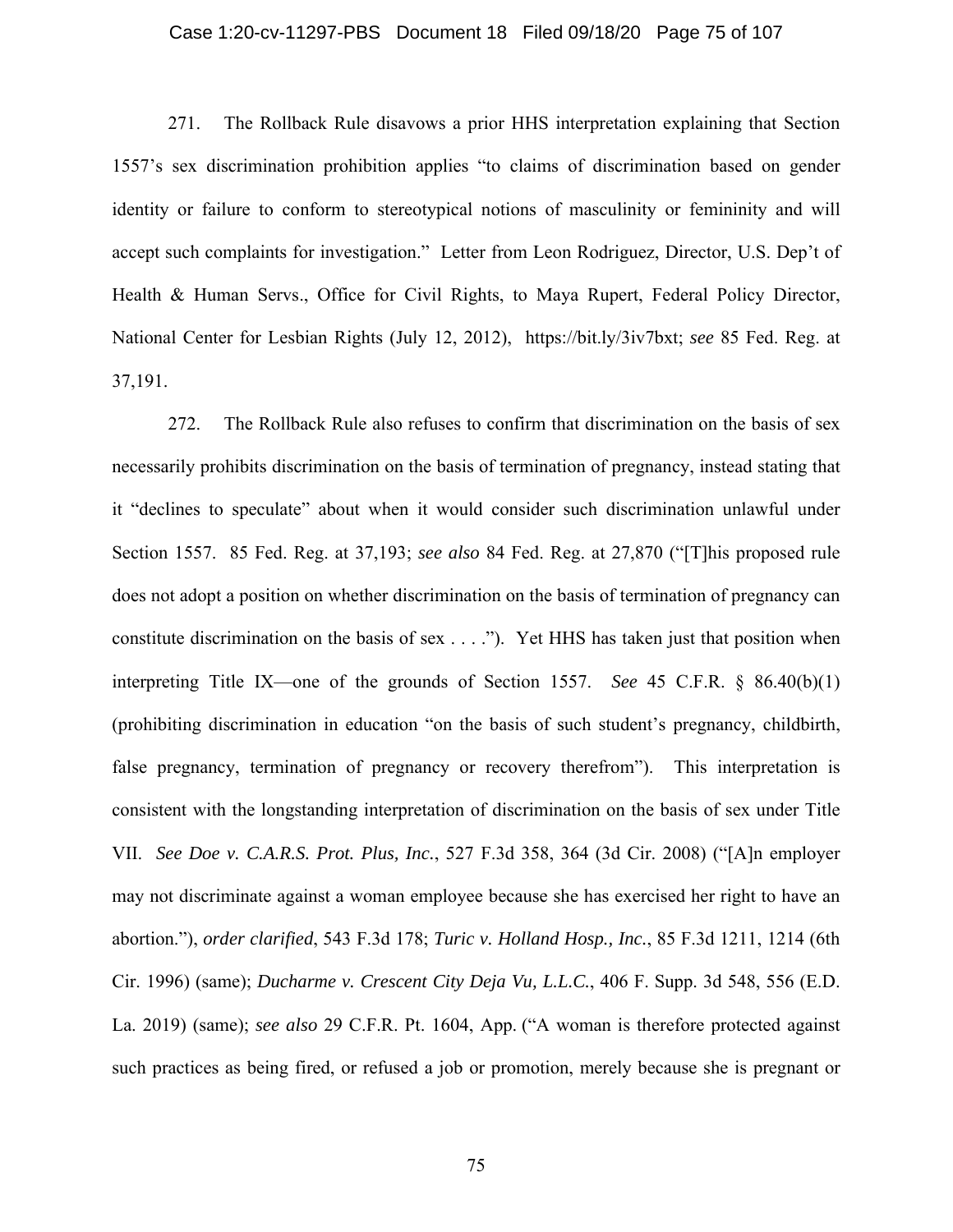#### Case 1:20-cv-11297-PBS Document 18 Filed 09/18/20 Page 76 of 107

has had an abortion."). Rather than providing guidance about HHS' own interpretation of the ACA—the purpose of agency rulemaking—the Rollback Rule does precisely the opposite.

## *b. The Rollback Rule relies on an unlawful interpretation of Title IX.*

273. The Rollback Rule's explanation for repealing the definition of "on the basis of sex" is "the plain meaning of the term in the statute," namely that "'[s]ex' according to its original and ordinary public meaning refers to the biological binary of male and female that human beings share with other mammals." 85 Fed Reg. at 37,178.

274. This explanation disregards *Bostock's* central holding that discrimination on the basis of transgender status and sexual orientation "necessarily entails discrimination based on sex." *Bostock*, 140 S. Ct. at 1747. The Supreme Court reached this holding even proceeding under the assumption, for argument's sake, that the definition of "sex" is the "biological distinction[] between male and female," which is the same as the definition on which HHS purports to rely. *Id.* at 1739. As *Bostock* makes clear, Title VII prohibits all forms of discrimination "because of sex, however they may manifest themselves or whatever other labels might attach to them." *Id.* at 1747. The Rollback Rule is thus contrary to law because it relies on an interpretation expressly rejected by the Supreme Court in an opinion issued days prior to its publication.

## *c. The Rollback Rule ignores the harms that LGBTQ+ people and people who have obtained or are seeking reproductive healthcare will face, in direct contravention of Section 1557.*

275. HHS ignored substantial evidence submitted by tens of thousands of commenters that transgender people and women continue to experience discrimination in healthcare and denials of care, leading to disparate health outcomes*. See* 2016 Rule, 81 Fed. Reg. at 31,460; *see also* Planned Parenthood Comments at 7 (reporting high rates of discrimination against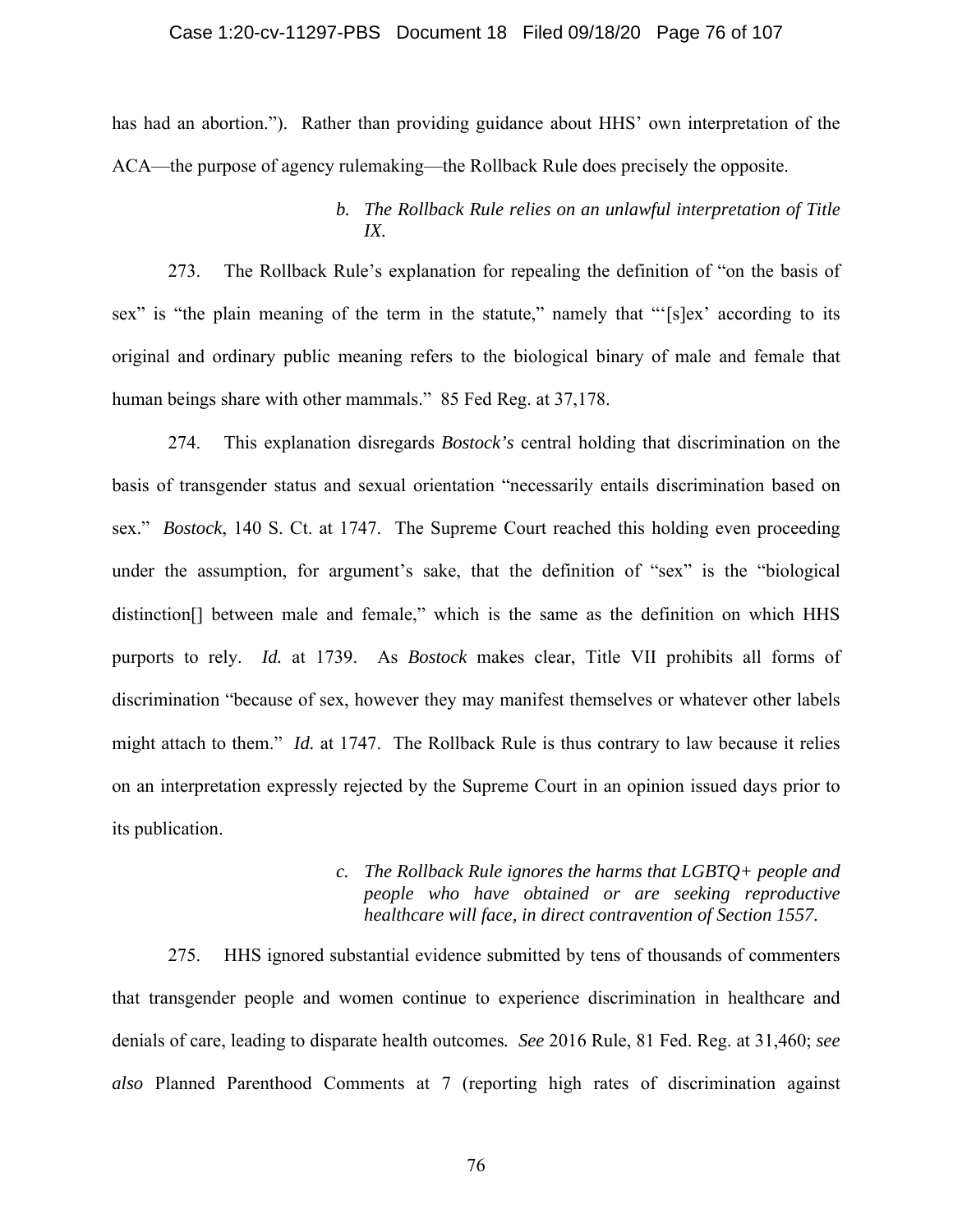#### Case 1:20-cv-11297-PBS Document 18 Filed 09/18/20 Page 77 of 107

LGBTQ+ persons in the healthcare system); Lambda Comments at  $7 \& n.39$  (discussing transgender-specific exclusions); TLC Comments at 6 (explaining that denials of care have more severe consequences for transgender people, such as suicidal ideation); TLDEF Comments at 3, 5–6, 9–10; NHeLP Comments at 51–57; Gender Justice, Comment Letter on 2019 Proposed Rule 6–8 (Aug. 13, 2019) ("Gender Justice Comments"), https://bit.ly/3eWmwoM; Nat'l Ctr. for Transgender Equality, Comment Letter on 2019 Proposed Rule 17–19 (Aug. 13, 2019) ("NCTE Comments"), https://bit.ly/3dSRDjR.

276. Contrary to these undisputed comments, HHS callously concluded that "[c]ommenters' concern about denial of basic healthcare to transgender individuals appears to be largely based on unsubstantiated hypothetical scenarios" and that "denial of basic healthcare on the basis of gender identity is not a widespread problem in the U.S." 85 Fed. Reg. at 37,191– 192. HHS likewise dismissed without basis commenters' fears that the Rollback Rule "will allow discrimination against women based upon their abortion history" and will hinder access to a host of "women's healthcare services related to pregnancy," such as "prenatal and postpartum services, tubal ligations, and birth control (both as a contraceptive and when used to treat other medical conditions), "in vitro fertilization," and "treatments prior to, during, or after a miscarriage." *Id.* at 37,192.

277. HHS did not offer any facts, studies, or data to refute the findings of the 2016 Rule—or the tens of thousands of comments responding to the 2019 Proposed Rule—with respect to the harms of healthcare discrimination to transgender people and women.

278. By deleting "gender identity" and "sex stereotyping" from the definition of sex discrimination for purposes of Section 1557 and the 2016 Rule's specific prohibitions against discrimination based on sex, HHS will cause confusion among healthcare providers and insurers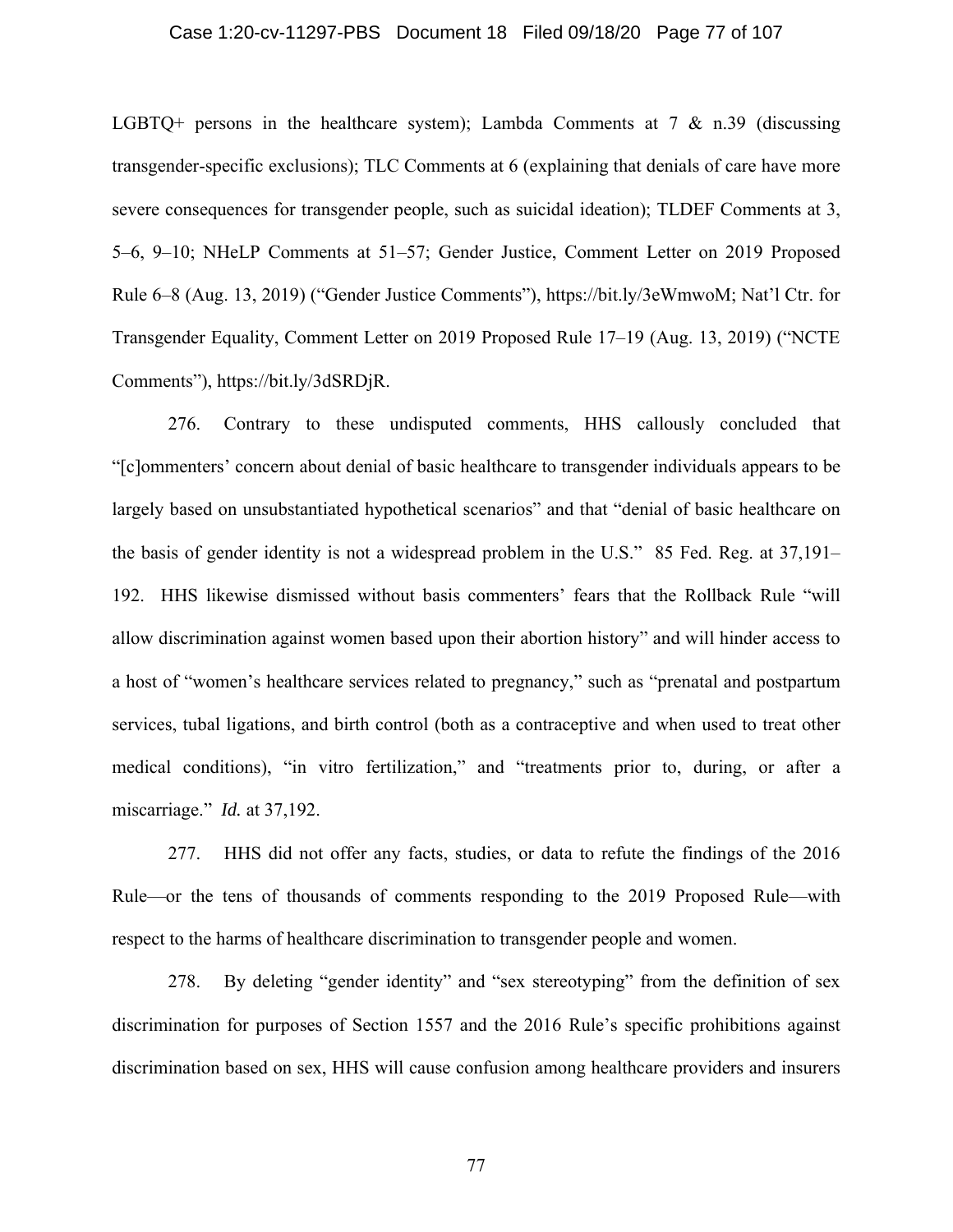#### Case 1:20-cv-11297-PBS Document 18 Filed 09/18/20 Page 78 of 107

regarding their legal obligations under Section 1557 and embolden discrimination against LGBTQ+ persons on the basis of gender identity and sexual orientation.

279. Likewise, although HHS claims that it will "fully enforce its statutory authorities concerning any discriminatory denial of access to women's health services, including those related to pregnancy," *id.* at 37,193, the Rollback Rule's deletion of the terms "pregnancy, false pregnancy, termination of pregnancy, or recovery therefrom, childbirth or related medical conditions" from the regulatory definition of sex discrimination for purposes of Section 1557 will cause confusion and embolden refusals of reproductive healthcare. HHS's refusal to clarify that Section 1557 prohibits discrimination based on "termination of pregnancy" will also embolden discrimination against individuals who have obtained or are seeking abortion care. HHS makes no effort to address commenters' concerns that the Rollback Rule will encourage such discrimination and denials of care. *See id.* at 37,192.

280. HHS likewise offered no reasoned basis for rescinding the 2016 Rule's prohibitions on discrimination on the basis of association. Indeed, it expressly declined to base this recession on a view that Section 1557 does not cover such discrimination, and ignored commenters' observations regarding the harms that approach will cause.

### **2. The Rollback Rule's incorporation of Title IX's religious and abortion exemptions is contrary to law and arbitrary and capricious.**

281. Section 1557 includes only one exemption from its prohibition on discrimination —"[e]xcept as otherwise provided" in Title I of the ACA. 42 U.S.C. § 18116(a). Section 1557 does not contain any exemption regarding religion or abortion. *Id.*

282. Section 1557 refers to the cross-referenced non-discrimination statutes only for the grounds on which they prohibit discrimination. The "ground prohibited" under Title IX is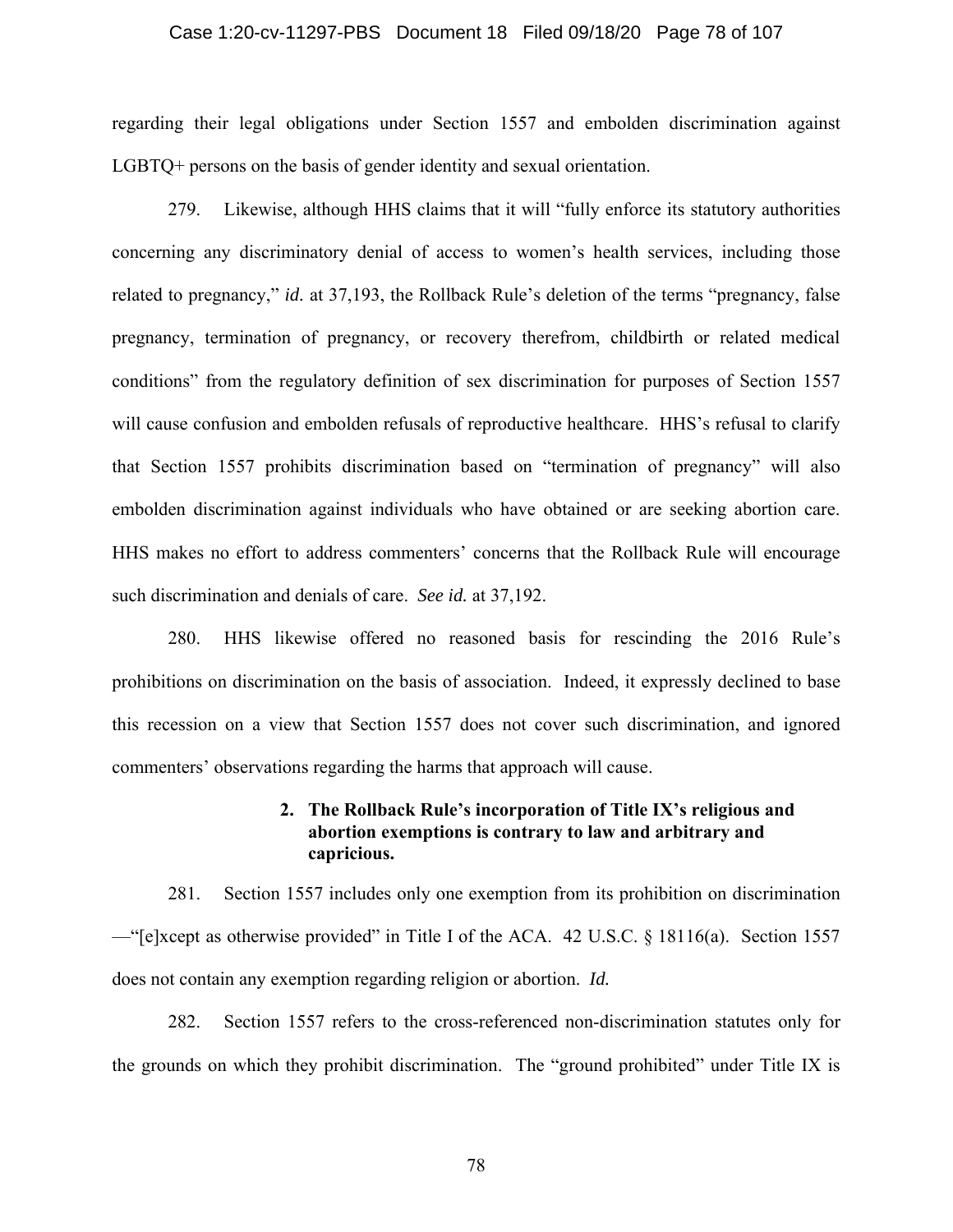#### Case 1:20-cv-11297-PBS Document 18 Filed 09/18/20 Page 79 of 107

"sex." 42 U.S.C. § 18116(a). Section 1557 does not refer to any *exemption* in Title IX. *See* 42 U.S.C.  $\S$  18116(a).

283. The 2016 Rule correctly interpreted Section 1557 not to incorporate Title IX's religious exemption, both because "Section 1557 itself contains no religious exemption" and because "Title IX and its exemption are limited in scope to educational institutions." 81 Fed. Reg. at 31,380.

284. Title IX's religious exemption states that Title IX "shall not apply to an *educational institution which is controlled by a religious organization* if the application of this subsection would not be consistent with the religious tenets of such organization." 20 U.S.C.  $§ 1681(a)(3)$  (emphasis added).

285. HHS explained in the 2016 Rule that the Title IX religious exemption—which applies by its terms only to certain "educational institutions"—would be inappropriate in the healthcare context. To the contrary, it would likely *create* harm because patients often face limited choices for healthcare providers and insurers, meaning that denial or delay in the provision of healthcare could discourage individuals from seeking necessary care, leading, in turn, to serious, and even life-threatening, results. *See* 81 Fed. Reg. at 31,380.

286. Instead, HHS indicated that the 2016 Rule would not apply where it "would violate applicable Federal statutory protections." *Id.* at 31,466 (codified at 45 C.F.R.  $§ 92.2(b)(2) (2019)$ .

287. The 2016 Rule likewise correctly declined to import Title IX's abortion exemption into Section 1557. That exemption states that Title IX shall not "be construed to require or prohibit any person, or public or private entity, to provide or pay for any benefit or service, including the use of facilities, related to an abortion." 20 U.S.C. § 1688.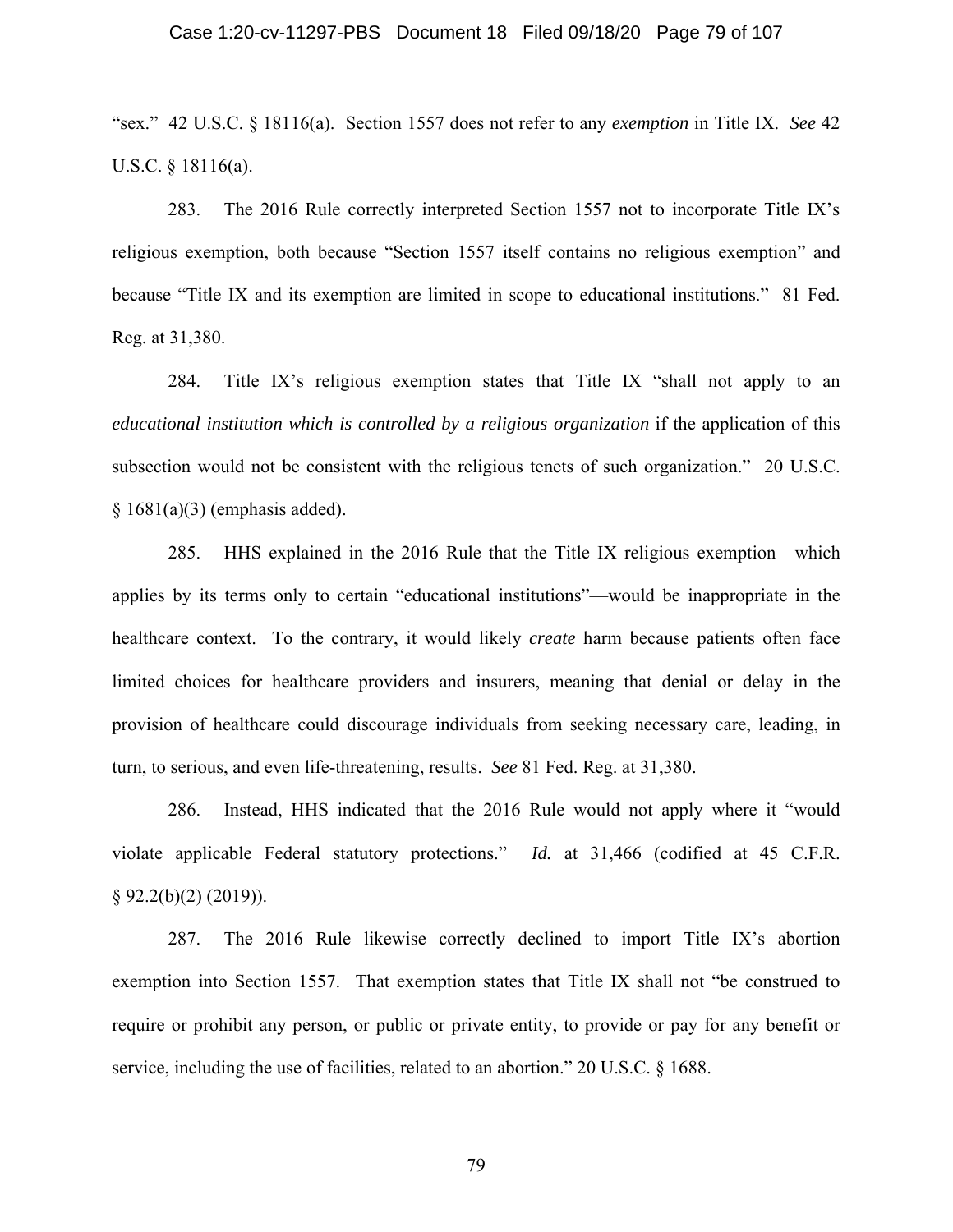#### Case 1:20-cv-11297-PBS Document 18 Filed 09/18/20 Page 80 of 107

288. The Rollback Rule's incorporation of the religion and abortion exemptions from Title IX is contrary to law and arbitrary and capricious.

289. The Rollback Rule reverses the agency's position by incorporating the Title IX religious exemption into Section 1557 without any basis.

290. The Rollback Rule reverses the agency's position by incorporating the Title IX abortion exemption into Section 1557 without any basis.

291. The Rollback Rule also arbitrarily makes HHS's Section 1557 regulations effective only to the extent they do not conflict with "definitions, exemptions, affirmative rights, or protections" from nine unrelated statutes, and additional, yet-to-be enacted, statutes. 85 Fed. Reg. at 37,245 (to be codified at 45 C.F.R. § 92.6(b)).

292. HHS did not provide a reasoned basis for discounting the 2016 Rule's findings regarding the risks of importing these exemptions into the healthcare context.

293. The risks, however, are severe. Many patients—especially those in rural areas and those who lack financial means to seek other providers—have no alternative to a healthcare provider who wants to use personal beliefs about religion or abortion to dictate patient care, especially when faced with a medical emergency. *See* AAMC Comments at 4; Katie Hafner, *As Catholic Hospitals Expand, So Do Limits on Some Procedures*, N.Y. Times (Aug. 10, 2018), https://nyti.ms/2C87Wfa.

294. Discrimination in the healthcare context has devastating consequences—it "could result in a denial or delay in the provision of healthcare to individuals and in discouraging individuals from seeking necessary care, with serious and, in some cases, life threatening results." 81 Fed. Reg. 31,379–380; *see also* FAPP Comments at 10). This will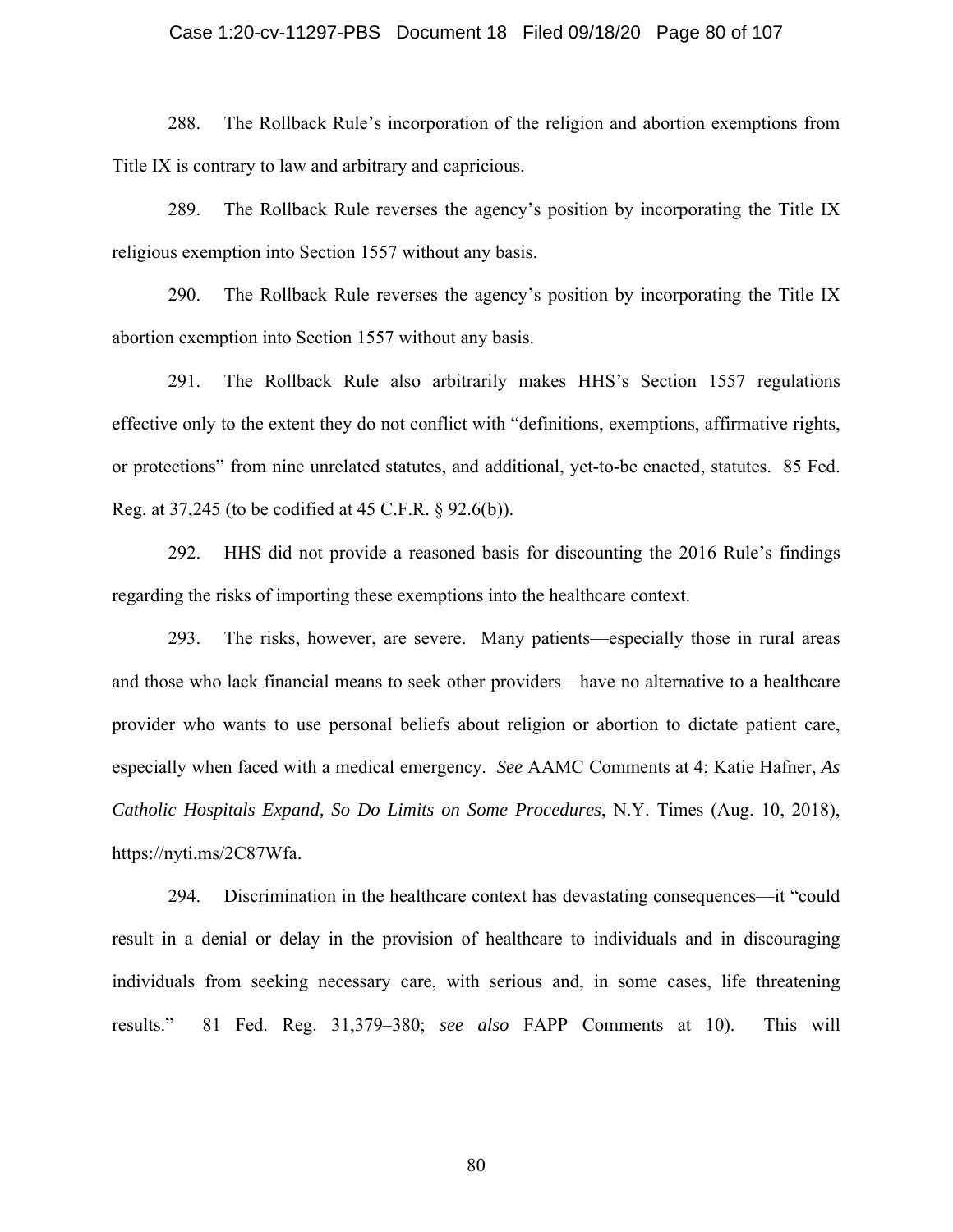#### Case 1:20-cv-11297-PBS Document 18 Filed 09/18/20 Page 81 of 107

disproportionately harm LGBTQ+ people and people who have obtained or are seeking reproductive health services, including abortion care.

295. In justifying its decision to import a new abortion exemption into Section 1557, the Rollback Rule relays scientifically debunked assertions from commenters that "many abortions are dangerous and lead to life-threatening complications for women," while dismissing without basis commenters' fears that the Rollback Rule would cause "serious and/or lifethreatening results because hospitals would not provide abortion care on the basis of religious beliefs." 85 Fed. Reg. at 37,193; *but see June Med. Servs. LLC v. Russo*, No. 18-1323, 2020 WL 3492640, at \*12 (U.S. June 29, 2020) (plurality op.) (highlighting " 'the fact that abortions are so safe' " (quoting *Whole Woman's Health v. Hellerstedt*, 136 S. Ct. 2292, 2312 (2016))).

296. By incorporating these exemptions despite the plain text of Section 1557, HHS will cause confusion among healthcare providers and insurers as to their legal obligations under Section 1557.

297. By incorporating these exemptions despite the plain text of Section 1557, HHS will cause confusion among patients about their rights under Section 1557.

298. By incorporating these exemptions, the Rollback Rule will embolden healthcare providers and insurers to make patient care decisions based on religious beliefs, rather than medical judgment.

299. By incorporating these exemptions, the Rollback Rule increases the risk that women and LGBTQ+ people will face barriers to accessing healthcare, including emergency healthcare. *See* College of Emergency Physicians Comments at 2; NWLC Comments at 11; Planned Parenthood Comments at 14; NCTE Comments at 67–69; NHeLP Comments at 22–27.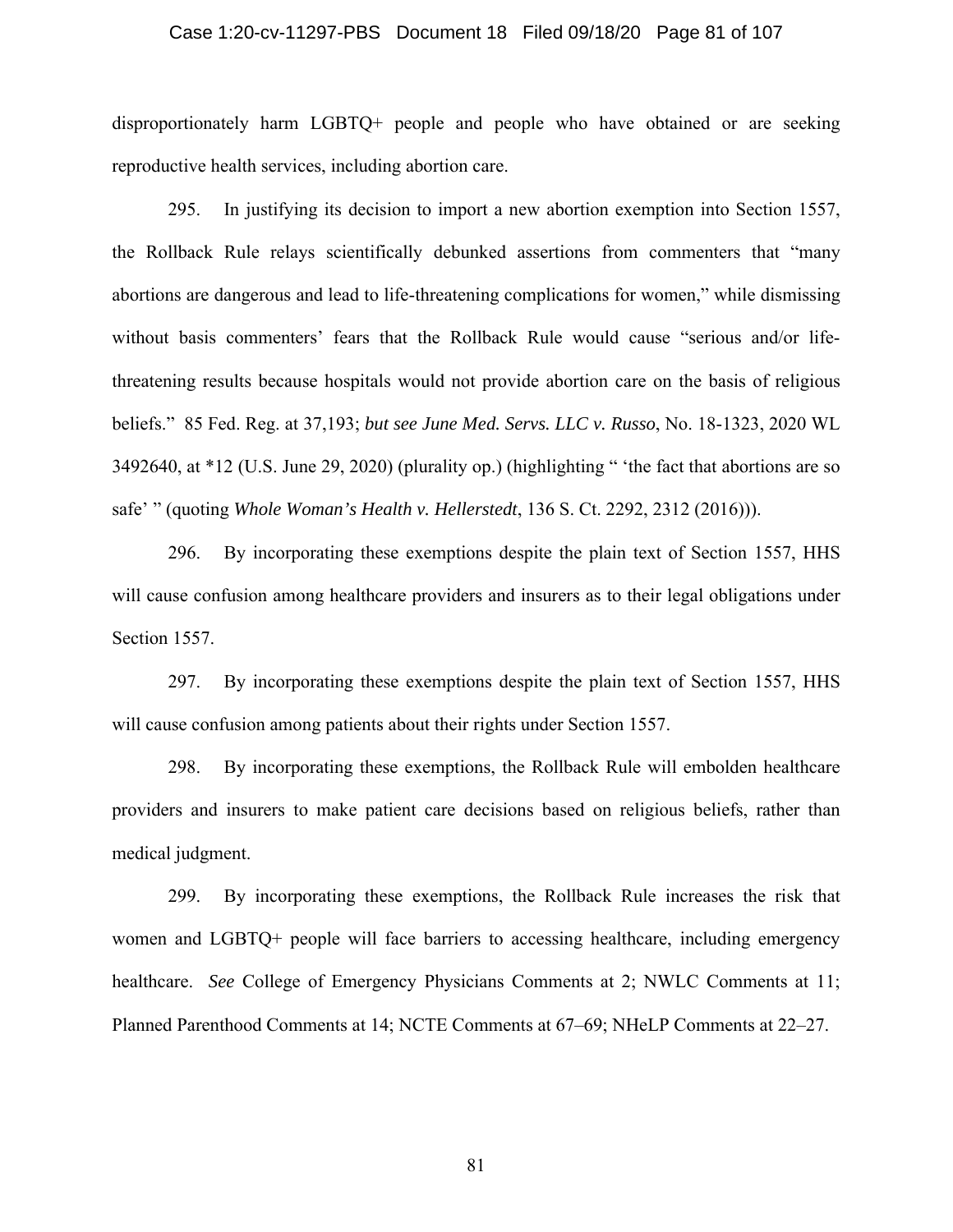#### Case 1:20-cv-11297-PBS Document 18 Filed 09/18/20 Page 82 of 107

300. Religiously affiliated hospitals, for example, routinely deny appropriate miscarriage management or treatments for ectopic pregnancies. *See*, *e.g.*, *Means v. United States Conference of Catholic Bishops*, 836 F.3d 643, 646–647 (6th Cir. 2016); Julia Kaye et al., *Health Care Denied Patients and Physicians Speak Out About Catholic Hospitals and the Threat to Women's Health and Lives* 8–17 (2016), https://bit.ly/38Epiwt.

301. The same is true for transgender people. *See* Planned Parenthood Comments at 7 (explaining that transgender persons are often denied treatment for HIV, mammograms, and urinary tract infection screenings based on their gender identity or transgender status); *Conforti v. St. Joseph's Healthcare Sys., Inc*., No. 2:17-CV-00050, 2019 WL 3847994 (D.N.J. Aug. 15, 2019) (describing claims of a transgender man who was refused a medically necessary hysterectomy by a Catholic hospital).

302. By encouraging healthcare institutions and health workers to deny care based on religious beliefs or personal objections even in emergency situations, the Rollback Rule arbitrarily and capriciously encourages those institutions and providers to violate the Emergency Medical Treatment and Labor Act, "EMTALA." 42 U.S.C. § 1395dd. EMTALA requires any hospital that receives Medicare funds and operates an emergency department to examine all individuals that come into the emergency room and, if an emergency medical condition exists, to either stabilize the condition or, in certain circumstances, arrange for the transfer of the individual. *Id.* "[N]othing in [the ACA]," including Section 1557, "shall be construed to relieve any health care provider from providing emergency services as required by . . . EMTALA." 42 U.S.C. § 18023(d). Nonetheless, the Rollback Rule's incorporation of the religious and abortion exemptions invites entities to deny such emergency care, ignoring the substantial evidence of harm that would result from such denials of emergency care that was before the agency. *See*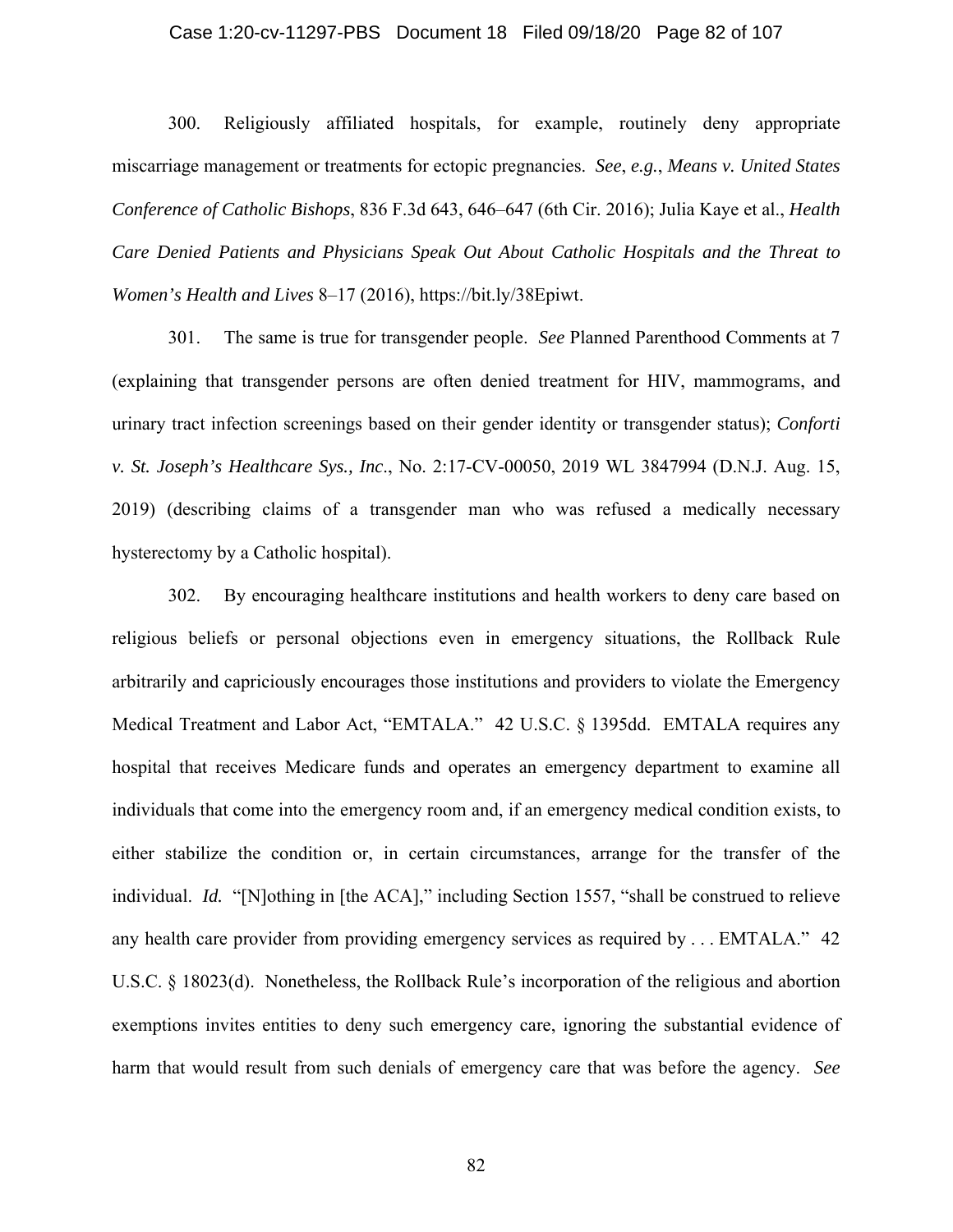#### Case 1:20-cv-11297-PBS Document 18 Filed 09/18/20 Page 83 of 107

College of Emergency Physicians Comments at 2 ("Patients with life-threatening injuries or illnesses may not have time to wait to be referred to another physician or other healthcare professional to treat them if the present provider has a moral or religious objection."); NWLC Comments at 11; Planned Parenthood Comments at 14.

303. These harms will increase over time because the healthcare market includes a large, and increasingly growing, number of religiously affiliated hospitals and healthcare systems. *See, e.g.,* FAPP Comments at 10 & n.34; Planned Parenthood Comments at 13–16.

### **3. The Rollback Rule's elimination of the uniform enforcement scheme is contrary to law and arbitrary and capricious.**

304. Section 1557 created a new, uniform scheme for enforcing protections against discrimination in healthcare. Section 1557 states: "The enforcement mechanisms provided for and available under such title VI, title IX, section 504, *or* such Age Discrimination Act shall apply for purposes of violations of this subsection." *See* 42 U.S.C. § 18116(a) (emphasis added). By using the disjunctive "or," Congress provided that the enforcement mechanisms available in any of the cross-referenced statutes are available to a Section 1557 plaintiff, regardless of her protected class status. Thus, under this new uniform standard, any Section 1557 plaintiff may bring a private right of action for disparate treatment *or* disparate impact discrimination.

305. The uniform standard is necessary to avoid absurd and illogical results, as any other interpretation of the statute would mean that Section 1557 plaintiffs who have experienced the same discriminatory conduct would have different enforcement mechanisms and remedies depending on whether the discrimination was based on their sex, race, color, national origin, sex, age, disability, or a combination of one or more of these bases.

306. The uniform standard is the only reading of Section 1557 that would permit courts to evaluate the claims of a plaintiff alleging multiple and intersecting forms of discrimination.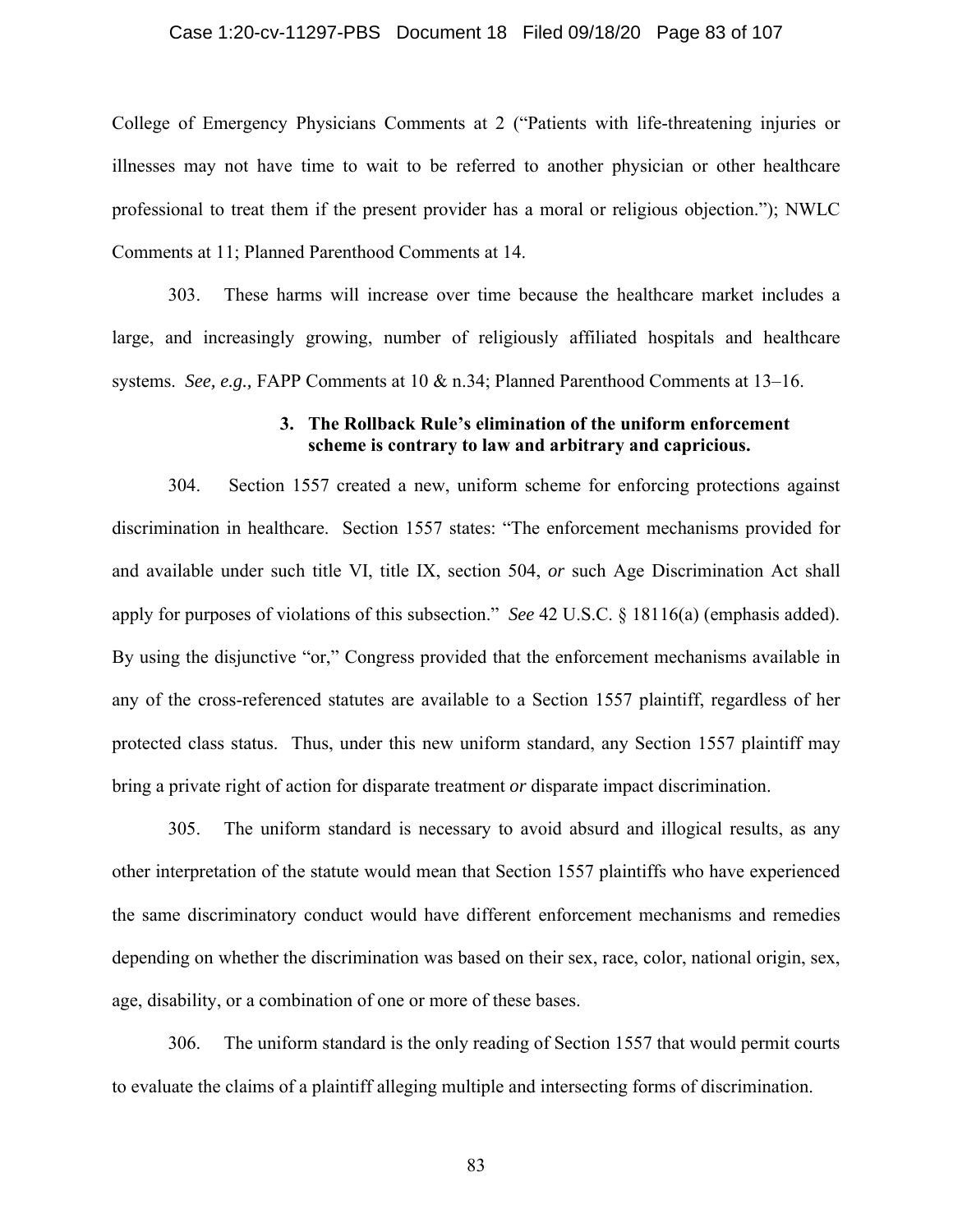#### Case 1:20-cv-11297-PBS Document 18 Filed 09/18/20 Page 84 of 107

307. The 2016 Rule properly implemented Section 1557's uniform enforcement standard by providing that the enforcement mechanisms available under the cross-referenced statutes are available to remedy discrimination on any of the grounds of discrimination covered by Section 1557. *See* 81 Fed. Reg. at 31,472 (codified at 45 C.F.R. § 92.301(a) (2019)).

308. In response to comments requesting confirmation that under the plain language of the statute, "all enforcement mechanisms available under the statutes listed in Section 1557 are available to each Section 1557 plaintiff, regardless of the plaintiff's protected class," *id.* at 31,439, HHS stated that it "interprets Section 1557 as authorizing a private right of action for claims of disparate impact discrimination on the basis of any of the criteria enumerated in the legislation." *Id.* at 31,440.

309. Consistent with this interpretation, the 2016 Rule explicitly prohibited certain discriminatory acts "that *have the effect* of subjecting individuals to discrimination on the basis of sex"—that is, disparate impact sex discrimination. *Id.* at 31,470 (codified at 45 C.F.R. § 92.101(b)(3)(ii) (2019)) (emphasis added).

310. The 2016 Rule also properly acknowledged that Section 1557 contains a private right of action and that compensatory damages are available to Section 1557 plaintiffs in both judicial and administrative proceedings. *See id.* at 31,472 (codified at 45 C.F.R. §§ 92.301(b), 92.302(d) (2019)). Such interpretation is supported by the plain language of Section 1557 and the purpose of the ACA.

311. Yet the Rollback Rule reversed course without reasoned explanation, contravening the plain language of Section 1557 by deleting these provisions and retracting the 2016 Rule's statement that Section 1557 created a new, singular standard that permits disparate impact claims on the basis of sex. 85 Fed. Reg. at 37,195.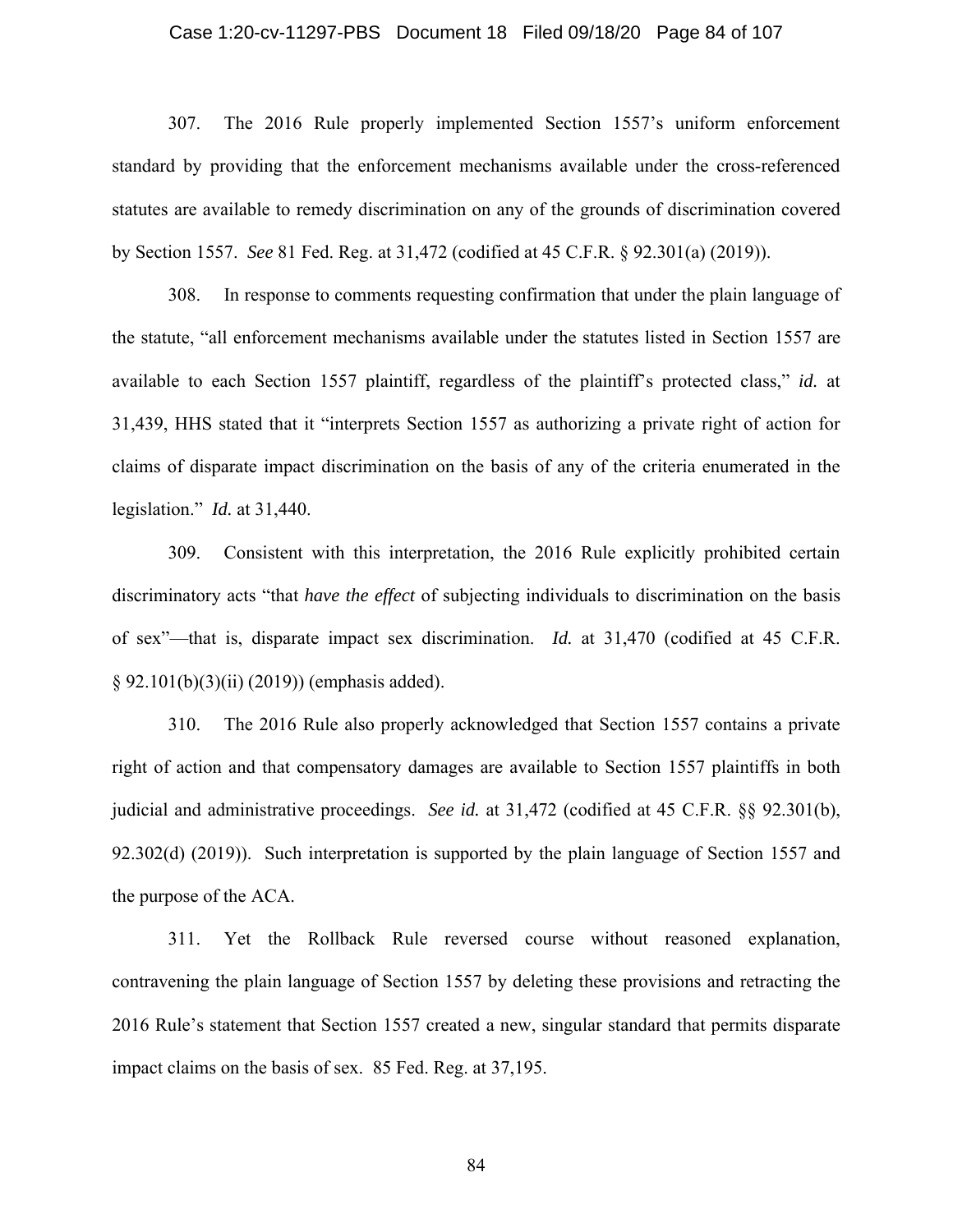#### Case 1:20-cv-11297-PBS Document 18 Filed 09/18/20 Page 85 of 107

312. Instead, the Rollback Rule adopted an interpretation of Section 1557 that conflicts with the text of the statute, under which each ground of discrimination is governed by a separate standard for liability, causation, proof, and enforcement. *See id.* at 37,201–202.

313. The Rollback Rule's position that people have different levels of protection based upon the protected class to which they belong effectively embeds discriminatory practices into Section 1557 and contravenes the statute's express purpose of ensuring equal treatment within the healthcare system. *See, e.g.*, 156 Cong. Rec. S1842 (daily ed. Mar. 23, 2010). The Rollback Rule's revised interpretation of Section 1557 is thus not only contrary to the plain language of Section 1557, it is contrary to the overall goal of Section 1557, as well as the broader purpose of the ACA—to improve access to healthcare and reduce health disparities.

314. The Rollback Rule's deletion of the 2016 Rule's provision confirming that Section 1557 contains a private right of action likewise contradicts the plain language of the statute—which incorporates the "enforcement mechanisms" of four civil rights laws that contain a private right of action. The deletion of this provision also defies every court that has considered the question of whether Section 1557 confers a private right of action. *See, e.g.*, *Rumble v. Fairview Health Servs.,* 2015 WL 1197415 at \*11 (D. Minn. 2015); *Callum v. CVS Health Corp.*, 137 F.Supp.3d 817, 845 (D.S.C. 2015). Yet, HHS decided that it "no longer intends to take a position" as to whether Section 1557 provides a private right of action, without providing any basis for that decision. 85 Fed. Reg. at 37,203.

315. The Rollback Rule indicates that it abandoned the 2016 Rule's uniform enforcement scheme because it viewed that scheme as "a new patchwork regulatory framework unique to Section 1557 covered entities" that was "confusing." *Id.* at 37,162. But it is the Rollback Rule's elimination of the uniform enforcement scheme that will create a patchwork of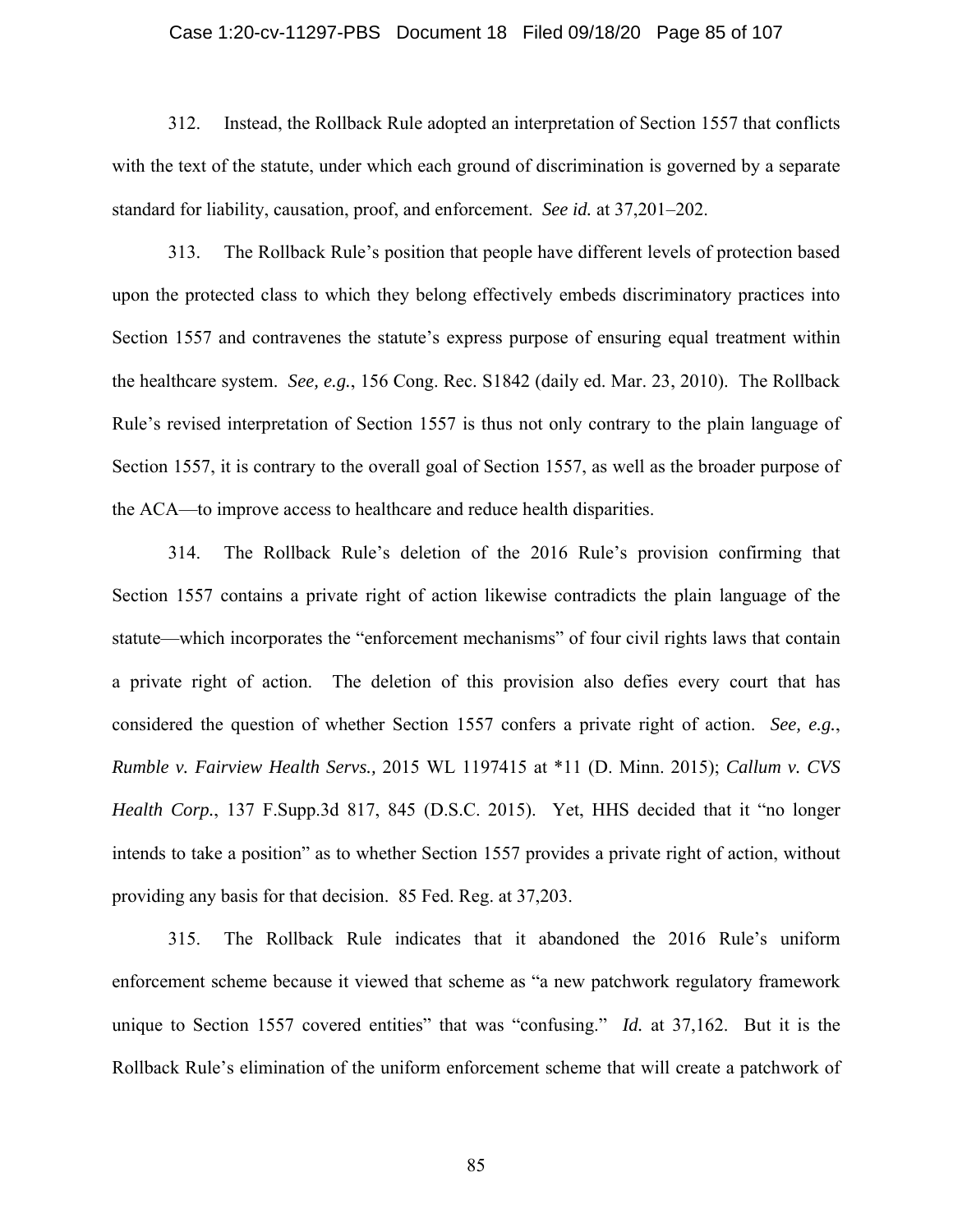#### Case 1:20-cv-11297-PBS Document 18 Filed 09/18/20 Page 86 of 107

legal standards and cause confusion by requiring healthcare providers, insurers, and patients to work through a maze of statutory cross-references to determine their obligations and rights under Section 1557.

316. HHS failed to respond meaningfully to commenters who expressed concern that the Rollback Rule would compound discrimination faced by individuals based on multiple and intersecting characteristics and make it more difficult for individuals experiencing intersectional discrimination to seek a remedy. HHS responded only that it would continue to accept complaints alleging discrimination based on one or more protected statuses without elaborating what standards HHS would apply, or any explanation of why the Rollback Rule will not hinder individuals' ability to obtain a judicial remedy through private action. *Id.* at 37,200.

317. Although the statute itself will continue to protect Section 1557 plaintiffs who seek to vindicate their rights in court, the Rollback Rule injects ambiguity as to the appropriate legal standard for resolving Section 1557 claims. This ambiguity, as well as HHS's refusal to recognize claims for disparate impact sex discrimination, will make it more difficult for patients to assert their rights under Section 1557 and obtain redress administratively or judicially.

### **4. The Rollback Rule's narrowing of the definition of covered entities is contrary to law and arbitrary and capricious.**

318. The Rollback Rule's narrowing of the scope of covered entities is contrary to the plain text of Section 1557. It is also arbitrary and capricious because doing so belies the purpose of the ACA, which is to *increase* health access and coverage. *See, e.g.*, *Nat'l Fed'n of Indep. Bus. v. Sebelius*, 567 U.S. 519, 538–539 (2012).

319. The Rollback Rule narrowed the category of covered entities to a "health program or activity" that receives federal financial assistance from HHS or a "program or activity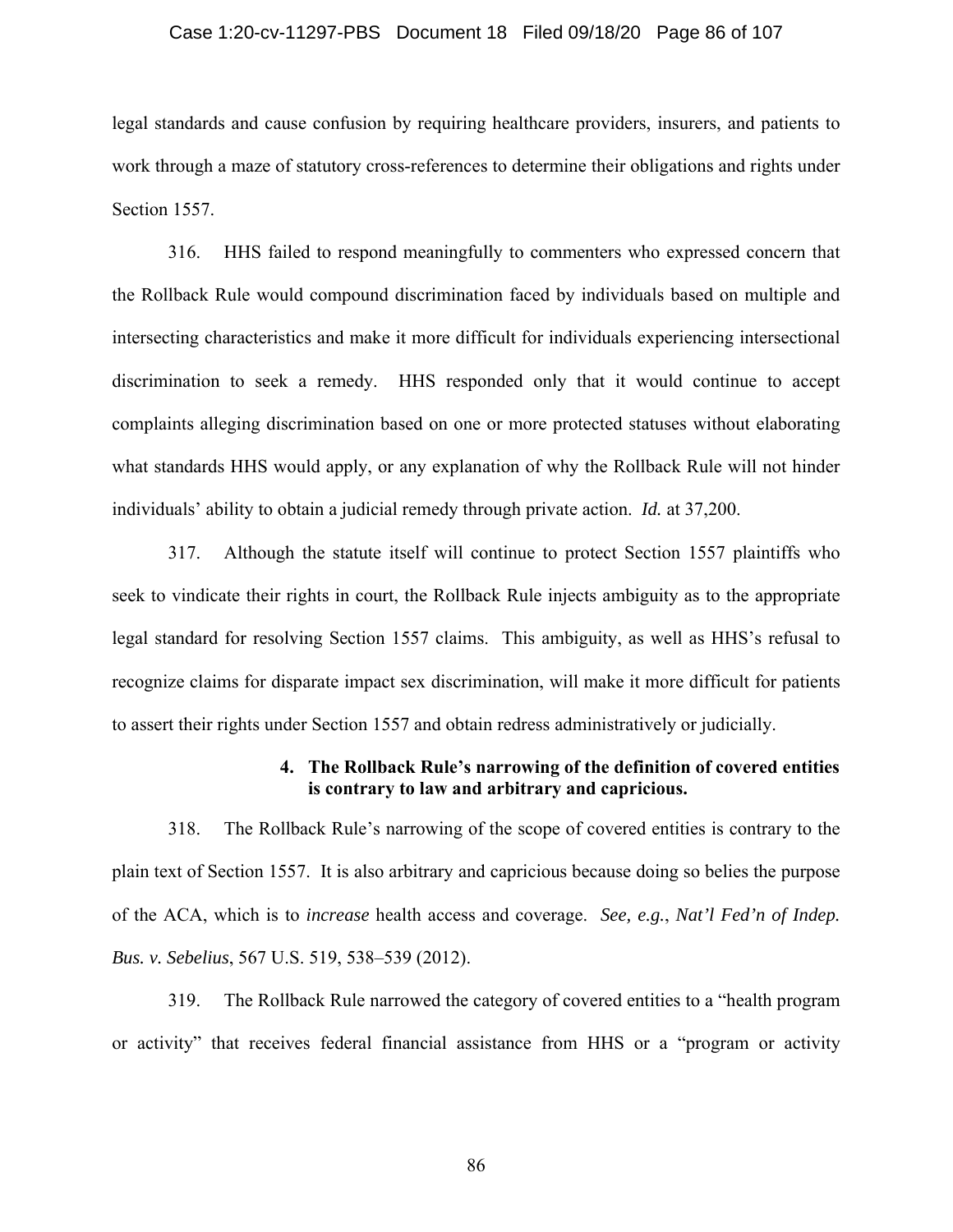#### Case 1:20-cv-11297-PBS Document 18 Filed 09/18/20 Page 87 of 107

administered by" HHS under Title I of the ACA or by an entity established under that Title. 85 Fed. Reg. at 37,167–170 (to be codified at 45 C.F.R. § 92.3(a)).

320. For entities "principally engaged in the business of providing health care," the Rollback Rule defines "health program or activity" to include all the activities of that entity. *Id.*  at 37,171–172 (to be codified at 45 C.F.R. § 92.3(b)).

321. For entities *not* principally engaged in the business of providing healthcare, the Rollback Rule defines "health program or activity" to include "such entity's operations only to the extent any such operation receives Federal financial assistance." *Id.*

322. The Rollback Rule defines health insurance issuers as not "principally engaged in the business of providing health care." *Id.* at 37,172–174 (to be codified at 45 C.F.R. § 92.3(c)).

323. These definitions significantly narrow the scope of entities subject to HHS's enforcement of Section 1557.

324. In support of these new definitions, HHS cites the Civil Rights Restoration Act (CRRA), Public Law 100-259, 102 Stat. 28 (Mar. 22, 1988), *see* 85 Fed. Reg. at 37,171. The CRRA was passed by Congress to restore an expansive interpretive scope to Title IX in response to *Grove City College v. Bell*, 465 U.S. 555 (1984). *See Cohen v. Brown Univ.*, 991 F.2d 888, 894 (1st Cir. 1993) ("In response to *Grove City*, Congress scrapped the program-specific approach and reinstated an institution-wide application of Title IX by passing the Civil Rights Restoration Act of 1987 [] ... requir[ing] that if any arm of an educational institution received federal funds, the institution as a whole must comply with Title IX's provisions." (citing S. Rep. No. 64, 100th Cong., 2d Sess. 4 (1988), reprinted in 1988 U.S.C.C.A.N. 3, 6)).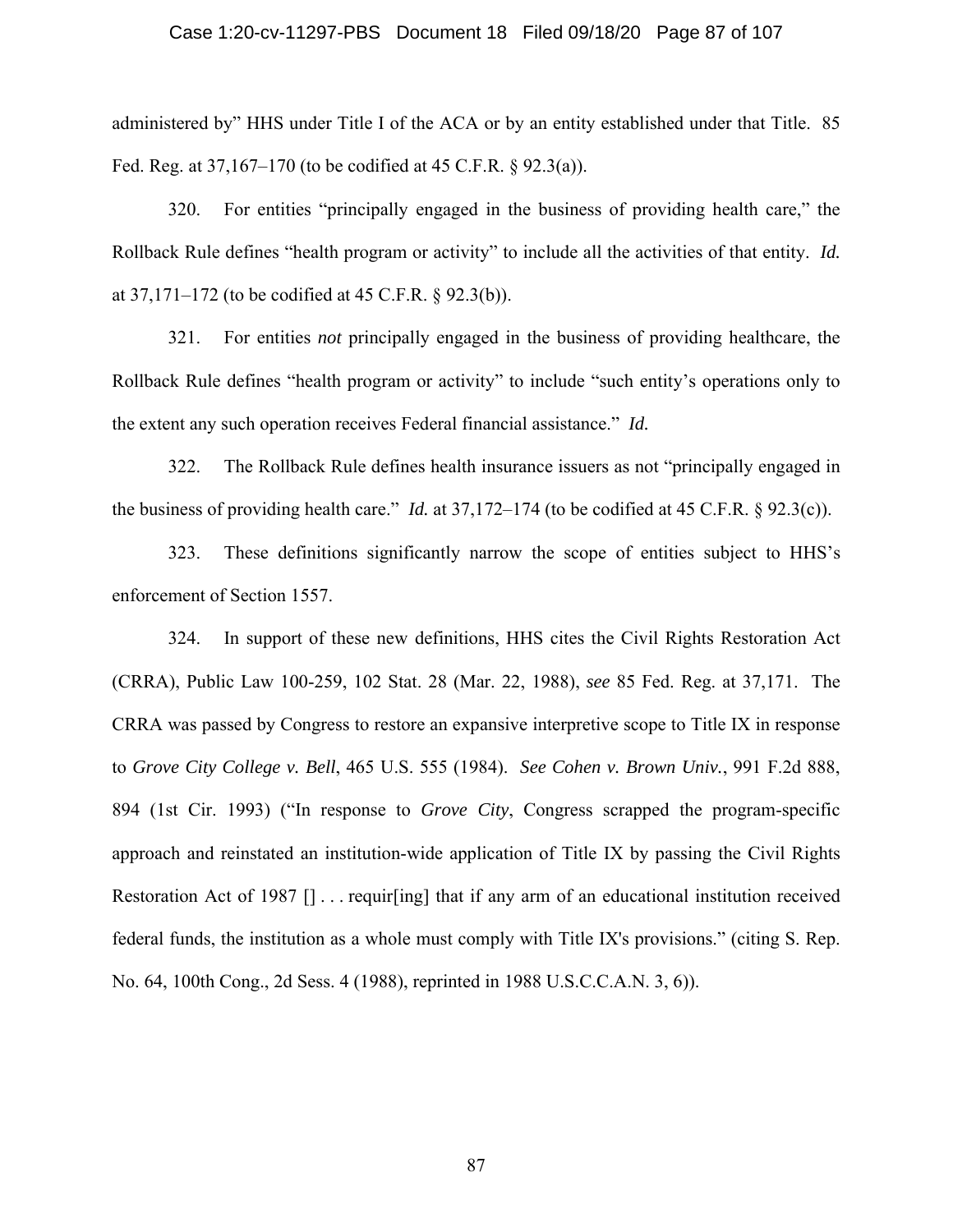#### Case 1:20-cv-11297-PBS Document 18 Filed 09/18/20 Page 88 of 107

325. These definitions conflict with Section 1557, which covers a substantially broader scope of entities. *See* 42 U.S.C. § 18116(a); *see also* 81 Fed. Reg. 31,466 (the 2016 Rule, interpreting covered entities broadly in line with Section 1557).

326. Section 1557 applies to "*any* health program or activity, *any part of which* is receiving Federal financial assistance." 42 U.S.C. § 18116(a) (emphasis added).

327. Section 1557's reference to "health program or activity" includes the issuance of insurance because the ACA was designed to increase access to both care *and* insurance; indeed, the signature components of the ACA—the individual responsibility provision, the guaranteed issue provision, and the community rating provision—each seek to increase access to health insurance.

328. By narrowing these definitions, the Rollback Rule contradicts the purpose of the ACA and will embolden healthcare providers and insurers to discriminate against persons on the basis of sexual orientation, gender identity, pregnancy, false pregnancy, termination of pregnancy or recovery therefrom, and childbirth or related medical conditions.

329. By narrowing these definitions, HHS will cause confusion among healthcare providers and insurers about their obligations under Section 1557.

330. By narrowing these definitions, HHS will cause confusion among patients about their rights under Section 1557.

## **5. The Rollback Rule's elimination of the notice and taglines requirement is arbitrary and capricious.**

331. The 2016 Rule recognized that "national origin" discrimination under Title VI entails discrimination based on the "linguistic characteristics of a national origin group." 81 Fed Reg. at 31,470–471.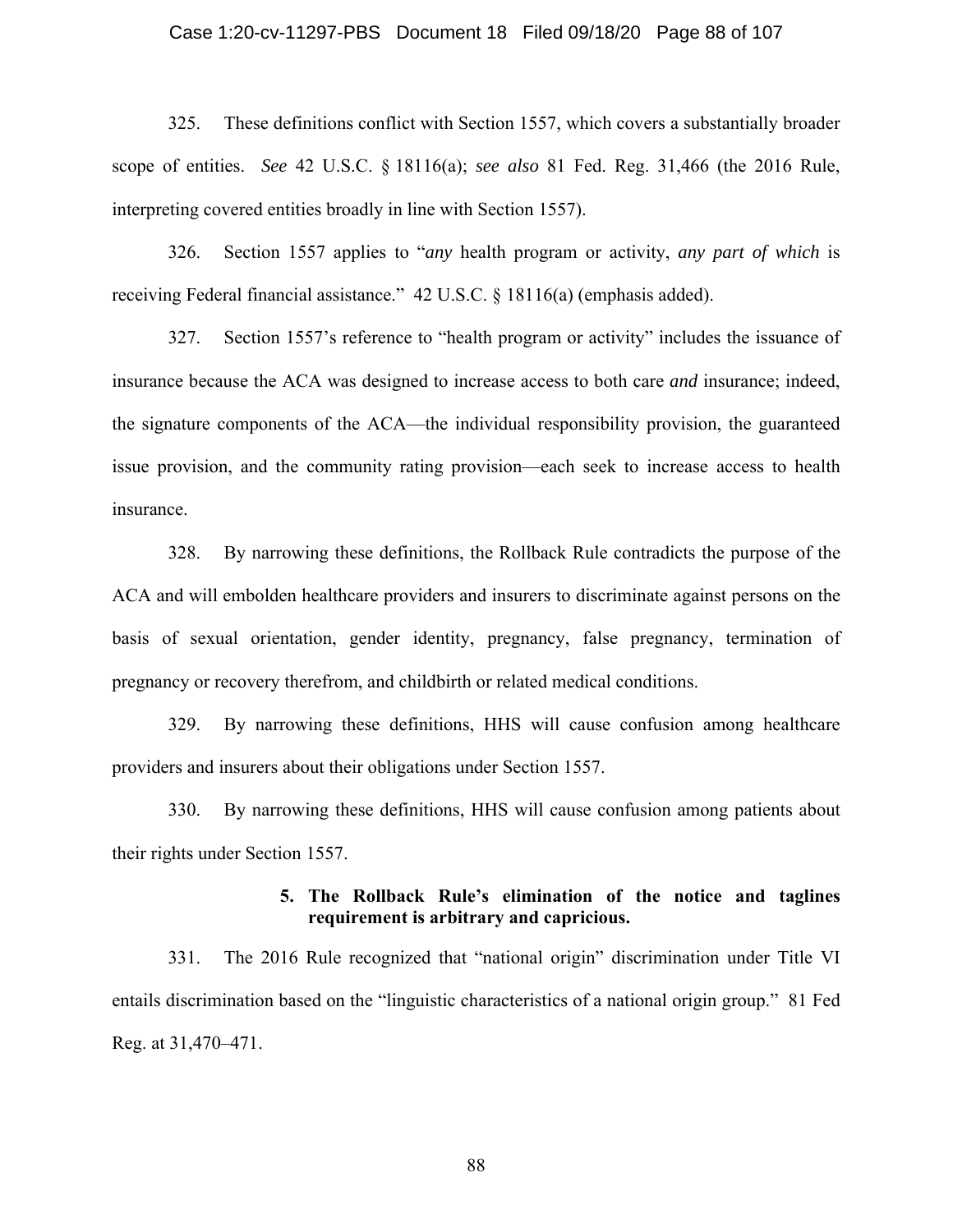#### Case 1:20-cv-11297-PBS Document 18 Filed 09/18/20 Page 89 of 107

332. The 2016 Rule required covered entities to "take reasonable steps to provide meaningful access to each individual with limited English proficiency eligible to be served or likely to be encountered in its health programs and activities." *Id.* at 31,470 (codified at 45) C.F.R. § 92.201(a) (2019)).

333. The 2016 Rule required covered entities to provide notice of nondiscrimination policies, including notice of availability of language assistance services and an explanation of how to access those services. *Id.* at 31,469 (codified at 45 C.F.R. § 92.8(a) (2019)).

334. The 2016 Rule required covered entities to include notices and taglines on all significant documents in the top fifteen languages spoken by LEP individuals in the entity's state. *Id.* at 31,469 (codified at 45 C.F.R. § 92.8(d)(1)).

335. The Rollback Rule revised the meaningful access standard to require covered entities to "take reasonable steps to ensure meaningful access to such programs or activities by limited English proficient individuals." 85 Fed. Reg. at 37,245. This revised standard does not require covered entities to ensure that "each individual" with LEP has meaningful access; instead, it requires that covered entities take steps only with respect to LEP persons as an undifferentiated group, without requiring entities to consider, for example, which specific languages the people they are likely to interact with speak. This removes the requirement for providers to have a meaningful language access plan.

336. The Rollback Rule removes the notice and taglines requirement because HHS considers them too expensive. *See id.* at 37,162–163. HHS offers no explanation, rationale, or calculation beyond summary conclusions and figures for that assertion. HHS also neglects to account for the cost of confusion that will be occasioned by the Rollback Rule.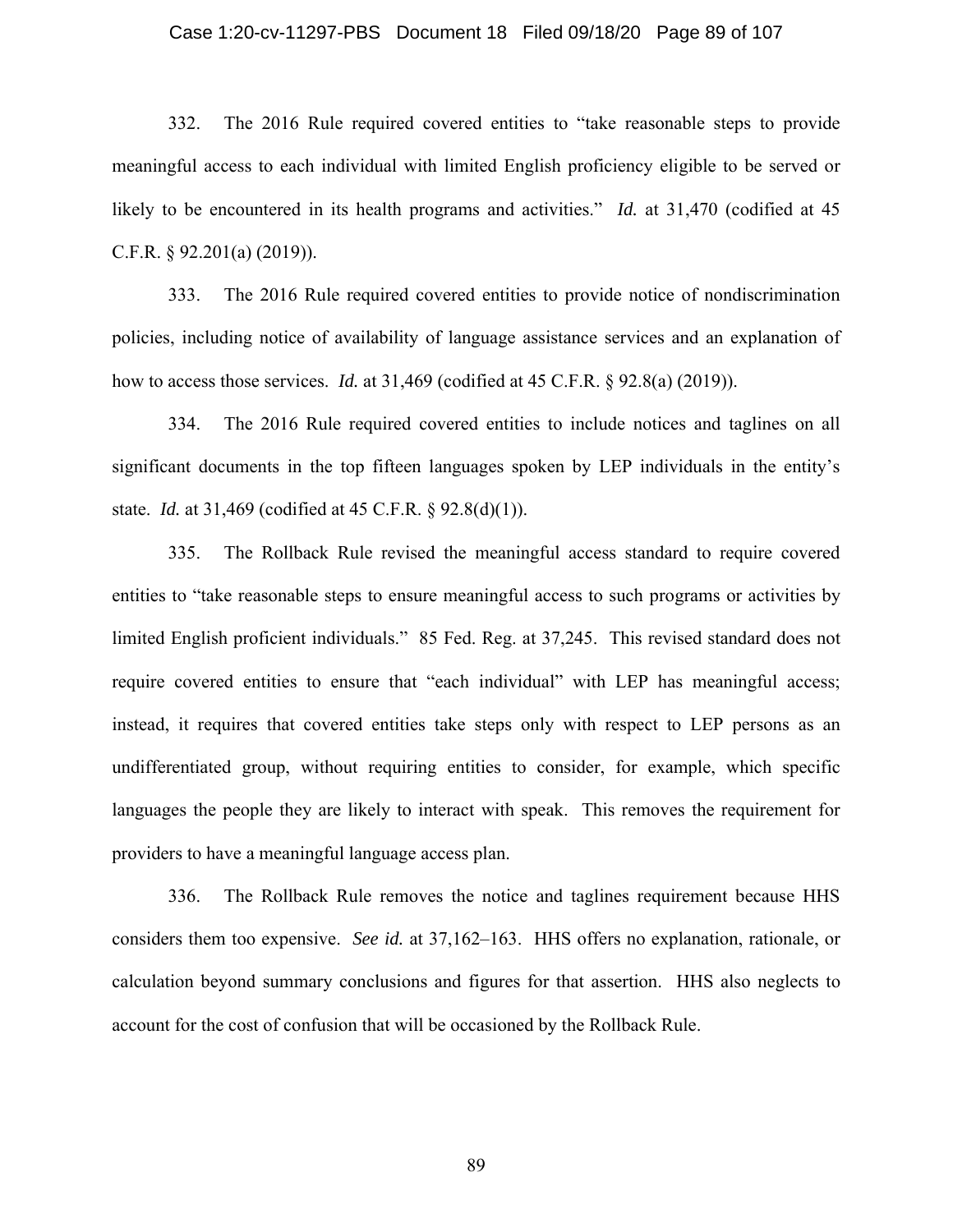#### Case 1:20-cv-11297-PBS Document 18 Filed 09/18/20 Page 90 of 107

337. HHS did not explain why potential cost savings justify revising the "meaningful access" test to refer to groups rather than individuals.

338. HHS did not offer a reasoned explanation for prioritizing costs over patients' needs to communicate with their doctors and healthcare providers.

## **6. The Rollback Rule's elimination of non-discrimination provisions not promulgated under Section 1557 is contrary to law and arbitrary and capricious.**

339. The Rollback Rule eliminates protections against gender identity and sexual orientation discrimination in regulations that implement statutes other than Section 1557, such as Medicaid State Plans, Programs for All-Inclusive Care for the Elderly (PACE), and the ACA state health insurance marketplaces and plans. *See id.* at 37,218–222, 37,243.

340. These provisions were promulgated to further the ACA's aim of expanding insurance coverage and access to healthcare by eliminating discrimination-based barriers to coverage and care. *See* 45 C.F.R. §§ 147.104(e), 155.120(c)(1)(ii), 155.220(j)(2)(i), 156.200(e), & 156.1230(b)(2); *see also* PPACA; Establishment of Exchanges and Qualified Health Plans, 77 Fed. Reg. 18,310, 18,319, 18,415 (Mar. 27, 2012); PPACA; Health Insurance Market Rules, 78 Fed. Reg. 13,406, 13,417 (Feb. 27, 2013); PPACA; Exchange and Insurance Market Standards for 2015 and Beyond, 79 Fed. Reg. 30,240, 30,261 (May 27, 2014); PPACA; HHS Notice of Benefit and Payment Parameters for 2018, 81 Fed. Reg. 94,058, 94,064, 94,152 (Dec. 22, 2016).

341. The deletion of these protections is both contrary to law and arbitrary and capricious. It is contrary to the Supreme Court's clear holding in *Bostock* that statutory prohibitions of discrimination "on the basis of sex" necessarily encompass discrimination based on sexual orientation and gender identity. And HHS arbitrarily and capriciously failed to update its explanation of that deletion in light of *Bostock*.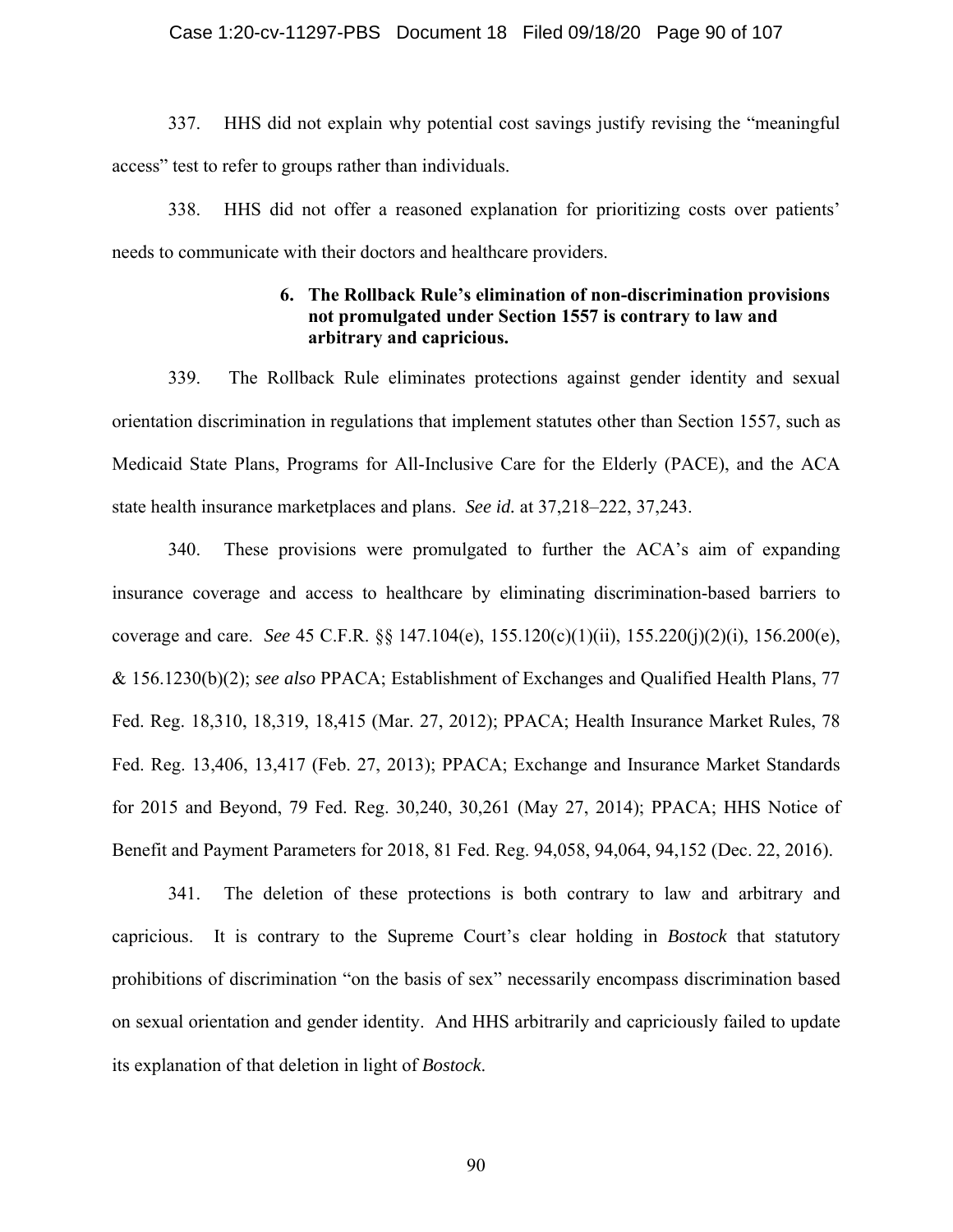#### Case 1:20-cv-11297-PBS Document 18 Filed 09/18/20 Page 91 of 107

342. The deletion will also cause confusion among healthcare providers and insurers as to their legal obligations, cause confusion among patients as to their legal rights, and embolden discrimination against persons on the basis of gender identity, sexual orientation, pregnancy, false pregnancy, termination of pregnancy or recovery therefrom, and childbirth or related medical conditions.

343. The Rollback Rule did not identify a reasoned basis for eliminating these protections.

344. The Rollback Rule did not estimate the benefits of eliminating these protections.

345. The Rollback Rule did not estimate the costs of eliminating these protections.

346. The Rollback Rule did not sufficiently respond to numerous public comments that raised concerns with this proposed deletion. *See, e.g.*, TLC Comments at 4–5; TLDEF Comments at 2–3.

## **7. The Rollback Rule's regulatory impact analysis is arbitrary and capricious.**

347. Agencies must make a reasoned determination that a regulation's benefits justify its costs. *See* Exec. Order No. 13563 § 1(b), 76 Fed. Reg. 3,821 (Jan. 18, 2011).

348. The cost-benefit analysis is "a centrally relevant factor when deciding whether to regulate." *Michigan v. EPA*, 135 S. Ct. 2699, 2707 (2015).

349. HHS identifies only one quantifiable benefit—"approximately \$2.9 billion in cost savings"—from repealing the notice and taglines requirement. 85 Fed. Reg. at 37,162.

350. HHS relied exclusively on self-reported providers' estimates, with no public outreach, to determine the impact of the notice and taglines requirement. *See id.* at 37,229.

351. HHS's own calculations show that figure must be adjusted down to \$2.65 billion after accounting for costs. *Id.* at 37,224.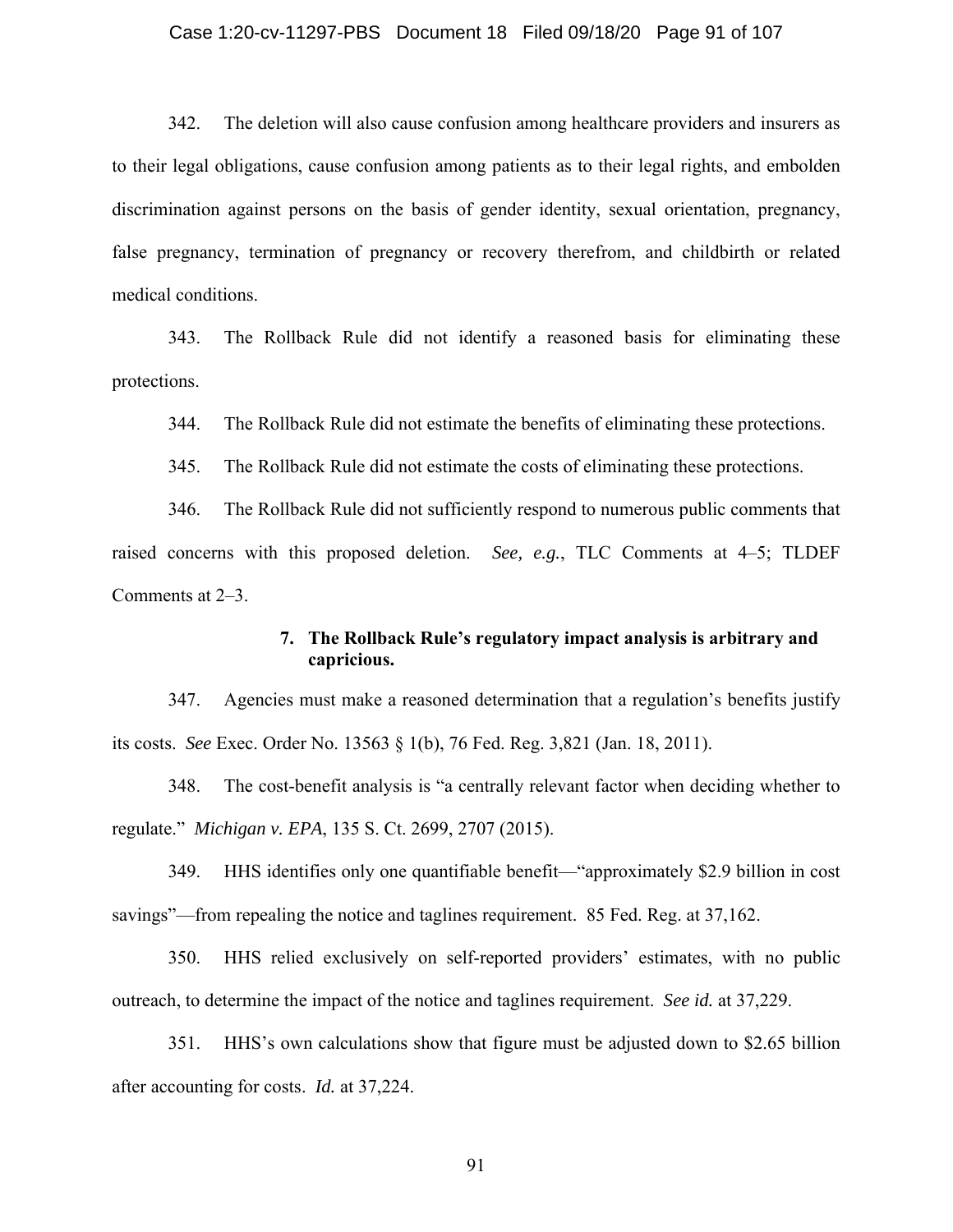#### Case 1:20-cv-11297-PBS Document 18 Filed 09/18/20 Page 92 of 107

352. HHS did not explain why the benefits as calculated in the Rollback Rule dropped from the \$3.6 billion figure in the 2019 Proposed Rule. *See* 84 Fed. Reg. at 27,880. HHS does not explain whether or how the regulatory impact analysis changes in light of the almost one billion (or more than 25%) difference.

353. HHS did not account for costs of additional litigation that will inevitably arise because of the Rollback Rule's dismantling of the uniform enforcement mechanism and grievance procedure requirement available under the 2016 Rule.

354. HHS did not explain why its calculation of the benefits from eliminating the notice and taglines requirement justified the full scope of the Rollback Rule, which eliminated numerous other provisions that provided demonstrable benefits, including making healthcare more accessible for those who do not speak English. *See* Am. Lung Ass'n, Comment Letter on 2019 Proposed Rule 5 (Aug. 13, 2019), https://bit.ly/2Dbecnj.

355. HHS did not establish that the savings outweigh the costs of the Rollback Rule.

356. Language barriers can impede access to quality care, and the costs of these barriers can be deadly. According to a 2010 study, patients lost their lives and suffered irreparable harm due to language barriers and the failure to provide appropriate language services. *See* NHeLP Comments at 27–29.

357. HHS acknowledged that some covered entities will revert back to the discriminatory policies and practices related to gender identity and sex-stereotyping. 85 Fed. Reg. at 37,225.

358. Denying transgender-related care can result in increased costs because it increases the risk of negative "end points," such as depression, suicidality, substance abuse, drug abuse,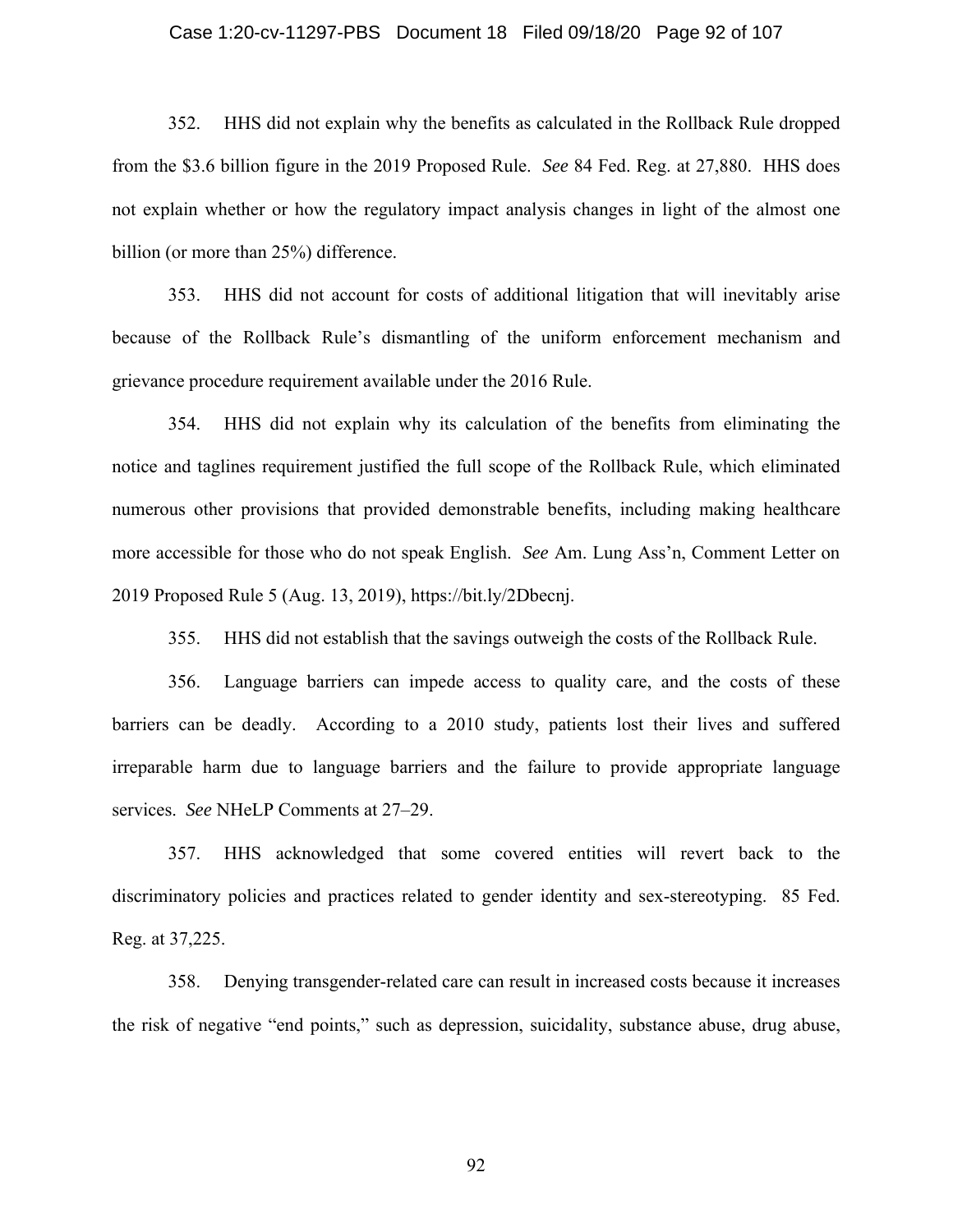#### Case 1:20-cv-11297-PBS Document 18 Filed 09/18/20 Page 93 of 107

and HIV. *See* Cities of Chicago, et al., Comment Letter on 2019 Proposed Rule 29 (Aug. 13, 2019), https://bit.ly/2ZEslRe.

359. Delaying or forgoing basic preventive care due to fear of discrimination causes higher costs down the road because conditions are left untreated. *See, e.g.*, TLC Comments at 8– 9; 85 Fed. Reg. at 37,165; *see also id.* at 37,233.

360. Discrimination based on pregnancy history can mean a patient is unable to get the care they need when they need it. For example, patients who are pregnant and face discrimination because they previously had had an abortion may delay or forgo prenatal care. Research shows that prenatal care is associated with lower hospital costs. James W. Henderson, *The Cost Effectiveness of Prenatal Care*, 15 Health Care Financing Rev. 21, 22, 27 (1994), https://bit.ly/3fcs4f3.

361. Any delay in care could lead to later costs in the long run, both in caring for the patient and the infant. For Black and Indigenous women, such denials of care can be lifethreatening. *See* NHeLP Comments at 61–62. For Asian American and Pacific Islander and Latina women, existing barriers to comprehensive reproductive healthcare could also worsen if they are discriminated against based on their pregnancy history. *Id.*

362. HHS declined to address the costs of the Rollback Rule because it "lacks the data necessary to estimate the number of individuals who currently benefit from covered entities' policies governing discrimination on the basis of gender identity who would no longer receive those benefits," and, consequently, it cannot compute "related cost and benefits from such change." *Id.; see also id.* at 37,163 ("Costs are not calculable based on available data.").

363. In doing so, HHS ignored the substantial data, reports, and studies submitted by commenters who supplied this data as part of the request for data in the 2019 Proposed Rule.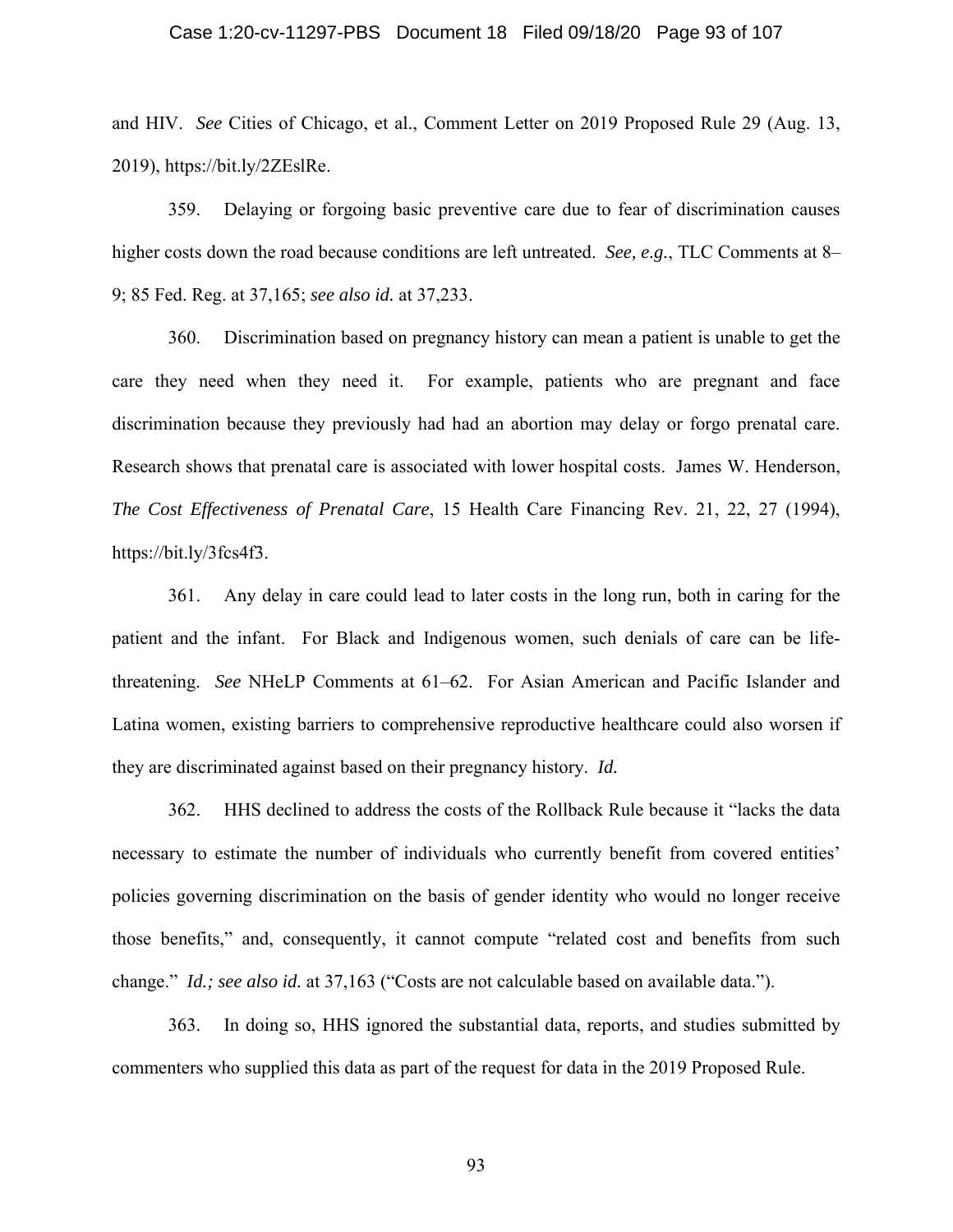### **8. The Rollback Rule evinces animus toward transgender people.**

364. Director Severino was closely involved in the drafting and decisionmaking reflected in the Rollback Rule. Director Severino personally attended several of the meetings between the Office of Management and Budget and advocates urging changes to the Notice of Proposed Rulemaking before the Rollback Rule was published. *See, e.g.*, Minutes, Office of Mgmt. and Budget, EO 12866 Meeting 0945-AA11 (May 4, 2018), https://bit.ly/2ZQiuYL.

365. The Rollback Rule was promulgated as part of a campaign of consistent, repeated anti-transgender sentiments, advocacy, and comments by the Administration as a whole, including HHS officials responsible for enforcing Section 1557 and promulgating its regulations. The Rollback Rule aims to denigrate LGBTQ+ people, particularly transgender people: falsely characterizing them as a threat, spreading misinformation and lies about them, and turning the federal government's efforts to combat discrimination into efforts to promote discrimination.

366. Thus, on January 24, 2017, the Administration's fifth day in office, it scrubbed all mentions of LGBTQ+ people from the websites of the White House, Department of State, and Department of Labor. Emily O'Hara, *Trump Administration Removes LGBTQ Content From Federal Websites*, NBC News (Jan. 24, 2017, 11:01 AM), https://nbcnews.to/31SgD8g.

367. On February 22, 2017, the Departments of Justice and Education withdrew landmark 2016 guidance explaining how schools must protect transgender students under the federal Title IX law. Cory Turner & Anya Kamenetz, *The Education Departments Says It Won't Act on Transgender Student Bathroom Access,* NPR (Feb. 12, 2018, 5:39 PM), https://n.pr/38xO6Gx. The Department of Education has since consistently taken the position that discrimination "on the basis of sex" under Title IX does not protect transgender students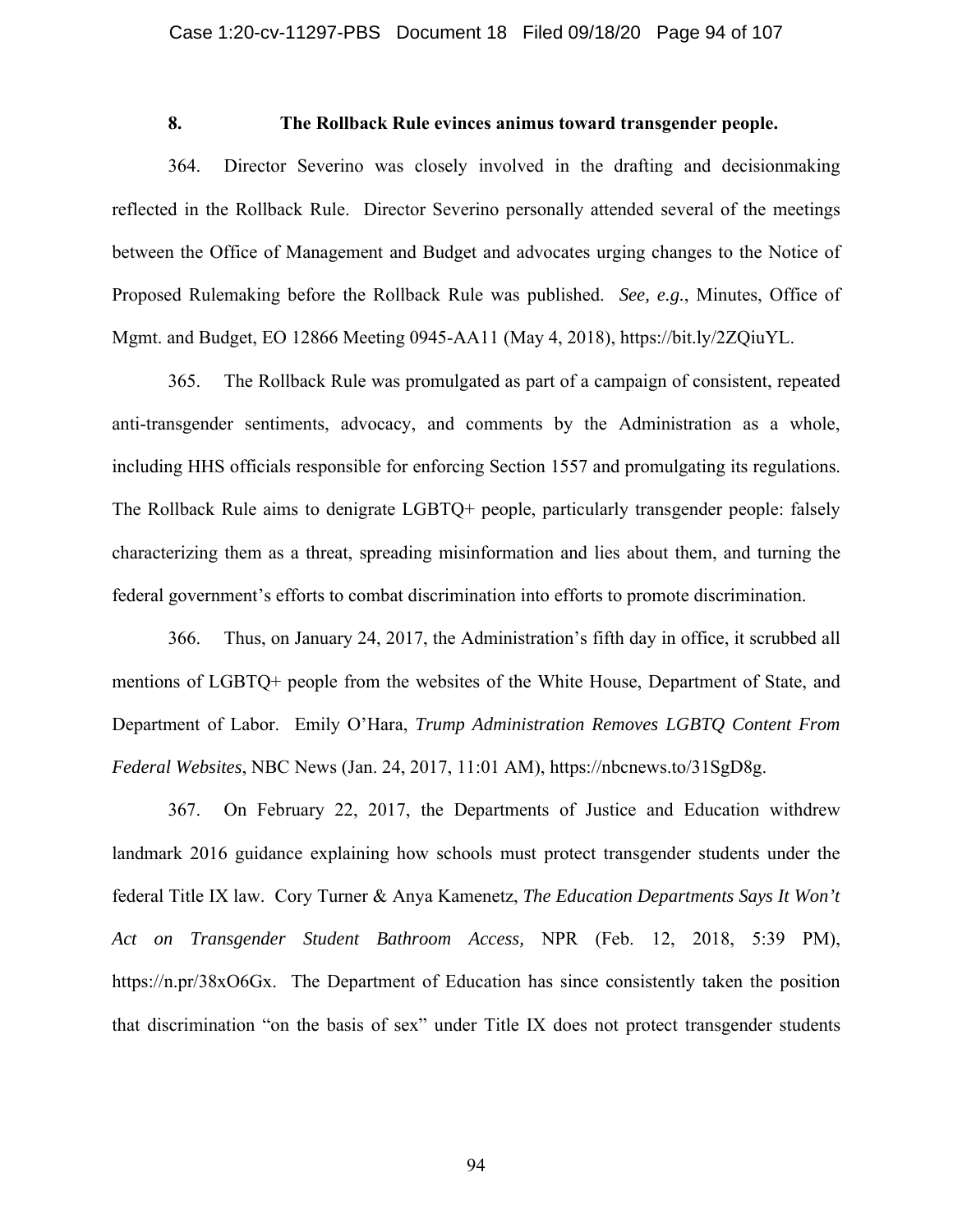#### Case 1:20-cv-11297-PBS Document 18 Filed 09/18/20 Page 95 of 107

against discrimination due to their transgender status. This is contrary to numerous court decisions that have expressly held otherwise.

368. On March 28, 2017, the Census Bureau retracted a proposal to collect demographic information on LGBTQ+ people in the 2020 Census. Laurie Kellman, *Census Suggests Counting LGBTQ, Then "Corrects" and Deletes*, AP News (Mar. 29, 2017), https://bit.ly/3iBItvB.

369. In early 2017, the Department of Housing and Urban Development (HUD) removed "for review six resource documents aimed at helping emergency homeless shelters and other housing providers comply with HUD nondiscrimination policies regarding LGBT service recipients." Letter from Members of Congress to Ben Carson, Sec'y, U.S. Dep't of Housing and Urban Dev. 1 (Jan. 31, 2019), https://bit.ly/3fljVFj. The "review" was never completed, despite its completion being directed by Congress. *See id.*

370. On July 26, 2017, President Trump announced that transgender service members would no longer be allowed to continue to serve in the military because they are a "distraction" from the military's mission.

371. On October 4, 2017, then-Attorney General Jeff Sessions issued a memorandum stating that "as a conclusion of law," Title VII does not prohibit discrimination on the basis of transgender status. Mem. From Jefferson Beauregard Sessions III, Att'y Gen., Dep't of Justice, Re: Revised Treatment of Transgender Employment Discrimination Claims Under Title VII of the Civil Rights Act of 1964 (Oct. 4, 2017), https://bit.ly/2ZLqD0t.

372. On May 11, 2018, the Department of Justice announced a policy change to the Federal Bureau of Prison's Transgender Offender Manual to eliminate recommending housing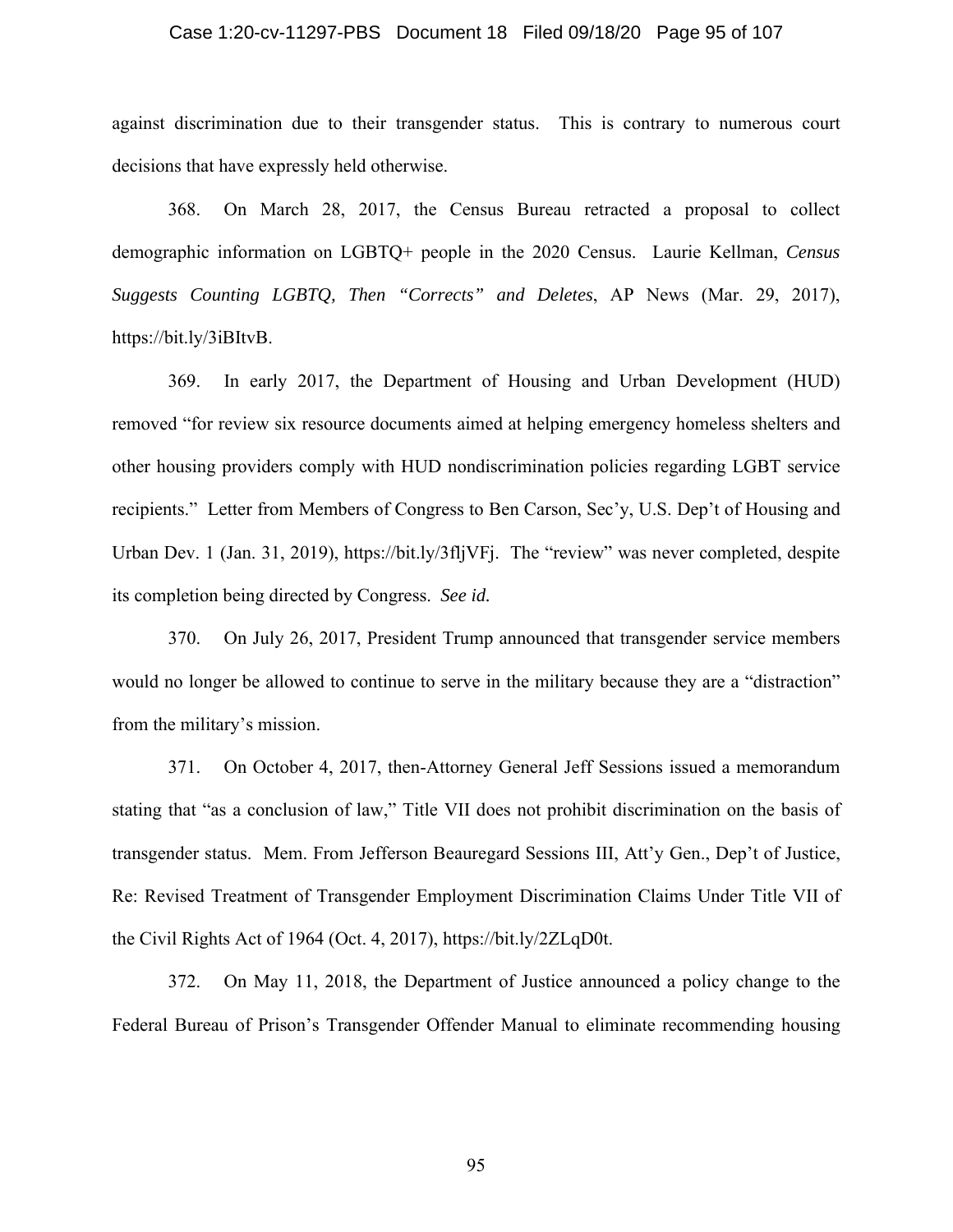#### Case 1:20-cv-11297-PBS Document 18 Filed 09/18/20 Page 96 of 107

consistent with gender identity. *See* Katie Benner, *Federal Prisons Roll Back Rules Protecting Transgender People*, N.Y. Times (May 11, 2018), https://nyti.ms/2Z8vbza.

373. On August 15, 2019, the Department of Labor proposed a rule intended to allow federal contractors to discriminate against their LGBTQ+ employees on the basis of sexual orientation and gender identity. *See* Implementing Legal Requirements Regarding the Equal Opportunity Clause's Religious Exemption, 84 Fed. Reg. 41,677 (proposed Aug. 15, 2019) (codified at 41 C.F.R. pt 60), https://bit.ly/2Chy2Ne.

374. On September 19, 2019, Housing and Urban Development (HUD) Secretary Ben Carson shocked his staff by referring to homeless transgender women seeking shelter as "big, hairy men" trying to infiltrate women's homeless shelters. Tracy Jan et al., *HUD Secretary Ben Carson Makes Dismissive Comments About Transgender People, Angering Agency Staff*, Wash. Post (Sept. 19, 2019), https://wapo.st/2VUhLVk.

375. On June 18, 2020, the Justice Department issued a proposed rule that would make it more difficult for LGBTQ+ refugees to claim asylum as members of a "particular social group." Nicole Narea, *Trump Is Quietly Gutting the Asylum System Amid the Pandemic*, Vox (June 12, 2020), https://bit.ly/2VSug3K.

376. On July 24, 2020, HUD published a proposed rule seeking to rescind protections for homeless transgender people in shelters. This proposed rule, which calls transgender women "men," rests on the trope of transgender women presenting a threat of sexual and psychological violence to cisgender women. 85 Fed. Reg. 44,811 ("HUD does not believe it is beneficial to institute a national policy that may force homeless women to sleep alongside and interact with men [*sic*] in intimate settings—even though those women may have just been beaten, raped, and sexually assaulted by a man the day before."). HUD admitted it "is not aware of data suggesting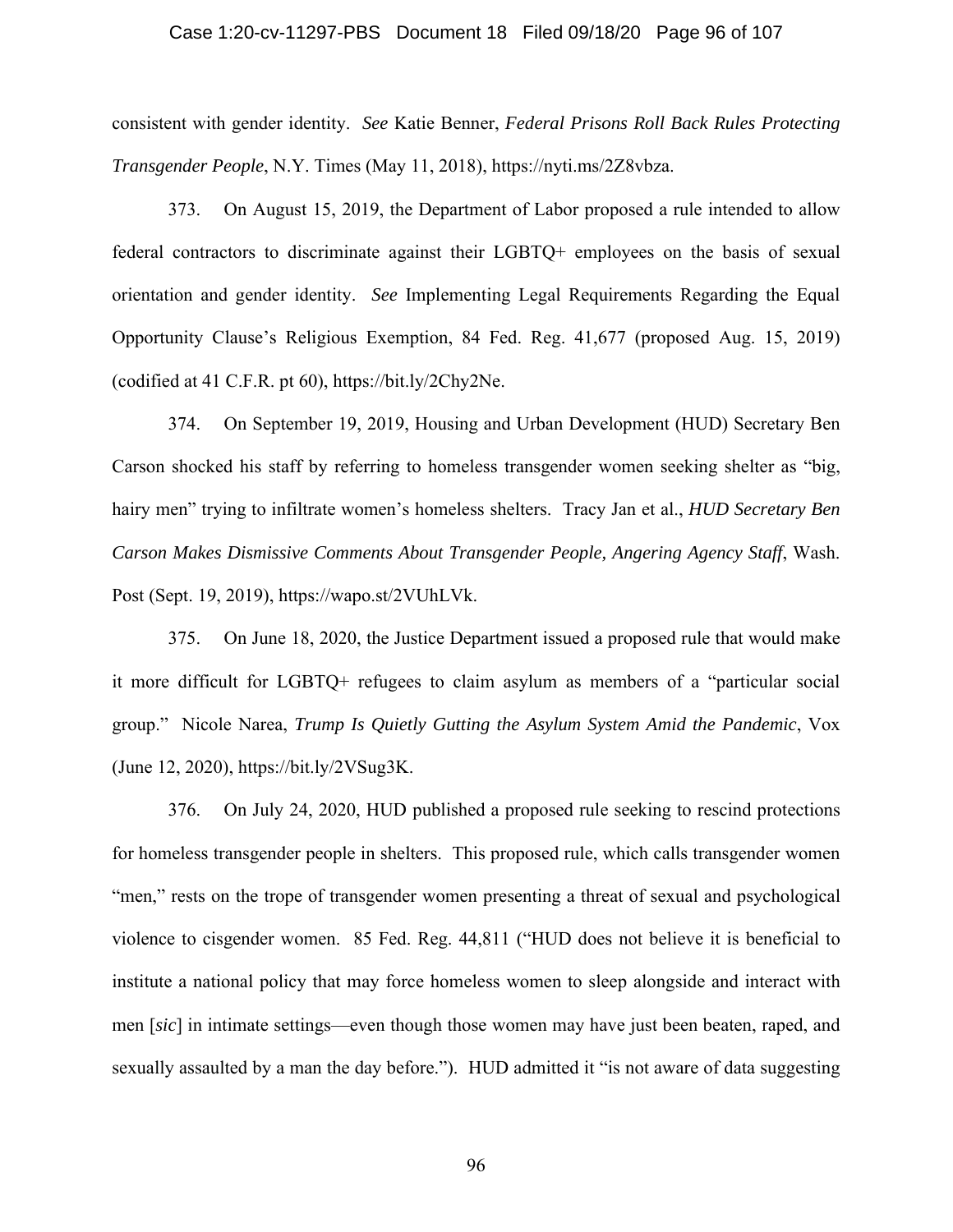#### Case 1:20-cv-11297-PBS Document 18 Filed 09/18/20 Page 97 of 107

that transgender individuals pose an inherent risk to biological women." *Id.* To the contrary, it is transgender women who are at an elevated risk of sexual and other forms of violence.

377. Director Severino has consistently exhibited such animus. He has denounced the Department of Justice's enforcement of Title IX's sex discrimination protections as they applied to transgender people, referencing the trope of transgender people being a threat to children. Roger Severino, *DOJ's Lawsuit Against North Carolina Is Abuse of Power*, The Daily Signal (May 9, 2016) (claiming transgender people "us[e] government power to coerce everyone, including children, into pledging allegiance to a radical new gender ideology"), https://perma.cc/3FFM-KFMB.

378. Director Severino has also referred to a transgender male student involved in a Title IX lawsuit as a "teen biological girl;" Roger Severino & Jim DeMint, *Court Should Reject Obama's Radical Social Experiment,* The Heritage Foundation (Dec. 14, 2016), https://perma.cc/N6K8-HQY5; and he derided the plaintiff and his suit, which he won, as "a gender-dysphoric teen girl in Virginia [who] sued her school district to get full access to the boys' bathrooms." Jim DeMint & Roger Severino, *Commentary: Court Should Reject Obama's Radical Social Experiment* (Nov. 7, 2016), https://bit.ly/2ZN5Zgv.

379. Director Severino has opined that transgender military personnel serving openly "dishonors the[] sacrifice" of veterans. Roger Severino, *Pentagon's Radical New Transgender Policy Defies Common Sense*, CNSNews (July 1, 2016), https://perma.cc/VK37-5FP7.

380. Since 2017, HHS leadership has not only ceased to combat anti-LGBTQ+ discrimination but has scrubbed the mention of transgender people from its activities. Early that year, HHS decided not to publish a finished and signed regulation allowing transgender HHS staff more protections when using bathrooms and other facilities. HHS has ceased to update its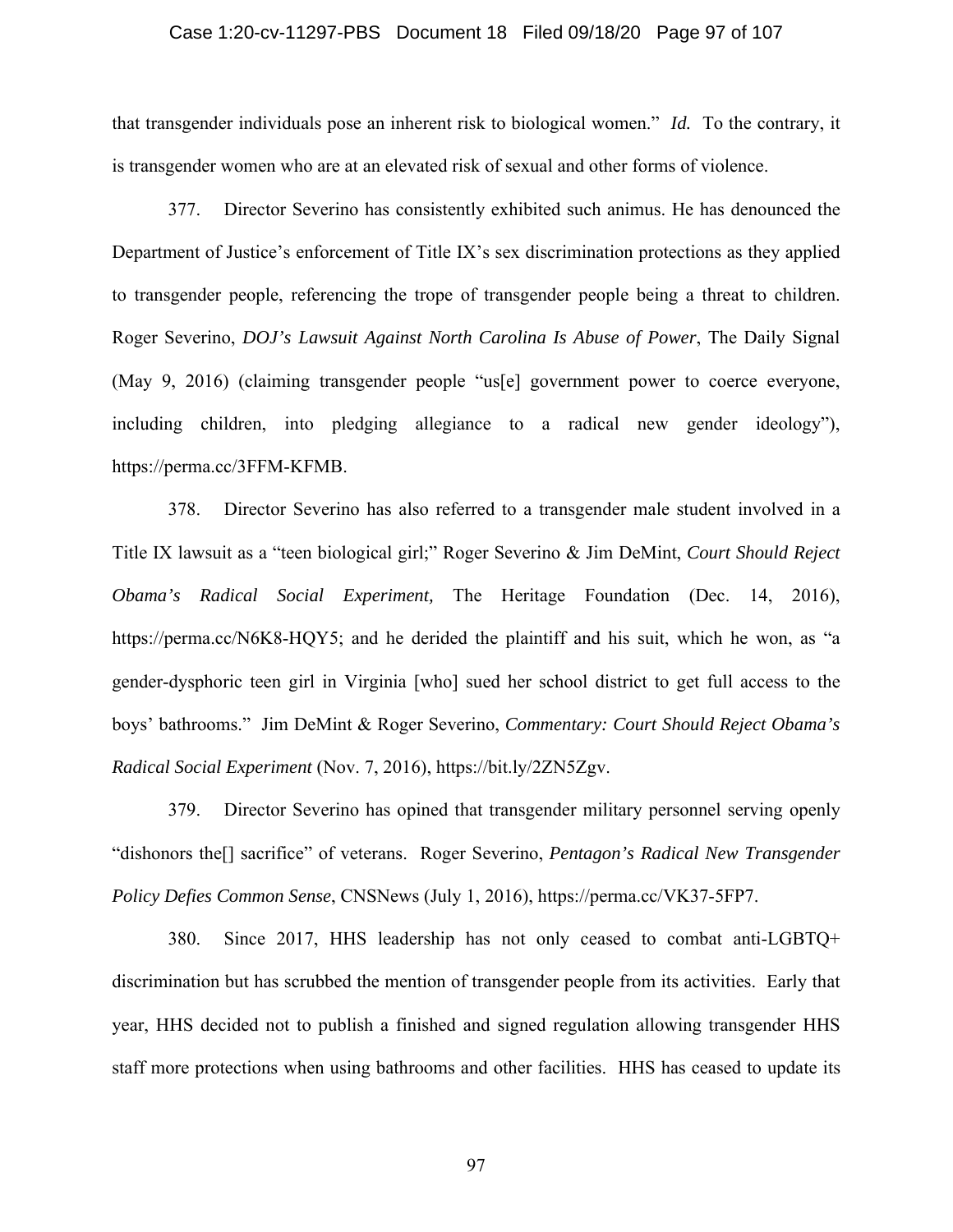#### Case 1:20-cv-11297-PBS Document 18 Filed 09/18/20 Page 98 of 107

webpage on health and well-being for LGBTQ+ people, U.S. Dep't of Health & Human Servs., *Health & Well-Being for Lesbian, Gay, Bisexual and Transgender Americans* (last updated June 7, 2017), https://bit.ly/2BrMfaj, and it has archived its website on LGBTQ+ families and children, U.S. Dep't of Health & Human Servs., Admin. For Children & Families, *LGBT ACF Programs and Services for LGBT* (last visited July 7, 2020), https://bit.ly/3efEZvz.

381. HHS has ceased to gather information on transgender people in its surveys; for example, on March 20, 2017, HHS removed demographic questions about LGBTQ+ people that Centers for Independent Living must fill out each year in their Annual Program Performance Report. Sejal Singh et al., *The Trump Administration Is Rolling Back Data Collection on LGBT Older Adults*, Ctr. for Am. Progress (Mar. 20, 2017), https://ampr.gs/3iA7reN.

382. HHS reassigned its senior adviser dedicated to LGBTQ+ health, Elliot Kennedy, to work on disease prevention instead. Dan Diamond, *Trump Administration Dismantle LGBT-Friendly Policies*, Politico (Feb. 19, 2018), https://politi.co/2ZHNeLn.

383. HHS's four-year strategic plan, released in October 2017, did not make a single reference to LGBTQ+ health issues, though the plan originally contained references that were removed. Dan Diamond, *Trump Policy Shop Filters Facts to Fit His Message*, Politico (July 28, 2018), https://politi.co/3fcJokc.

384. HHS instructed staff at the Centers for Disease Control and Prevention, an HHS agency, not to use the word "transgender" in the agency's 2019 budget request.

385. On November 19, 2019, it issued a proposed rule that would rescind rules prohibiting discrimination based on, among other things, sexual orientation and gender identity in all HHS-funded health, child welfare, and family programs. *See* Health and Human Services Grants Regulation, 84 Fed. Reg. 63,831 (Nov. 19, 2019).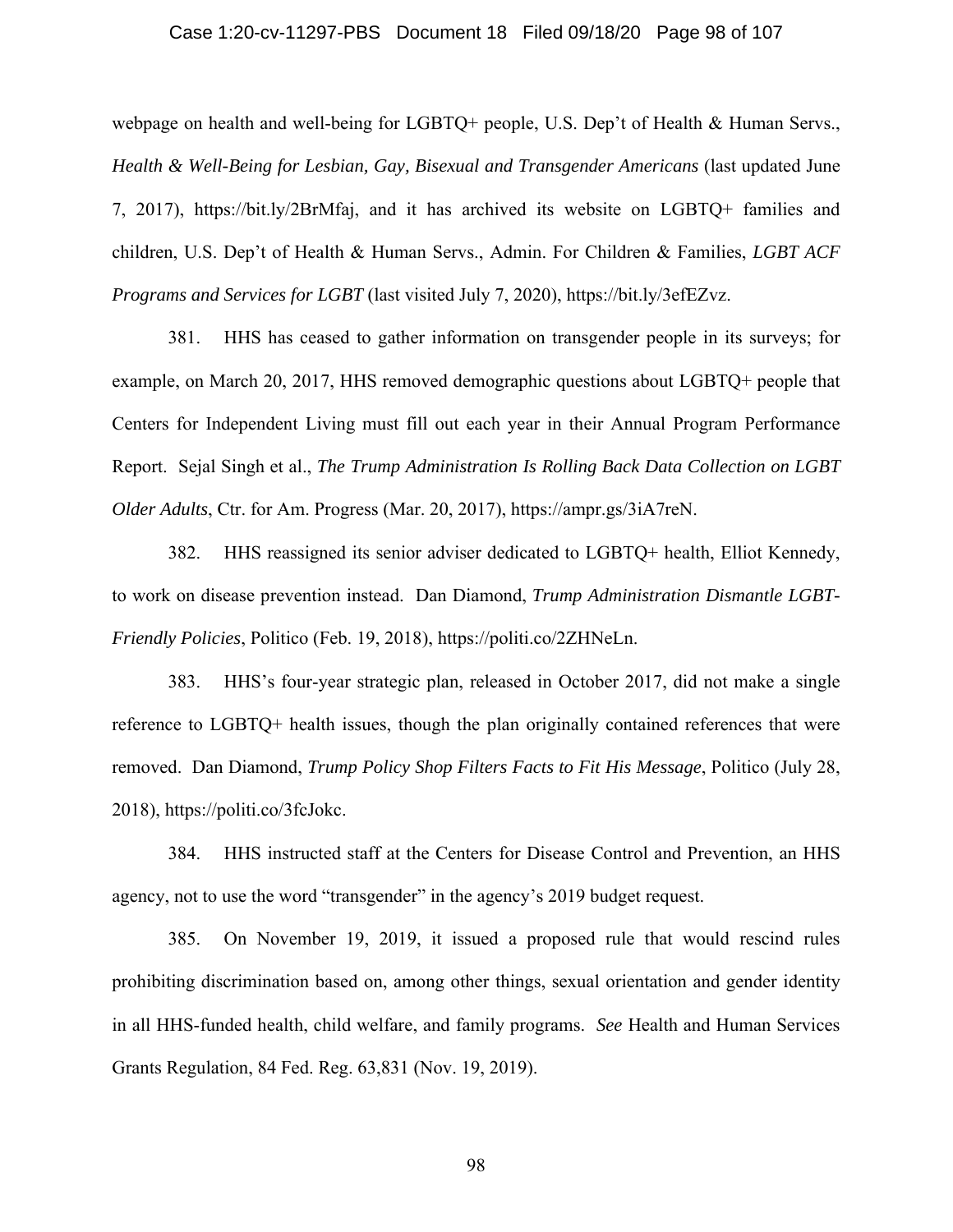#### Case 1:20-cv-11297-PBS Document 18 Filed 09/18/20 Page 99 of 107

386. Since a single "listening session" in April 2017, Director Severino has had no ongoing communication with LGBTQ+ health advocates about LGBTQ+ health.

387. Despite this "listening session" and more than 134,000 comments opposing the Rollback Rule, when asked in 2019, "What if someone who's transgender is refused care at the emergency room?," Director Severino answered that he had "not heard of such a hypothetical actually happening in real life," Selena Simmons-Duffin, *Trump Administration's Proposed HHS Rule Would Redefine What 'Sex' Means*, NPR (May 24, 2019), https://n.pr/2VPWTyf.

388. In an interview that year, Director Severino said that he was not aware of any claims filed with OCR regarding LGBTQ+ discrimination, calling such claims "hypothetical" and "not yet seen out in the world." Sandhya Raman, *Trump Administration Swayed by Conservative Think Tank on Abortion, LGBT Decisions, Group Says*, Roll Call (Apr. 25, 2019), https://bit.ly/31R9YLJ. In reality, OCR regularly received and addressed numerous such claims until Director Severino's tenure, when it ceased to address them.

389. The consistent message of the Administration, including HHS, is unmistakable: LGBTQ+ people, and transgender people in particular, have no right to be free of the discrimination they experience on the basis of sexual orientation or transgender status. Indeed, they have no claim even to the basic dignity of being properly referred to by accurate pronouns, titles of respect, or gender identification. Rather, in the Administration's telling, transgender people are a threat to children, to cisgender women, and to national security.

390. Even transgender peoples' claim to existence is called into doubt; because they are either "biological men" or "biological women," no acknowledgement need be made of their transgender status. This "entrenches the belief that transgender individuals must preserve the . . . attributes of their natal sex." *Boyden*, 341 F.3d at 988.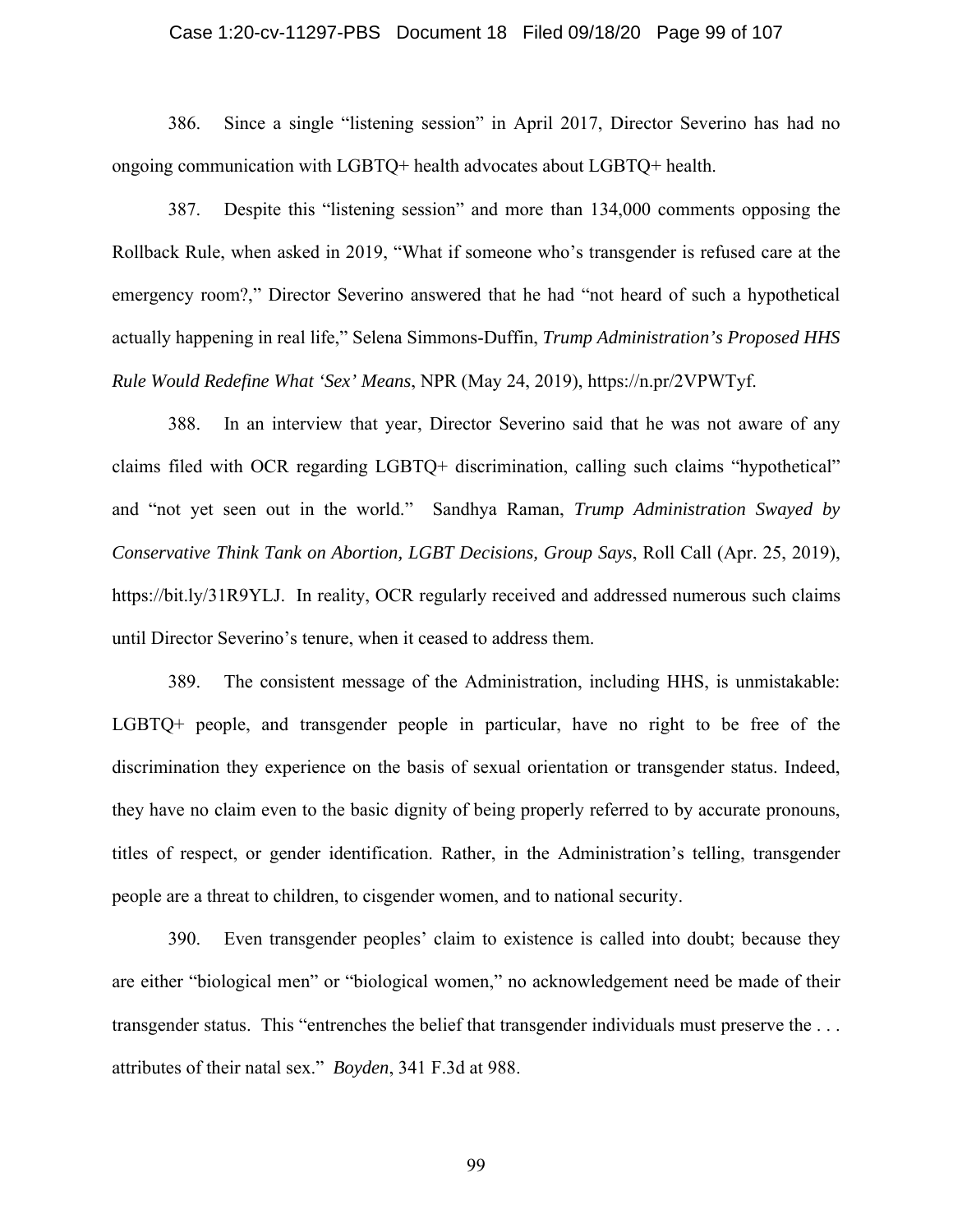#### Case 1:20-cv-11297-PBS Document 18 Filed 09/18/20 Page 100 of 107

391. Consistent with its anti-transgender animus, HHS has repeatedly, purposefully, and disrespectfully refused to refer to transgender people by their correct gender and corresponding pronoun in the Rollback Rule. When discussing Aimee Stephens, a transgender woman and one of the plaintiffs who won *Bostock* (in which the Court referred to her correctly), HHS remarked that "Stephens quite obviously is not a woman because Stephens's sex is male." 85 Fed. Reg. at 37,180 & n.90–91 (internal quotation marks omitted). There are more examples. *See id.* at 37,189 (referring to a hypothetical "transgender patient [who] self-identifies as male" as "her"); *id.* (referring to a pregnant transgender man as "her" and "in fact a . . . woman"); *id.* at 37,191 (referring to the decedent in *Prescott v. Rady Children's Hospital*, who died of suicide following severe mistreatment and harassment because of his transgender status, as "her" despite quoting, in a footnote, the court opinion correctly referring to him as a boy).

392. The government itself has previously recognized that the intentional misgendering of a person amounts to discrimination. *Cf. Lusardi v. McHugh*, No. 0120133395, 2015 WL 1607756 (EEOC Apr. 1, 2015) ("Persistent failure to use the employee's correct name and pronoun may constitute unlawful, sex-based harassment if such conduct is either severe or pervasive enough to create a hostile work environment."). Courts agree. *See, e.g.*, S*tate v. Cantrill*, No. L-18-1047, 2020 WL 1528013 (Ohio Ct. App., Mar. 31, 2020) ("There is no place in our judicial system for malice, disparagement, or intentional disrespect toward any party, witness, or victim, and this includes improper treatment arising from a bias toward a transgender person."); *see also Flack v. Wis. Dep't of Health Servs*., 328 F. Supp. 3d 931, 943, 946–51 & n.28 (W.D. Wis. 2018); *Prescott v. Rady Children's Hosp.*, 265 F. Supp. 3d 1090, 1096, 1098– 1100 (S.D. Cal. 2017).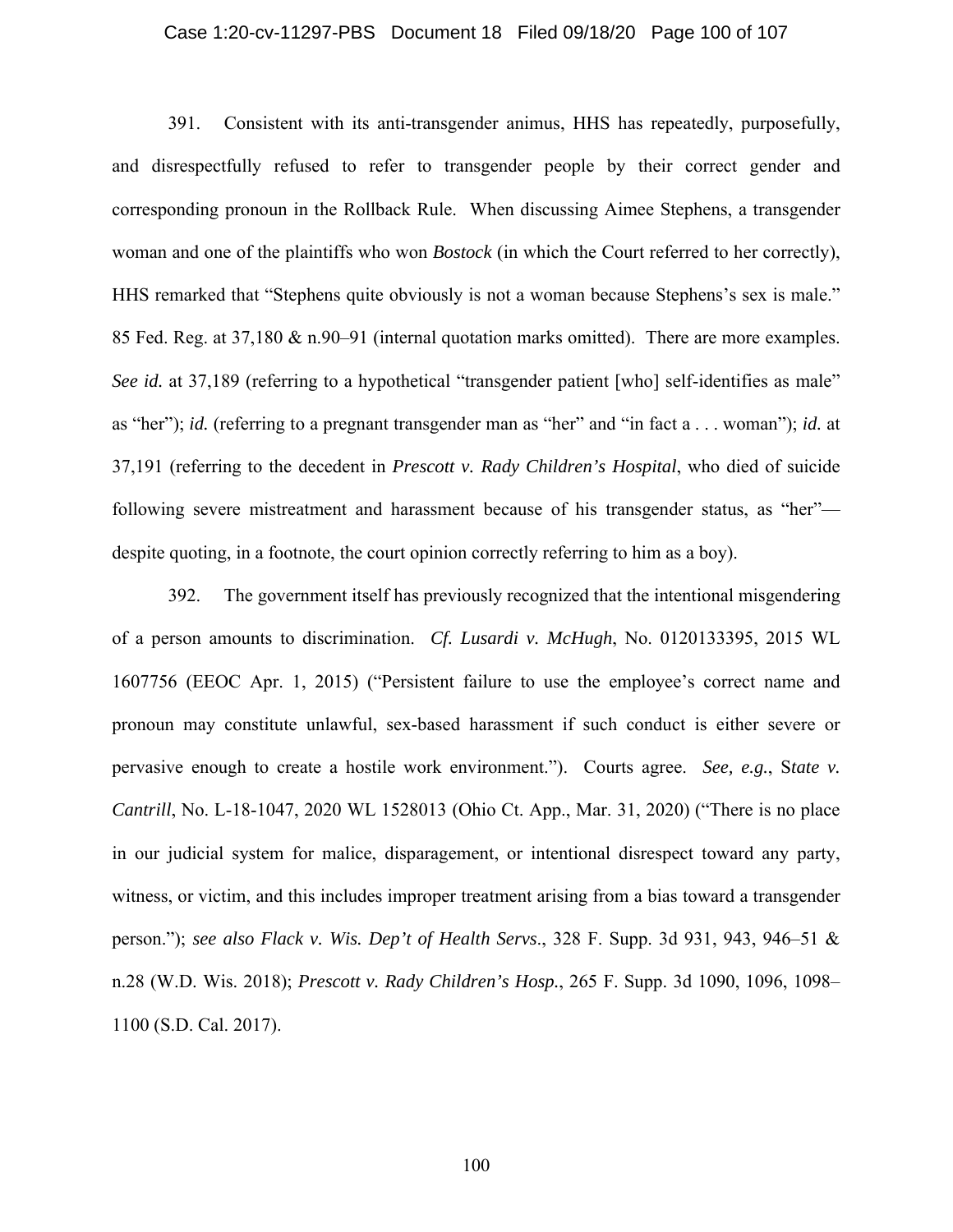393. The Rollback Rule also returns to the trope that transgender persons are a threat to children. *See* 85 Fed. Reg. at 37,222 (observing that adding gender identity to a definition of sex discrimination risks ignoring "competing privacy interests, especially when young children . . . are involved"). This baseless statement invokes a dangerous trope that has historically been used to justify violence and discrimination against transgender people.

394. This animus toward transgender people, coupled with the agency's failure to meaningfully respond to commenters' concerns, shows that the agency's proffered reasons are nothing more than pretext.

## **CAUSES OF ACTION**

### **Count I: Violation Of The Administrative Procedure Act (Agency Action Not In Accordance With Law)**

395. Plaintiffs re-allege and incorporate by reference each of the foregoing paragraphs as though fully set forth herein.

396. Under the APA, a court must "hold unlawful and set aside agency action" that is "not in accordance with law."  $5$  U.S.C.  $\S$  706(2)(A).

397. The Rollback Rule adopts an interpretation of discrimination on the basis of sex that is contrary to Section 1557.

398. The Rollback Rule adopts an interpretation of "health program or entity" that conflicts with Section 1557.

399. The Rollback Rule adopts an interpretation of discrimination on the basis of sex, incorporating Title IX's exemptions, that conflicts with Section 1557 and Title IX.

400. The Rollback Rule adopts an interpretation of the enforcement procedures that are available under Section 1557 that conflicts with statute itself.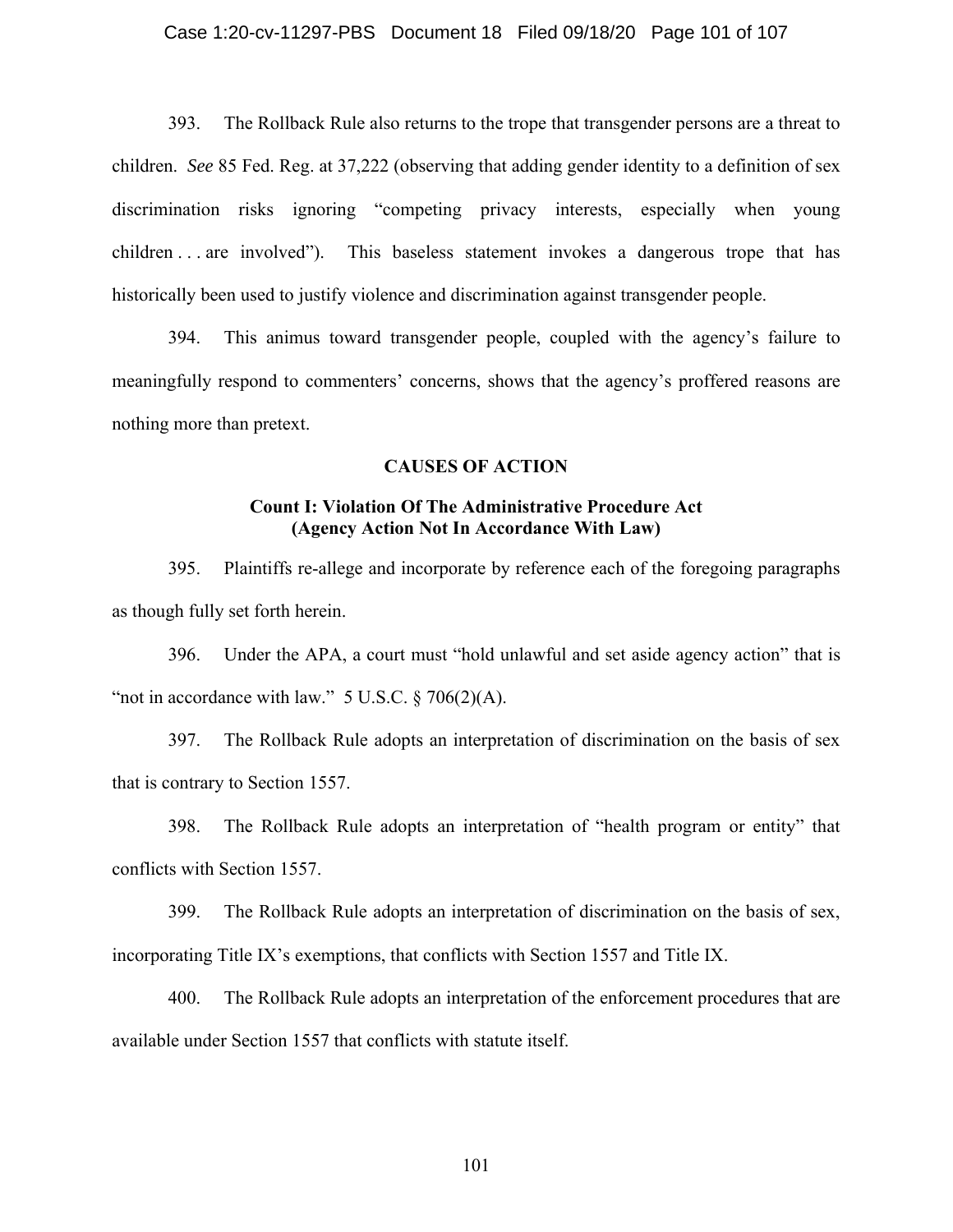#### Case 1:20-cv-11297-PBS Document 18 Filed 09/18/20 Page 102 of 107

401. The Rollback Rule's elimination of protections against discrimination on the basis of association is contrary to case law and the underlying statutes, and therefore is not in accordance with law.

402. The Rollback Rule will sow confusion and increase harm among patients seeking access to care, will decrease patients' access to care, and will embolden denials of access to care, in violation of the prohibition in Section 1554 of the ACA that bars the promulgation of "any regulation" that "creates any unreasonable barriers to the ability of individuals to obtain appropriate medical care," "impedes timely access to health care services," "interferes with communications regarding a full range of treatment options between the patient and the provider," "violates the informed consent and the ethical standards of health care professionals," or "limits the availability of health care treatment for the full duration of a patient's medical needs." 42 U.S.C. § 18114.

403. The Revised Rule is "not in accordance with law" as required by the APA. 5 U.S.C.  $\S$  706(2)(A).

404. Under the APA, a court must also "hold unlawful and set aside agency action" that is "in excess of statutory jurisdiction, authority, or limitations, or short of statutory right." 5 U.S.C.  $\S 706(2)(c)$ .

405. An agency has no statutory authority to act contrary to law.

406. The Rollback Rule therefore is also "in excess of statutory jurisdiction, authority, or limitations, or short of statutory right" in violation of the APA. 5 U.S.C. § 706(2)(C).

### **Count II: Violation Of The Administrative Procedure Act (Agency Action That Is Arbitrary, Capricious, And An Abuse Of Discretion)**

407. Plaintiffs re-allege and incorporate by reference each of the foregoing paragraphs as though fully set forth herein.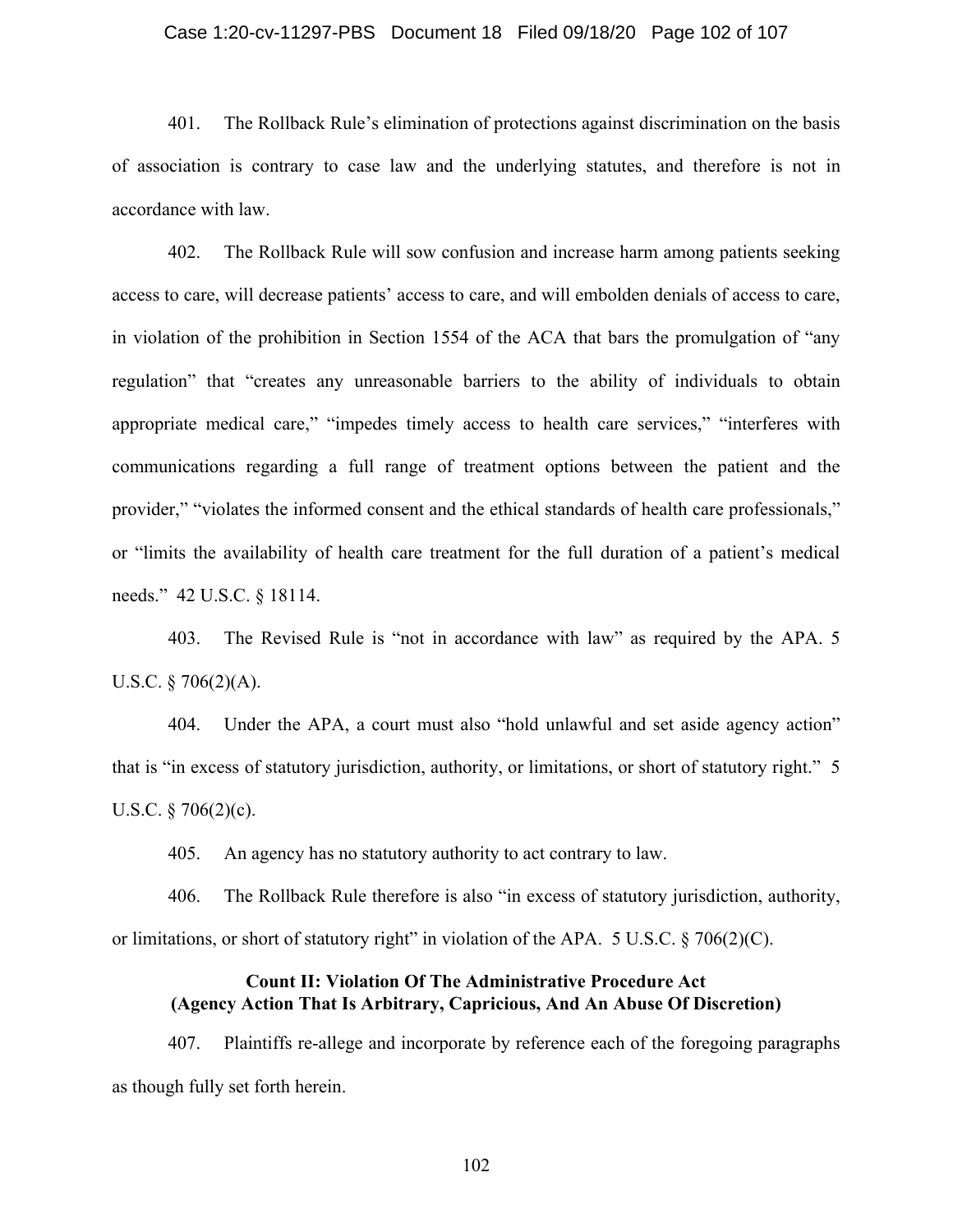408. Section 706(2)(A) of the APA requires that a reviewing court "hold unlawful and set aside agency action" if that action is "found to be" "arbitrary, capricious, [or] an abuse of discretion."

409. The Rollback Rule is arbitrary, capricious, and an abuse of discretion because HHS failed to

a) explain why it relied on an unsuccessful litigation position that *Bostock* rejected;

b) articulate a reasoned basis for removing the 2016 Rule's definition of discrimination "on the basis of sex";

c) articulate a reasoned basis for importing a series of blanket exemptions into Section 1557;

d) articulate a reasoned basis for replacing the 2016 Rule's unified enforcement scheme with a patchwork enforcement scheme;

e) articulate a reasoned basis for eliminating the notice and taglines requirement and revising the standard of access for LEP individuals; or

f) articulate a reasoned basis for eliminating non-discrimination protections in regulations issued under statutes other than Section 1557.

410. The Rollback Rule is arbitrary, capricious, and an abuse of discretion because HHS failed to identify the costs associated with the changes to the 2016 Rule.

411. The Rollback Rule is arbitrary, capricious, and an abuse of discretion because HHS relied on a speculative estimate of the benefits of the changes to the 2016 Rule.

412. The Rollback Rule is arbitrary, capricious, and an abuse of discretion because HHS failed to address the disconnect between its estimated cost savings relating to the elimination of one set of requirements and the scope of the revisions to numerous additional requirements in the 2016 Rule.

413. By publishing a rule that is both contrary to law and unconstitutional, HHS acted arbitrarily and capriciously and abused its discretion in violation of 5 U.S.C. § 706(2)(A).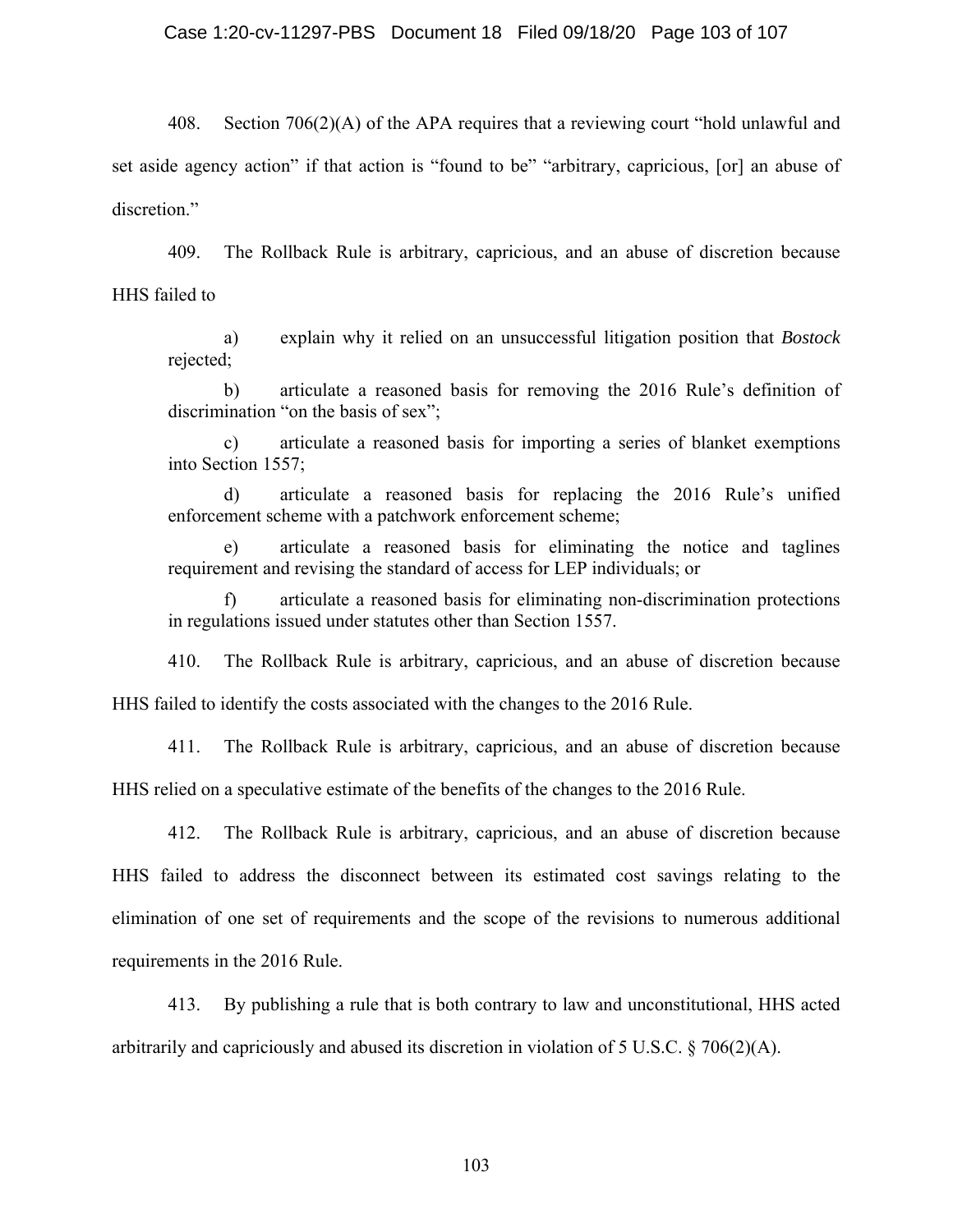414. By failing to adequately address and incorporate significant public comments, HHS acted arbitrarily and capriciously and abused its discretion in violation of 5 U.S.C.  $§ 706(2)(A).$ 

## **Count III: Violation Of The Administrative Procedure Act (Agency Action That Is Contrary To Constitutional Right— Fifth Amendment Due Process Clause, Equal Protection)**

415. Plaintiffs re-allege and incorporate by reference each of the foregoing paragraphs as though fully set forth herein.

416. Under the APA, a court must "hold unlawful and set aside agency action" that is "contrary to constitutional right, power, privilege, or immunity." 5 U.S.C.  $\S$  706(2)(B).

417. The Fifth Amendment's Due Process Clause includes an equal protection component.

418. The equal protection component of the Fifth Amendment's Due Process Clause makes government action that discriminates on the basis of sex, including on the basis of gender identity, transgender status, sexual orientation, and failure to conform to sex stereotypes, subject to heightened scrutiny.

419. The equal protection component of the Fifth Amendment's Due Process Clause prohibits government action based on animus towards persons on the basis of gender identity, transgender status, sexual orientation, and failure to conform to sex stereotypes.

420. The Rollback Rule discriminates on the basis of sex without a close relationship to an important government interest and demonstrates animus toward transgender people.

421. The statements and actions of Director Severino and other HHS staff and Administration officials, and HHS's attempt to define away transgender people's existence, demonstrate animus toward transgender people.

422. The Rollback Rule will have a disproportionate impact on LGBTQ+ people.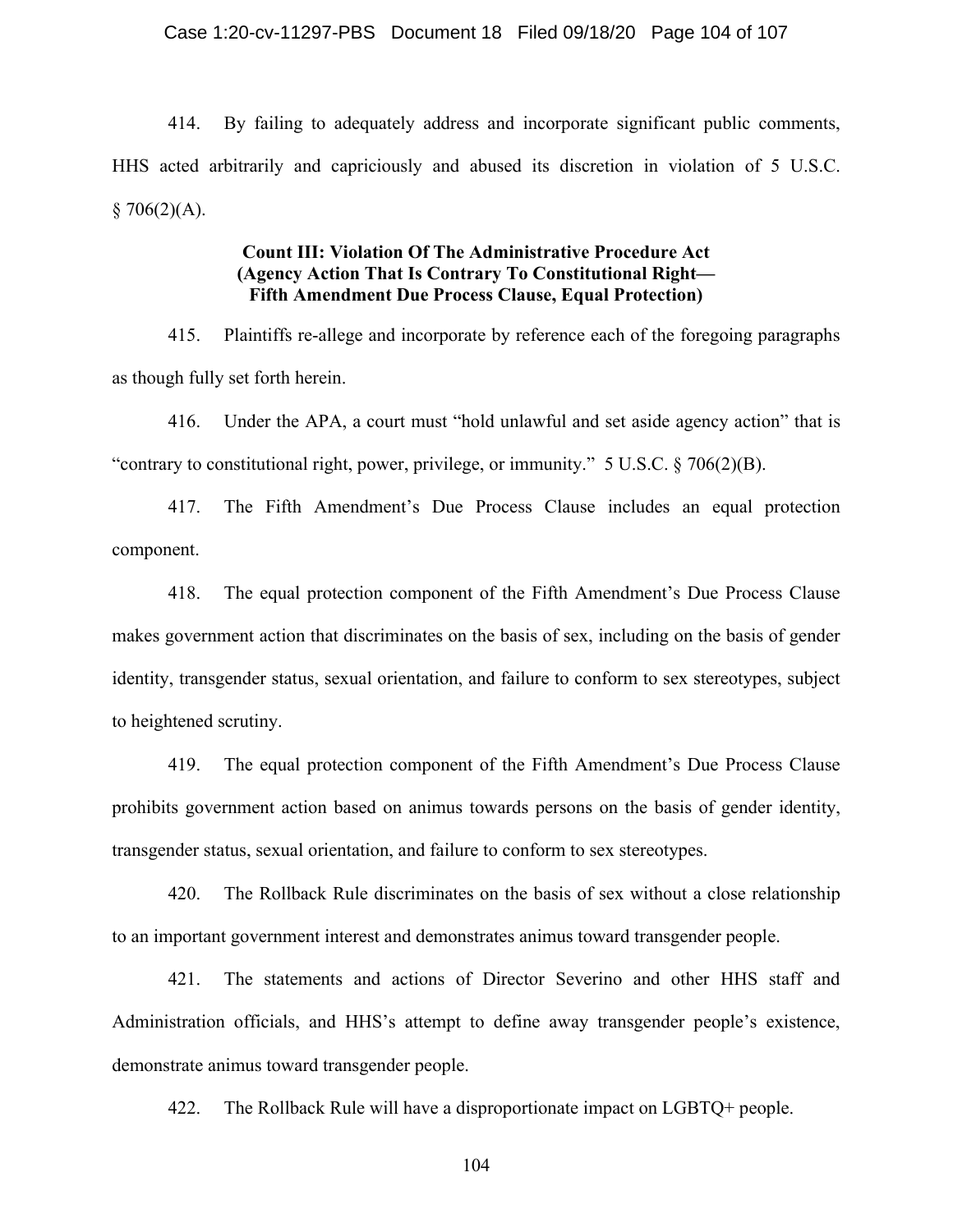423. The Rollback Rule violates the equal protection guarantee of the Fifth Amendment of the U.S. Constitution and must be set aside under the APA and the Fifth Amendment.

# **Count IV: Violation Of The Administrative Procedure Act (Agency Action Not In Accordance With Law—Enforcement Policy)**

424. Plaintiffs re-allege and incorporate by reference each of the foregoing paragraphs

as though fully set forth herein.

425. The Rollback Rule adopts a general enforcement policy that is contrary to Section

1557 in several ways, including:

a) Although Section 1557 prohibits discrimination in health programs or activities based on transgender status or sexual orientation, HHS adopted a general enforcement policy based on its reading of Section 1557 in the Rollback Rule and will "return[] to" enforcing Section 1557 using "the biological binary meaning of sex," without regard for discrimination on the basis of, *inter alia*, sexual orientation or transgender status. 85 Fed. Reg. at 37,180.

b) Although Section 1557 applies to "any health program or activity, any part of which is receiving Federal financial assistance" and "any program or activity . . . administered by an Executive Agency or any entity established under [Title I of ACA]," 42 U.S.C. § 18116(a), HHS adopted a general enforcement policy that it will "enforce Section 1557's discrimination requirements against" a different, narrower, set of entities. 85 Fed. Reg. at 37,169.

426. The Rollback Rule's statement of enforcement policy is reviewable under the

APA.

427. The Rollback Rule's enforcement policy is arbitrary and capricious and contrary

to law.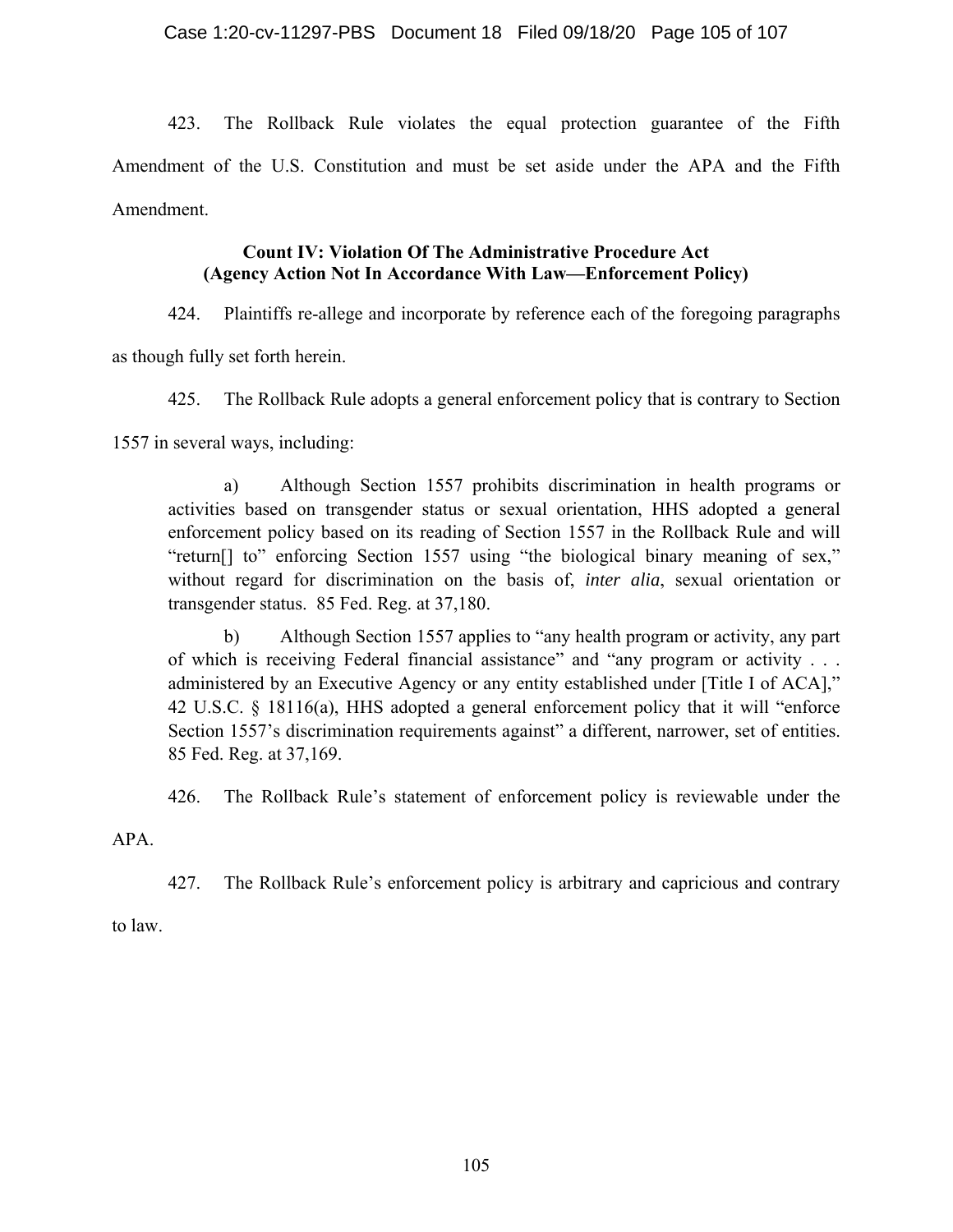## **REQUEST FOR RELIEF**

THEREFORE, Plaintiffs respectfully request that the Court:

A. Declare that the Rollback Rule is unauthorized by, and contrary to, the Constitution and laws of the United States in a declaratory judgment under 28 U.S.C. § 2201(a) and 5 U.S.C. § 706(a);

- B. Set aside and vacate the Rollback Rule;
- C. Permanently enjoin the implementation of the Rollback Rule;
- D. Award reasonable attorneys' fees, costs, and expenses; and
- E. Award any other further and additional relief the Court deems just and proper.